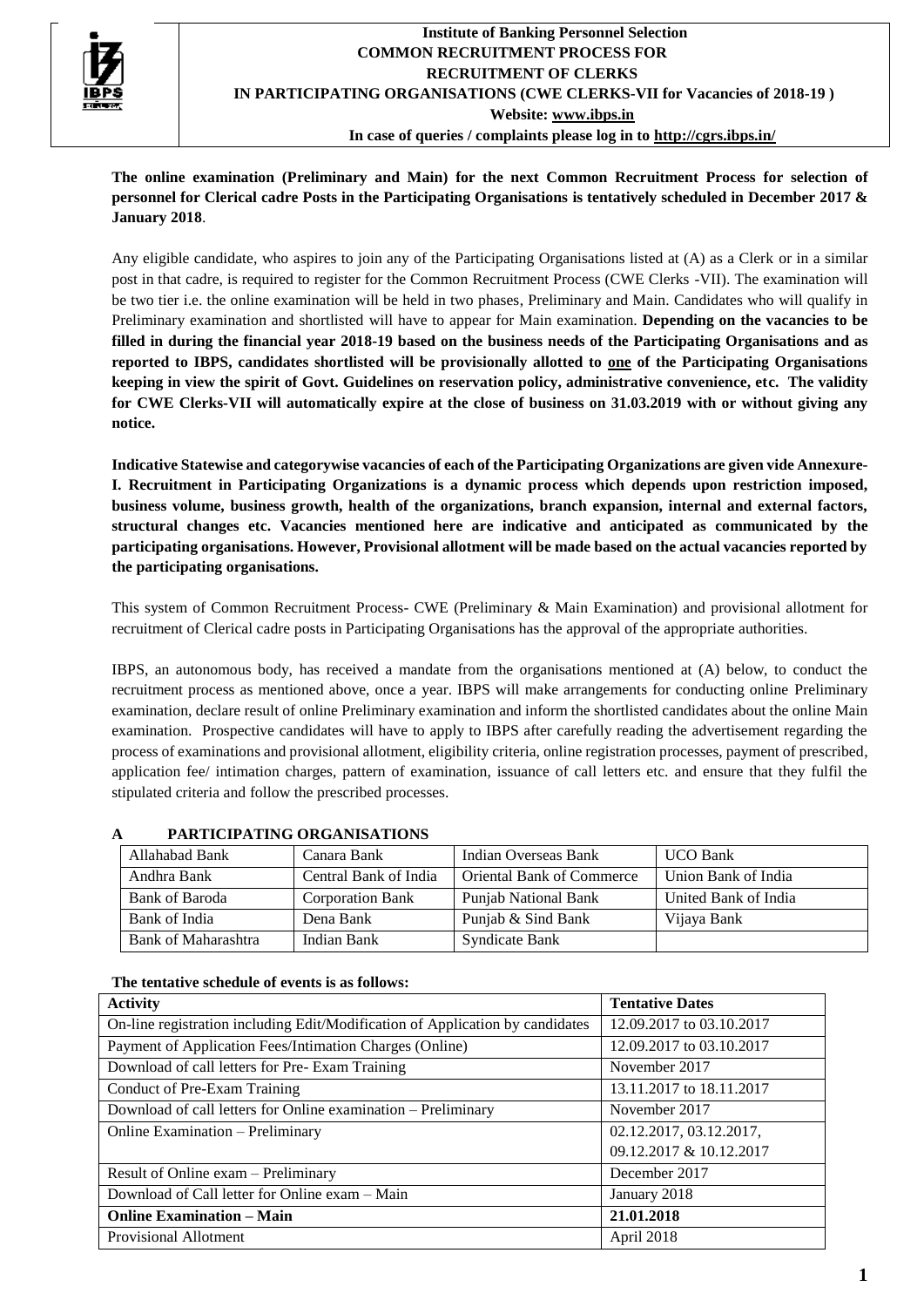# **Candidates are advised to regularly keep in touch with the authorised IBPS website [www.ibps.in](http://www.ibps.in/) for details and updates.**

**Since recruitment in clerical cadre in Public Sector Banks is done on State/UT-wise basis,** candidates can apply for vacancies in any one State/ UT only. Consequently, a candidate would be required to appear for CWE in any one of the centres in that particular State/UT. However, depending upon the response, administrative feasibility etc. candidates may be allotted to a centre of examination outside the chosen State/UT for which vacancies he/she is applying. Please note **this reallocation is only for the conduct of examination and the candidate will be considered for vacancies in the State/UT applied for, as aforesaid.**

# **B. ELIGIBILITY CRITERIA**

Candidates, intending to apply for CWE Clerks-VII should ensure that they fulfil the minimum eligibility criteria specified by IBPS in this advertisement:

**Please note that the eligibility criteria specified herein are the basic criteria for applying for the post. Candidates must necessarily produce the relevant documents in original and a photocopy in support of their identity and eligibility -pertaining to category, nationality, age, educational qualifications etc as indicated in the online application form at the time of joining and any subsequent stage of the recruitment process as required by IBPS/ Participating Organisations. Please note that no change of category will be permitted at any stage after registration of the online application and the result will be processed considering the category which has been indicated in the online application, subject to guidelines of the Government of India in this regard. Merely applying for CRP/ appearing for and being shortlisted in the online examination (Preliminary and Main) and/or in subsequent processes does not imply that a candidate will necessarily be offered employment in any of the Participating Organisations. No request for considering the candidature under any category other than the one in which one has applied will be entertained.**

# **I. Nationality / Citizenship:**

A candidate must be either -

- (i) a Citizen of India or
- (ii) a subject of Nepal or
- (iii) a subject of Bhutan or
- (iv) a Tibetan Refugee who came over to India before 1st January 1962 with the intention of permanently settling in India or
- (v) a person of Indian origin who has migrated from Pakistan, Burma, Sri Lanka, East African countries of Kenya, Uganda, the United Republic of Tanzania (formerly Tanganyika and Zanzibar), Zambia, Malawi, Zaire, Ethiopia and Vietnam with the intention of permanently settling in India,

provided that a candidate belonging to categories (ii), (iii), (iv) & (v) above shall be a person in whose favour a certificate of eligibility has been issued by the Government of India.

## **II. Age (As on 01.09.2017):**

Minimum: 20 years Maximum: 28 years

i.e. A candidate must have been born not earlier than 02.09.1989 and not later than 01.09.1997 (both dates inclusive)

| Sr. No.        | Category                                                                                                                       | <b>Age relaxation</b>                                                                                                                                                             |
|----------------|--------------------------------------------------------------------------------------------------------------------------------|-----------------------------------------------------------------------------------------------------------------------------------------------------------------------------------|
|                | Scheduled Caste/Scheduled Tribe                                                                                                | 5 years                                                                                                                                                                           |
| $\overline{c}$ | Other Backward Classes (Non-Creamy Layer)                                                                                      | 3 years                                                                                                                                                                           |
| 3              | Persons With Disabilities                                                                                                      | 10 years                                                                                                                                                                          |
| 4              | Ex-Servicemen / Disabled Ex-Servicemen                                                                                         | actual period of service rendered in<br>the defence forces $+3$ years (8 years<br>for Disabled Ex-Servicemen<br>belonging to SC/ST) subject to a<br>maximum age limit of 50 years |
| 5              | Widows, divorced women and women legally separated from<br>their husbands who have not remarried                               | 9 years                                                                                                                                                                           |
| 6              | Persons ordinarily domiciled in the State of Jammu & Kashmir<br>during the period 01.01.1980 to 31.12.1989                     | 5 years                                                                                                                                                                           |
|                | Persons affected by 1984 riots                                                                                                 | 5 years                                                                                                                                                                           |
| 8              | Regular employees of the Union Carbide Factory, Bhopal<br>retrenched from service (Applicable to Madhya Pradesh state<br>only) | 5 years                                                                                                                                                                           |

#### **Relaxation of Upper age limit**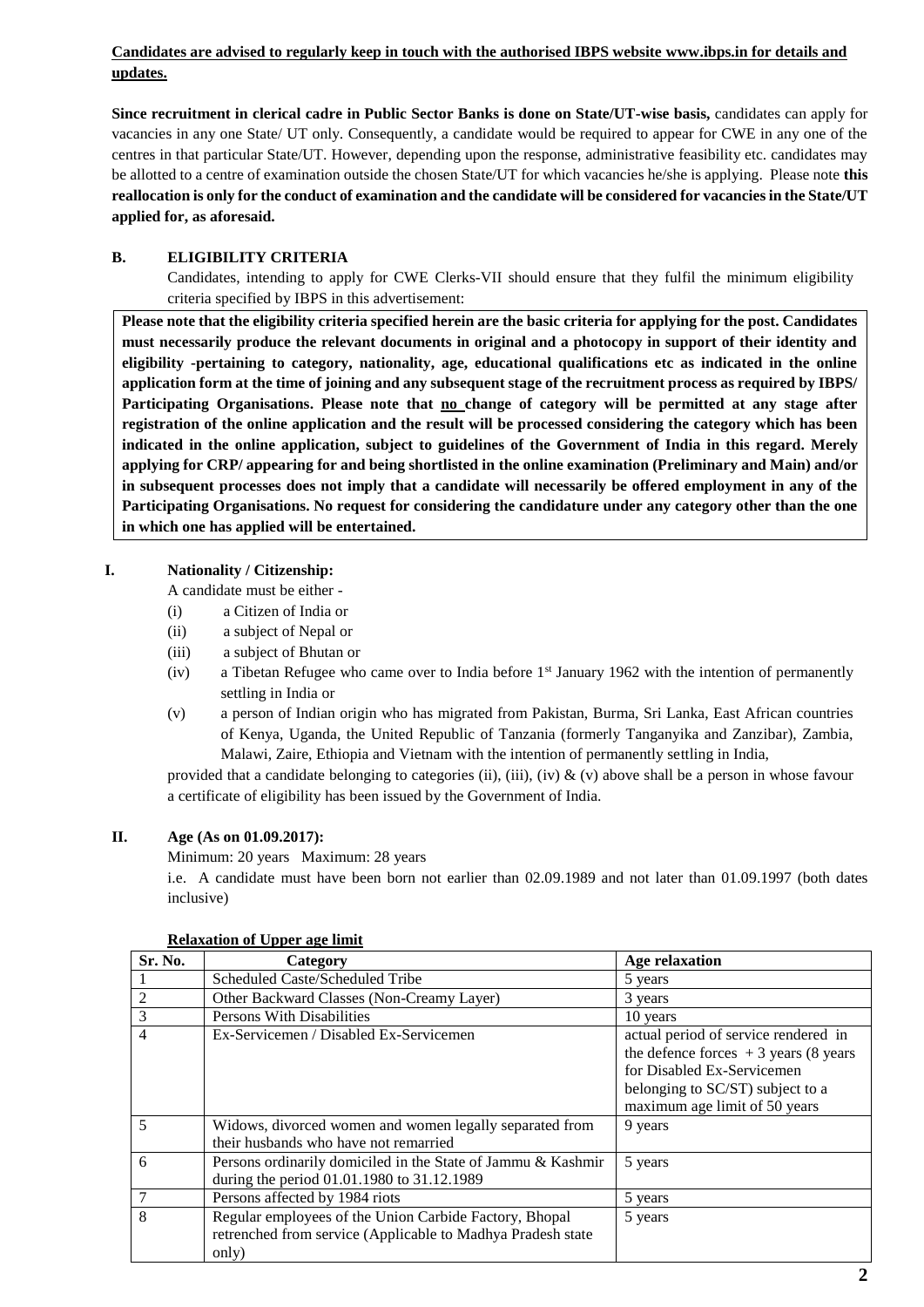- **NOTE: (i) The relaxation in upper age limit to SC/ST/OBC candidates is allowed on cumulative basis with only one of the remaining categories for which age relaxation is permitted as mentioned above in Point No. II (3) to II (8).**
	- **(ii)** The maximum age limit specified is applicable to General Category candidates.
	- **(iii) Candidates seeking age relaxation will be required to submit necessary certificate(s) in original/ copies at the time of joining and at any subsequent stage of the recruitment process as required by IBPS/ Participating Organisation(s).**
	- **(iv) The following rules applicable to Ex-Servicemen re-employed under the Central government would apply to Ex-Servicemen candidates appearing for the CWE:** 
		- (i) Ex-Servicemen candidates who have already secured employment under the Central Government in Group 'C'  $\&$  'D' will be permitted the benefit of age relaxation as prescribed for Ex-Servicemen for securing another employment in a higher grade or cadre in Group 'C'/ 'D' under the Central Government. However, such candidates will not be eligible for the benefit of reservation on second occasion for Ex-Servicemen in Central Government jobs.
		- (ii) An Ex-Servicemen who has once joined a Government job on civil side after availing of the benefits given to him/her as an Ex-Servicemen for his/her re-employment, his/her Ex-Servicemen status for the purpose of the re-employment in Government jobs ceases.
		- (iii) Candidates who are still in the Armed Forces and desirous of applying under Ex-Servicemen category whose date of completion of specific period of engagement (SPE) is completed one year from the last date for receipt of online application i.e. on or before 02.10.2018 are eligible to apply.

## **III. Educational Qualifications:**

A Degree (Graduation) in any discipline from a University recognised by the Govt. Of India or any equivalent qualification recognized as such by the Central Government.

The candidate must possess valid Mark-sheet / Degree Certificate that he/ she is a graduate on the day he / she registers and indicate the percentage of marks obtained in Graduation while registering online.

Computer Literacy: Operating and working knowledge in computer systems is mandatory i.e. candidates should have Certificate/Diploma/Degree in computer operations/Language/ should have studied Computer / Information Technology as one of the subjects in the High School/College/Institute.

**Proficiency in the Official Language of the State/UT (candidates should know how to read/ write and speak the Official Language of the State/UT) for which vacancies a candidate wishes to apply is preferable.** 

Ex-Servicemen who do not possess the above civil examination qualifications should be matriculate Ex-Servicemen who have obtained the Army Special Certificate of Education or corresponding certificate in the Navy or Air Force after having completed not less than 15 years of service in the Armed Forces of the Union as on 03.10.2017. Such certificates should be dated on or before 03.10.2017.

## **Note:** (1) **All the educational qualifications mentioned should be from a University/ Institution/ Board recognised by Govt. Of India/ approved by Govt. Regulatory Bodies and the final result should have been declared on or before 03.10.2017.**

**Proper document from Board / University for having declared the result on or before 03.10.2017 has to be submitted at the time of joining.** The date of passing the eligibility examination will be the date appearing on the mark-sheet or provisional certificate issued by University/ Institute. In case the result of a particular examination is posted on the website of the University/ Institute and web based certificate is issued then proper document/certificate **in original** issued and signed by the appropriate authority of the University/ Institute indicating the date of passing properly mentioned thereon will be reckoned for verification and further process.

- **(2**) Candidate should indicate the percentage obtained in Graduation calculated to the nearest two decimals in the online application. Where CGPA / OGPA is awarded, the same should be converted into percentage and indicated in online application. The candidate will have to produce a certificate issued by the appropriate authority inter alia stating that the norms of the University regarding conversion of grade into percentage and the percentage of marks scored by the candidate in terms of norms.
- (3) **Calculation of Percentage:** The percentage marks shall be arrived at by dividing the total marks obtained by the candidate in all the subjects in all semester(s)/year(s) by aggregate maximum marks (in all the subjects irrespective of honours / optional / additional optional subject, if any) multiplied by 100. This will be applicable for those Universities also where Class / Grade is decided on basis of Honours marks only. The fraction of percentage so arrived will be ignored i.e. 59.99% will be treated as less than 60% and 54.99% will be treated as less than 55%.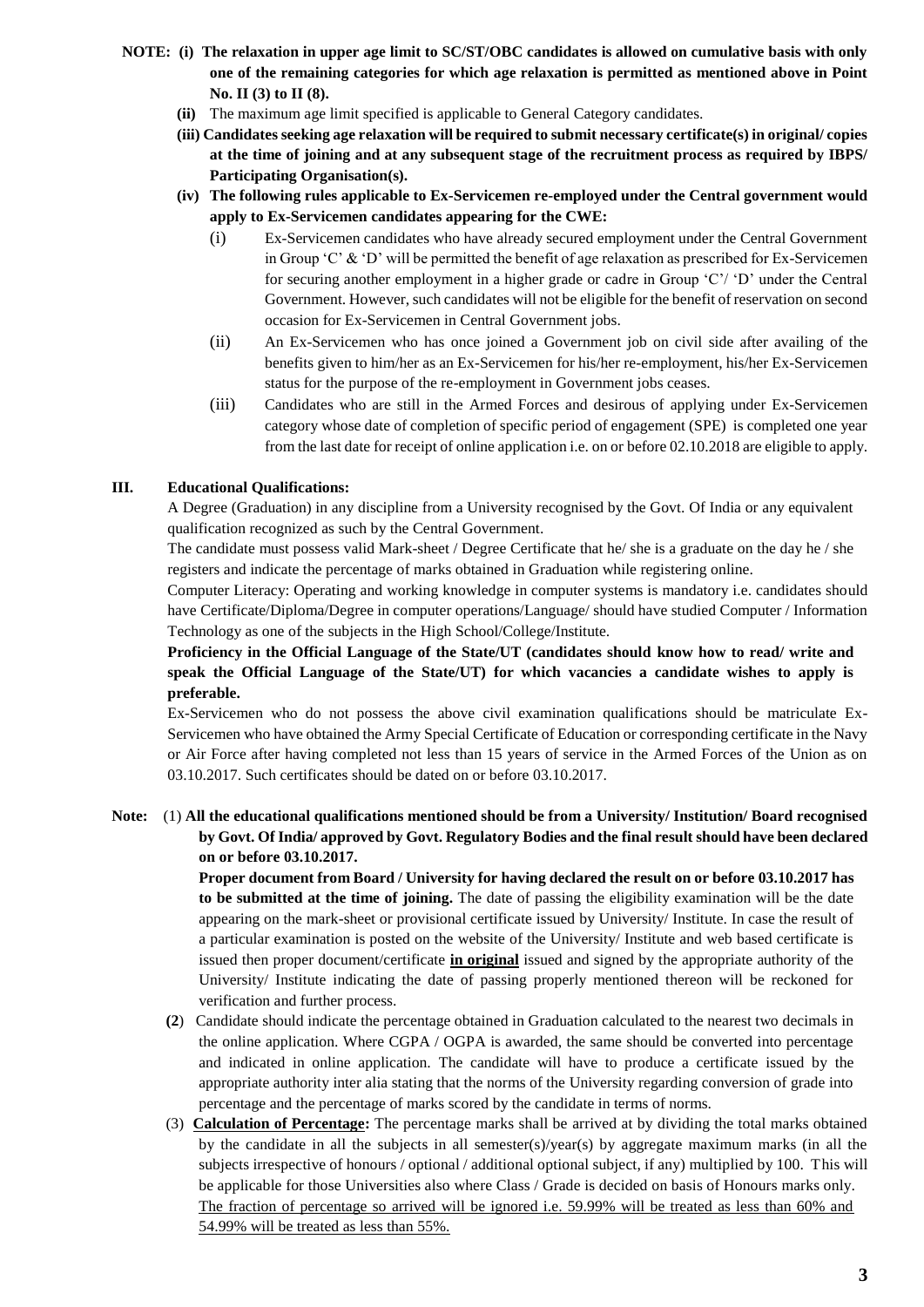### **IV. Definition of Ex-Servicemen (EXSM)**

- i. **Ex-Servicemen (EXSM):** Only those candidates shall be treated as Ex-servicemen who fulfil the revised definition as laid down in Government of India, Ministry of Home Affairs, Department of Personnel & Administrative Reforms Notification No. 36034/5/85 Estt. (SCT) dated 27.10.1986 as amended from time to time.
- ii. **Disabled Ex-Servicemen (DISXS):** Ex-servicemen who while serving in Armed Forces of the union were disabled in operation against the enemy or in disturbed areas shall be treated as Disabled Ex-Servicemen (DISXS).
- iii. **Dependents Of Servicemen Killed In Action (DXS)**: Servicemen killed in the following operations would be deemed to have been killed in action attributable to military service (a) war (b) war like operations or Border skirmishes either with Pakistan on cease fire line or any other country (c) fighting against armed hostiles in a counter insurgency environment viz: Nagaland, Mizoram, etc. (d) serving with peace keeping mission abroad (e) laying or clearance of mines including enemy mines as also mine sweeping operation between one month before and three months after conclusion of an operation (f) frost bite during actual operations or during the period specified by the Government (g) dealing with agitating para-military forces personnel (h) IPKF Personnel killed during the operations in Sri Lanka.

For the purpose of availing the concession of reservation for Dependents of Servicemen killed in action the member of the family would include his widow, son, daughter or his near relations who agree to support his family and an affidavit stating that the relaxation is availed by one dependent of Ex-Servicemen or not availed by any Dependent of Servicemen killed in action will have to be submitted at the time of joining.

The relaxation in upper age limit and in educational qualifications is not available to Dependents of Servicemen. Note: The Territorial Army Personnel will be treated as ex-servicemen w.e.f. 15.11.1986.

### **V. Reservation for Persons with Benchmark Disabilities**

**Under section 34 of "The Rights of Persons with Disabilities Act, 2016", persons with benchmark disabilities are eligible for Reservation. The reserved categories of disabilities mentioned under this Act are namely:**

- **a. Blindness and low vision;**
- **b. deaf and hard of hearing;**
- **c. locomotor disability including cerebral palsy. leprosy cured, dwarfism, acid attack victims and muscular dystrophy;**
- *d.* **autism, intellectual disability, specific learning disability and mental illness;**
- *e.* **multiple disabilities from amongst persons under clauses** *(a)* **to** *(d)* **including deaf-blindness in the posts identified for each disabilities:**

**Note: Definition of the above specified disabilities will be as per "THE RIGHTS OF PERSONS WITH DISABILITIES ACT, 2016".**

**The allocation of reserved vacancies for the persons with benchmark disabilities will be as prescribed in the "The Rights of Persons with Disabilities Act, 2016" and as per vacancies reported to IBPS by Participating Organisations.**

#### **(i) Guidelines for Persons With Benchmark Disabilities using a Scribe**

The visually impaired candidates and candidates whose writing speed is adversely affected permanently for any reason can use their own scribe at their cost during the online examination (Preliminary and Main). In all such cases where a scribe is used, the following rules will apply:

- The candidate will have to arrange his / her own scribe at his/her own cost.
- The scribe may be from any academic stream.
- Both the candidate as well as scribe will have to give a suitable undertaking confirming that the scribe fulfils all the stipulated eligibility criteria for a scribe mentioned above. Further in case it later transpires that he/she did not fulfil any laid down eligibility criteria or suppressed material facts the candidature of the applicant will stand cancelled, irrespective of the result of the CRP.
- Those candidates who use a scribe shall be eligible for compensatory time of 20 minutes or otherwise advised for every hour of the examination.
- **The scribe arranged by the candidate should not be a candidate for the online examination under (CWE Clerk-VII). If violation of the above is detected at any stage of the process, candidature for CRP of both the candidate and the scribe will be cancelled. Candidates eligible for and who wish to use the services of a scribe in the examination should invariably carefully indicate the same in the online application form. Any subsequent request may not be favourably entertained.**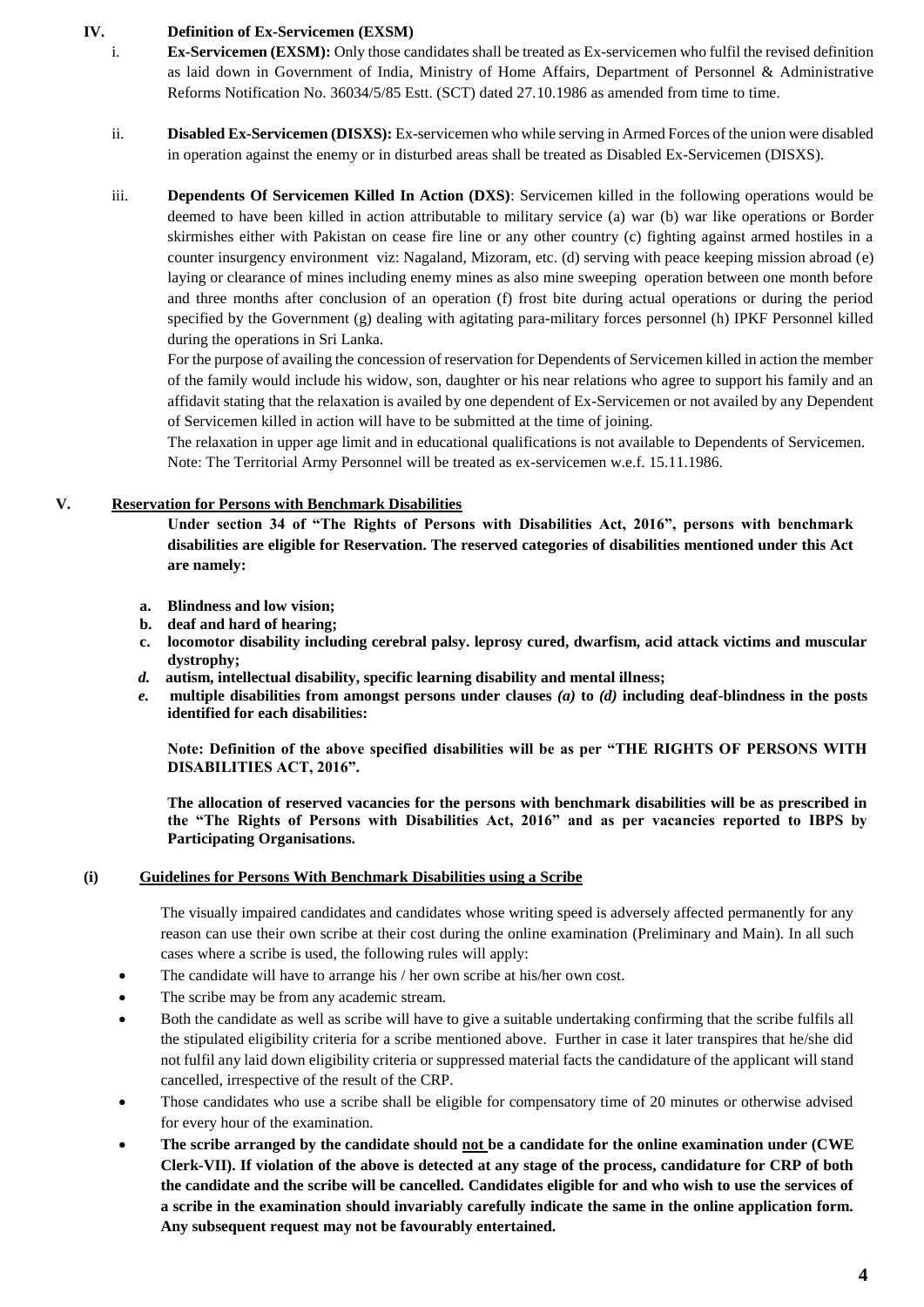**Only candidates registered for compensatory time will be allowed such concessions since compensatory time given to candidates shall be system based, it shall not be possible for the test conducting agency to allow such time if he / she is not registered for the same. Candidates not registered for compensatory time shall not be allowed such concessions.** 

### **(i) Guidelines for candidates with locomotor disability and cerebral palsy**

A Compensatory time of twenty minutes per hour or otherwise advised shall be permitted for the candidates with locomotor disability and cerebral palsy where dominant (writing) extremity is affected to the extent of slowing the performance of function (minimum of 40% impairment).

# **(ii) Guidelines for Visually Impaired candidates**

- Visually Impaired candidates (who suffer from not less than 40% of disability) may opt to view the contents of the test in magnified font and all such candidates will be eligible for compensatory time of 20 minutes for every hour or otherwise advised of examination.
- The facility of viewing the contents of the test in magnifying font will not be available to Visually Impaired candidates who use the services of a Scribe for the examination.

## **These guidelines are subject to change in terms of GOI guidelines/ clarifications, if any, from time to time.**

# **C. PRE-EXAMINATION TRAINING**

Pre-Examination Training may be arranged by the Nodal Banks/ Participating Organisations to a limited number of candidates belonging to Scheduled Caste/ Scheduled Tribes/ Minority Communities/ Ex-Servicemen/ Persons With Benchmark Disabilities at certain centres viz. Agartala, Agra, Ahmedabad, Allahabad, Amritsar, Aurangabad, Balasore, Bareilly, Behrampur (Ganjam), Bengaluru, Bhopal, Bhubaneshwar, Chandigarh, Chennai, Coimbatore, Dehradun, Dhanbad, Gorakhpur, Gulbarga, Guwahati, Hubli, Hyderabad, Indore, Jabalpur, Jaipur, Jammu, Jodhpur, Kanpur, Karnal, Kavaratti, Kochi, Kolkata, Lucknow, Ludhiana, Madurai, Mangalore, Mumbai, Muzaffarpur, Mysore, Nagpur, New Delhi, Panaji (Goa), Patiala, Patna, Port Blair, Puducherry, Pune, Raipur, Rajkot, Ranchi, Rohtak, Sambalpur, Shimla, Shillong, Siliguri, Thiruchirapalli, Thiruvananthapuram, Tirupati, Vadodara, Varanasi, Vijaywada and Vishakhapatnam.

All eligible candidates who opt for and wish to avail of Pre-Examination Training should fill in the relevant column in the ON-LINE APPLICATION. While training will be imparted free of cost, all other expenses regarding travelling, boarding, lodging etc. will have to be borne by the candidate for attending the preexamination training programme at the designated Centres. Depending on the response and administrative feasibility the right to cancel any of the Pre- Examination Training Centres and/ or add some other Centres and/or make alternate arrangements is reserved.

By merely attending the Pre-Examination Training no candidate acquires any right to be selected in any of the Participating Organisations mentioned.

## **D. CWE – ONLINE EXAMINATIONS**

# **I. The structure of the Examinations which will be conducted online are as follows:**

| Sr. | <b>Name of Tests</b>     | No. of           | <b>Maximum</b> | <b>Duration</b>   |
|-----|--------------------------|------------------|----------------|-------------------|
| No. |                          | <b>Questions</b> | <b>Marks</b>   |                   |
|     | English Language         | 30               | 30             | Composite time of |
| 2   | <b>Numerical Ability</b> | 35               | 35             | 1 hour            |
|     | Reasoning Ability        | 35               | 35             |                   |
|     | Total                    | 100              | 100            |                   |

#### **a. Preliminary Examination**

**Candidates have to qualify in each of the three tests by securing cut-off marks to be decided by IBPS. Adequate number of candidates in each category as decided by IBPS depending upon requirements will be shortlisted for online Main examination.**

## **b. Main Examination**

| Sr.<br>No. | <b>Name of Tests</b><br>(NOT BY SEQUENCE) | No. of<br><b>Questions</b> | <b>Maximum</b><br><b>Marks</b> | Time allotted for each test<br>(Separately timed) |
|------------|-------------------------------------------|----------------------------|--------------------------------|---------------------------------------------------|
|            | General/Financial Awareness               | 50                         | 50                             | 35 minutes                                        |
|            | General English                           | 40                         | 40                             | 35 minutes                                        |
|            | Reasoning Ability & Computer              | 50                         | 60                             | 45 minutes                                        |
|            | Aptitude                                  |                            |                                |                                                   |
|            | Quantitative Aptitude                     | 50                         | 50                             | 45 minutes                                        |
|            | Total                                     | 190                        | 200                            | 160 minutes                                       |

The above tests except the Tests of English Language will be available bilingually, i.e. English and Hindi.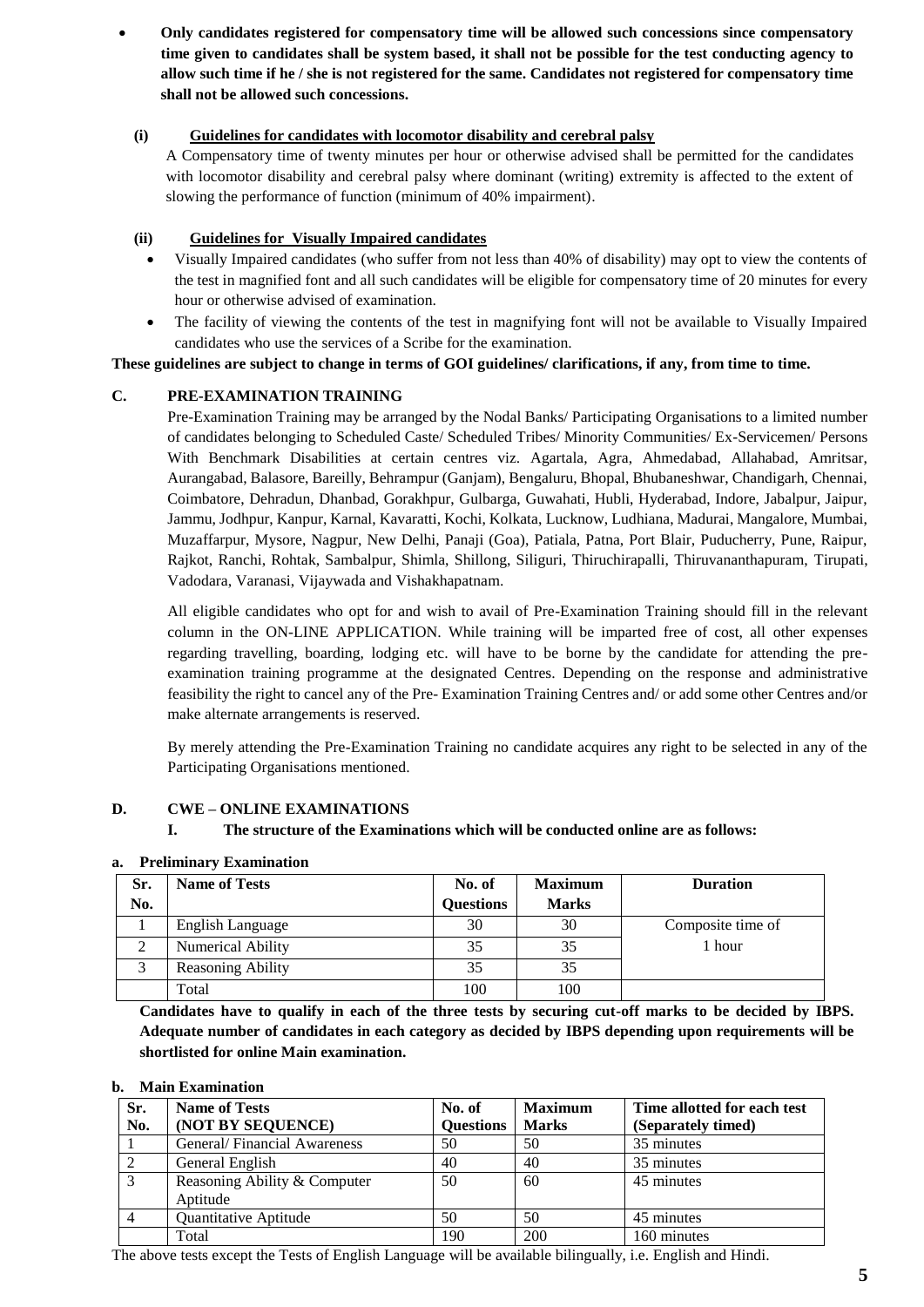**IBPS reserves the right to modify the structure of the examination which will be intimated through its website. Other detailed information regarding the examination will be given in an Information Handout, which will be made available for the candidates to download along with the call letters from the authorised IBPS website [www.ibps.in.](http://www.ibps.in/)**

**Please note that candidates will not be permitted to appear for the CWE (Preliminary as well as Main Examination) without the following documents:** 

- **(1) Valid Call Letter for the respective date and session of Examination**
- **(2) Photo-identity proof (as specified) in original bearing the same name as it appears on the call letter/ application form and**
- **(3) Photocopy of photo-identity proof (as mentioned in (2) above)**

## **Candidates reporting late i.e. after the reporting time specified on the call letter for Examination will not be permitted to take the examination.**

The reporting time mentioned on the call letter is prior to the Start time of the test. Though the duration of the Preliminary examination is 1 hour the candidates may be required to be at the venue for about 2 hours or more including the time required for completion of various formalities such as verification and collection of various requisite documents, logging in, giving of instructions etc.

For the Main examination though the duration of the examination is 160 minutes, candidates may be required to be at the venue for about 3 hours or more including the time required for completion of various formalities such as verification and collection of various requisite documents, logging in, giving of instructions etc.

### **II. Penalty for Wrong Answers (Applicable to both – Preliminary and Main examination)**

There will be penalty for wrong answers marked in the Objective Tests. For each question for which a wrong answer has been given by the candidate one fourth or 0.25 of the marks assigned to that question will be deducted as penalty to arrive at corrected score. If a question is left blank, i.e. no answer is marked by the candidate, there will be no penalty for that question.

### **III. Examination Centres**

- (i) The examination will be conducted online in venues across many centres in India. The tentative list of Examination centres for the Preliminary exams and those for Main exams is available in Annexure II.
- (ii) No request for change of centre for Examination shall be entertained.
- (iii) IBPS, however, reserves the right to cancel any of the Examination Centres and/ or add some other Centres, at its discretion, depending upon the response, administrative feasibility, etc.
- (iv) IBPS also reserves the right to allot the candidate to any centre other than the one he/she has opted for and a **candidate may be allocated a centre of exam outside the State/UT for which vacancies he/she is applying.**
- (v) Candidate will appear for the examination at an Examination Centre at his/her own risk and expenses and IBPS will not be responsible for any injury or losses etc. of any nature.
- (vi) Any unruly behaviour/misbehaviour in the examination hall may result in cancellation of candidature/ disqualification from this exam and also from future exams conducted by IBPS

## **IV . Scores**

- The corrected scores obtained by each of the candidates in different sessions (if held) will be normalized using equi-percentile method.
- Scores up to two decimal points shall be taken for the purpose of calculations

## **V. Cut-off Score (Online Main examination)**

Each candidate will be required to obtain a minimum score in each test of Online Main Examination and also a minimum total score to be considered for further process. Depending on number of the State/ UT wise vacancies available, cut-offs will be decided and candidates will be considered for provisional allotment. Prior to the completion of provisional allotment process scores obtained in the Online Main Examination will not be shared with the candidates.

# **MARKS OBTAINED IN THE MAIN EXAMINATION ONLY WILL BE CONSIDERED FOR FINAL MERIT LISTING.**

## **E. PROVISIONAL ALLOTMENT**

The total marks allotted for Main Examination are 200. Marks will be converted out of 100 for Provisional allotment. A candidate should qualify in the CWE online Main examination and be sufficiently high in the merit to be considered for subsequent provisional allotment process, details of which will be made available subsequently on IBPS website.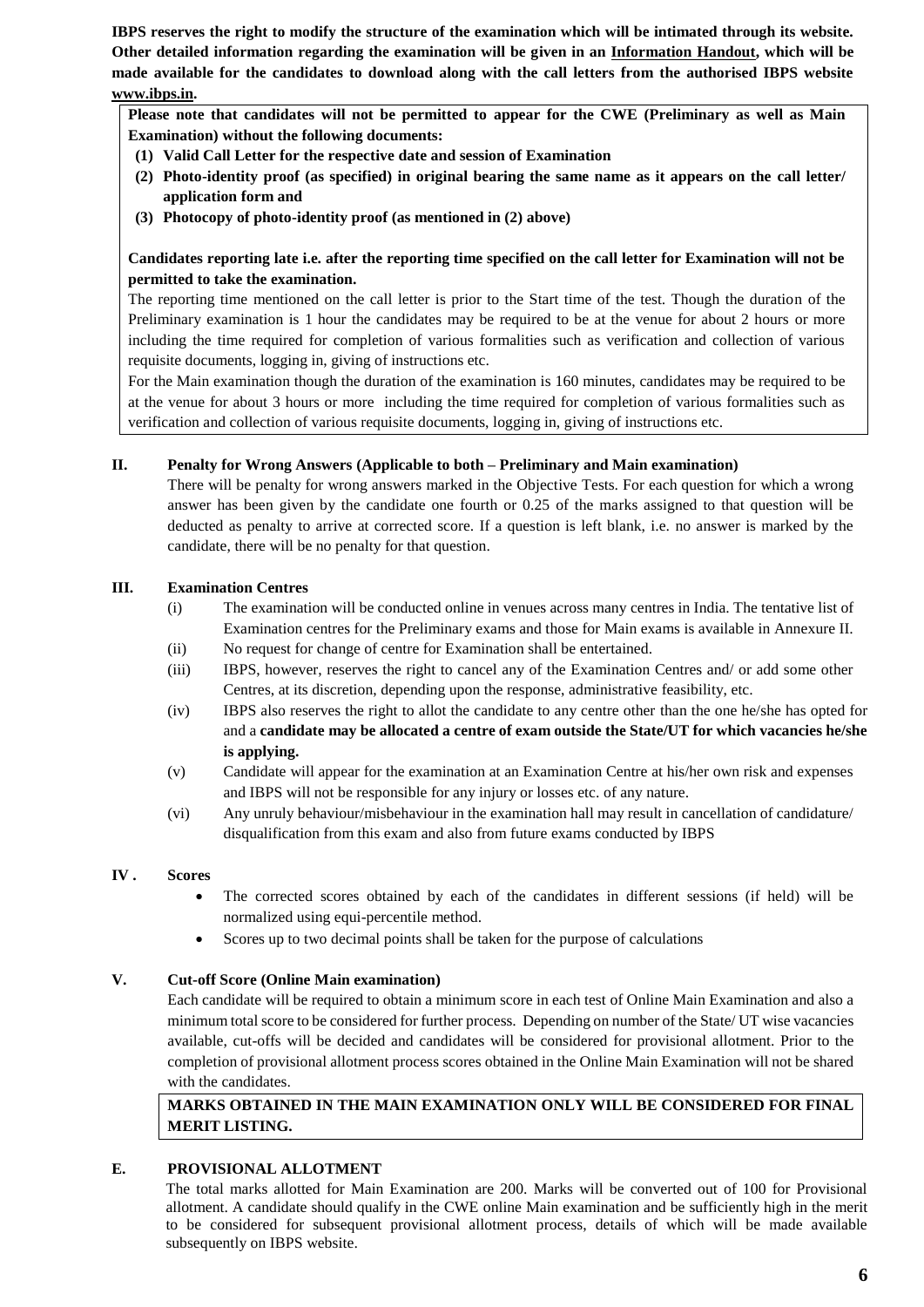On completion of the Main Examination, depending on the state/UT wise vacancies to be filled in during the financial year 2018-19 based on the business needs of the Participating Organisations and as reported to IBPS, candidates shortlisted will be provisionally allotted to one of the Participating Organisations, based on merit-cumpreference keeping in view the spirit of Govt. Guidelines on reservation policy, various guidelines issued by Govt. of India/Others from time to time, administrative exigency, etc. Vacancies given in this advertisement are indicative. Provisional allotment shall be done on the basis of final vacancies to be reported by the Participating Organisations. Candidates should not claim indicative vacancies as final for the provisional allotment. No change in the data already registered by the candidate in the online application form is possible.

**A candidate belonging to reserved category, selected on the basis of norms as applicable to General Category, will be treated at par with a General category candidate. Such own merit candidates belonging to reserved categories who are provisionally allotted under unreserved (General) category will not be adjusted against a reserved post. However their original category as registered in the online registration will remain unchanged.**

In the event of two or more candidates having obtained the same score, merit order is decided as per date of birth (the candidate senior in age is placed before/ above the candidate junior in age), as per the prevailing practice.

The provisional allotment is subject to the candidate fulfilling the criteria for Participating Organisation and identity verification to the satisfaction of the allotted organisation. This does not constitute an offer of employment. Verification of documents with regard to eligibility criteria will be carried out by the participating organization. The participating organization will also ascertain Proficiency of local language (reading, writing and speaking) of the State/UT for the provisionally allotted candidates. The participating organization reserves the right to cancel the candidature on account of deficiency of the same. Decision of the participating organizations here shall be final and binding upon the candidates. In case it is detected at any stage of the recruitment process that, the candidate does not satisfy the eligibility criteria his/her candidature/ chance in the process shall stand forfeited.

As the provisional allotment will be made to participating organisations on merit cum preference basis, once the provisional allotment is made, no request for change shall be entertained. Any request for change shall result in cancellation of candidature. Further, a candidate who is provisionally allotted will forfeit his/her candidature/ chance for the process if he/she does not avail the offer of appointment from the Participating Organisation.

Issuance of offer of appointment including terms and conditions, formalities for verification, joining etc. is solely the decision of the Participating Organisations and shall be final and binding. IBPS shall have no role therein. Any queries in this regard shall be directed to the participating organisations only. A reserve list to the extent of approximately 10 percent of the vacancies under each category may be kept, subject to the availability of candidates. This does not guarantee provisional allotment to/recruitment by the Participating Organisations. In the event of Participating Organisations providing further vacancies during April 2018-March 2019, provisional allotment will be carried out for the candidates in the reserve list. However, if no vacancy is furnished by the Participating Organisations owing to exigencies or otherwise during the validity period the candidates under the reserve list will not be considered for provisional allotment. The reserve list will expire automatically on 31.03.2019 without any notice. Candidates who are not provisionally allotted or not in the reserve list will not be considered for any further process under CWE Clerks- VII for vacancies for 2018-19.

**The decision of IBPS in provisional allotment of Organisations shall be final and binding upon the selected candidates. However IBPS reserves the right to cancel, reallot Organisation-wise allocation/ change the process depending upon exigencies or otherwise.**

Prescribed Formats of SC, ST, OBC, PWD certificates, Proforma A, B, C, D as applicable for Ex-Servicemen can be downloaded from IBPS website [www.ibps.in.](http://www.ibps.in/) Candidates belonging to these categories are required to produce the certificates strictly in these formats only.

**While reporting for the Joining, the candidate should produce valid prescribed documents given below in addition to the documents requested by the participating organisation to which candidate is provisionally allotted.**

**In the absence of documents candidature of the candidates shall be cancelled. No documents/ certificates shall be submitted separately to IBPS/ Nodal Bank/ Participating organisations during the selection process. All the documents/ certificates stated below must be submitted to the allottee bank as per their directions.**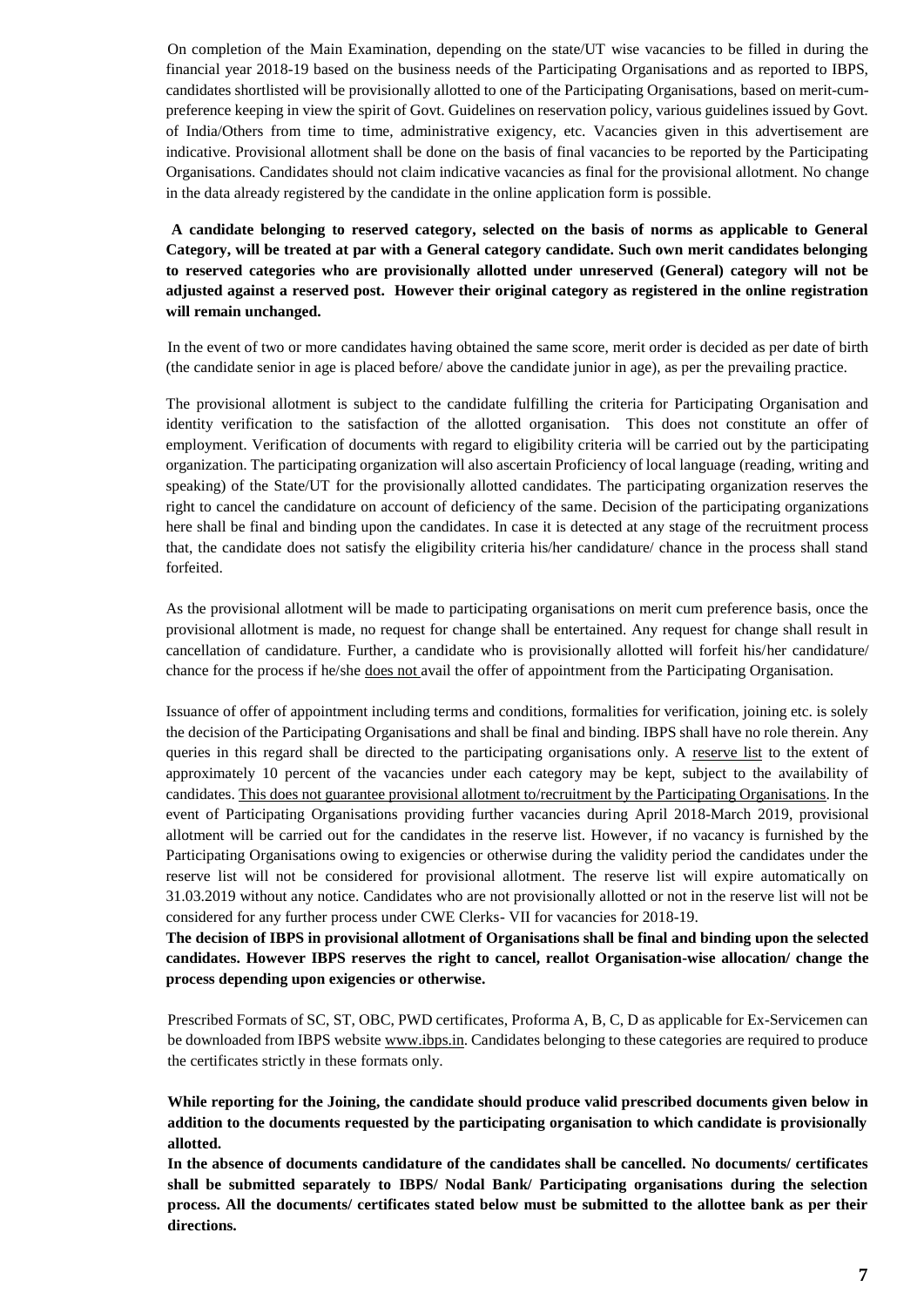### **List of Documents to be produced at the time of joining** (as applicable)

**The following documents in original and self-attested photocopies** in support of the candidate's eligibility and identity are to be invariably submitted at the time of joining.

- (i) Valid system generated printout of the online application form registered for CWE Clerks-VII
- (ii) Proof of Date of Birth (Birth Certificate issued by the Competent Municipal Authorities or SSLC/ Std. X Certificate with DOB)
- (iii) Photo Identify Proof as indicated in Point F of the advertisement
- (iv) Mark-sheets & certificates for Graduation or equivalent qualification etc. Proper document from Board / University for having declared the result on or before 03.10.2017 has to be submitted.
- (v) Caste Certificate issued by the competent authority as stipulated by Government of India in the case of SC / ST / OBC category candidates.

**Candidates belonging to OBC category but coming under creamy layer and/ or if their caste does not find place in the Central List are not entitled to OBC reservation. They should indicate their category as General in the online application form.**

- (vi) Disability certificate issued by the District Medical Board in case of Persons With Benchmark Disability category If the candidate has used the services of a Scribe at the time of CWE the duly filled in details of the scribe in the prescribed format
- (vii) Ex-Servicemen candidates: (i) Candidates who are released/ retired from Armed Forces are required to submit a certificate as per Proforma A. Such Ex-servicemen candidates have to produce a copy of the discharge Certificate / pension payment order and documentary proof of rank last / presently held (substantive as well as acting) at the time of joining. (ii) Candidates who are still in the Armed Forces and desirous of applying under Ex-Servicemen category should submit Proforma B from the Competent Authority showing his/her date of completion of specific period of engagement (SPE) along with the declaration in Proforma C. Such candidates whose SPE is completed on or before 02.10.2018 are eligible to apply. Such candidates have to submit a release letter and a self-declaration from the candidate that he/ she is entitled to benefits admissible to Ex-Servicemen as per Govt. of India rules (iii) Those candidates who have completed their initial period of assignment and who are on extended assignment are required to submit the certificate as per Proforma D. (iv) Dependents of Servicemen killed in action or those who have been severely disabled have to produce satisfactory documentary proof showing that they are Dependents of Servicemen killed in action or severely disabled and an affidavit stating that the relaxation is availed by one dependent of Ex-Servicemen or not availed by any Dependent of Servicemen killed in action or severely disabled
- (viii) Candidates serving in Government / quasi govt offices/ Public Sector Undertakings (including Nationalised Banks and Financial Institutions) are required to produce a "No Objection Certificate" from their employer at the time of joining, in the absence of which their candidature will not be considered and travelling expenses, if any, otherwise admissible, will not be paid.
- (ix) Persons eligible for age relaxation under II (5) must produce the Death certificate of husband/ documents in support of Divorce or judicial separation and an affidavit/ declaration that they are not remarried
- (x) Persons eligible for age relaxation under II (6) must produce the domicile certificate at the time of joining/ at any stage of the subsequent process from the District Jurisdiction where he / she had ordinarily resided or any other authority designated in this regard by the Government of Jammu & Kashmir to the effect that the candidate had ordinarily domiciled in the State of J&K during the period from 01.01.80 to 31.12.89.
- (xi) Persons eligible for age relaxation under II (7) must produce a certificate from the District Magistrate to the effect that they are eligible for relief in terms of the Rehabilitation Package for 1984 Riot Affected Persons sanctioned by the Government and communicated vide Ministry of Finance, Dept. of Financial Services communication No.F.No.9/21/2006-IR dated 27.07.2007.
- (xii) Persons eligible for age relaxation under II (8) above must produce an affidavit/ certificate in support of their claim of belonging to Regular employees of the Union Carbide Factory, Bhopal retrenched from service (Applicable to Madhya Pradesh state only) category.
- (xiii) Experience certificates, if any
- (xiv) Persons falling in categories (ii), (iii), (iv) and (v) of Point B (I) should produce a certificate of eligibility issued by the Govt. Of India
- (xv) Any other relevant documents in support of eligibility

## **Note:- Candidates will not be allowed to join the participating organisation if he/ she fails to produce the relevant eligibility documents as mentioned above.**

#### **F. IDENTITY VERIFICATION**

#### **(i) DOCUMENTS TO BE PRODUCED**

In the examination hall, the call letter along with a photocopy of the candidate's photo identity (**bearing exactly the same name as it appears on the call letter**) such as PAN Card/ Passport/ Driving Licence/ Voter's Card/ Bank Passbook with photograph/ Photo identity proof issued by a Gazzetted Officer/ People's Representative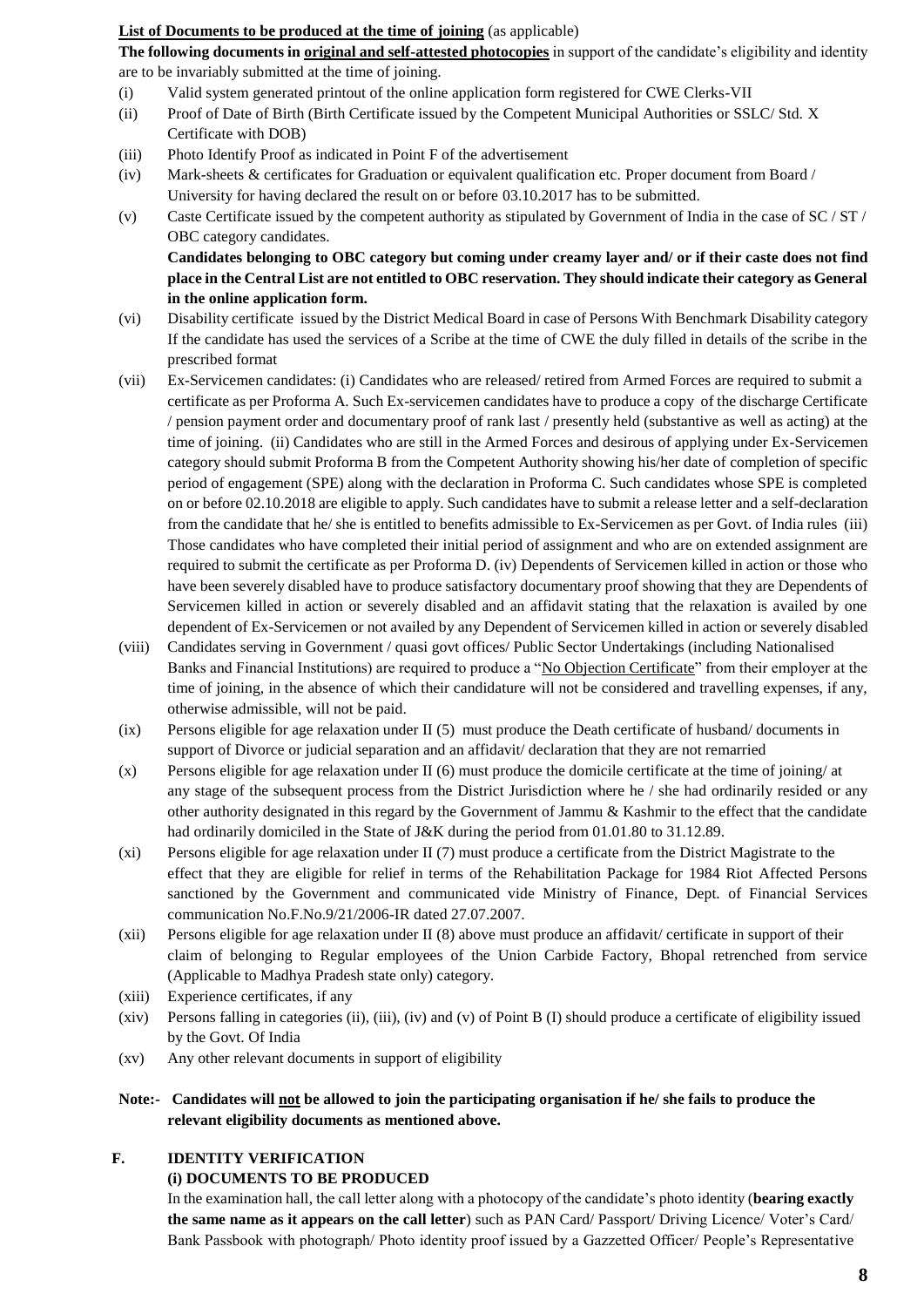along with a photograph / Identity Card issued by a recognised college/ university/ Aadhar card with a photograph/ Employee ID should be submitted to the invigilator for verification. The candidate's identity will be verified with respect to his/her details on the call letter, in the Attendance List and requisite documents submitted. **If identity of the candidate is in doubt the candidate may not be allowed to appear for the Examination.**

**Ration Card will not be accepted as valid id proof for this project.**

**In case of candidates who have changed their name, they will be allowed only if they produce original Gazette notification / their original marriage certificate / affidavit in original.**

**Note: Candidates have to produce, in original, the same photo identity proof bearing the name as it appears on the online application form/ call letter and submit photocopy of the photo identity proof along with Examination call letter while attending the examination, without which they will not be allowed to take up the examination.**

### **(ii) BIOMETRIC DATA – Capturing and Verification**

It has been decided to capture and verify the biometric data (right thumb impression or otherwise) and the photograph of the candidates on the day of the Main Examination for the candidates who qualify after the Preliminary examinations and appear for the Main examination.

Please note: The biometric data and photograph will be captured / verified on the following occasions –

- (i) Before the start of the Main examination it will be captured
- (ii) At the end of Main examination before leaving the exam hall / lab
- (iii) At the time of joining if provisionally allotted

Decision of the Biometric data verification authority with regard to its status (matched or mismatched) shall be final and binding upon the candidates.

## **Refusal to participate in the process of biometric data capturing / verification on any of the above mentioned occasions may lead to cancellation of candidature.**

Candidates are requested to take care of the following points in order to ensure a smooth process

- If fingers are coated (stamped ink/mehndi/coloured...etc), ensure to thoroughly wash them so that coating is completely removed before the exam / joining day.
- If fingers are dirty or dusty, ensure to wash them and dry them before the finger print (biometric) is captured.
- Ensure fingers of both hands are dry. If fingers are moist, wipe each finger to dry them.
- If the primary finger (right thumb) to be captured is injured/damaged, immediately notify the concerned authority in the test centre. In such cases impression of other fingers, toes etc may be captured.

#### **G. HOW TO APPLY**

Candidates can apply online only from 12.09.2017 **to** 03.10.2017 and no other mode of application will be accepted.

#### **Pre-Requisites for Applying Online**

Before applying online, candidates should—

- (i) scan their photograph and signature ensuring that both the photograph  $(4.5cm \times 3.5cm)$  and signature adhere to the required specifications as given in Annexure III to this Advertisement.
- (ii) Signature in CAPITAL LETTERS will NOT be accepted.
- (iii) keep the necessary details/documents ready to make **Online Payment** of the requisite application fee/ intimation charges
- (iv) have a valid personal email ID, which should be kept active till the completion of this round of Common Recruitment Process. IBPS may send call letters for the Examination etc. through the registered e-mail ID. Under no circumstances, a candidate should share with/mention e-mail ID to / of any other person. In case a candidate does not have a valid personal e-mail ID, he/she should create his/her new e-mail ID before applying on-line and must maintain that email account.

**Application Fees/ Intimation Charges Payable from 12.09.2017 to 03.10.2017 (Online payment), both dates inclusive, shall be as follows**

- Rs. 100/- for SC/ST/PWD/EXSM candidates.
- Rs. 600 /- for all others

Bank Transaction charges for Online Payment of application fees/ intimation charges will have to be borne by the candidate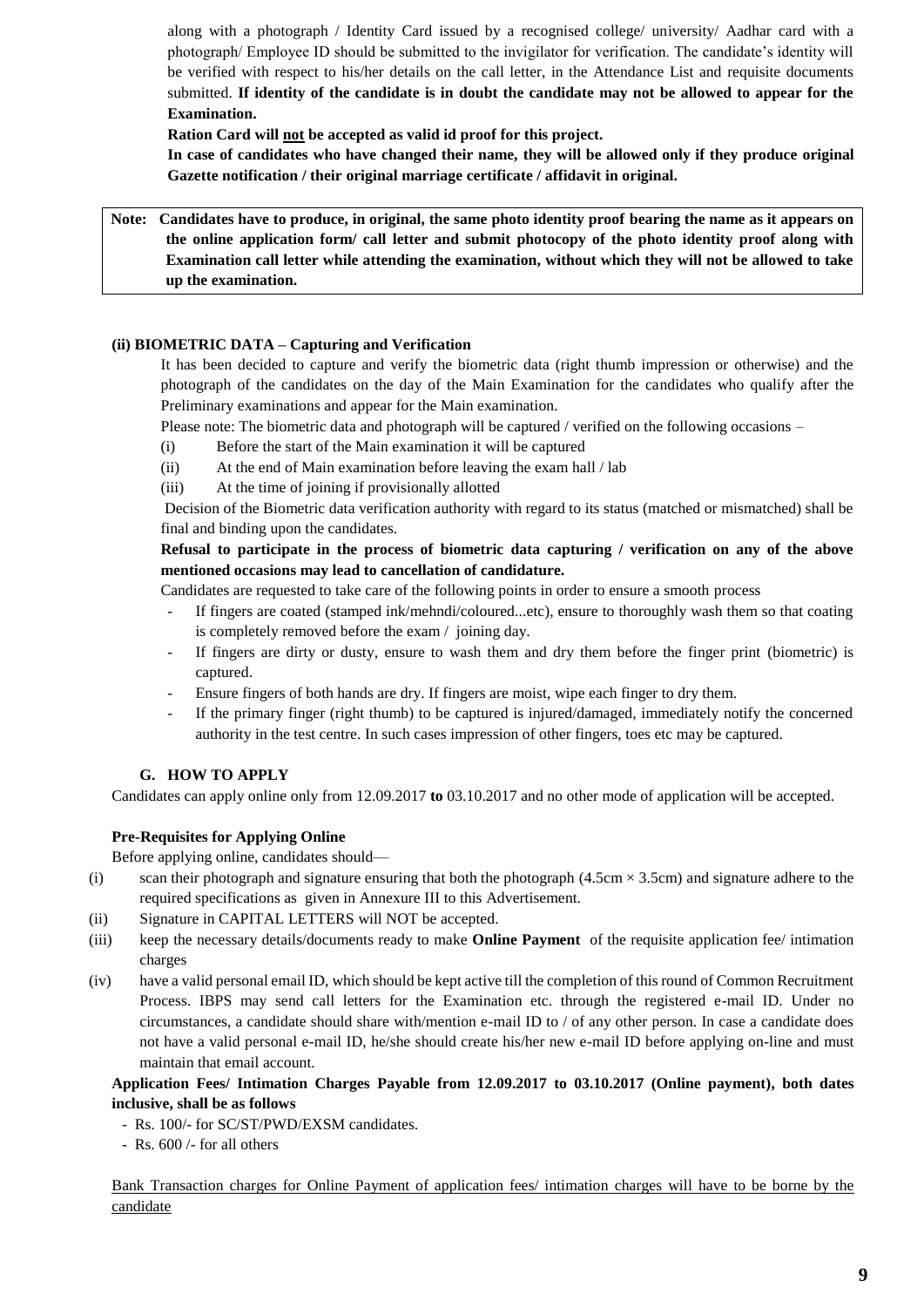## **Procedure for applying online**

- (1) Candidates are first required to go to the IBPS's website www.ibps.in and click on the Home Page to open the link "CWE Clerks" and then click on the option "CLICK HERE TO APPLY ONLINE FOR CWE- Clerks (CWE-Clerks-VII)" to open the On-Line Application Form.
- (2) Candidates will have to click on "CLICK HERE FOR NEW REGISTRATION" to register their application by entering their basic information in the online application form. After that a provisional registration number and password will be generated by the system and displayed on the screen. Candidate should note down the Provisional registration number and password. An Email & SMS indicating the Provisional Registration number and Password will also be sent. They can reopen the saved data using Provisional registration number and password and edit the particulars, if needed.
- (3) Candidates are required to upload their photograph and signature as per the specifications given in the Guidelines for Scanning and Upload of Photograph and Signature (Annexure III).
- (4) **Candidates are advised to carefully fill in the online application themselves as no change in any of the data filled in the online application will be possible/ entertained. Prior to submission of the online application candidates are advised to use the "SAVE AND NEXT" facility to verify the details in the online application form and modify the same if required. No change is permitted after clicking on FINAL SUBMIT Button. Visually Impaired candidates are responsible for carefully verifying/ getting the details filled in, in the online application form properly verified and ensuring that the same are correct prior to submission as no change is possible after submission.**
- (5) **The candidate should indicate in the online application the state to which he/she opts for provisional allotment on selection. The option once exercised will be irrevocable.**

## **Mode of Payment**

Candidates have the option of making the payment of requisite fees/ intimation charges through the ONLINE mode only: **Payment of fees/ intimation charges via the ONLINE MODE** 

(i) Candidates should carefully fill in the details in the On-Line Application at the appropriate places very carefully and click on the "FINAL SUBMIT" button at the end of the On-Line Application format. Before pressing the "FINAL SUBMIT" button, candidates are advised to verify every field filled in the application. The name of the candidate or his /her father/husband etc. should be spelt correctly in the application as it appears in the certificates/mark sheets. Any change/alteration found may disqualify the candidature.

In case the candidate is unable to fill in the application form in one go, he/ she can save the data already entered. When the data is saved, a provisional registration number and password will be generated by the system and displayed on the screen. Candidate should note down the Provisional registration number and password. An Email & SMS indicating the Provisional Registration number and Password will also be sent. They can reopen the saved data using Provisional registration number and password and edit the particulars, if needed. Once the application is filled in completely, candidate should submit the data.

- (ii) The application form is integrated with the payment gateway and the payment process can be completed by following the instructions.
- (iii) The payment can be made by using Debit Cards (RuPay/Visa/MasterCard/Maestro), Credit Cards, Internet Banking, IMPS, Cash Cards/ Mobile Wallets by providing information as asked on the screen.
- (iv) After Final Submit, an additional page of the application form is displayed wherein candidates may follow the instructions and fill in the requisite details.
- (v) If the online transaction has not been successfully completed then candidates are advised to login again with their provisional registration number and password and pay the Application Fees/ Intimation Charges online.
- (vi) On successful completion of the transaction, an e-receipt will be generated.
- (vii) Candidates are required to take a printout of the e-receipt and online application form. Please note that if the same cannot be generated then online transaction may not have been successful.
- Note:
- o After submitting your payment information in the online application form, please wait for the intimation from the server, DO NOT press Back or Refresh button in order to avoid double charge
- o For Credit Card users: All charges are listed in Indian Rupee. If you use a non-Indian credit card, your bank will convert to your local currency based on prevailing exchange rates.
- o To ensure the security of your data, please close the browser window once your transaction is completed.

After completing the procedure of applying on-line including payment of fees / intimation charges, the candidate should take a printout of the system generated on-line application form, ensure the particulars filled in are accurate and retain it along with Registration Number and Password for future reference. They should not send this printout to the IBPS/ Banks.

**Please note that all the particulars mentioned in the online application including Name of the Candidate, Category, Date of Birth, Address, Mobile Number, Email ID, Centre of Examination, State in which applied for, registration of preferences for Participating Organisations etc. will be considered as final**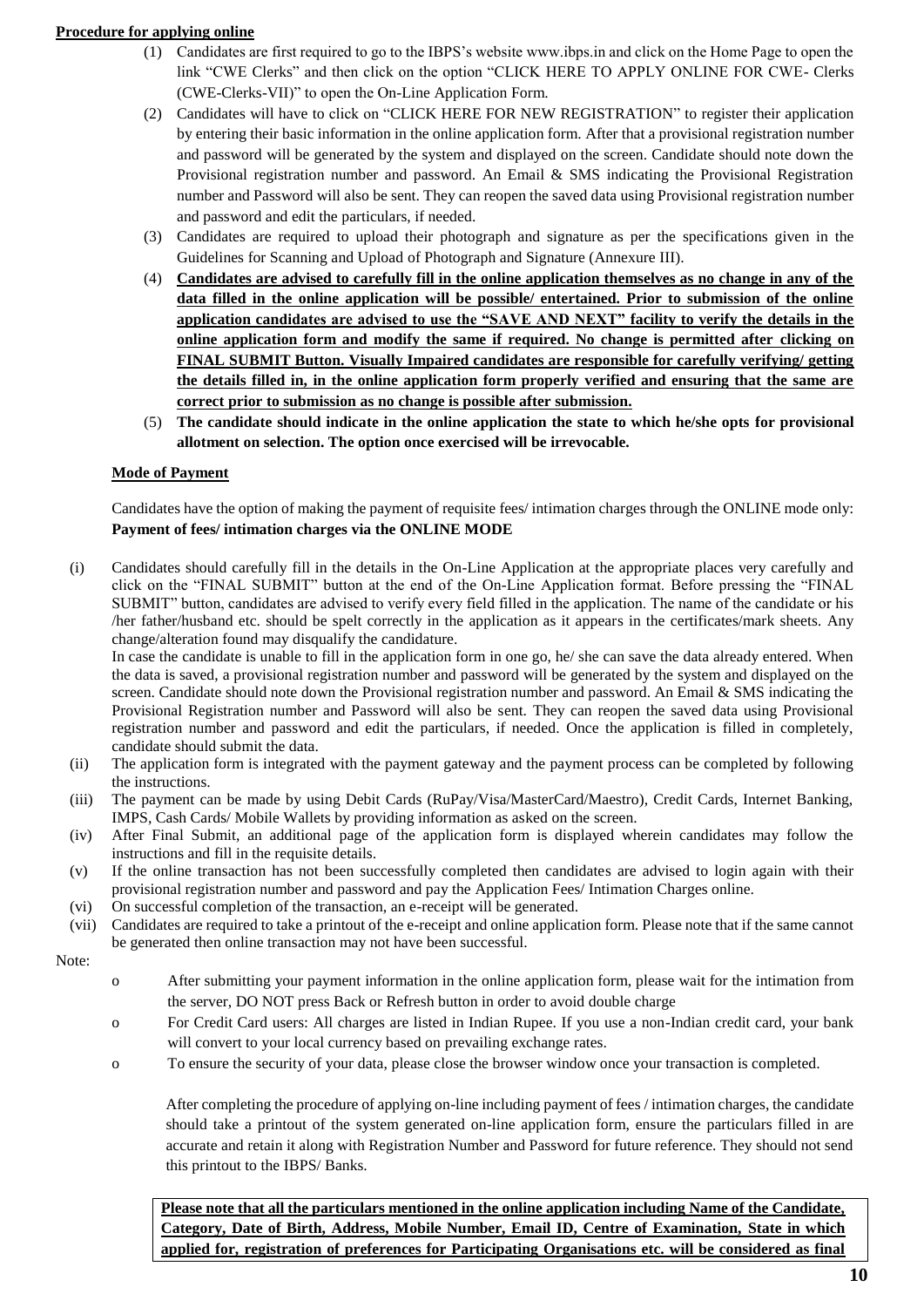**and no change/modifications will be allowed after submission of the online application form. Candidates are hence advised to fill in the online application form with the utmost care as no correspondence regarding change of details will be entertained. IBPS will not be responsible for any consequences arising out of furnishing of incorrect and incomplete details in the application or omission to provide the required details in the application form.**

**An online application which is incomplete in any respect such as without proper passport size photograph and signature uploaded in the online application form/ unsuccessful fee payment will not be considered as valid.**

**Candidates are advised in their own interest to apply on-line much before the closing date and not to wait till the last date for depositing the fee / intimation charges to avoid the possibility of disconnection/ inability/ failure to log on to the IBPS website on account of heavy load on internet/website jam.** 

**IBPS does not assume any responsibility for the candidates not being able to submit their applications within the last date on account of the aforesaid reasons or for any other reason beyond the control of the IBPS.** 

**Please note that the above procedure is the only valid procedure for applying. No other mode of application or incomplete steps would be accepted and such applications would be rejected.**

Any information submitted by an applicant in his/ her application shall be binding on the candidate personally and he/she shall be liable for prosecution/ civil consequences in case the information/ details furnished by him/ her are found to be false at a later stage.

## **H. GENERAL INSTRUCTIONS**

- **(1) Candidates will have to invariably produce and submit the requisite documents such as valid call letter, a photocopy of photo-identity proof bearing the same name as it appears on the online submitted application form etc. at the time of examinations (Preliminary & Main). No document shall be directly sent to IBPS by candidates before or after the online examinations (Preliminary & Main).**
- **(2)** Before applying for the post, the candidate should ensure that he/she fulfils the eligibility and other norms mentioned in this advertisement. Candidates are therefore advised to carefully read this advertisement and follow all the instructions given for submitting online application.
- **(3)** All the candidates who wish to apply under CRP-Clerk-VII are hereby informed that providing AADHAR number or AADHAR Enrolment number in the application, for CWE Clerk-VII is optional.
- **(4) A Candidate's admission to the Preliminary examination/ shortlisting for Main examination/ admission to the Main examination and subsequent processes is strictly provisional. The mere fact that the call letter(s)/ provisional allotment has been issued to the candidate does not imply that his/ her candidature has been finally cleared by IBPS/ Participating Organisation. IBPS/ Participating Organisations would be free to reject any application, at any stage of the process, cancel the candidature of the candidate in case it is detected at any stage that a candidate does not fulfill the eligibility norms and/or that he/she has furnished any incorrect/false information/certificate/documents or has suppressed any material fact(s).If candidature of any candidate is rejected for any reason according to the terms and conditions of this advertisement, no further representation in this regard will be entertained. Such decisions shall be final and binding on the candidate. If any of these shortcomings is/are detected after appointment in a Participating Organisation, his/her services are liable to be summarily terminated.**
- **(5)** Decision of Nodal Banks/Participating Organisations/ IBPS in all matters regarding eligibility of the candidate, the stages at which such scrutiny of eligibility is to be undertaken, qualifications and other eligibility norms, the documents to be produced for the purpose of the conduct of Examination, verification etc. and any other matter relating to CWE Clerks-VII will be final and binding on the candidate. No correspondence or personal enquiries shall be entertained by IBPS/ Participating Organisations in this regard. IBPS/ Nodal Bank/ Participating Organisations take no responsibility to receive/ collect any certificate/remittance/ document sent separately.
- **(6) The scribe arranged by the candidate should not be a candidate for the examination (CWE Clerk-VII). If violation of the above is detected at any stage of the process, candidature for CWE of both the candidate and the scribe will be cancelled.**
- **(7) Not more than one application should be submitted by any candidate. In case of multiple Applications only the latest valid (completed) application will be retained and the application fee/ intimation charges paid for the other multiple registration(s) will stand forfeited. The scribe arranged by the candidate should not be a candidate for the examination (CWE Clerks-VII). If violation of the above is detected at any stage of the process, candidature for CWE of both the candidate and the scribe will be cancelled.**
- **(8) Multiple attendance/ appearances in the online examination will be summarily rejected/ candidature cancelled.**
- **(9)** Online applications once registered will not be allowed to be withdrawn and/or the application fee/ intimation charges once paid will not be refunded nor be held in reserve for any other examination.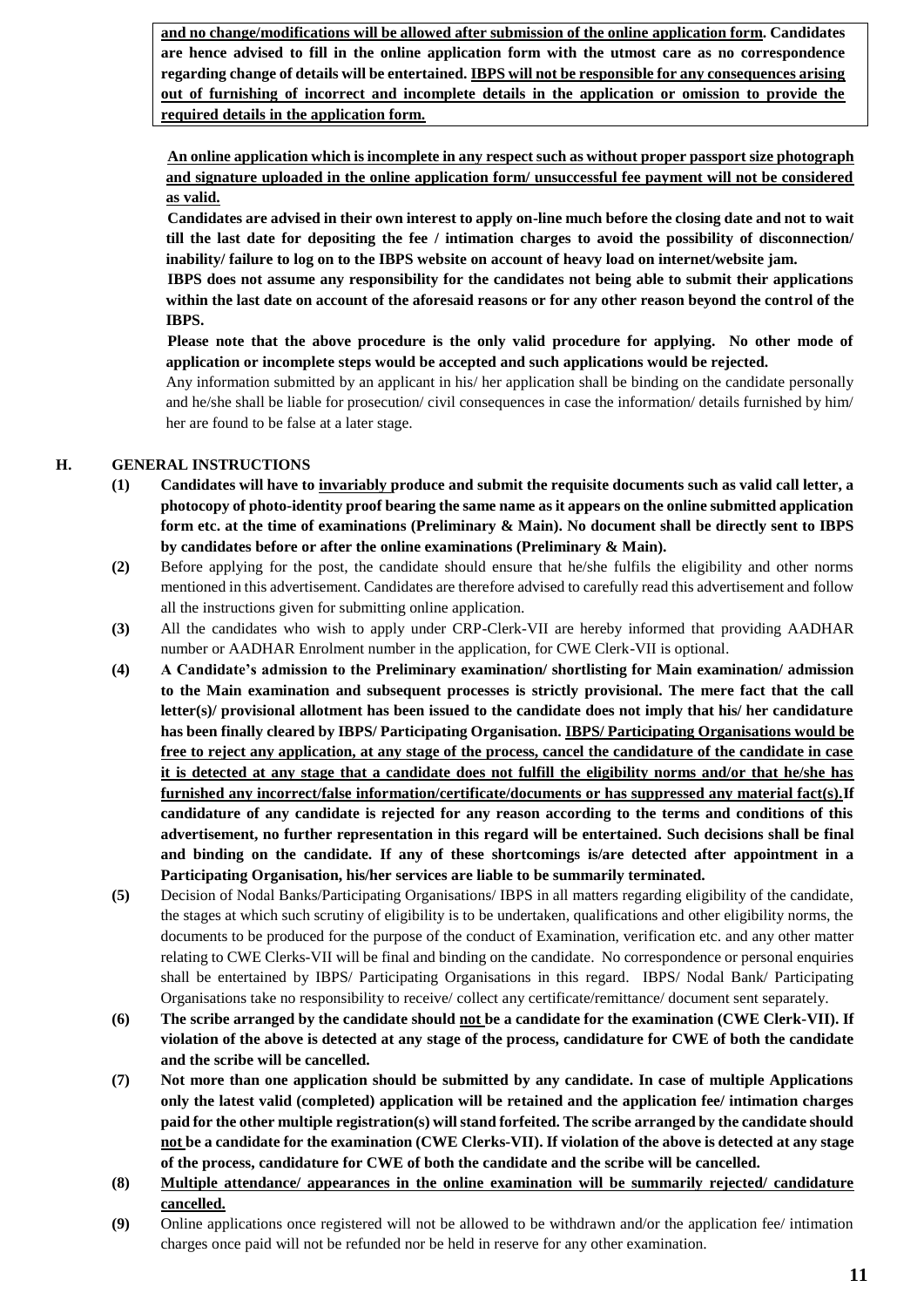- **(10)** Any resulting dispute arising out of this advertisement including the recruitment process shall be subject to the sole jurisdiction of the Courts situated at Mumbai.
- **(11)** The candidate should indicate in the online application the State to which he/she opts for provisional allotment on selection. The option once exercised will be irrevocable.
- **(12) Any canvassing or creating influence for undue advantage shall lead to disqualification from the process.**
- **(13)** Any request for change of date, time and venue for online examination (Preliminary & Main) will not be entertained.
- **(14) Any request for change of address, details mentioned in the online application form will not be entertained.**
- **(15)** In case any dispute arises on account of interpretation of clauses in any version of this advertisement other than English, the English version available on IBPS website shall prevail.
- **(16)** A candidate should ensure that the signatures appended by him/her in all the places viz. in his/her call letter, attendance sheet etc. and in all correspondence with the IBPS/ Participating Organisations in future should be identical and there should be no variation of any kind.
- **(17) A recent, recognizable photograph** (4.5cm × 3.5cm) **should be uploaded by the candidate in the online application form and the candidate should ensure that copies of the same are retained for use at various stages of the process. Candidates are also advised not to change their appearance till the process is completed. Failure to produce the same photograph at various stages of the process or doubt about identity at any stage could lead to disqualification.**
- **(18)** The possibility of occurrence of some problem in the administration of the examination cannot be ruled out completely which may impact test delivery and/or result from being generated. In that event, every effort will be made to rectify such problem, which may include movement of candidates, delay in test. Conduct of a re-exam is at the absolute discretion of IBPS. Candidates will not have any claim for a re-test. Candidates not willing to move or not willing to participate in the delayed process of test delivery shall be summarily rejected from the process.
- **(19)** Nodal Banks/ Participating Organisations/ IBPS shall not be responsible for any application made/ wrong information provided by an unauthorized person / institution. Candidates are advised not to share/ mention their application details with/to anyone.
- **(20)** Appointment of provisionally allotted candidates is subject to his/her being declared medically fit, as per any other requirements of the Participating Organisation and subject to service and conduct rules of the Participating Organisation. Decision of Participating Organisations to which candidates are provisionally allotted will be final and binding on candidates. IBPS has no role to play here. **Any queries in this regard are to be made to the Participating Organisations only.**
- **(21)** IBPS reserves the right to change (cancel/ modify/ add) any of the criteria, method of selection and provisional allotment etc.
- **(22) Intimations will be sent by email and/ or sms only to the email ID and mobile number registered in the online application form for CWE Clerks-VII.**

IBPS shall not be responsible if the information/ intimations do not reach candidates in case of change in the mobile number, email address, technical fault or otherwise, beyond the control of IBPS and candidates are advised to keep a close watch on the authorised IBPS website [www.ibps.in](http://www.ibps.in/) for latest updates.

- (23) **Order of preference for Participating Organisations has been inbuilt in the online application form. Candidates should necessarily indicate their order of preferences at this stage. No request for change in this connection shall be entertained.**
- **I. Following items are not allowed inside the examination centre:-**
	- **(a) Any stationery item like textual material (printed or written), bits of papers, Geometry/Pencil Box, Plastic Pouch, Calculator, Scale, Writing Pad, Pen Drives, Log Table, Electronic Pen/Scanner etc.**
	- **(b) Any communication device like Mobile Phone, Bluetooth, Earphones, Microphone, Pager, Health Band etc.**
	- **(c) Other items like Goggles, Handbags, Hair-pin, Hair-band, Belt, Cap, etc.**
	- **(d) All ornament like Ring, Earrings, Nose-pin, Chain/Necklace, Pendants, Badge, brooch etc. should be thoroughly checked.**
	- **(e) Any watch/Wrist Watch, Camera, etc.**
	- **(f) Any metallic item**
	- **(g) Any eatable item opened or packed, water bottle etc.**
	- **(h) Any other item which could be used for unfair means for hiding communication devices like camera, blue tooth devices etc.**

**Any infringement of these instructions shall entail cancellation of candidature and disciplinary action including ban from future examinations and police complaints.** 

**Candidates are advised in their own interest not to bring any of the banned items to the venue of the examination, as arrangement for their safekeeping cannot be assured. IBPS or any agency engaged with**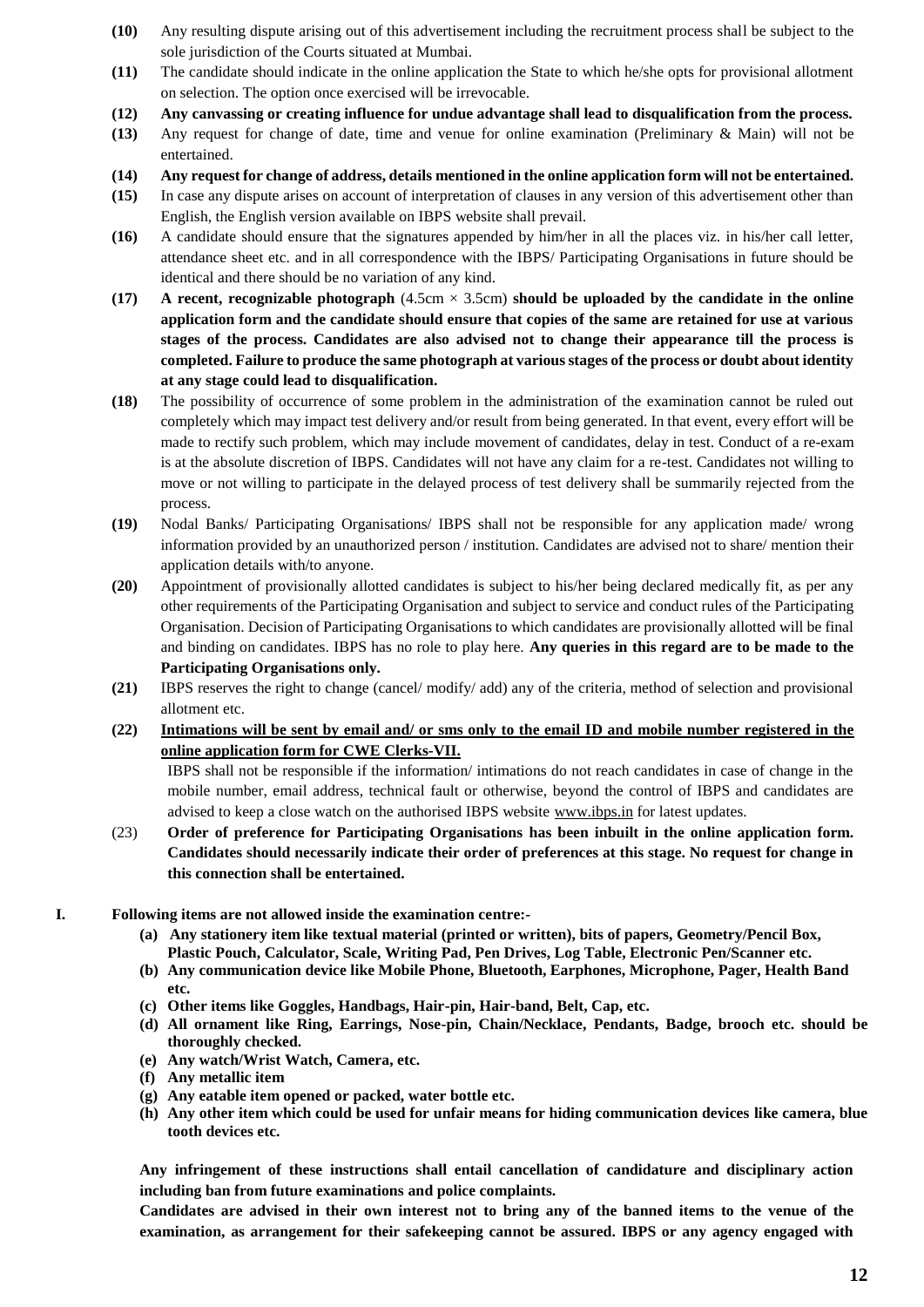**conduct of the online examination shall not take any responsibility for loss of any of the items. Responsibility of safekeeping of the same shall rest with the candidates at cost or no cost.**

### **J. Action Against Candidates Found Guilty of Misconduct/ Use of Unfair Means**

Candidates are advised in their own interest that they should not furnish any particulars that are false, tampered with or fabricated and should not suppress any material information while submitting online application.

At the time of Preliminary examination, Main examination, or in a subsequent selection procedure, if a candidate is (or has been ) found guilty of –

- (i) using unfair means or
- (ii) impersonating or procuring impersonation by any person or
- (iii) misbehaving in the examination hall or disclosing, publishing, reproducing, transmitting, storing or facilitating transmission and storage of contents of the test(s) or any information therein in whole or part thereof in any form or by any means, verbal or written, electronically or mechanically for any purpose or
- (iv) resorting to any irregular or improper means in connection with his/ her candidature or
- (v) obtaining support for his/ her candidature by unfair means, or
- (vi) carrying mobile phones or similar electronic devices of communication in the examination hall such a candidate may, in addition to rendering himself/ herself liable to criminal prosecution, be liable :
	- (a) to be disqualified from the examination for which he/ she is a candidate
	- (b) to be debarred either permanently or for a specified period from any examination conducted by IBPS
	- (c) for termination of service, if he/ she has already joined the Participating Organisation.

**Important: IBPS would be analyzing the responses (answers) of individual candidates with other candidates to detect patterns of similarity of right and wrong answers. If in the analytical procedure adopted by IBPS in this regard, it is inferred/ concluded that the responses have been shared and scores obtained are not genuine/ valid, IBPS reserves right to cancel the candidature of the concerned candidates and the result of such candidates (disqualified) will be withheld. No representation in this regard shall be entertained.**

## **K. CALL LETTERS**

The Centre, venue address, date and time for both Preliminary and Main examinations shall be intimated in the respective Call Letter.

An eligible candidate should download his/her call letter from the authorised IBPS website www.ibps.in by entering his/ her details i.e. Registration Number and Password/Date of Birth. No hard copy of the call letter/ Information Handout etc. will be sent by post/courier.

**Call letter for Scribe in the Main Examination:** There will be an additional call letter for Scribe for the Main Examination.

**Intimations will be sent by email and/ sms to the email ID and mobile number registered in the online application form for CWE Clerks-VII. IBPS/ Participating Organisations will not take responsibility for late receipt / nonreceipt of any communication e-mailed/ sent via sms to the candidate due to change in the mobile number, email address, technical fault or otherwise beyond the control of IBPS/ Participating Organisations. Candidates are hence advised to regularly keep in touch with the authorised IBPS website [www.ibps.in](http://www.ibps.in/) for details, updates and any information which may be posted for further guidance as well as to check their registered e-mail account from time to time during the recruitment process.**

## **L. ANNOUNCEMENTS:**

All further announcements/ details pertaining to this process will only be published/ provided on IBPS authorised website [www.ibps.in](http://www.ibps.in/) from time to time.

## **M. DISCLAIMER**

**Instances for providing incorrect information and/or process violation by a candidate detected at any stage of the selection process will lead to disqualification of the candidate from the selection process and he/she will not be allowed to appear in any of the Common Recruitment Process in the future. If such instances go undetected during the current selection process but are detected subsequently, such disqualification will take place with retrospective effect. Clarifications / decisions given / to be given by the Director, IBPS, regarding process for recruitment of Clerks in Participating Organisations (CWE CLERKS-VII) shall be final and binding.**

| <b>Mumbai</b>    | Director    |
|------------------|-------------|
| Date: 06.09.2017 | <b>IBPS</b> |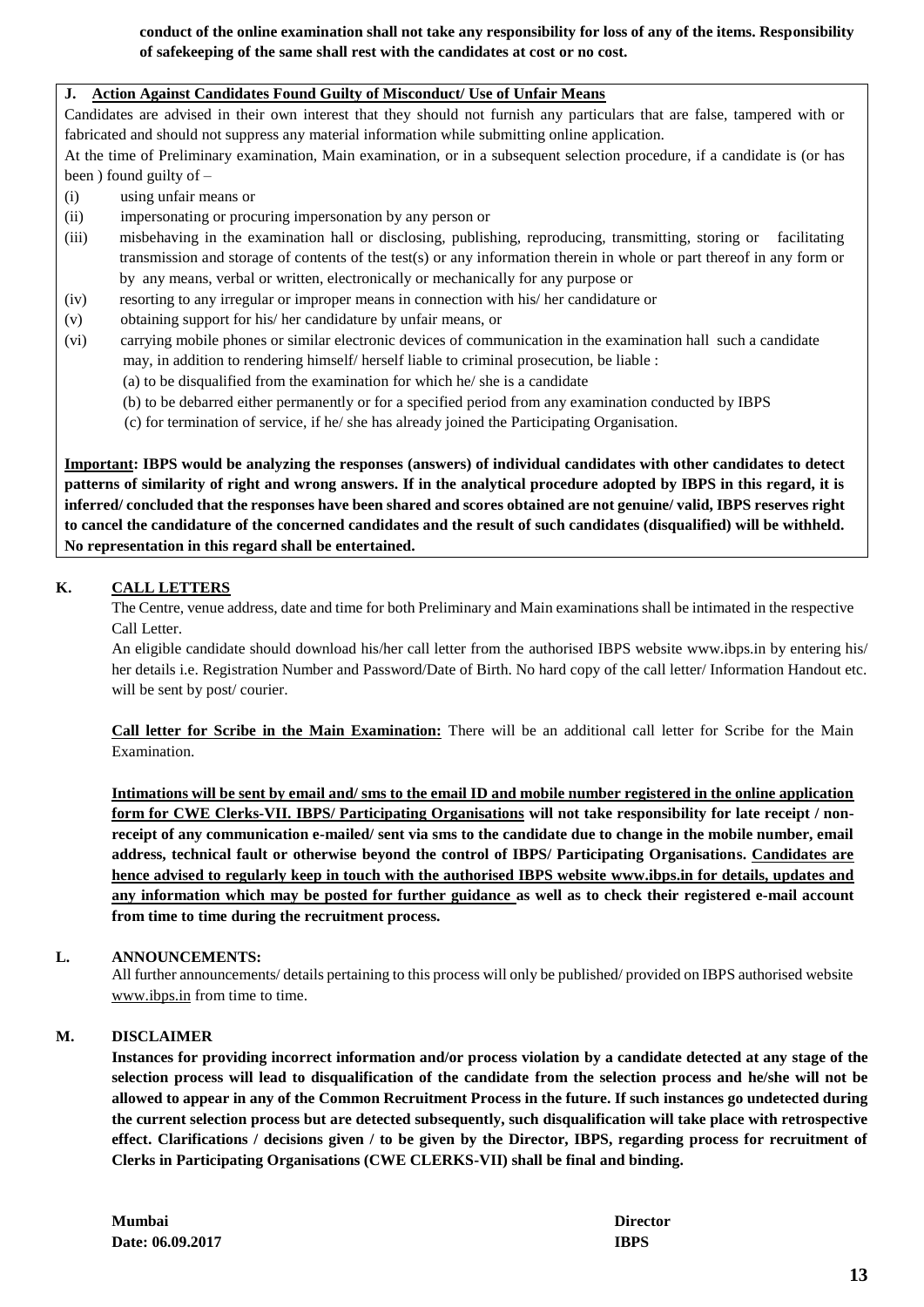# **CWE-Clerks-VII : INDENT FOR THE YEAR 2018-19 (INDICATIVE) (UPDATED DATA, IF ANY, SHALL BE AVAILABLE ON IBPS WEBSITE FROM TIME TO TIME)**

## **STATE : ANDAMAN & NICOBAR ISLAND**

|                                            |           |           |            |            |              | <b>OUT OF WHICH</b> |           |           |              |                |                  |  |
|--------------------------------------------|-----------|-----------|------------|------------|--------------|---------------------|-----------|-----------|--------------|----------------|------------------|--|
|                                            |           |           |            |            |              |                     |           |           |              |                |                  |  |
| <b>BANKS</b>                               | <b>SC</b> | <b>ST</b> | <b>OBC</b> | <b>GEN</b> | <b>TOTAL</b> | HI                  | <b>OC</b> | VI        | <b>ID</b>    | <b>EXS</b>     | <b>DISXS/DXS</b> |  |
| <b>ALLAHABAD BANK</b>                      | 0         | $\Omega$  | $\Omega$   | $\Omega$   | $\Omega$     | $\Omega$            | $\Omega$  | $\Omega$  | $\theta$     | $\Omega$       | $\theta$         |  |
| <b>ANDHRA BANK</b>                         | $\Omega$  | $\Omega$  | $\Omega$   | $\Omega$   | $\Omega$     | $\Omega$            | $\Omega$  | $\Omega$  | $\Omega$     | $\Omega$       | $\mathbf{0}$     |  |
| <b>BANK OF BARODA</b>                      | $\Omega$  | $\Omega$  | $\Omega$   | $\Omega$   | $\Omega$     | $\Omega$            | $\Omega$  | $\Omega$  | $\mathbf{0}$ | $\overline{0}$ | $\boldsymbol{0}$ |  |
| <b>BANK OF INDIA</b>                       | $\Omega$  | $\theta$  | $\Omega$   | $\Omega$   | $\theta$     | $\theta$            | $\Omega$  | $\Omega$  | $\Omega$     | $\Omega$       | $\boldsymbol{0}$ |  |
| <b>BANK OF MAHARASHTRA</b>                 | $\Omega$  | $\Omega$  | 0          | $\Omega$   | $\Omega$     | $\Omega$            | $\Omega$  | $\Omega$  | $\Omega$     | $\Omega$       | $\Omega$         |  |
| <b>CANARA BANK</b>                         | $\Omega$  | $\Omega$  | $\Omega$   | $\Omega$   | $\Omega$     | $\Omega$            | $\Omega$  | $\Omega$  | $\Omega$     | $\Omega$       | $\boldsymbol{0}$ |  |
| <b>CENTRAL BANK OF INDIA</b>               | $\Omega$  | $\theta$  | $\Omega$   | $\Omega$   | $\theta$     | $\theta$            | $\Omega$  | $\Omega$  | $\Omega$     | $\Omega$       | $\Omega$         |  |
| <b>CORPORATION BANK</b>                    | $\Omega$  | $\Omega$  | $\Omega$   | $\Omega$   | $\Omega$     | $\Omega$            | $\Omega$  | $\Omega$  | $\Omega$     | $\Omega$       | $\Omega$         |  |
| <b>DENA BANK</b>                           | $\Omega$  | $\Omega$  | $\Omega$   | $\Omega$   | $\Omega$     | $\Omega$            | $\Omega$  | $\Omega$  | $\Omega$     | $\Omega$       | $\boldsymbol{0}$ |  |
| <b>INDIAN BANK</b>                         | 0         | $\Omega$  | $\Omega$   | $\Omega$   | $\Omega$     | $\Omega$            | $\Omega$  | $\Omega$  | $\Omega$     | 0              | $\boldsymbol{0}$ |  |
| <b>INDIAN OVERSEAS BANK</b>                | $\Omega$  | $\theta$  | $\Omega$   | $\Omega$   | $\Omega$     | $\theta$            | $\Omega$  | $\Omega$  | $\Omega$     | $\theta$       | $\Omega$         |  |
| <b>ORIENTAL BANK OF</b><br><b>COMMERCE</b> | <b>NR</b> | <b>NR</b> | <b>NR</b>  | <b>NR</b>  | <b>NR</b>    | <b>NR</b>           | <b>NR</b> | <b>NR</b> | <b>NR</b>    | <b>NR</b>      | <b>NR</b>        |  |
| PUNJAB & SIND BANK                         | $\Omega$  | $\Omega$  | 0          | $\Omega$   | $\Omega$     | $\Omega$            | $\Omega$  | $\Omega$  | $\Omega$     | 0              | $\Omega$         |  |
| PUNJAB NATIONAL BANK                       | <b>NR</b> | <b>NR</b> | <b>NR</b>  | <b>NR</b>  | <b>NR</b>    | <b>NR</b>           | <b>NR</b> | <b>NR</b> | <b>NR</b>    | <b>NR</b>      | <b>NR</b>        |  |
| <b>SYNDICATE BANK</b>                      | $\Omega$  | $\theta$  | $\Omega$   | $\Omega$   | $\theta$     | $\Omega$            | $\Omega$  | $\theta$  | $\Omega$     | $\Omega$       | $\mathbf{0}$     |  |
| <b>UCO BANK</b>                            | $\Omega$  | $\Omega$  | $\Omega$   | $\Omega$   | $\Omega$     | $\Omega$            | $\Omega$  | $\Omega$  | $\Omega$     | $\Omega$       | $\Omega$         |  |
| <b>UNION BANK OF INDIA</b>                 | $\Omega$  | $\Omega$  | $\Omega$   | $\Omega$   | $\Omega$     | $\Omega$            | $\Omega$  | $\Omega$  | $\Omega$     | $\Omega$       | $\mathbf{0}$     |  |
| UNITED BANK OF INDIA                       | 0         | 0         | 0          | $\Omega$   | $\Omega$     | $\Omega$            | $\Omega$  | $\Omega$  | $\Omega$     | $\Omega$       | $\Omega$         |  |
| VIJAYA BANK                                | <b>NR</b> | <b>NR</b> | <b>NR</b>  | <b>NR</b>  | <b>NR</b>    | <b>NR</b>           | <b>NR</b> | <b>NR</b> | <b>NR</b>    | <b>NR</b>      | <b>NR</b>        |  |
| <b>TOTAL</b>                               | $\Omega$  | $\Omega$  | $\Omega$   | $\Omega$   | $\Omega$     | $\theta$            | $\Omega$  | $\theta$  | $\theta$     | $\Omega$       | $\mathbf{0}$     |  |

# **STATE : ANDHRA PRADESH**

|                                     |           |           |                |            |              |           |           |                |           | <b>OUT OF WHICH</b> |                  |
|-------------------------------------|-----------|-----------|----------------|------------|--------------|-----------|-----------|----------------|-----------|---------------------|------------------|
| <b>BANKS</b>                        | <b>SC</b> | <b>ST</b> | <b>OBC</b>     | <b>GEN</b> | <b>TOTAL</b> | HI        | OC        | VI             | <b>ID</b> | <b>EXS</b>          | <b>DISXS/DXS</b> |
| <b>ALLAHABAD BANK</b>               | 1         | 1         | $\Omega$       | 2          | 4            | $\Omega$  | $\Omega$  | $\theta$       | 0         | $\theta$            | $\Omega$         |
| <b>ANDHRA BANK</b>                  | 64        | 24        | 55             | 104        | 247          | 20        | 3         | 3              | 3         | 25                  | 11               |
| <b>BANK OF BARODA</b>               | 8         | 4         | 13             | 25         | 50           | 2         | 2         | $\overline{2}$ | 0         | 8                   | $\Omega$         |
| <b>BANK OF INDIA</b>                |           | $\Omega$  | $\mathfrak{D}$ | 3          | 6            | $\Omega$  | 0         | $\Omega$       | 0         | $\theta$            | $\Omega$         |
| <b>BANK OF MAHARASHTRA</b>          | $\Omega$  | $\Omega$  | $\Omega$       | 0          | $\Omega$     | $\Omega$  | 0         | $\Omega$       | $\Omega$  | $\theta$            | $\Omega$         |
| <b>CANARA BANK</b>                  | 4         | 6         | 5              | 5          | 20           | $\Omega$  | 0         |                | $\Omega$  | 2                   | $\Omega$         |
| <b>CENTRAL BANK OF INDIA</b>        | 9         | 2         | 12             | $\Omega$   | 23           | $\Omega$  | 0         | $\Omega$       | $\Omega$  | $\theta$            | $\Omega$         |
| <b>CORPORATION BANK</b>             | $\Omega$  | 5         | 2              | 8          | 15           | 1         | 0         | $\Omega$       | $\Omega$  | 1                   |                  |
| <b>DENA BANK</b>                    |           | 3         | $\mathfrak{D}$ | 7          | 13           | $\Omega$  | 0         | $\Omega$       | 1         | 1                   |                  |
| <b>INDIAN BANK</b>                  | 11        | 5         | 19             | 37         | 72           |           |           |                | 0         | 7                   | 3                |
| <b>INDIAN OVERSEAS BANK</b>         | $\Omega$  | $\Omega$  | $\Omega$       | 0          | $\Omega$     | $\Omega$  | 0         | $\Omega$       | 0         | $\Omega$            | $\Omega$         |
| ORIENTAL BANK OF<br><b>COMMERCE</b> | <b>NR</b> | <b>NR</b> | <b>NR</b>      | <b>NR</b>  | <b>NR</b>    | <b>NR</b> | NR.       | <b>NR</b>      | <b>NR</b> | <b>NR</b>           | <b>NR</b>        |
| <b>PUNJAB &amp; SIND BANK</b>       | $\Omega$  | $\Omega$  | $\Omega$       | 0          | $\Omega$     | $\Omega$  | 0         | $\Omega$       | $\Omega$  | $\Omega$            | $\Omega$         |
| PUNJAB NATIONAL BANK                | <b>NR</b> | <b>NR</b> | <b>NR</b>      | <b>NR</b>  | <b>NR</b>    | <b>NR</b> | <b>NR</b> | <b>NR</b>      | <b>NR</b> | <b>NR</b>           | <b>NR</b>        |
| <b>SYNDICATE BANK</b>               | $\Omega$  | $\Omega$  | $\Omega$       | $\Omega$   | $\theta$     | $\Omega$  | 0         | $\Omega$       | $\Omega$  | $\theta$            | $\Omega$         |
| <b>UCO BANK</b>                     |           |           | 2              | 4          | 8            | $\Omega$  |           | 0              | $\Omega$  | 1                   | $\Omega$         |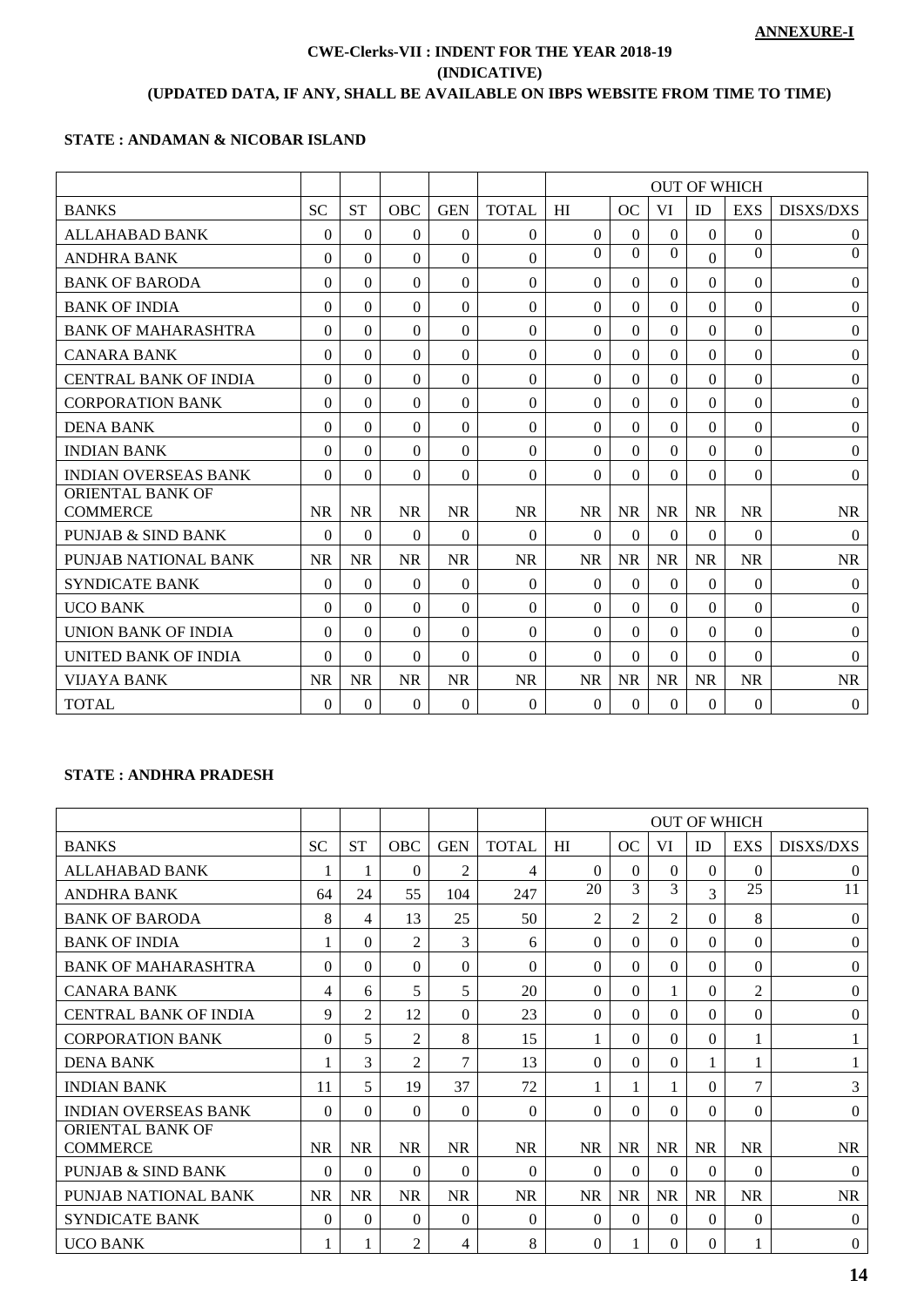| UNION BANK OF INDIA  |     | ∸  |     |     | $\mathcal{L}$ |           |    |    |           |           |       |
|----------------------|-----|----|-----|-----|---------------|-----------|----|----|-----------|-----------|-------|
| UNITED BANK OF INDIA |     |    |     |     |               |           |    |    |           |           |       |
| VIJAYA BANK          | NR  | NR | NR  | NR  | NR            | <b>NR</b> | NR | NR | <b>NR</b> | <b>NR</b> | NR    |
| TOTAL                | 104 | 53 | 119 | 209 | 485           | 24        |    |    |           | 48        | $1 -$ |

#### **STATE : ARUNACHAL PRADESH**

|                                            |           |           |            |                |                |           |           |           | <b>OUT OF WHICH</b> |              |                  |
|--------------------------------------------|-----------|-----------|------------|----------------|----------------|-----------|-----------|-----------|---------------------|--------------|------------------|
| <b>BANKS</b>                               | <b>SC</b> | <b>ST</b> | <b>OBC</b> | <b>GEN</b>     | <b>TOTAL</b>   | HI        | OC        | VI        | <b>ID</b>           | <b>EXS</b>   | <b>DISXS/DXS</b> |
| <b>ALLAHABAD BANK</b>                      | 0         | 1         | 0          | $\Omega$       |                | $\theta$  | $\Omega$  | $\Omega$  | $\Omega$            | $\Omega$     | $\mathbf{0}$     |
| <b>ANDHRA BANK</b>                         | $\Omega$  | $\Omega$  | $\Omega$   | $\Omega$       | $\Omega$       | $\Omega$  | $\Omega$  | $\Omega$  | $\Omega$            | $\Omega$     | $\overline{0}$   |
| <b>BANK OF BARODA</b>                      | 0         | $\Omega$  | $\Omega$   | $\Omega$       | $\Omega$       | $\theta$  | $\Omega$  | $\theta$  | $\Omega$            | 0            | $\mathbf{0}$     |
| <b>BANK OF INDIA</b>                       | $\Omega$  | $\Omega$  | 0          | $\Omega$       | $\theta$       | $\Omega$  | $\Omega$  | $\Omega$  | $\Omega$            | 0            | $\boldsymbol{0}$ |
| <b>BANK OF MAHARASHTRA</b>                 | $\Omega$  | $\Omega$  | $\theta$   | 1              | 1              | $\Omega$  | $\Omega$  | $\Omega$  | $\Omega$            | $\Omega$     | $\boldsymbol{0}$ |
| <b>CANARA BANK</b>                         | 0         | $\Omega$  | $\Omega$   | $\overline{2}$ | $\overline{2}$ | $\theta$  | $\Omega$  | $\theta$  | $\Omega$            | $\Omega$     | $\mathbf{0}$     |
| <b>CENTRAL BANK OF INDIA</b>               | $\Omega$  | 1         | 0          | $\Omega$       | 1              | $\theta$  | $\Omega$  | $\Omega$  | $\Omega$            | 1            | $\mathbf{0}$     |
| <b>CORPORATION BANK</b>                    | $\Omega$  | $\Omega$  | $\Omega$   | $\Omega$       | $\Omega$       | $\Omega$  | $\Omega$  | $\Omega$  | $\Omega$            | $\Omega$     | $\boldsymbol{0}$ |
| <b>DENA BANK</b>                           | $\Omega$  | $\theta$  | $\theta$   | $\Omega$       | $\theta$       | $\theta$  | $\Omega$  | $\theta$  | $\Omega$            | $\Omega$     | $\mathbf{0}$     |
| <b>INDIAN BANK</b>                         | $\Omega$  | $\Omega$  | 0          | $\Omega$       | $\Omega$       | $\Omega$  | $\Omega$  | $\Omega$  | $\Omega$            | $\Omega$     | $\mathbf{0}$     |
| <b>INDIAN OVERSEAS BANK</b>                | $\Omega$  | $\Omega$  | $\Omega$   | $\Omega$       | $\Omega$       | $\Omega$  | $\Omega$  | $\Omega$  | $\Omega$            | $\mathbf{0}$ | $\mathbf{0}$     |
| <b>ORIENTAL BANK OF</b><br><b>COMMERCE</b> | <b>NR</b> | <b>NR</b> | <b>NR</b>  | <b>NR</b>      | <b>NR</b>      | <b>NR</b> | <b>NR</b> | <b>NR</b> | <b>NR</b>           | <b>NR</b>    | <b>NR</b>        |
| PUNJAB & SIND BANK                         | $\Omega$  | $\Omega$  | 0          | $\Omega$       | $\theta$       | $\Omega$  | $\Omega$  | $\Omega$  | $\Omega$            | $\Omega$     | $\theta$         |
| PUNJAB NATIONAL BANK                       | <b>NR</b> | <b>NR</b> | <b>NR</b>  | <b>NR</b>      | <b>NR</b>      | <b>NR</b> | <b>NR</b> | <b>NR</b> | <b>NR</b>           | <b>NR</b>    | <b>NR</b>        |
| <b>SYNDICATE BANK</b>                      | $\Omega$  | $\theta$  | $\Omega$   | $\Omega$       | $\theta$       | $\theta$  | $\Omega$  | $\theta$  | $\Omega$            | $\Omega$     | $\mathbf{0}$     |
| <b>UCO BANK</b>                            | 0         | 1         | $\Omega$   | 1              | $\overline{2}$ | $\theta$  | $\Omega$  | $\Omega$  | $\Omega$            | $\Omega$     | $\mathbf{0}$     |
| <b>UNION BANK OF INDIA</b>                 | 0         | 1         | $\Omega$   | $\Omega$       |                | $\Omega$  |           | $\Omega$  | $\Omega$            | 0            | $\mathbf{0}$     |
| UNITED BANK OF INDIA                       | $\Omega$  | $\Omega$  | $\Omega$   | $\Omega$       | $\Omega$       | $\Omega$  | $\Omega$  | $\Omega$  | $\Omega$            | $\Omega$     | $\theta$         |
| VIJAYA BANK                                | <b>NR</b> | <b>NR</b> | <b>NR</b>  | <b>NR</b>      | <b>NR</b>      | <b>NR</b> | <b>NR</b> | <b>NR</b> | <b>NR</b>           | <b>NR</b>    | <b>NR</b>        |
| <b>TOTAL</b>                               | $\Omega$  | 4         | $\Omega$   | 4              | 8              | $\Omega$  | 1         | $\theta$  | $\Omega$            | 1            | $\mathbf{0}$     |

# **STATE : ASSAM**

|                               |           |           |                |                |                | <b>OUT OF WHICH</b> |           |           |           |              |                  |  |
|-------------------------------|-----------|-----------|----------------|----------------|----------------|---------------------|-----------|-----------|-----------|--------------|------------------|--|
| <b>BANKS</b>                  | <b>SC</b> | <b>ST</b> | OBC            | <b>GEN</b>     | <b>TOTAL</b>   | HI                  | <b>OC</b> | VI        | ID        | <b>EXS</b>   | <b>DISXS/DXS</b> |  |
| <b>ALLAHABAD BANK</b>         | $\Omega$  |           |                | $\overline{2}$ | 4              | $\Omega$            | $\Omega$  | $\Omega$  | $\Omega$  | $\Omega$     | $\theta$         |  |
| <b>ANDHRA BANK</b>            | 0         |           |                | $\overline{c}$ | $\overline{4}$ | $\Omega$            | $\Omega$  | $\Omega$  | $\Omega$  | $\Omega$     | $\Omega$         |  |
| <b>BANK OF BARODA</b>         | $\Omega$  | 1         |                | 5              | $\tau$         | $\Omega$            | $\Omega$  | $\Omega$  | $\Omega$  | 1            | $\Omega$         |  |
| <b>BANK OF INDIA</b>          | 0         | 0         | 0              |                |                | $\Omega$            | 0         | $\Omega$  | $\Omega$  | $\Omega$     | $\Omega$         |  |
| <b>BANK OF MAHARASHTRA</b>    | 0         | $\Omega$  |                |                | $\overline{2}$ | $\Omega$            | $\Omega$  | $\Omega$  | $\Omega$  | $\mathbf{0}$ | $\mathbf{0}$     |  |
| <b>CANARA BANK</b>            | 2         | 1         | 4              | 8              | 15             | $\Omega$            | $\Omega$  | $\Omega$  | $\Omega$  |              | $\theta$         |  |
| <b>CENTRAL BANK OF INDIA</b>  | 2         | 1         | 4              | $\Omega$       | $\tau$         | $\Omega$            | $\Omega$  | $\Omega$  | $\Omega$  | 1            | $\theta$         |  |
| <b>CORPORATION BANK</b>       |           | 0         |                | 3              | 5              | $\Omega$            | $\Omega$  | $\Omega$  | $\Omega$  |              | $\Omega$         |  |
| <b>DENA BANK</b>              | 0         |           | 0              | $\overline{c}$ | 3              | $\Omega$            | 0         | $\theta$  | $\theta$  | $\Omega$     | $\Omega$         |  |
| <b>INDIAN BANK</b>            | $\Omega$  |           | $\overline{c}$ | 6              | 9              | $\Omega$            | $\Omega$  | $\Omega$  | $\Omega$  |              |                  |  |
| <b>INDIAN OVERSEAS BANK</b>   | $\Omega$  | $\Omega$  | $\Omega$       | $\Omega$       | $\Omega$       | $\Omega$            | $\Omega$  | $\Omega$  | $\Omega$  | $\Omega$     | $\Omega$         |  |
| <b>ORIENTAL BANK OF</b>       |           |           |                |                |                |                     |           |           |           |              |                  |  |
| <b>COMMERCE</b>               | <b>NR</b> | <b>NR</b> | <b>NR</b>      | <b>NR</b>      | <b>NR</b>      | <b>NR</b>           | <b>NR</b> | <b>NR</b> | <b>NR</b> | <b>NR</b>    | <b>NR</b>        |  |
| <b>PUNJAB &amp; SIND BANK</b> | $\Omega$  | $\Omega$  |                |                | $\overline{2}$ | $\Omega$            | $\Omega$  | $\Omega$  | $\Omega$  | $\Omega$     | $\theta$         |  |
| PUNJAB NATIONAL BANK          | <b>NR</b> | <b>NR</b> | <b>NR</b>      | <b>NR</b>      | <b>NR</b>      | <b>NR</b>           | <b>NR</b> | <b>NR</b> | <b>NR</b> | <b>NR</b>    | <b>NR</b>        |  |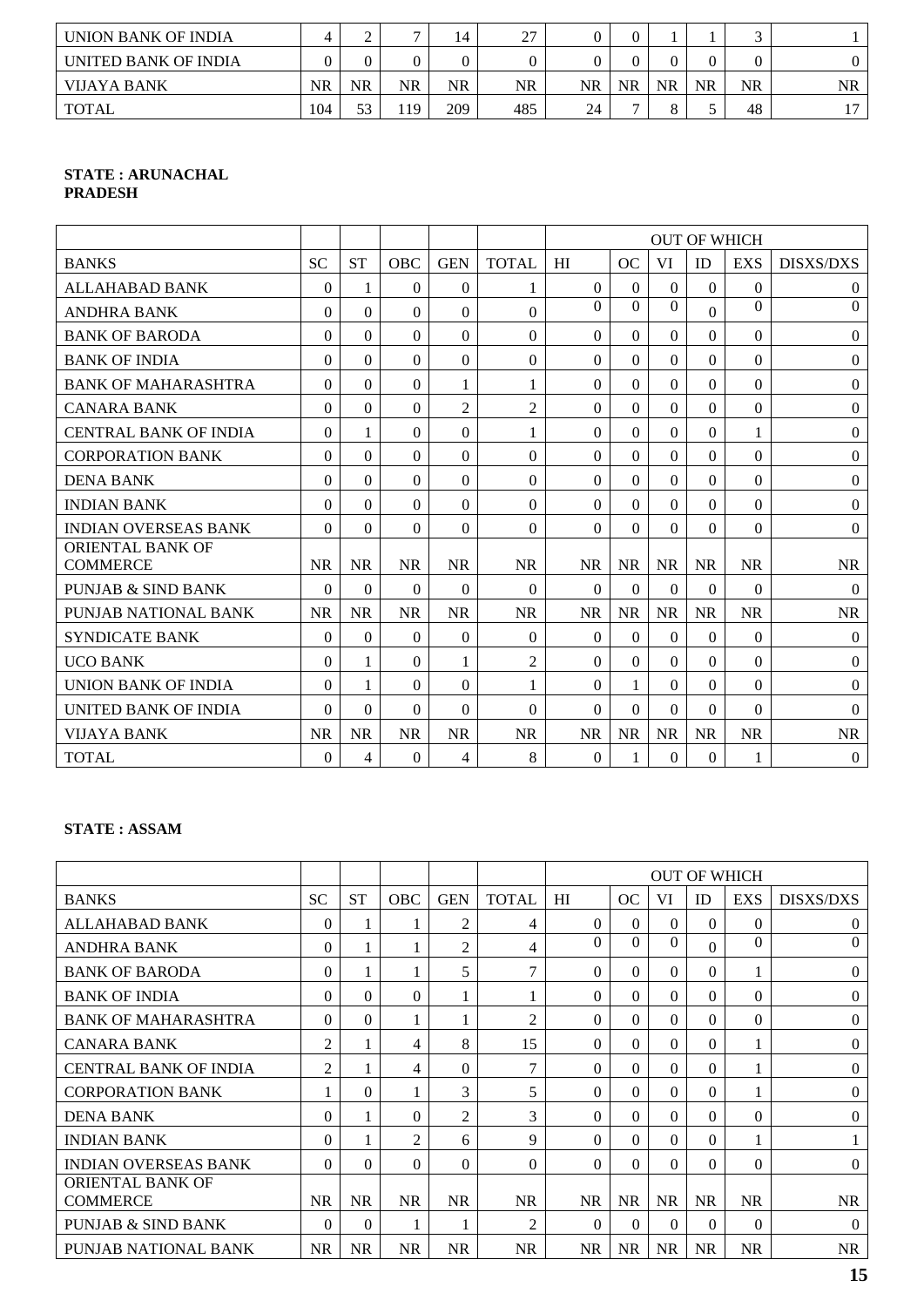| <b>SYNDICATE BANK</b> |           |    |     | 0  |           |    |    |           | $\theta$  |           |           |
|-----------------------|-----------|----|-----|----|-----------|----|----|-----------|-----------|-----------|-----------|
| <b>UCO BANK</b>       |           |    |     | 19 | 37        |    |    |           | $\Omega$  | 4         |           |
| UNION BANK OF INDIA   |           | ◠  |     |    | 13        |    |    |           |           | $\sim$    |           |
| UNITED BANK OF INDIA  |           |    |     | 0  |           |    |    |           | $\Omega$  |           |           |
| <b>VIJAYA BANK</b>    | <b>NR</b> | NR | NR. | NR | <b>NR</b> | NR | NR | <b>NR</b> | <b>NR</b> | <b>NR</b> | <b>NR</b> |
| <b>TOTAL</b>          | 10        | 14 | 30  | 55 | 109       |    |    |           |           | 11        |           |

# **STATE : BIHAR**

|                                            |                |                |                |                |              | <b>OUT OF WHICH</b> |           |           |              |            |                  |
|--------------------------------------------|----------------|----------------|----------------|----------------|--------------|---------------------|-----------|-----------|--------------|------------|------------------|
| <b>BANKS</b>                               | <b>SC</b>      | <b>ST</b>      | <b>OBC</b>     | <b>GEN</b>     | <b>TOTAL</b> | HI                  | OC        | VI        | <b>ID</b>    | <b>EXS</b> | <b>DISXS/DXS</b> |
| <b>ALLAHABAD BANK</b>                      | 3              | $\Omega$       | 7              | 11             | 21           | $\overline{2}$      | 1         | $\theta$  | 1            | 2          | 1                |
| <b>ANDHRA BANK</b>                         | 0              | $\Omega$       | $\Omega$       | 3              | 3            | $\Omega$            | $\Omega$  | $\Omega$  | $\Omega$     | $\Omega$   | $\mathbf{0}$     |
| <b>BANK OF BARODA</b>                      | 7              | $\Omega$       | 21             | 62             | 90           | 4                   | 3         | 3         | $\Omega$     | 14         | $\mathbf{0}$     |
| <b>BANK OF INDIA</b>                       | $\overline{2}$ | $\Omega$       | 3              | 6              | 11           | $\Omega$            | $\Omega$  | $\Omega$  | $\Omega$     | 1          | $\mathbf{0}$     |
| <b>BANK OF MAHARASHTRA</b>                 | $\Omega$       | $\Omega$       | $\theta$       | $\Omega$       | $\Omega$     | $\theta$            | $\Omega$  | $\Omega$  | $\Omega$     | $\Omega$   | $\mathbf{0}$     |
| <b>CANARA BANK</b>                         |                | $\Omega$       | $\overline{2}$ | $\overline{7}$ | 10           | 1                   | $\Omega$  | $\Omega$  | $\Omega$     | 1          | $\mathbf{0}$     |
| <b>CENTRAL BANK OF INDIA</b>               | 3              | $\Omega$       | 11             | $\Omega$       | 14           | $\Omega$            | $\Omega$  | 1         | $\Omega$     | 3          | $\Omega$         |
| <b>CORPORATION BANK</b>                    | $\overline{2}$ | $\Omega$       | 4              | 6              | 12           | $\Omega$            | $\Omega$  | $\Omega$  | $\mathbf{0}$ | 1          | 1                |
| <b>DENA BANK</b>                           |                | $\Omega$       | 1              | 1              | 3            | $\theta$            | $\Omega$  | $\Omega$  | $\Omega$     | $\Omega$   | $\Omega$         |
| <b>INDIAN BANK</b>                         | 1              | $\Omega$       | $\overline{2}$ | 7              | 10           | $\Omega$            | $\Omega$  | $\Omega$  | 1            | 1          | $\Omega$         |
| <b>INDIAN OVERSEAS BANK</b>                | $\Omega$       | $\Omega$       | $\Omega$       | $\Omega$       | $\Omega$     | $\Omega$            | $\Omega$  | $\Omega$  | $\Omega$     | $\Omega$   | $\mathbf{0}$     |
| <b>ORIENTAL BANK OF</b><br><b>COMMERCE</b> | <b>NR</b>      | <b>NR</b>      | <b>NR</b>      | <b>NR</b>      | <b>NR</b>    | <b>NR</b>           | <b>NR</b> | <b>NR</b> | <b>NR</b>    | <b>NR</b>  | <b>NR</b>        |
| PUNJAB & SIND BANK                         | $\Omega$       | $\Omega$       | 0              | $\Omega$       | $\Omega$     | $\Omega$            | $\Omega$  | $\Omega$  | $\Omega$     | 0          | $\Omega$         |
| PUNJAB NATIONAL BANK                       | <b>NR</b>      | <b>NR</b>      | <b>NR</b>      | <b>NR</b>      | <b>NR</b>    | <b>NR</b>           | <b>NR</b> | <b>NR</b> | <b>NR</b>    | <b>NR</b>  | <b>NR</b>        |
| <b>SYNDICATE BANK</b>                      | 0              | $\theta$       | $\Omega$       | $\Omega$       | $\Omega$     | $\theta$            | $\Omega$  | $\Omega$  | $\Omega$     | $\Omega$   | $\mathbf{0}$     |
| <b>UCO BANK</b>                            | $\Omega$       | 1              | $\Omega$       | 25             | 26           | 1                   | $\Omega$  | $\Omega$  | $\Omega$     | 3          | $\Omega$         |
| <b>UNION BANK OF INDIA</b>                 | 5              | $\overline{2}$ |                | 19             | 27           | $\Omega$            | $\Omega$  | $\Omega$  | $\mathbf{1}$ | 3          | 1                |
| UNITED BANK OF INDIA                       | $\Omega$       | $\Omega$       | $\Omega$       | $\Omega$       | $\Omega$     | $\Omega$            | $\Omega$  | $\Omega$  | $\Omega$     | $\Omega$   | $\theta$         |
| VIJAYA BANK                                | <b>NR</b>      | <b>NR</b>      | <b>NR</b>      | <b>NR</b>      | <b>NR</b>    | <b>NR</b>           | <b>NR</b> | <b>NR</b> | <b>NR</b>    | <b>NR</b>  | <b>NR</b>        |
| <b>TOTAL</b>                               | 25             | 3              | 52             | 147            | 227          | 8                   | 4         | 4         | 3            | 29         | 3                |

# **STATE : CHANDIGARH**

|                                            |           |           |            |            |              | <b>OUT OF WHICH</b> |           |           |           |            |                  |
|--------------------------------------------|-----------|-----------|------------|------------|--------------|---------------------|-----------|-----------|-----------|------------|------------------|
| <b>BANKS</b>                               | <b>SC</b> | <b>ST</b> | <b>OBC</b> | <b>GEN</b> | <b>TOTAL</b> | HI                  | OC        | VI        | <b>ID</b> | <b>EXS</b> | <b>DISXS/DXS</b> |
| ALLAHABAD BANK                             | $\Omega$  | $\Omega$  | 0          | $\Omega$   | $\Omega$     | $\Omega$            | $\Omega$  | $\Omega$  | $\Omega$  | $\Omega$   | $\Omega$         |
| <b>ANDHRA BANK</b>                         | 0         | $\Omega$  | 0          |            |              | $\Omega$            | $\Omega$  | $\theta$  | $\Omega$  |            | $\Omega$         |
| <b>BANK OF BARODA</b>                      | 2         | $\Omega$  | 0          | 5          | 7            | $\Omega$            | $\Omega$  | $\Omega$  | $\Omega$  |            | $\Omega$         |
| <b>BANK OF INDIA</b>                       | 0         | $\Omega$  | 0          | $\Omega$   | $\Omega$     | $\Omega$            | $\Omega$  | $\Omega$  | $\Omega$  | $\Omega$   | $\Omega$         |
| <b>BANK OF MAHARASHTRA</b>                 | 0         | $\Omega$  | 0          | $\Omega$   | $\Omega$     | $\Omega$            | $\Omega$  | $\Omega$  | $\Omega$  | $\Omega$   | $\Omega$         |
| <b>CANARA BANK</b>                         | 2         | $\Omega$  | 3          | 9          | 14           | $\Omega$            | 0         | $\Omega$  | $\theta$  |            | $\Omega$         |
| <b>CENTRAL BANK OF INDIA</b>               | 0         | $\Omega$  | 0          | $\Omega$   | $\Omega$     | $\Omega$            | $\Omega$  | $\Omega$  | $\Omega$  | $\Omega$   | $\Omega$         |
| <b>CORPORATION BANK</b>                    | 0         | $\Omega$  | 0          | $\Omega$   | $\Omega$     | $\Omega$            | 0         | $\Omega$  | $\Omega$  | 0          | $\Omega$         |
| <b>DENA BANK</b>                           | 0         | $\Omega$  | $\Omega$   | 3          | 3            | $\Omega$            | $\Omega$  | $\Omega$  | $\theta$  | $\Omega$   | $\Omega$         |
| <b>INDIAN BANK</b>                         | 0         | $\Omega$  |            | 4          | 5            | $\Omega$            | $\Omega$  | $\Omega$  | $\Omega$  | $\Omega$   | $\Omega$         |
| <b>INDIAN OVERSEAS BANK</b>                | $\Omega$  | $\Omega$  | 0          | $\Omega$   | $\Omega$     | $\Omega$            | $\Omega$  | $\Omega$  | $\Omega$  | 0          | $\Omega$         |
| <b>ORIENTAL BANK OF</b><br><b>COMMERCE</b> | <b>NR</b> | <b>NR</b> | <b>NR</b>  | <b>NR</b>  | <b>NR</b>    | <b>NR</b>           | <b>NR</b> | <b>NR</b> | <b>NR</b> | <b>NR</b>  | <b>NR</b>        |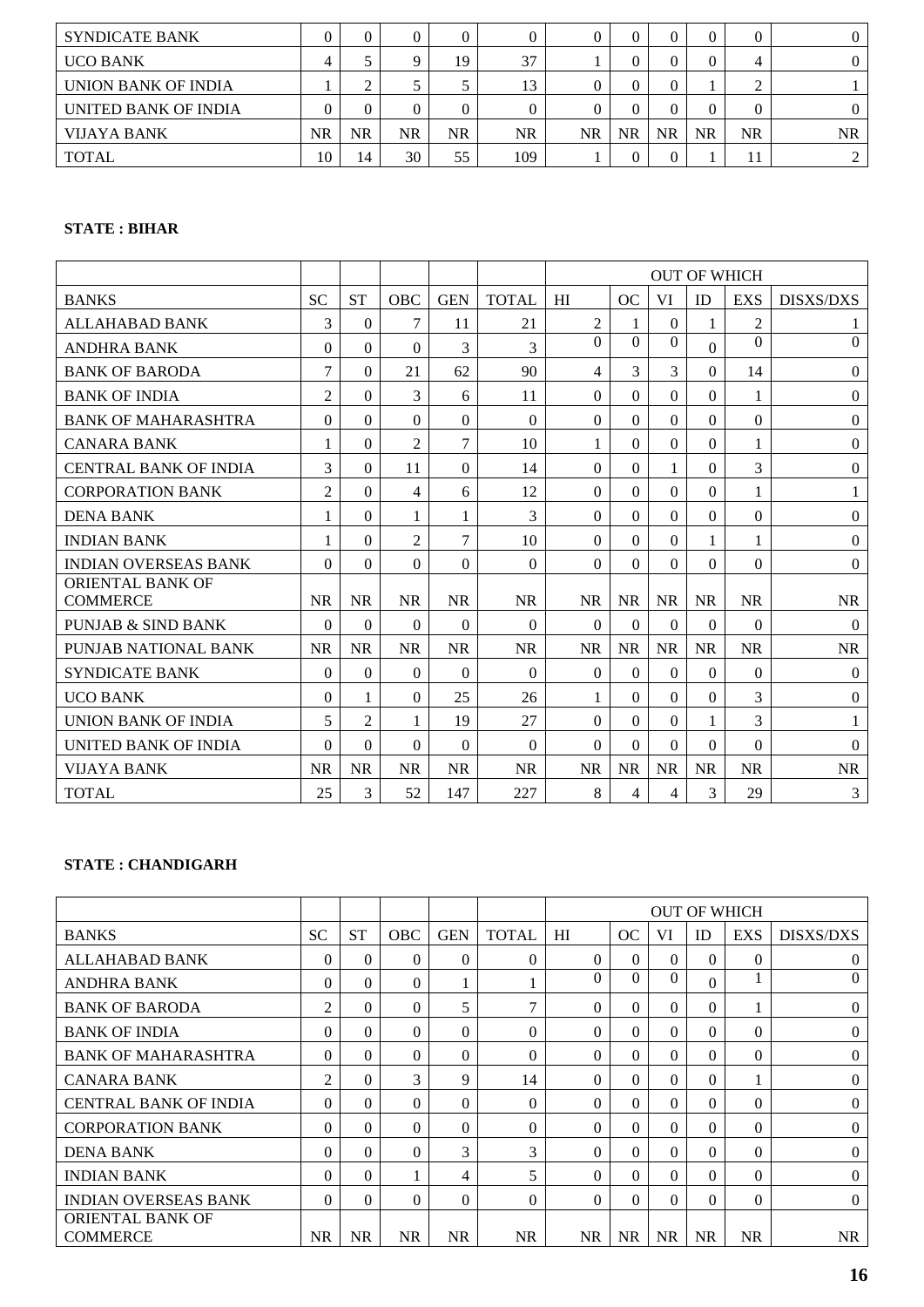| <b>PUNJAB &amp; SIND BANK</b> |           |    | ◠   |           | 4         |           |           |           | $\Omega$  | 0         |     |
|-------------------------------|-----------|----|-----|-----------|-----------|-----------|-----------|-----------|-----------|-----------|-----|
| PUNJAB NATIONAL BANK          | <b>NR</b> | NR | NR  | <b>NR</b> | NR        | <b>NR</b> | NR.       | <b>NR</b> | <b>NR</b> | <b>NR</b> | NR  |
| <b>SYNDICATE BANK</b>         |           | 0  | 0   | 0         | $\Omega$  |           |           | 0         | $\Omega$  | $\Omega$  |     |
| <b>UCO BANK</b>               |           | 0  |     | 0         | $\Omega$  |           |           |           | $\Omega$  | 0         |     |
| UNION BANK OF INDIA           | 0         | 0  |     | 0         | $\Omega$  |           |           |           | $\Omega$  | $\Omega$  |     |
| UNITED BANK OF INDIA          |           | 0  |     | 0         | $\Omega$  |           | $\Omega$  | $\Omega$  | $\Omega$  | 0         |     |
| <b>VIJAYA BANK</b>            | <b>NR</b> | NR | NR. | <b>NR</b> | <b>NR</b> | <b>NR</b> | <b>NR</b> | <b>NR</b> | <b>NR</b> | NR        | NR. |
| <b>TOTAL</b>                  | 4         | 0  | h   | 24        | 34        |           | $\Omega$  |           | $\Omega$  | 2         |     |

# **STATE : CHHATTISGARH**

|                                            |                |                |                |            |                | <b>OUT OF WHICH</b> |                |                |              |                |                  |
|--------------------------------------------|----------------|----------------|----------------|------------|----------------|---------------------|----------------|----------------|--------------|----------------|------------------|
| <b>BANKS</b>                               | <b>SC</b>      | <b>ST</b>      | <b>OBC</b>     | <b>GEN</b> | <b>TOTAL</b>   | HI                  | OC             | <b>VI</b>      | ID           | <b>EXS</b>     | <b>DISXS/DXS</b> |
| <b>ALLAHABAD BANK</b>                      | $\Omega$       | 1              | 1              | 3          | 5              | $\Omega$            | $\theta$       | $\Omega$       | $\theta$     |                | $\overline{0}$   |
| <b>ANDHRA BANK</b>                         | 3              | $\theta$       | 1              | 1          | 5              | $\Omega$            | $\Omega$       | $\Omega$       | $\Omega$     | $\Omega$       | $\Omega$         |
| <b>BANK OF BARODA</b>                      | 4              | 5              | $\overline{2}$ | 19         | 30             | $\overline{2}$      | 1              |                | $\Omega$     | 4              | $\boldsymbol{0}$ |
| <b>BANK OF INDIA</b>                       | $\Omega$       | 1              | $\theta$       | 1          | $\overline{2}$ | $\Omega$            | $\Omega$       | $\Omega$       | $\Omega$     | $\Omega$       | $\theta$         |
| <b>BANK OF MAHARASHTRA</b>                 | $\Omega$       | $\theta$       | $\theta$       | 1          | 1              | $\Omega$            | $\Omega$       | $\Omega$       | $\mathbf{0}$ | $\mathbf{0}$   | $\overline{0}$   |
| <b>CANARA BANK</b>                         |                | 4              | 0              | 10         | 15             | $\theta$            | $\Omega$       | $\Omega$       | $\theta$     | $\mathbf{1}$   | $\boldsymbol{0}$ |
| <b>CENTRAL BANK OF INDIA</b>               | 0              | 5              | 1              | $\Omega$   | 6              | $\Omega$            | $\Omega$       | $\Omega$       | $\theta$     | 1              | $\overline{0}$   |
| <b>CORPORATION BANK</b>                    | $\Omega$       | 1              | 1              | 3          | 5              | $\Omega$            | $\Omega$       | $\Omega$       | $\theta$     | $\Omega$       | $\mathbf{1}$     |
| <b>DENA BANK</b>                           | 0              | $\theta$       | 1              | 22         | 23             | $\Omega$            | 6              | $\Omega$       | $\theta$     | $\overline{2}$ | $\Omega$         |
| <b>INDIAN BANK</b>                         | $\Omega$       | $\theta$       | $\Omega$       | $\Omega$   | $\Omega$       | $\Omega$            | $\Omega$       | $\Omega$       | $\Omega$     | $\Omega$       | $\theta$         |
| <b>INDIAN OVERSEAS BANK</b>                | 0              | $\Omega$       | 0              | $\Omega$   | $\theta$       | $\theta$            | $\Omega$       | $\Omega$       | $\theta$     | $\Omega$       | $\overline{0}$   |
| <b>ORIENTAL BANK OF</b><br><b>COMMERCE</b> | <b>NR</b>      | <b>NR</b>      | <b>NR</b>      | <b>NR</b>  | <b>NR</b>      | <b>NR</b>           | <b>NR</b>      | <b>NR</b>      | <b>NR</b>    | <b>NR</b>      | <b>NR</b>        |
| <b>PUNJAB &amp; SIND BANK</b>              | $\theta$       | $\theta$       | $\Omega$       | $\Omega$   | $\theta$       | $\Omega$            | $\Omega$       | $\Omega$       | $\theta$     | $\Omega$       | $\overline{0}$   |
| PUNJAB NATIONAL BANK                       | <b>NR</b>      | <b>NR</b>      | <b>NR</b>      | <b>NR</b>  | <b>NR</b>      | <b>NR</b>           | <b>NR</b>      | <b>NR</b>      | <b>NR</b>    | <b>NR</b>      | <b>NR</b>        |
| <b>SYNDICATE BANK</b>                      | 0              | $\Omega$       | $\Omega$       | $\Omega$   | $\Omega$       | $\Omega$            | $\Omega$       | $\Omega$       | $\theta$     | $\mathbf{0}$   | $\theta$         |
| <b>UCO BANK</b>                            | 3              | 5              | $\Omega$       | 8          | 16             | 1                   | $\Omega$       | $\Omega$       | $\theta$     | $\overline{2}$ | $\theta$         |
| UNION BANK OF INDIA                        | $\overline{2}$ | $\overline{2}$ | 1              | 5          | 10             | 1                   | $\Omega$       | 1              | 1            | 1              | 1                |
| <b>UNITED BANK OF INDIA</b>                | 0              | $\Omega$       | 0              | $\Omega$   | $\Omega$       | $\Omega$            | $\Omega$       | $\Omega$       | $\Omega$     | $\Omega$       | $\theta$         |
| VIJAYA BANK                                | <b>NR</b>      | <b>NR</b>      | <b>NR</b>      | <b>NR</b>  | <b>NR</b>      | <b>NR</b>           | <b>NR</b>      | <b>NR</b>      | <b>NR</b>    | <b>NR</b>      | <b>NR</b>        |
| <b>TOTAL</b>                               | 13             | 24             | 8              | 73         | 118            | 4                   | $\overline{7}$ | $\mathfrak{2}$ | 1            | 12             | 2                |

# **STATE : DADRA & NAGAR HAVELI**

|                              |           |           |            |                |              | <b>OUT OF WHICH</b> |          |          |          |          |                  |
|------------------------------|-----------|-----------|------------|----------------|--------------|---------------------|----------|----------|----------|----------|------------------|
| <b>BANKS</b>                 | <b>SC</b> | <b>ST</b> | <b>OBC</b> | <b>GEN</b>     | <b>TOTAL</b> | HI                  | OC       | VI       | ID       | EXS      | <b>DISXS/DXS</b> |
| ALLAHABAD BANK               | $\theta$  | $\Omega$  | 0          | $\theta$       | $\Omega$     | $\Omega$            | $\Omega$ | $\Omega$ | $\Omega$ | $\Omega$ | 0                |
| <b>ANDHRA BANK</b>           | $\Omega$  | $\Omega$  | 0          | $\Omega$       | $\Omega$     | $\Omega$            | $\Omega$ | $\Omega$ | $\Omega$ | $\Omega$ | $\Omega$         |
| <b>BANK OF BARODA</b>        | $\Omega$  | $\Omega$  | 0          | $\Omega$       | $\Omega$     | $\Omega$            | $\Omega$ | $\Omega$ | $\Omega$ | $\Omega$ | $\Omega$         |
| <b>BANK OF INDIA</b>         | $\Omega$  | $\Omega$  | $\Omega$   | $\Omega$       | $\theta$     | $\Omega$            | $\Omega$ | $\Omega$ | $\Omega$ | $\Omega$ | $\Omega$         |
| <b>BANK OF MAHARASHTRA</b>   | $\Omega$  | $\Omega$  | $\Omega$   | $\Omega$       | $\Omega$     | $\Omega$            | $\Omega$ | $\Omega$ | $\Omega$ | $\Omega$ | $\Omega$         |
| <b>CANARA BANK</b>           | $\Omega$  | $\Omega$  | 0          | $\overline{c}$ | 2            | $\Omega$            | $\Omega$ | $\Omega$ | $\Omega$ | $\Omega$ | $\Omega$         |
| <b>CENTRAL BANK OF INDIA</b> | $\Omega$  | $\Omega$  | $\Omega$   | $\Omega$       | $\Omega$     | $\Omega$            | $\Omega$ | $\Omega$ | $\Omega$ | $\Omega$ | $\Omega$         |
| <b>CORPORATION BANK</b>      | $\Omega$  | $\Omega$  | $\Omega$   | $\Omega$       | $\theta$     | $\Omega$            | $\Omega$ | $\Omega$ | $\Omega$ | $\Omega$ | $\Omega$         |
| <b>DENA BANK</b>             | $\Omega$  | $\Omega$  | $\Omega$   | 4              | 4            | $\Omega$            | $\Omega$ | $\Omega$ | $\Omega$ | $\Omega$ | $\Omega$         |
| <b>INDIAN BANK</b>           | $\Omega$  | $\Omega$  | $\Omega$   | $\Omega$       | $\Omega$     | $\Omega$            | $\Omega$ | $\Omega$ | $\Omega$ | $\Omega$ | $\theta$         |
| <b>INDIAN OVERSEAS BANK</b>  | $\Omega$  | $\Omega$  | 0          | $\Omega$       | $\Omega$     | $\Omega$            | $\Omega$ |          | $\Omega$ | $\Omega$ | $\Omega$         |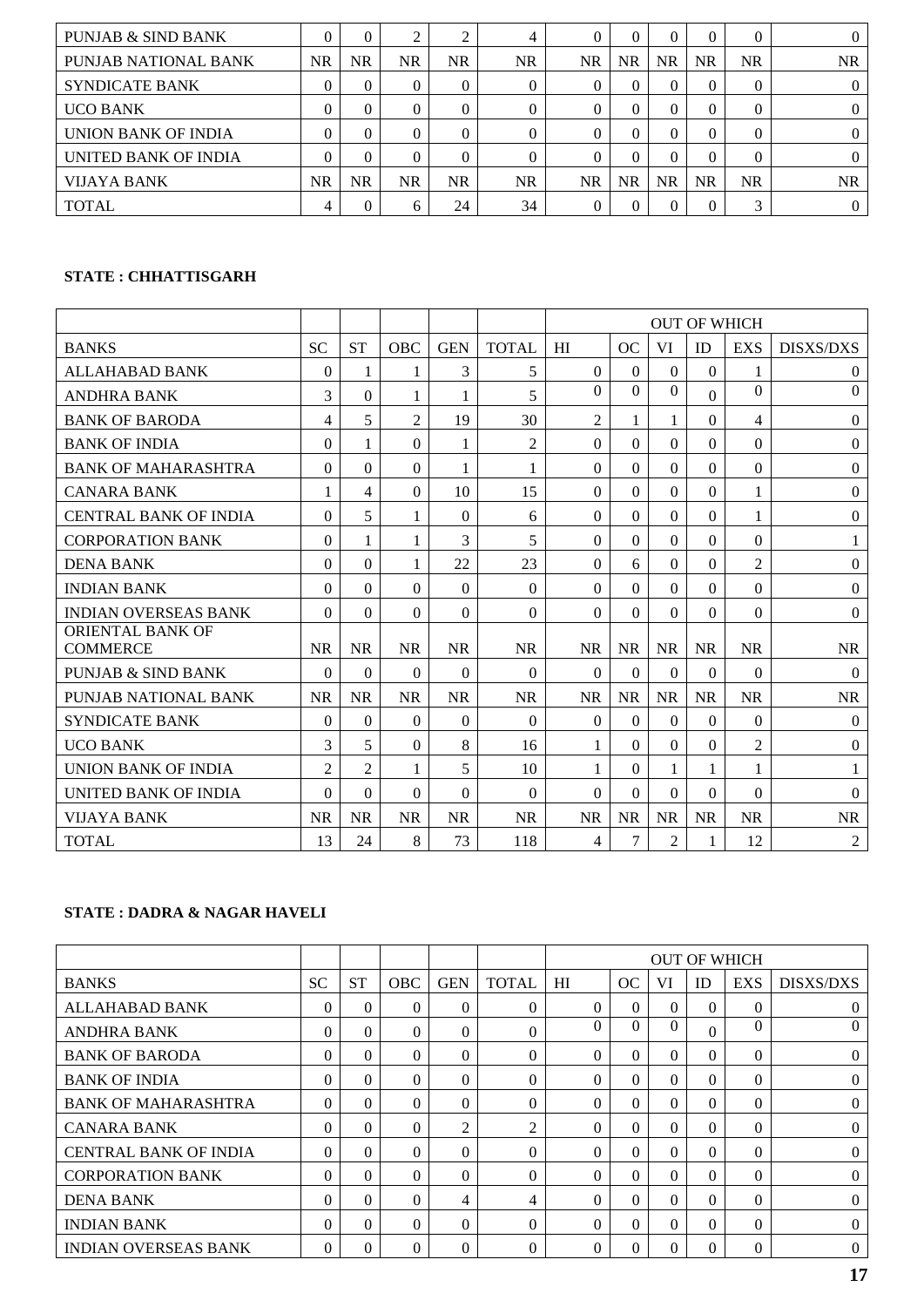| <b>ORIENTAL BANK OF</b><br><b>COMMERCE</b> | NR.       | <b>NR</b> | NR.      | <b>NR</b>    | <b>NR</b>    | NR.       | NR.       | <b>NR</b> | <b>NR</b> | <b>NR</b> | NR.            |
|--------------------------------------------|-----------|-----------|----------|--------------|--------------|-----------|-----------|-----------|-----------|-----------|----------------|
| <b>PUNJAB &amp; SIND BANK</b>              | $\Omega$  | $\theta$  | $\Omega$ | $\theta$     | $\Omega$     | $\theta$  | 0         |           | $\theta$  | $\theta$  | $\overline{0}$ |
| PUNJAB NATIONAL BANK                       | <b>NR</b> | <b>NR</b> | NR       | <b>NR</b>    | <b>NR</b>    | <b>NR</b> | <b>NR</b> | <b>NR</b> | <b>NR</b> | <b>NR</b> | <b>NR</b>      |
| <b>SYNDICATE BANK</b>                      | 0         | $\Omega$  | 0        | $\Omega$     | $\Omega$     | $\theta$  | 0         |           | 0         | $\theta$  | $\mathbf{0}$   |
| <b>UCO BANK</b>                            | 0         | $\Omega$  | $\Omega$ |              |              | $\Omega$  | 0         |           | 0         | $\Omega$  | $\mathbf{0}$   |
| UNION BANK OF INDIA                        | 0         | $\Omega$  | $\Omega$ | 0            | 0            | $\Omega$  | 0         | 0         | $\Omega$  | $\Omega$  | $\Omega$       |
| UNITED BANK OF INDIA                       | 0         | $\Omega$  | 0        | $\Omega$     | 0            | 0         | 0         |           | $\theta$  | $\Omega$  | $\Omega$       |
| <b>VIJAYA BANK</b>                         | NR.       | <b>NR</b> | NR       | <b>NR</b>    | <b>NR</b>    | <b>NR</b> | <b>NR</b> | <b>NR</b> | <b>NR</b> | <b>NR</b> | NR             |
| <b>TOTAL</b>                               | $\theta$  | $\theta$  | 0        | $\mathbf{r}$ | $\mathbf{r}$ | 0         |           |           | $\theta$  | $\theta$  | 0              |

# **STATE : DAMAN & DIU**

|                                            |           |           |            |                |                | <b>OUT OF WHICH</b> |           |           |              |            |                  |
|--------------------------------------------|-----------|-----------|------------|----------------|----------------|---------------------|-----------|-----------|--------------|------------|------------------|
| <b>BANKS</b>                               | <b>SC</b> | <b>ST</b> | <b>OBC</b> | <b>GEN</b>     | <b>TOTAL</b>   | HI                  | OC        | VI        | ID           | <b>EXS</b> | <b>DISXS/DXS</b> |
| <b>ALLAHABAD BANK</b>                      | $\theta$  | $\theta$  | $\theta$   | $\Omega$       | $\Omega$       | $\Omega$            | $\Omega$  | $\Omega$  | $\theta$     | $\Omega$   | $\theta$         |
| <b>ANDHRA BANK</b>                         | 0         | $\theta$  | $\Omega$   | $\theta$       | $\theta$       | $\Omega$            | $\Omega$  | $\Omega$  | $\Omega$     | $\Omega$   | $\boldsymbol{0}$ |
| <b>BANK OF BARODA</b>                      | 0         | $\Omega$  | 0          | $\Omega$       | $\Omega$       | $\Omega$            | $\Omega$  | $\Omega$  | $\Omega$     | $\Omega$   | $\boldsymbol{0}$ |
| <b>BANK OF INDIA</b>                       | $\Omega$  | $\theta$  | $\theta$   | $\theta$       | $\Omega$       | $\theta$            | $\Omega$  | $\Omega$  | $\mathbf{0}$ | $\Omega$   | $\theta$         |
| <b>BANK OF MAHARASHTRA</b>                 | $\Omega$  | $\theta$  | $\Omega$   | $\theta$       | $\Omega$       | $\Omega$            | $\Omega$  | $\Omega$  | $\Omega$     | $\Omega$   | $\boldsymbol{0}$ |
| <b>CANARA BANK</b>                         | 0         | 0         | $\theta$   | 1              | 1              | $\Omega$            | $\Omega$  | $\Omega$  | $\theta$     | $\Omega$   | $\boldsymbol{0}$ |
| <b>CENTRAL BANK OF INDIA</b>               | $\Omega$  | $\theta$  | $\theta$   | $\theta$       | $\Omega$       | $\theta$            | $\Omega$  | $\Omega$  | $\theta$     | $\Omega$   | $\Omega$         |
| <b>CORPORATION BANK</b>                    | $\Omega$  | $\Omega$  | $\Omega$   | $\Omega$       | $\Omega$       | $\Omega$            | $\Omega$  | $\Omega$  | $\Omega$     | $\Omega$   | $\boldsymbol{0}$ |
| <b>DENA BANK</b>                           | 0         | 0         | $\Omega$   | 3              | 3              | $\theta$            | $\Omega$  | $\Omega$  | $\theta$     | $\Omega$   | $\boldsymbol{0}$ |
| <b>INDIAN BANK</b>                         | $\Omega$  | $\theta$  | $\Omega$   | $\overline{2}$ | $\overline{2}$ | $\theta$            | $\Omega$  | $\Omega$  | $\theta$     | $\Omega$   | $\theta$         |
| <b>INDIAN OVERSEAS BANK</b>                | $\Omega$  | $\Omega$  | $\Omega$   | $\Omega$       | $\theta$       | $\Omega$            | $\Omega$  | $\Omega$  | $\Omega$     | $\Omega$   | $\overline{0}$   |
| <b>ORIENTAL BANK OF</b><br><b>COMMERCE</b> | <b>NR</b> | <b>NR</b> | <b>NR</b>  | <b>NR</b>      | <b>NR</b>      | <b>NR</b>           | <b>NR</b> | <b>NR</b> | <b>NR</b>    | <b>NR</b>  | <b>NR</b>        |
| PUNJAB & SIND BANK                         | $\Omega$  | $\theta$  | $\Omega$   | $\theta$       | $\Omega$       | $\Omega$            | $\Omega$  | $\Omega$  | $\theta$     | $\Omega$   | $\theta$         |
| PUNJAB NATIONAL BANK                       | <b>NR</b> | <b>NR</b> | <b>NR</b>  | <b>NR</b>      | <b>NR</b>      | <b>NR</b>           | <b>NR</b> | <b>NR</b> | <b>NR</b>    | $\rm NR$   | <b>NR</b>        |
| <b>SYNDICATE BANK</b>                      | 0         | $\theta$  | $\Omega$   | $\Omega$       | $\Omega$       | $\Omega$            | $\Omega$  | $\Omega$  | $\theta$     | $\Omega$   | $\Omega$         |
| <b>UCO BANK</b>                            | $\Omega$  | $\theta$  | 1          | 1              | $\overline{2}$ | $\Omega$            | $\Omega$  | $\Omega$  | $\Omega$     | $\Omega$   | $\boldsymbol{0}$ |
| <b>UNION BANK OF INDIA</b>                 | 0         | 0         | $\Omega$   | $\Omega$       | $\Omega$       | $\Omega$            | $\Omega$  | $\Omega$  | $\Omega$     | $\Omega$   | $\theta$         |
| UNITED BANK OF INDIA                       | $\Omega$  | $\Omega$  | $\Omega$   | $\Omega$       | $\Omega$       | $\Omega$            | $\Omega$  | $\Omega$  | $\Omega$     | $\Omega$   | $\Omega$         |
| VIJAYA BANK                                | <b>NR</b> | <b>NR</b> | <b>NR</b>  | <b>NR</b>      | <b>NR</b>      | <b>NR</b>           | <b>NR</b> | <b>NR</b> | <b>NR</b>    | <b>NR</b>  | <b>NR</b>        |
| <b>TOTAL</b>                               | $\Omega$  | $\theta$  |            | 7              | 8              | $\theta$            | $\Omega$  | $\theta$  | $\theta$     | $\Omega$   | $\overline{0}$   |

# **STATE : DELHI**

|                              |           |           |            |            |              | <b>OUT OF WHICH</b> |          |    |          |                |                  |
|------------------------------|-----------|-----------|------------|------------|--------------|---------------------|----------|----|----------|----------------|------------------|
| <b>BANKS</b>                 | <b>SC</b> | <b>ST</b> | <b>OBC</b> | <b>GEN</b> | <b>TOTAL</b> | H <sub>I</sub>      | OC       | VI | ID       | <b>EXS</b>     | <b>DISXS/DXS</b> |
| ALLAHABAD BANK               | ↑         |           | 3          | 6          | 12           |                     |          | 0  | $\Omega$ |                |                  |
| <b>ANDHRA BANK</b>           | $\Omega$  | $\Omega$  |            | 4          | 5            | $\Omega$            | 0        | 0  | $\theta$ |                |                  |
| <b>BANK OF BARODA</b>        | 8         | 3         | 20         | 19         | 50           |                     |          |    | $\theta$ | 8              | 0                |
| <b>BANK OF INDIA</b>         | ↑         |           | 4          | 8          | 15           | $\Omega$            | $\Omega$ | 0  | $\theta$ | 2              |                  |
| <b>BANK OF MAHARASHTRA</b>   | $\Omega$  | $\Omega$  |            | $\Omega$   |              | 0                   | 0        |    | 0        | $\Omega$       | 0                |
| <b>CANARA BANK</b>           | 13        |           | 20         | 37         | 75           |                     |          |    | $\theta$ | ⇁              | 3                |
| <b>CENTRAL BANK OF INDIA</b> |           |           |            | $\Omega$   | 3            | $\Omega$            | 0        |    | $\Omega$ | റ              | $\Omega$         |
| <b>CORPORATION BANK</b>      | 3         | 3         | 4          | 10         | 20           |                     | 0        | 0  |          | $\overline{c}$ |                  |
| <b>DENA BANK</b>             | ◠         | 0         | 4          | 15         | 21           |                     |          |    | 0        | റ              |                  |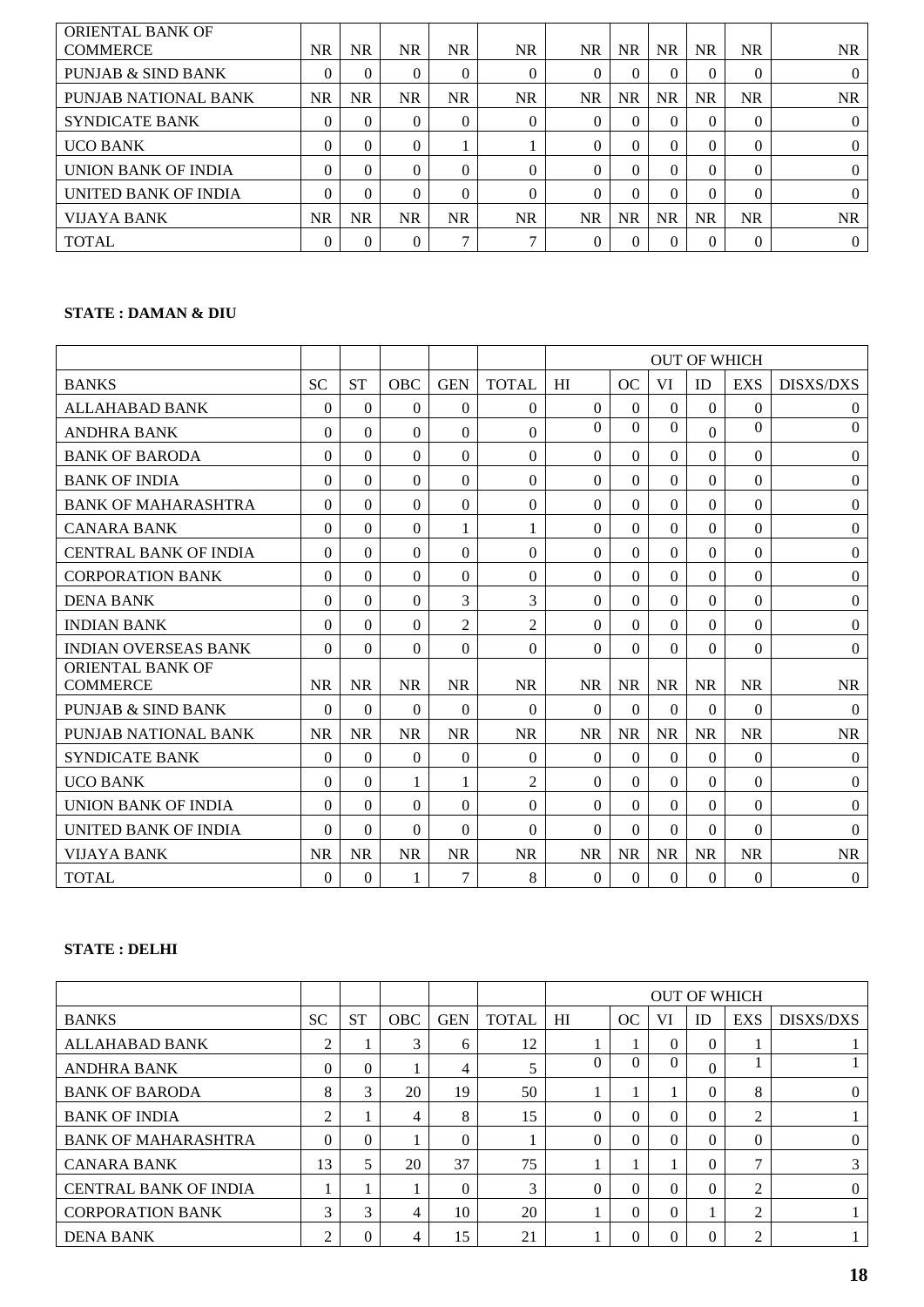| <b>INDIAN BANK</b>            |           | $\Omega$  | 2         | $\mathcal{I}$ | 10        | $\Omega$  |           | 0         | $\Omega$  |           |                |
|-------------------------------|-----------|-----------|-----------|---------------|-----------|-----------|-----------|-----------|-----------|-----------|----------------|
| <b>INDIAN OVERSEAS BANK</b>   | 0         | $\Omega$  | $\Omega$  | $\Omega$      | $\theta$  | $\Omega$  | 0         | 0         | $\Omega$  | $\Omega$  | $\overline{0}$ |
| <b>ORIENTAL BANK OF</b>       |           |           |           |               |           |           |           |           |           |           |                |
| <b>COMMERCE</b>               | <b>NR</b> | <b>NR</b> | <b>NR</b> | <b>NR</b>     | <b>NR</b> | <b>NR</b> | <b>NR</b> | <b>NR</b> | <b>NR</b> | <b>NR</b> | NR             |
| <b>PUNJAB &amp; SIND BANK</b> | $\theta$  |           |           | 4             | 10        | $\Omega$  |           | $\Omega$  | $\Omega$  | $\Omega$  | $\Omega$       |
| PUNJAB NATIONAL BANK          | NR.       | <b>NR</b> | <b>NR</b> | <b>NR</b>     | <b>NR</b> | NR.       | <b>NR</b> | <b>NR</b> | <b>NR</b> | <b>NR</b> | <b>NR</b>      |
| <b>SYNDICATE BANK</b>         | $\theta$  | $\Omega$  | $\Omega$  | $\Omega$      | $\theta$  | $\Omega$  | $\Omega$  | 0         | $\Omega$  | $\Omega$  | $\mathbf{0}$   |
| <b>UCO BANK</b>               | $\Omega$  | 2         | 5         | 8             | 15        | $\Omega$  |           | 0         | $\Omega$  | 2         | $\mathbf{0}$   |
| UNION BANK OF INDIA           | 12        | 5         | 4         | 14            | 35        |           | 0         | $\Omega$  |           | 4         | 2              |
| UNITED BANK OF INDIA          | $\Omega$  | $\Omega$  | $\Omega$  | $\Omega$      | $\theta$  | $\Omega$  | 0         | 0         | $\Omega$  | $\Omega$  | $\theta$       |
| <b>VIJAYA BANK</b>            | <b>NR</b> | <b>NR</b> | <b>NR</b> | <b>NR</b>     | NR.       | NR.       | <b>NR</b> | <b>NR</b> | <b>NR</b> | <b>NR</b> | NR             |
| <b>TOTAL</b>                  | 44        | 22        | 74        | 132           | 272       | 6         | 6         |           | 2         | 32        | 11             |

# **STATE : GOA**

|                                     |           |                |            |                |                | <b>OUT OF WHICH</b> |           |           |           |                |                  |
|-------------------------------------|-----------|----------------|------------|----------------|----------------|---------------------|-----------|-----------|-----------|----------------|------------------|
| <b>BANKS</b>                        | <b>SC</b> | <b>ST</b>      | <b>OBC</b> | <b>GEN</b>     | <b>TOTAL</b>   | HI                  | OC        | VI        | <b>ID</b> | <b>EXS</b>     | <b>DISXS/DXS</b> |
| <b>ALLAHABAD BANK</b>               | $\Omega$  | $\Omega$       | $\Omega$   | $\Omega$       | $\theta$       | $\Omega$            | $\Omega$  | $\theta$  | $\Omega$  | $\mathbf{0}$   | $\boldsymbol{0}$ |
| <b>ANDHRA BANK</b>                  | 0         | $\theta$       | $\Omega$   | $\Omega$       | $\theta$       | $\Omega$            | $\Omega$  | $\Omega$  | $\Omega$  | $\Omega$       | $\mathbf{0}$     |
| <b>BANK OF BARODA</b>               | 0         | $\Omega$       | 1          | 4              | 5              | $\Omega$            | $\Omega$  | 0         | $\Omega$  | 0              | $\mathbf{0}$     |
| <b>BANK OF INDIA</b>                | 0         | 1              | 1          | 3              | 5              | $\theta$            | $\Omega$  | $\Omega$  | $\Omega$  | $\Omega$       | $\mathbf{0}$     |
| <b>BANK OF MAHARASHTRA</b>          | $\Omega$  | $\theta$       | $\theta$   | 1              | 1              | $\theta$            | $\Omega$  | $\Omega$  | $\Omega$  | $\Omega$       | $\Omega$         |
| <b>CANARA BANK</b>                  | 0         | $\Omega$       | $\Omega$   | 5              | 5              | $\Omega$            | $\Omega$  | $\Omega$  | $\Omega$  | $\Omega$       | $\mathbf{0}$     |
| <b>CENTRAL BANK OF INDIA</b>        | $\Omega$  | 1              | 1          | $\Omega$       | $\overline{2}$ | $\theta$            | $\Omega$  | $\Omega$  | $\Omega$  | 1              | $\Omega$         |
| <b>CORPORATION BANK</b>             | $\Omega$  | $\overline{c}$ | $\Omega$   | $\overline{2}$ | $\overline{4}$ | $\Omega$            | $\Omega$  | 1         | $\Omega$  | $\Omega$       | $\boldsymbol{0}$ |
| <b>DENA BANK</b>                    | 0         | 10             | $\Omega$   | $\overline{2}$ | 12             | $\Omega$            | 0         | $\Omega$  | $\Omega$  | 0              | $\mathbf{0}$     |
| <b>INDIAN BANK</b>                  | $\Omega$  | $\Omega$       | $\Omega$   | $\Omega$       | $\Omega$       | $\Omega$            | $\Omega$  | $\Omega$  | $\Omega$  | $\Omega$       | $\boldsymbol{0}$ |
| <b>INDIAN OVERSEAS BANK</b>         | $\Omega$  | $\Omega$       | $\Omega$   | $\Omega$       | $\Omega$       | $\Omega$            | $\Omega$  | $\theta$  | $\Omega$  | $\overline{0}$ | $\boldsymbol{0}$ |
| ORIENTAL BANK OF<br><b>COMMERCE</b> | <b>NR</b> | <b>NR</b>      | <b>NR</b>  | <b>NR</b>      | <b>NR</b>      | <b>NR</b>           | <b>NR</b> | <b>NR</b> | <b>NR</b> | <b>NR</b>      | <b>NR</b>        |
| PUNJAB & SIND BANK                  | 0         | $\Omega$       | 0          | $\Omega$       | $\Omega$       | $\Omega$            | $\Omega$  | $\Omega$  | $\Omega$  | $\Omega$       | $\theta$         |
| PUNJAB NATIONAL BANK                | <b>NR</b> | <b>NR</b>      | <b>NR</b>  | <b>NR</b>      | <b>NR</b>      | <b>NR</b>           | <b>NR</b> | <b>NR</b> | <b>NR</b> | <b>NR</b>      | <b>NR</b>        |
| <b>SYNDICATE BANK</b>               | 0         | $\theta$       | $\Omega$   | $\Omega$       | $\theta$       | $\theta$            | $\Omega$  | $\Omega$  | $\Omega$  | $\mathbf{0}$   | $\mathbf{0}$     |
| <b>UCO BANK</b>                     | $\Omega$  | $\theta$       | 1          | $\overline{2}$ | 3              | $\Omega$            | $\Omega$  | $\Omega$  | $\Omega$  | $\Omega$       | $\Omega$         |
| UNION BANK OF INDIA                 | $\Omega$  | 3              | $\Omega$   | 1              | $\overline{4}$ | $\Omega$            | $\Omega$  | $\Omega$  | $\Omega$  | $\Omega$       | $\mathbf{0}$     |
| <b>UNITED BANK OF INDIA</b>         | $\Omega$  | $\Omega$       | $\Omega$   | $\Omega$       | $\Omega$       | $\Omega$            | $\Omega$  | $\Omega$  | $\Omega$  | 0              | $\Omega$         |
| VIJAYA BANK                         | <b>NR</b> | <b>NR</b>      | <b>NR</b>  | <b>NR</b>      | <b>NR</b>      | <b>NR</b>           | <b>NR</b> | <b>NR</b> | <b>NR</b> | <b>NR</b>      | <b>NR</b>        |
| <b>TOTAL</b>                        | $\Omega$  | 17             | 4          | 20             | 41             | $\Omega$            | $\Omega$  | 1         | $\Omega$  | 1              | $\mathbf{0}$     |

# **STATE : GUJARAT**

|                              |           |           |     |            |              | <b>OUT OF WHICH</b> |          |    |          |            |                  |
|------------------------------|-----------|-----------|-----|------------|--------------|---------------------|----------|----|----------|------------|------------------|
| <b>BANKS</b>                 | <b>SC</b> | <b>ST</b> | OBC | <b>GEN</b> | <b>TOTAL</b> | HI                  | OC       | VI | ID       | <b>EXS</b> | <b>DISXS/DXS</b> |
| ALLAHABAD BANK               | 0         |           |     | ◠          | 4            | $\Omega$            | $\Omega$ |    | $\left($ | 0          |                  |
| ANDHRA BANK                  | ◠         |           | 3   | 8          | 18           |                     |          |    | $\Omega$ | ◠          |                  |
| <b>BANK OF BARODA</b>        | 4         | 0         | 0   | 117        | 121          | 6                   | 3        | 4  | $\theta$ | 18         |                  |
| <b>BANK OF INDIA</b>         | 4         | 9         | 15  | 29         | 57           | ◠                   | ◠        |    | 2        |            |                  |
| <b>BANK OF MAHARASHTRA</b>   | 0         |           |     | 3          |              |                     |          |    | $\Omega$ |            |                  |
| <b>CANARA BANK</b>           | ◠         | 17        | Q   |            | 35           |                     |          |    | $\Omega$ | 3          |                  |
| <b>CENTRAL BANK OF INDIA</b> | 3         | 13        |     | 0          | 21           |                     |          |    | $\Omega$ | 3          |                  |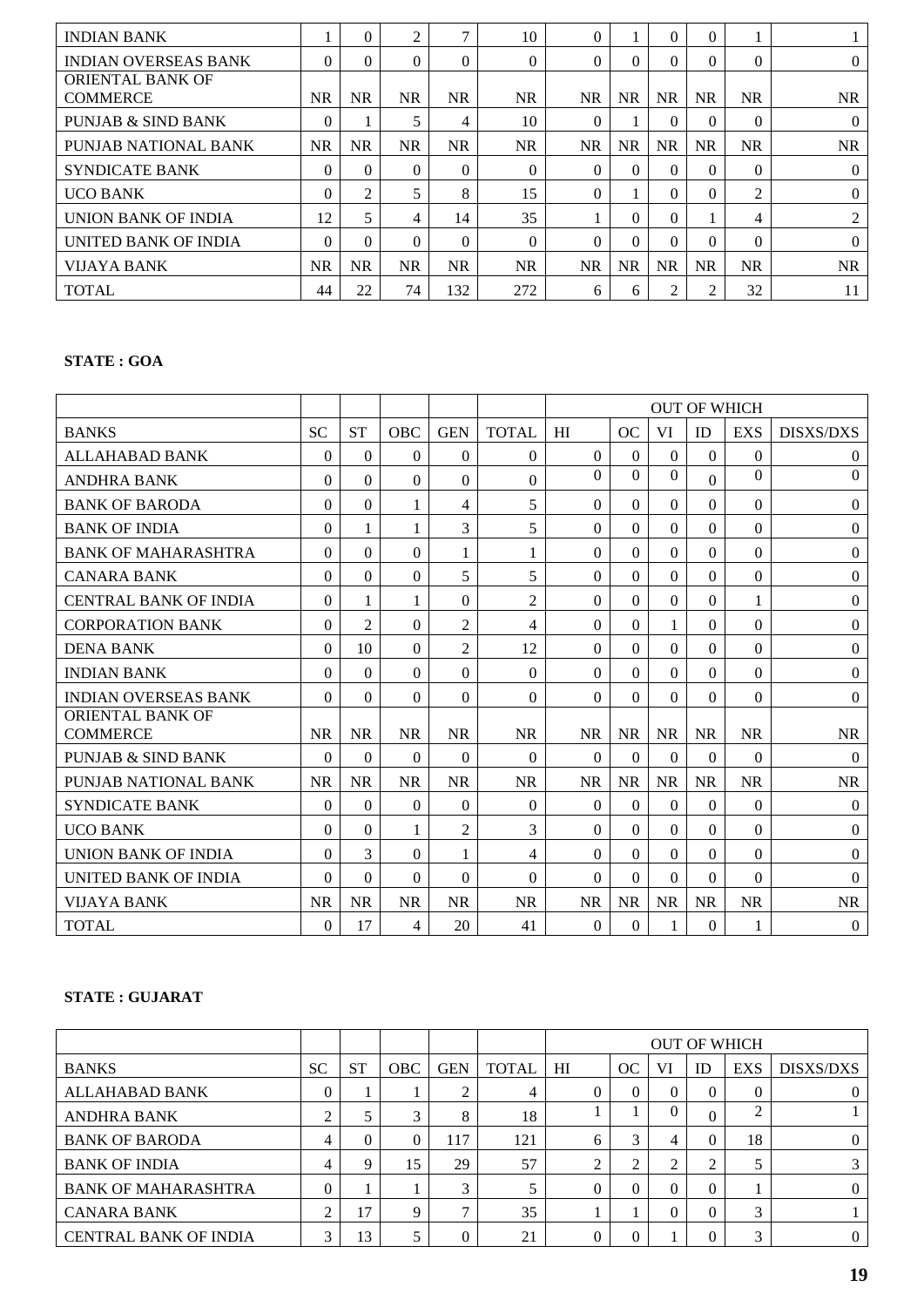| <b>CORPORATION BANK</b>                    | $\theta$  | 5         | 0              | 5         | 10        | $\Omega$  | $\Omega$  | $\Omega$  | $\theta$  |           | $\Omega$       |
|--------------------------------------------|-----------|-----------|----------------|-----------|-----------|-----------|-----------|-----------|-----------|-----------|----------------|
| <b>DENA BANK</b>                           | 19        | 16        | 15             | 73        | 123       | 2         | 2         |           |           | 10        | 6              |
| <b>INDIAN BANK</b>                         | $\Omega$  |           | 2              | 7         | 10        |           | $\Omega$  | $\Omega$  | $\Omega$  |           | $\Omega$       |
| <b>INDIAN OVERSEAS BANK</b>                | $\Omega$  | $\Omega$  | $\Omega$       | $\Omega$  | $\theta$  | $\Omega$  | $\Omega$  | $\Omega$  | $\Omega$  | $\Omega$  | $\Omega$       |
| <b>ORIENTAL BANK OF</b><br><b>COMMERCE</b> | <b>NR</b> | NR.       | NR.            | <b>NR</b> | <b>NR</b> | <b>NR</b> | <b>NR</b> | <b>NR</b> | <b>NR</b> | <b>NR</b> | <b>NR</b>      |
| <b>PUNJAB &amp; SIND BANK</b>              | $\Omega$  |           | $\overline{c}$ | $\Omega$  | 3         | $\theta$  | $\Omega$  | $\Omega$  | $\theta$  | $\Omega$  | $\Omega$       |
| PUNJAB NATIONAL BANK                       | <b>NR</b> | <b>NR</b> | NR             | <b>NR</b> | <b>NR</b> | <b>NR</b> | <b>NR</b> | <b>NR</b> | <b>NR</b> | <b>NR</b> | <b>NR</b>      |
| <b>SYNDICATE BANK</b>                      | $\Omega$  | 0         | 0              | $\Omega$  | $\Omega$  | $\Omega$  | $\Omega$  | $\Omega$  | $\Omega$  | $\Omega$  | $\Omega$       |
| <b>UCO BANK</b>                            | $\Omega$  | 5         | 10             | 16        | 31        |           | $\Omega$  | $\Omega$  | $\Omega$  | 3         | $\Omega$       |
| UNION BANK OF INDIA                        | 4         | 9         | 13             | 23        | 49        |           |           |           | 1         | 5         | $\overline{2}$ |
| UNITED BANK OF INDIA                       | 0         | $\Omega$  | $\Omega$       | $\Omega$  | $\Omega$  | $\theta$  | $\Omega$  | $\Omega$  | $\Omega$  | $\Omega$  | $\Omega$       |
| VIJAYA BANK                                | <b>NR</b> | NR.       | NR.            | <b>NR</b> | <b>NR</b> | <b>NR</b> | <b>NR</b> | <b>NR</b> | <b>NR</b> | <b>NR</b> | <b>NR</b>      |
| <b>TOTAL</b>                               | 38        | 83        | 76             | 290       | 487       | 15        | 10        | 9         | 4         | 52        | 13             |

# **STATE : HARYANA**

|                                            |                |           |                |                |                | <b>OUT OF WHICH</b> |           |              |              |                |                  |
|--------------------------------------------|----------------|-----------|----------------|----------------|----------------|---------------------|-----------|--------------|--------------|----------------|------------------|
| <b>BANKS</b>                               | <b>SC</b>      | <b>ST</b> | <b>OBC</b>     | <b>GEN</b>     | <b>TOTAL</b>   | HI                  | OC        | VI           | ID           | <b>EXS</b>     | <b>DISXS/DXS</b> |
| <b>ALLAHABAD BANK</b>                      |                | $\Omega$  | $\overline{c}$ | 3              | 6              | 1                   | $\theta$  | $\Omega$     | $\Omega$     | 1              | $\overline{0}$   |
| <b>ANDHRA BANK</b>                         | $\Omega$       | $\Omega$  | $\Omega$       | 4              | $\overline{4}$ | $\Omega$            | $\Omega$  | $\Omega$     | $\Omega$     | $\Omega$       |                  |
| <b>BANK OF BARODA</b>                      | $\Omega$       | $\Omega$  | $\overline{2}$ | 3              | 5              | $\theta$            | 0         | $\Omega$     | $\Omega$     | $\mathbf{0}$   | $\overline{0}$   |
| <b>BANK OF INDIA</b>                       | $\overline{2}$ | $\Omega$  | 3              | 6              | 11             | $\Omega$            | $\Omega$  | $\Omega$     | $\Omega$     | 1              | $\theta$         |
| <b>BANK OF MAHARASHTRA</b>                 |                | $\Omega$  | $\Omega$       | $\Omega$       | 1              | $\theta$            | $\Omega$  | $\Omega$     | $\Omega$     | $\Omega$       | $\overline{0}$   |
| <b>CANARA BANK</b>                         | 9              | $\Omega$  | 13             | 28             | 50             |                     | $\Omega$  |              | $\Omega$     | 5              | $\mathfrak{2}$   |
| <b>CENTRAL BANK OF INDIA</b>               | 4              | $\theta$  | 5              | $\Omega$       | 9              | $\theta$            | $\Omega$  | $\Omega$     | $\Omega$     | 1              | $\theta$         |
| <b>CORPORATION BANK</b>                    | 4              | $\Omega$  | 3              | 7              | 14             | 1                   | $\Omega$  | $\Omega$     | $\mathbf{0}$ | 1              | 1                |
| <b>DENA BANK</b>                           | $\Omega$       | $\Omega$  | 5              | 5              | 10             | $\theta$            | $\Omega$  | $\theta$     | $\Omega$     | $\mathbf{1}$   | $\theta$         |
| <b>INDIAN BANK</b>                         | 1              | $\Omega$  | $\overline{2}$ | 7              | 10             | $\Omega$            | $\Omega$  | 1            | $\Omega$     | 1              | $\theta$         |
| <b>INDIAN OVERSEAS BANK</b>                | $\Omega$       | $\Omega$  | $\Omega$       | $\Omega$       | $\Omega$       | $\Omega$            | $\Omega$  | $\Omega$     | $\Omega$     | $\Omega$       | $\overline{0}$   |
| <b>ORIENTAL BANK OF</b><br><b>COMMERCE</b> | <b>NR</b>      | <b>NR</b> | <b>NR</b>      | <b>NR</b>      | <b>NR</b>      | <b>NR</b>           | <b>NR</b> | <b>NR</b>    | <b>NR</b>    | <b>NR</b>      | <b>NR</b>        |
| PUNJAB & SIND BANK                         | 1              | $\Omega$  | 1              | $\overline{2}$ | 4              | $\Omega$            | 0         | $\mathbf{1}$ | $\Omega$     | $\Omega$       | $\theta$         |
| PUNJAB NATIONAL BANK                       | <b>NR</b>      | <b>NR</b> | <b>NR</b>      | <b>NR</b>      | <b>NR</b>      | <b>NR</b>           | <b>NR</b> | <b>NR</b>    | <b>NR</b>    | <b>NR</b>      | <b>NR</b>        |
| <b>SYNDICATE BANK</b>                      | $\theta$       | $\Omega$  | $\Omega$       | $\Omega$       | $\theta$       | $\Omega$            | $\Omega$  | $\Omega$     | $\Omega$     | $\Omega$       | $\boldsymbol{0}$ |
| <b>UCO BANK</b>                            | 3              | $\theta$  | 6              | 9              | 18             | $\theta$            | $\Omega$  | 1            | $\Omega$     | $\overline{2}$ | $\theta$         |
| UNION BANK OF INDIA                        | 10             | $\Omega$  | 6              | 17             | 33             |                     | $\Omega$  | $\Omega$     | 1            | 3              |                  |
| UNITED BANK OF INDIA                       | $\Omega$       | $\Omega$  | $\Omega$       | $\Omega$       | $\Omega$       | $\Omega$            | $\Omega$  | $\Omega$     | $\Omega$     | $\Omega$       | $\Omega$         |
| <b>VIJAYA BANK</b>                         | <b>NR</b>      | <b>NR</b> | <b>NR</b>      | <b>NR</b>      | <b>NR</b>      | <b>NR</b>           | <b>NR</b> | <b>NR</b>    | <b>NR</b>    | <b>NR</b>      | <b>NR</b>        |
| <b>TOTAL</b>                               | 36             | $\Omega$  | 48             | 91             | 175            | 4                   | $\Omega$  | 4            | 1            | 16             | 5                |

## **STATE : HIMACHAL PRADESH**

|                            |           |           |            |            |              |    |    |    |          | <b>OUT OF WHICH</b> |           |
|----------------------------|-----------|-----------|------------|------------|--------------|----|----|----|----------|---------------------|-----------|
| <b>BANKS</b>               | <b>SC</b> | <b>ST</b> | <b>OBC</b> | <b>GEN</b> | <b>TOTAL</b> | HI | OC | VI | ID       | <b>EXS</b>          | DISXS/DXS |
| ALLAHABAD BANK             |           |           |            |            |              |    |    |    | $\Omega$ | 0                   |           |
| <b>ANDHRA BANK</b>         |           |           |            | ◠          |              |    |    |    | $_{0}$   |                     |           |
| <b>BANK OF BARODA</b>      |           |           |            |            |              |    |    |    | $\Omega$ | 0                   |           |
| <b>BANK OF INDIA</b>       |           |           |            |            | $\Omega$     |    |    |    | $\Omega$ | 0                   |           |
| <b>BANK OF MAHARASHTRA</b> |           | 0         |            |            |              |    |    |    | 0        |                     |           |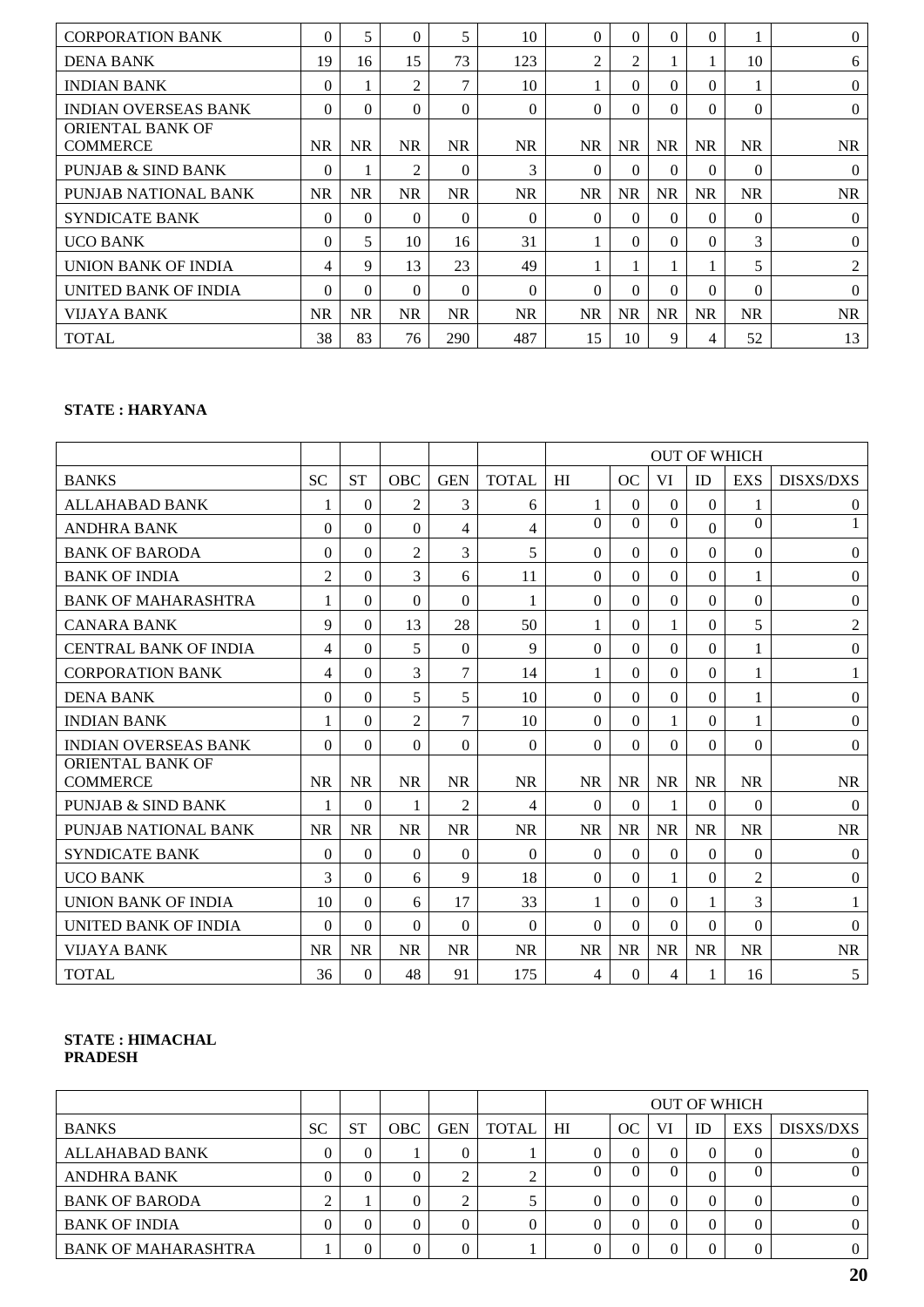| <b>CANARA BANK</b>                         | $\overline{2}$ | $\Omega$       | $\overline{c}$ | 6         | 10             | $\Omega$  | $\Omega$  | $\Omega$  | $\Omega$  |           | $\theta$  |
|--------------------------------------------|----------------|----------------|----------------|-----------|----------------|-----------|-----------|-----------|-----------|-----------|-----------|
| <b>CENTRAL BANK OF INDIA</b>               | 3              | $\Omega$       | $\Omega$       | $\Omega$  | 3              | $\Omega$  | 0         | $\Omega$  | $\Omega$  | $\Omega$  | $\theta$  |
| <b>CORPORATION BANK</b>                    |                | $\Omega$       | 0              |           | $\overline{2}$ | $\Omega$  | 0         | $\Omega$  | $\Omega$  | $\Omega$  | $\Omega$  |
| <b>DENA BANK</b>                           |                | $\Omega$       | $\Omega$       | 4         | 5              | $\Omega$  | $\Omega$  | $\Omega$  | $\Omega$  |           | $\theta$  |
| <b>INDIAN BANK</b>                         | $\theta$       | $\Omega$       | 0              | 3         | 3              | $\Omega$  | 0         | $\Omega$  | $\Omega$  | $\Omega$  | $\theta$  |
| <b>INDIAN OVERSEAS BANK</b>                | $\Omega$       | $\Omega$       | 0              | $\Omega$  | $\Omega$       | $\Omega$  | 0         | $\Omega$  | $\Omega$  | $\Omega$  | $\theta$  |
| <b>ORIENTAL BANK OF</b><br><b>COMMERCE</b> | <b>NR</b>      | <b>NR</b>      | <b>NR</b>      | <b>NR</b> | <b>NR</b>      | <b>NR</b> | <b>NR</b> | <b>NR</b> | <b>NR</b> | <b>NR</b> | <b>NR</b> |
| <b>PUNJAB &amp; SIND BANK</b>              |                | $\Omega$       | $\Omega$       | 3         | 4              | $\Omega$  | $\Omega$  | $\Omega$  | $\Omega$  | $\Omega$  | $\Omega$  |
| PUNJAB NATIONAL BANK                       | <b>NR</b>      | <b>NR</b>      | NR.            | <b>NR</b> | <b>NR</b>      | <b>NR</b> | <b>NR</b> | <b>NR</b> | <b>NR</b> | <b>NR</b> | <b>NR</b> |
| SYNDICATE BANK                             | $\Omega$       | $\Omega$       | $\Omega$       | $\Omega$  | $\Omega$       | $\Omega$  | $\Omega$  | $\Omega$  | $\Omega$  | $\Omega$  | $\Omega$  |
| <b>UCO BANK</b>                            | 8              | $\overline{2}$ | $\mathcal{I}$  | 18        | 35             |           | $\Omega$  | $\Omega$  | $\Omega$  | 3         | $\theta$  |
| UNION BANK OF INDIA                        | $\Omega$       | $\Omega$       |                |           | 2              | $\Omega$  | $\Omega$  | $\Omega$  | $\Omega$  | $\Omega$  | $\Omega$  |
| UNITED BANK OF INDIA                       | $\Omega$       | $\Omega$       | 0              | $\Omega$  | $\Omega$       | $\Omega$  | $\Omega$  | $\Omega$  | $\Omega$  | $\Omega$  | $\Omega$  |
| VIJAYA BANK                                | <b>NR</b>      | <b>NR</b>      | <b>NR</b>      | <b>NR</b> | <b>NR</b>      | <b>NR</b> | <b>NR</b> | <b>NR</b> | <b>NR</b> | <b>NR</b> | <b>NR</b> |
| <b>TOTAL</b>                               | 19             | 3              | 11             | 40        | 73             |           | $\Omega$  | $\Omega$  | $\Omega$  | 5         | $\theta$  |

# **STATE : JAMMU & KASHMIR**

|                                     |           |           |                |                |                | <b>OUT OF WHICH</b> |           |           |           |            |                  |
|-------------------------------------|-----------|-----------|----------------|----------------|----------------|---------------------|-----------|-----------|-----------|------------|------------------|
| <b>BANKS</b>                        | <b>SC</b> | <b>ST</b> | OBC            | <b>GEN</b>     | <b>TOTAL</b>   | HI                  | OC        | VI        | ID        | <b>EXS</b> | <b>DISXS/DXS</b> |
| <b>ALLAHABAD BANK</b>               | $\Omega$  | $\Omega$  | $\theta$       | 1              | 1              | $\theta$            | $\Omega$  | $\Omega$  | $\theta$  | $\theta$   | $\mathbf{0}$     |
| <b>ANDHRA BANK</b>                  | $\Omega$  | $\Omega$  | $\Omega$       | $\Omega$       | $\Omega$       | $\theta$            | $\Omega$  | $\Omega$  | $\Omega$  | $\Omega$   | $\overline{0}$   |
| <b>BANK OF BARODA</b>               | 0         | $\Omega$  | $\theta$       | 5              | 5              | $\theta$            | $\Omega$  | $\Omega$  | $\theta$  | $\theta$   | $\mathbf{0}$     |
| <b>BANK OF INDIA</b>                | $\Omega$  | $\theta$  | $\theta$       | $\theta$       | $\theta$       | $\Omega$            | $\Omega$  | $\Omega$  | $\Omega$  | $\theta$   | $\theta$         |
| <b>BANK OF MAHARASHTRA</b>          | $\Omega$  | $\Omega$  | $\Omega$       | $\Omega$       | $\Omega$       | $\Omega$            | $\Omega$  | $\Omega$  | $\Omega$  | $\Omega$   | $\boldsymbol{0}$ |
| <b>CANARA BANK</b>                  | 0         | 3         | $\overline{2}$ | 5              | 10             | $\theta$            | $\Omega$  | $\Omega$  | $\theta$  | 1          | $\Omega$         |
| <b>CENTRAL BANK OF INDIA</b>        | $\Omega$  | $\Omega$  | $\Omega$       | $\Omega$       | $\Omega$       | $\Omega$            | $\Omega$  | $\Omega$  | $\Omega$  | $\Omega$   | $\mathbf{0}$     |
| <b>CORPORATION BANK</b>             | 1         | $\Omega$  | $\Omega$       | 1              | $\overline{2}$ | $\Omega$            | $\Omega$  | $\Omega$  | $\Omega$  | $\Omega$   | $\boldsymbol{0}$ |
| <b>DENA BANK</b>                    | $\Omega$  | $\Omega$  | 1              | $\overline{2}$ | 3              | $\theta$            | $\Omega$  | $\Omega$  | $\Omega$  | $\theta$   | $\Omega$         |
| <b>INDIAN BANK</b>                  | $\Omega$  | $\Omega$  | $\Omega$       | $\overline{2}$ | $\overline{2}$ | $\Omega$            | $\Omega$  | $\Omega$  | $\Omega$  | $\Omega$   | $\mathbf{0}$     |
| <b>INDIAN OVERSEAS BANK</b>         | $\Omega$  | $\Omega$  | $\theta$       | $\theta$       | $\theta$       | $\Omega$            | $\Omega$  | $\Omega$  | $\theta$  | $\theta$   | $\mathbf{0}$     |
| ORIENTAL BANK OF<br><b>COMMERCE</b> | <b>NR</b> | <b>NR</b> | <b>NR</b>      | <b>NR</b>      | <b>NR</b>      | <b>NR</b>           | <b>NR</b> | <b>NR</b> | <b>NR</b> | <b>NR</b>  | <b>NR</b>        |
| <b>PUNJAB &amp; SIND BANK</b>       | $\Omega$  | $\Omega$  | 1              | 4              | 5              | $\Omega$            | $\theta$  | $\theta$  | $\theta$  | $\Omega$   | $\mathbf{0}$     |
| PUNJAB NATIONAL BANK                | <b>NR</b> | <b>NR</b> | <b>NR</b>      | <b>NR</b>      | <b>NR</b>      | <b>NR</b>           | <b>NR</b> | <b>NR</b> | <b>NR</b> | <b>NR</b>  | <b>NR</b>        |
| <b>SYNDICATE BANK</b>               | $\Omega$  | $\Omega$  | $\Omega$       | $\theta$       | $\theta$       | $\Omega$            | $\Omega$  | $\Omega$  | $\theta$  | $\theta$   | $\theta$         |
| <b>UCO BANK</b>                     | $\Omega$  | $\Omega$  | $\overline{2}$ | 3              | 5              | $\Omega$            | $\Omega$  | $\Omega$  | $\Omega$  | $\theta$   | $\mathbf{0}$     |
| UNION BANK OF INDIA                 | $\Omega$  | 1         | $\theta$       | $\theta$       | 1              | $\Omega$            | $\Omega$  | $\Omega$  | $\Omega$  | $\theta$   | $\Omega$         |
| <b>UNITED BANK OF INDIA</b>         | $\Omega$  | $\Omega$  | $\Omega$       | $\Omega$       | $\Omega$       | $\Omega$            | $\Omega$  | $\Omega$  | $\Omega$  | $\Omega$   | $\Omega$         |
| <b>VIJAYA BANK</b>                  | <b>NR</b> | <b>NR</b> | <b>NR</b>      | <b>NR</b>      | <b>NR</b>      | <b>NR</b>           | <b>NR</b> | <b>NR</b> | <b>NR</b> | <b>NR</b>  | <b>NR</b>        |
| <b>TOTAL</b>                        |           | 4         | 6              | 23             | 34             | $\Omega$            | $\Omega$  | $\theta$  | $\theta$  | 1          | $\overline{0}$   |

# **STATE : JHARKHAND**

|                       |           |           |     |            |              |                |           |    |                | <b>OUT OF WHICH</b> |           |
|-----------------------|-----------|-----------|-----|------------|--------------|----------------|-----------|----|----------------|---------------------|-----------|
| <b>BANKS</b>          | <b>SC</b> | <b>ST</b> | OBC | <b>GEN</b> | <b>TOTAL</b> | H <sub>I</sub> | <b>OC</b> | VI | ID             | <b>EXS</b>          | DISXS/DXS |
| ALLAHABAD BANK        |           | ت         |     |            |              |                |           |    | 0              |                     |           |
| ANDHRA BANK           |           | ∽         |     |            |              |                |           |    |                |                     |           |
| <b>BANK OF BARODA</b> |           | 4         |     | 14         | 25           |                |           |    | $\overline{0}$ | $\sqrt{2}$          |           |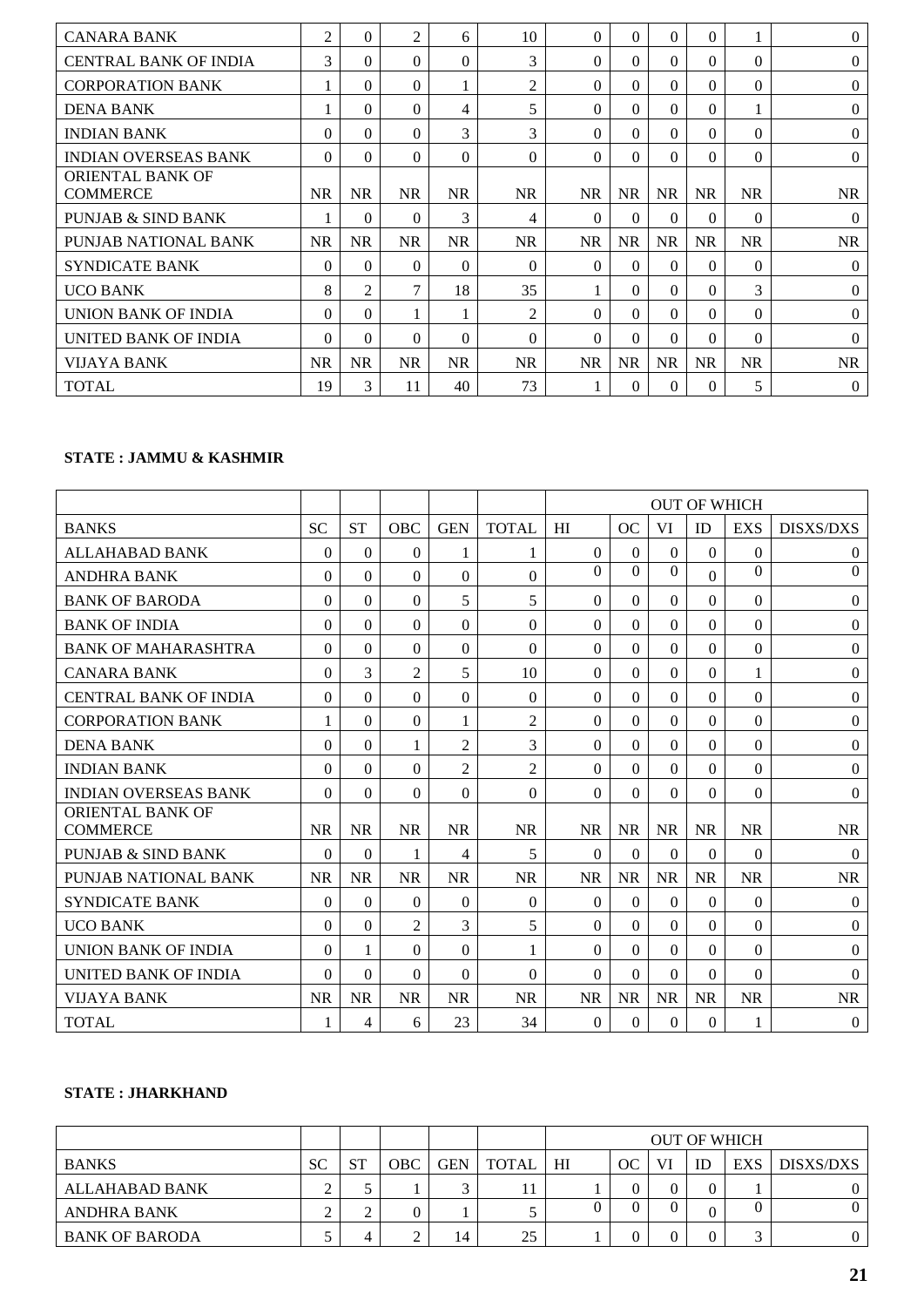| <b>BANK OF INDIA</b>          | 2              | 5            | 2              | 11             | 20             | $\Omega$       | $\Omega$       | $\Omega$  | $\Omega$  | 2              |                  |
|-------------------------------|----------------|--------------|----------------|----------------|----------------|----------------|----------------|-----------|-----------|----------------|------------------|
| <b>BANK OF MAHARASHTRA</b>    | 0              | 0            | 0              | $\theta$       | $\Omega$       | $\Omega$       | $\Omega$       | $\Omega$  | $\Omega$  | $\theta$       | $\Omega$         |
| <b>CANARA BANK</b>            | 2              | 5            | $\mathfrak{D}$ | 11             | 20             | $\Omega$       | 1              | $\Omega$  | $\theta$  | $\overline{2}$ | $\mathbf{0}$     |
| <b>CENTRAL BANK OF INDIA</b>  |                | $\mathbf{1}$ |                | $\Omega$       | 3              | 0              | $\Omega$       | $\Omega$  | $\Omega$  | 1              | $\Omega$         |
| <b>CORPORATION BANK</b>       | $\Omega$       | $\Omega$     | 0              | $\theta$       | $\theta$       | $\Omega$       | $\Omega$       | $\Omega$  | $\Omega$  | $\theta$       | $\theta$         |
| <b>DENA BANK</b>              |                |              | 0              | 5              | $\tau$         | $\Omega$       | $\Omega$       | $\Omega$  | $\theta$  | 1              | $\theta$         |
| <b>INDIAN BANK</b>            | 0              |              | 0              | 5              | 6              | $\Omega$       | $\Omega$       | $\Omega$  | $\Omega$  | $\Omega$       | $\Omega$         |
| <b>INDIAN OVERSEAS BANK</b>   | $\Omega$       | $\Omega$     | 0              | $\Omega$       | $\theta$       | $\Omega$       | $\Omega$       | $\Omega$  | $\Omega$  | $\theta$       | $\theta$         |
| ORIENTAL BANK OF              |                |              |                |                |                |                |                |           |           |                |                  |
| <b>COMMERCE</b>               | <b>NR</b>      | <b>NR</b>    | <b>NR</b>      | <b>NR</b>      | NR.            | NR.            | <b>NR</b>      | NR        | <b>NR</b> | <b>NR</b>      | <b>NR</b>        |
| <b>PUNJAB &amp; SIND BANK</b> | $\Omega$       | $\Omega$     | 0              | $\overline{c}$ | $\overline{2}$ | $\theta$       | $\Omega$       | $\Omega$  | $\Omega$  | $\theta$       | $\Omega$         |
| PUNJAB NATIONAL BANK          | <b>NR</b>      | <b>NR</b>    | NR.            | <b>NR</b>      | NR             | <b>NR</b>      | <b>NR</b>      | <b>NR</b> | <b>NR</b> | <b>NR</b>      | <b>NR</b>        |
| <b>SYNDICATE BANK</b>         | $\Omega$       | $\Omega$     | $\Omega$       | $\Omega$       | $\Omega$       | $\Omega$       | $\Omega$       | $\Omega$  | $\Omega$  | $\Omega$       | $\mathbf{0}$     |
| <b>UCO BANK</b>               | $\overline{2}$ | 3            | $\Omega$       | 5              | 10             | $\Omega$       |                | $\Omega$  | $\Omega$  | 1              | $\Omega$         |
| <b>UNION BANK OF INDIA</b>    | 3              | 5            |                | 9              | 18             | $\Omega$       | $\Omega$       |           | 1         | $\overline{2}$ |                  |
| UNITED BANK OF INDIA          | $\Omega$       | $\Omega$     | $\Omega$       | $\Omega$       | $\Omega$       | $\Omega$       | $\Omega$       | $\Omega$  | $\Omega$  | $\Omega$       | $\Omega$         |
| <b>VIJAYA BANK</b>            | <b>NR</b>      | <b>NR</b>    | NR.            | <b>NR</b>      | <b>NR</b>      | <b>NR</b>      | <b>NR</b>      | NR        | <b>NR</b> | <b>NR</b>      | <b>NR</b>        |
| <b>TOTAL</b>                  | 20             | 32           | 9              | 66             | 127            | $\overline{2}$ | $\overline{2}$ |           | 1         | 13             | $\boldsymbol{2}$ |

# STATE : KARNATAKA

|                                     |                  |                |                |                |                | <b>OUT OF WHICH</b>         |                |           |                |                |                  |
|-------------------------------------|------------------|----------------|----------------|----------------|----------------|-----------------------------|----------------|-----------|----------------|----------------|------------------|
| <b>BANKS</b>                        | <b>SC</b>        | <b>ST</b>      | <b>OBC</b>     | <b>GEN</b>     | <b>TOTAL</b>   | HI                          | OC             | VI        | ID             | <b>EXS</b>     | <b>DISXS/DXS</b> |
| <b>ALLAHABAD BANK</b>               | $\boldsymbol{0}$ | $\Omega$       | $\overline{2}$ | $\overline{2}$ | $\overline{4}$ | $\Omega$                    | $\Omega$       | $\Omega$  | $\Omega$       | $\Omega$       | $\overline{0}$   |
| <b>ANDHRA BANK</b>                  | 4                | 3              | $\tau$         | 16             | 30             | $\mathcal{D}_{\mathcal{L}}$ | $\Omega$       | $\Omega$  | 1              | 3              |                  |
| <b>BANK OF BARODA</b>               | 9                | 4              | 7              | 20             | 40             | 1                           | 1              | 1         | $\Omega$       | 6              | $\boldsymbol{0}$ |
| <b>BANK OF INDIA</b>                | $\overline{2}$   | 1              | 3              | 4              | 10             | $\Omega$                    | $\Omega$       | $\Omega$  | $\Omega$       | 1              | $\Omega$         |
| <b>BANK OF MAHARASHTRA</b>          | 1                | 1              | 1              | $\overline{2}$ | 5              | $\Omega$                    | $\Omega$       | $\Omega$  | $\Omega$       | $\Omega$       | $\boldsymbol{0}$ |
| <b>CANARA BANK</b>                  | 56               | 25             | 94             | 175            | 350            | 4                           | 3              | 4         | $\overline{3}$ | 35             | 15               |
| <b>CENTRAL BANK OF INDIA</b>        | 4                | 1              | 5              | $\Omega$       | 10             | $\Omega$                    | $\Omega$       | $\Omega$  | $\Omega$       | $\Omega$       | $\theta$         |
| <b>CORPORATION BANK</b>             | 4                | 13             | $\Omega$       | 18             | 35             | 1                           | 1              | 1         | $\mathbf{1}$   | 5              | 1                |
| <b>DENA BANK</b>                    | 3                | 1              | $\Omega$       | 15             | 19             | $\Omega$                    | $\overline{2}$ | 1         | $\Omega$       | $\overline{2}$ | 1                |
| <b>INDIAN BANK</b>                  | $\mathbf{1}$     | $\Omega$       | $\overline{c}$ | 7              | 10             | 1                           | $\Omega$       | 0         | $\Omega$       | 1              | 1                |
| <b>INDIAN OVERSEAS BANK</b>         | $\Omega$         | $\Omega$       | $\Omega$       | $\theta$       | $\Omega$       | $\theta$                    | $\Omega$       | $\Omega$  | $\Omega$       | $\mathbf{0}$   | $\overline{0}$   |
| ORIENTAL BANK OF<br><b>COMMERCE</b> | <b>NR</b>        | <b>NR</b>      | <b>NR</b>      | <b>NR</b>      | <b>NR</b>      | <b>NR</b>                   | <b>NR</b>      | <b>NR</b> | <b>NR</b>      | <b>NR</b>      | <b>NR</b>        |
| PUNJAB & SIND BANK                  | $\theta$         | $\theta$       | 1              | 1              | $\overline{2}$ | $\Omega$                    | $\Omega$       | $\Omega$  | $\Omega$       | $\theta$       | $\theta$         |
| PUNJAB NATIONAL BANK                | <b>NR</b>        | <b>NR</b>      | <b>NR</b>      | <b>NR</b>      | <b>NR</b>      | <b>NR</b>                   | <b>NR</b>      | <b>NR</b> | <b>NR</b>      | <b>NR</b>      | <b>NR</b>        |
| <b>SYNDICATE BANK</b>               | $\theta$         | $\Omega$       | $\Omega$       | $\Omega$       | $\Omega$       | $\Omega$                    | $\Omega$       | $\Omega$  | $\Omega$       | $\Omega$       | $\theta$         |
| <b>UCO BANK</b>                     | 1                | $\Omega$       | $\overline{c}$ | 4              | $\overline{7}$ | 1                           | $\Omega$       | $\Omega$  | $\Omega$       | 1              | $\theta$         |
| UNION BANK OF INDIA                 | 5                | $\overline{2}$ | 9              | 16             | 32             | $\Omega$                    |                | 1         | 1              | 3              |                  |
| UNITED BANK OF INDIA                | $\Omega$         | $\theta$       | $\Omega$       | $\Omega$       | $\Omega$       | $\Omega$                    | $\Omega$       | $\Omega$  | $\Omega$       | $\Omega$       | $\Omega$         |
| <b>VIJAYA BANK</b>                  | <b>NR</b>        | <b>NR</b>      | <b>NR</b>      | <b>NR</b>      | <b>NR</b>      | <b>NR</b>                   | <b>NR</b>      | <b>NR</b> | <b>NR</b>      | <b>NR</b>      | <b>NR</b>        |
| <b>TOTAL</b>                        | 90               | 51             | 133            | 280            | 554            | 10                          | 8              | 8         | 6              | 57             | 20               |

# **STATE : KERALA**

|                |              |                  |     |            |              |    |    |    |          | <b>OUT OF WHICH</b> |           |
|----------------|--------------|------------------|-----|------------|--------------|----|----|----|----------|---------------------|-----------|
| <b>BANKS</b>   | $\sim$<br>υC | $\alpha$ T<br>ນ⊥ | OBC | <b>GEN</b> | <b>TOTAL</b> | HI | OC | VI | ID       | <b>EXS</b>          | DISXS/DXS |
| ALLAHABAD BANK |              |                  |     | ∽          |              |    |    |    | $\Omega$ |                     |           |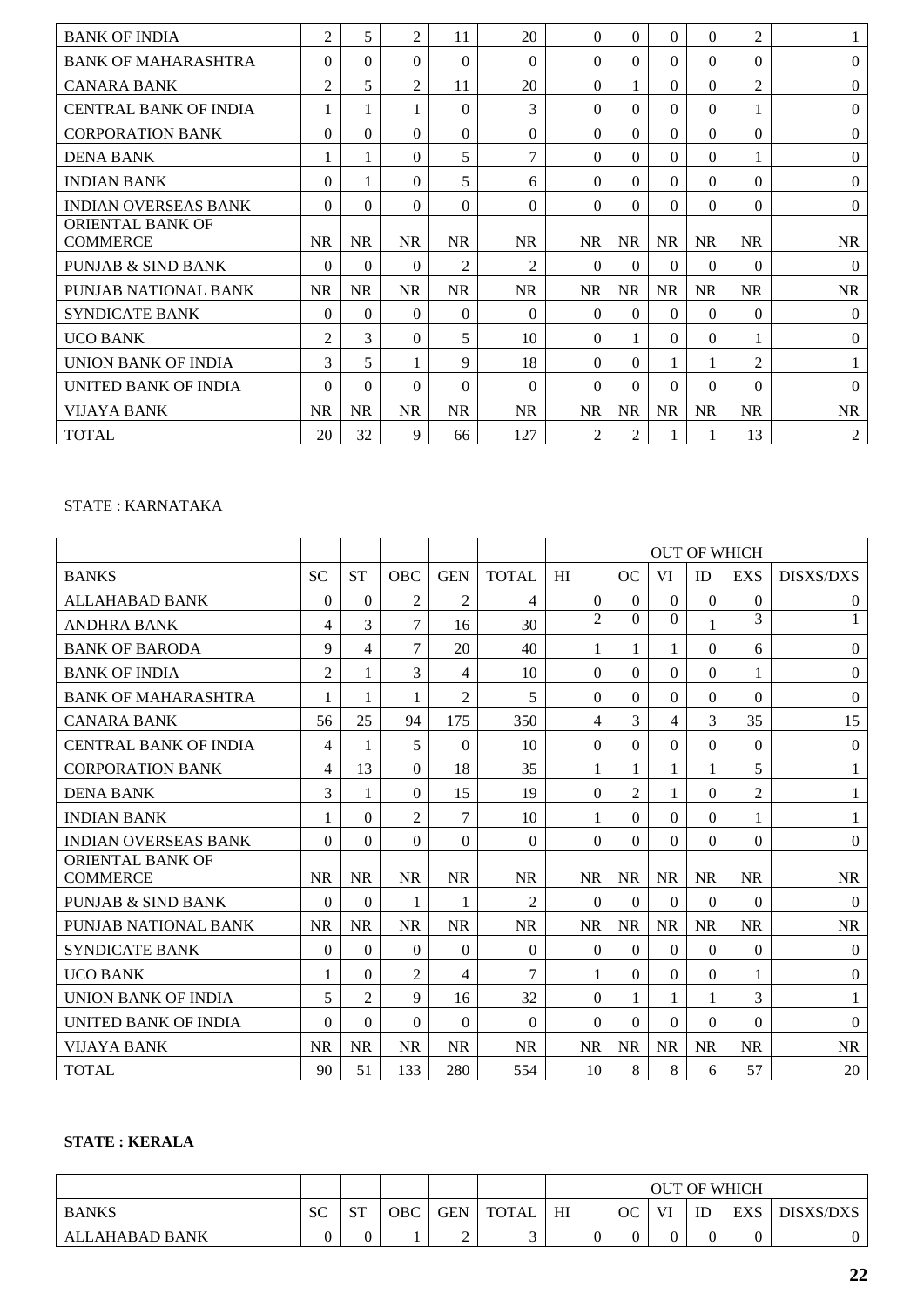| <b>ANDHRA BANK</b>           | $\Omega$       | $\Omega$       |           | 3              | 4              | $\Omega$       | 0         | 0         | $\Omega$       | $\theta$       | $\Omega$         |
|------------------------------|----------------|----------------|-----------|----------------|----------------|----------------|-----------|-----------|----------------|----------------|------------------|
| <b>BANK OF BARODA</b>        | $\overline{2}$ | $\theta$       | 3         | 10             | 15             | $\Omega$       | $\Omega$  | $\Omega$  | $\mathbf{0}$   | $\overline{2}$ | $\theta$         |
| <b>BANK OF INDIA</b>         |                | $\Omega$       | 1         | 3              | 5              | $\Omega$       | $\Omega$  | $\Omega$  | $\Omega$       | 1              | $\theta$         |
| <b>BANK OF MAHARASHTRA</b>   | $\theta$       | $\Omega$       | 1         | $\theta$       |                | $\theta$       | $\Omega$  | $\Omega$  | $\Omega$       | $\Omega$       | $\theta$         |
| <b>CANARA BANK</b>           | 11             | $\overline{2}$ | 29        | 68             | 110            | $\overline{c}$ | 1         |           | 1              | 11             | 4                |
| <b>CENTRAL BANK OF INDIA</b> | 5              | $\theta$       | 9         | $\theta$       | 14             | $\Omega$       | $\Omega$  |           | $\mathbf{0}$   | $\overline{2}$ | $\overline{0}$   |
| <b>CORPORATION BANK</b>      |                | 1              | 2         | 4              | 8              |                | $\Omega$  | $\Omega$  | $\Omega$       | 1              | $\overline{0}$   |
| <b>DENA BANK</b>             | $\Omega$       | 1              | $\Omega$  |                | $\overline{2}$ | $\Omega$       | $\Omega$  | $\Omega$  | $\Omega$       | $\Omega$       | $\overline{0}$   |
| <b>INDIAN BANK</b>           |                | $\Omega$       | 2         | $\tau$         | 10             | $\Omega$       |           | $\Omega$  | $\Omega$       | 1              |                  |
| <b>INDIAN OVERSEAS BANK</b>  | $\Omega$       | $\Omega$       | $\Omega$  | $\Omega$       | $\Omega$       | $\Omega$       | $\Omega$  | $\theta$  | $\Omega$       | $\Omega$       | $\theta$         |
| ORIENTAL BANK OF             |                |                |           |                |                |                |           |           |                |                |                  |
| <b>COMMERCE</b>              | <b>NR</b>      | <b>NR</b>      | <b>NR</b> | <b>NR</b>      | <b>NR</b>      | <b>NR</b>      | <b>NR</b> | <b>NR</b> | <b>NR</b>      | <b>NR</b>      | <b>NR</b>        |
| PUNJAB & SIND BANK           | $\Omega$       | $\Omega$       | $\Omega$  | $\Omega$       | $\Omega$       | $\Omega$       | $\Omega$  | $\Omega$  | $\Omega$       | $\Omega$       | $\Omega$         |
| PUNJAB NATIONAL BANK         | <b>NR</b>      | <b>NR</b>      | <b>NR</b> | <b>NR</b>      | <b>NR</b>      | <b>NR</b>      | <b>NR</b> | <b>NR</b> | NR             | <b>NR</b>      | <b>NR</b>        |
| <b>SYNDICATE BANK</b>        | $\Omega$       | $\Omega$       | $\Omega$  | $\Omega$       | $\Omega$       | $\Omega$       | $\Omega$  | $\Omega$  | $\Omega$       | $\Omega$       | $\theta$         |
| <b>UCO BANK</b>              | $\overline{2}$ | $\Omega$       | $\Omega$  | $\overline{c}$ | $\overline{4}$ | $\Omega$       | $\Omega$  | $\Omega$  | $\Omega$       | $\Omega$       | $\boldsymbol{0}$ |
| UNION BANK OF INDIA          | $\Omega$       | $\theta$       | 13        | 28             | 41             |                |           |           | 1              | 4              | $\overline{2}$   |
| UNITED BANK OF INDIA         | $\theta$       | $\Omega$       | $\Omega$  | $\theta$       | $\Omega$       | $\Omega$       | $\Omega$  | $\Omega$  | $\Omega$       | $\Omega$       | $\theta$         |
| <b>VIJAYA BANK</b>           | NR             | <b>NR</b>      | <b>NR</b> | <b>NR</b>      | <b>NR</b>      | <b>NR</b>      | <b>NR</b> | NR        | NR             | <b>NR</b>      | <b>NR</b>        |
| <b>TOTAL</b>                 | 23             | 4              | 62        | 128            | 217            | 4              | 3         | 3         | $\overline{2}$ | 22             | 7                |

# **STATE : LAKSHADWEEP**

|                                            |           |           |            |            |                | <b>OUT OF WHICH</b> |           |           |              |              |                  |
|--------------------------------------------|-----------|-----------|------------|------------|----------------|---------------------|-----------|-----------|--------------|--------------|------------------|
| <b>BANKS</b>                               | <b>SC</b> | <b>ST</b> | <b>OBC</b> | <b>GEN</b> | <b>TOTAL</b>   | HI                  | OC        | VI        | ID           | <b>EXS</b>   | <b>DISXS/DXS</b> |
| <b>ALLAHABAD BANK</b>                      | $\theta$  | $\Omega$  | $\Omega$   | $\Omega$   | $\Omega$       | $\Omega$            | $\theta$  | $\Omega$  | $\Omega$     | $\Omega$     | $\overline{0}$   |
| <b>ANDHRA BANK</b>                         | $\Omega$  | $\theta$  | $\Omega$   | $\Omega$   | $\Omega$       | $\Omega$            | $\Omega$  | $\Omega$  | $\Omega$     | $\Omega$     | $\mathbf{0}$     |
| <b>BANK OF BARODA</b>                      | $\Omega$  | $\Omega$  | $\Omega$   | $\Omega$   | $\Omega$       | $\Omega$            | $\Omega$  | $\Omega$  | $\Omega$     | $\Omega$     | $\boldsymbol{0}$ |
| <b>BANK OF INDIA</b>                       | $\Omega$  | $\Omega$  | $\Omega$   | $\Omega$   | $\Omega$       | $\Omega$            | $\Omega$  | $\Omega$  | $\Omega$     | $\Omega$     | $\mathbf{0}$     |
| <b>BANK OF MAHARASHTRA</b>                 | $\Omega$  | $\Omega$  | $\Omega$   | $\Omega$   | $\Omega$       | $\theta$            | $\Omega$  | $\Omega$  | $\Omega$     | $\Omega$     | $\boldsymbol{0}$ |
| <b>CANARA BANK</b>                         | $\Omega$  | $\Omega$  | $\theta$   | $\Omega$   | $\Omega$       | $\theta$            | $\Omega$  | $\Omega$  | $\Omega$     | $\Omega$     | $\theta$         |
| <b>CENTRAL BANK OF INDIA</b>               | $\Omega$  | $\Omega$  | 0          | $\Omega$   | $\Omega$       | $\Omega$            | 0         | $\Omega$  | $\Omega$     | $\Omega$     | $\Omega$         |
| <b>CORPORATION BANK</b>                    | $\Omega$  | $\Omega$  | $\Omega$   | $\Omega$   | $\Omega$       | $\Omega$            | $\Omega$  | $\Omega$  | $\Omega$     | $\Omega$     | $\boldsymbol{0}$ |
| <b>DENA BANK</b>                           | $\Omega$  | $\Omega$  | $\Omega$   | $\Omega$   | $\Omega$       | $\Omega$            | 0         | $\Omega$  | $\Omega$     | $\Omega$     | $\overline{0}$   |
| <b>INDIAN BANK</b>                         | $\Omega$  | $\Omega$  | $\Omega$   | $\Omega$   | $\Omega$       | $\theta$            | $\Omega$  | $\Omega$  | $\Omega$     | $\Omega$     | $\theta$         |
| <b>INDIAN OVERSEAS BANK</b>                | $\Omega$  | $\Omega$  | $\Omega$   | $\Omega$   | $\Omega$       | $\Omega$            | $\Omega$  | $\Omega$  | $\Omega$     | $\Omega$     | $\theta$         |
| <b>ORIENTAL BANK OF</b><br><b>COMMERCE</b> | <b>NR</b> | <b>NR</b> | <b>NR</b>  | <b>NR</b>  | <b>NR</b>      | <b>NR</b>           | <b>NR</b> | <b>NR</b> | NR           | <b>NR</b>    | <b>NR</b>        |
| <b>PUNJAB &amp; SIND BANK</b>              | $\Omega$  | $\Omega$  | $\Omega$   | $\Omega$   | $\Omega$       | $\Omega$            | $\Omega$  | $\Omega$  | $\mathbf{0}$ | $\Omega$     | $\boldsymbol{0}$ |
| PUNJAB NATIONAL BANK                       | <b>NR</b> | <b>NR</b> | <b>NR</b>  | <b>NR</b>  | <b>NR</b>      | <b>NR</b>           | <b>NR</b> | <b>NR</b> | <b>NR</b>    | <b>NR</b>    | <b>NR</b>        |
| <b>SYNDICATE BANK</b>                      | $\Omega$  | $\Omega$  | $\theta$   | $\Omega$   | $\Omega$       | $\Omega$            | $\Omega$  | $\Omega$  | $\Omega$     | $\Omega$     | $\theta$         |
| <b>UCO BANK</b>                            | $\Omega$  | 1         | $\Omega$   | 1          | $\overline{2}$ | $\Omega$            | $\Omega$  | $\Omega$  | $\Omega$     | $\Omega$     | $\boldsymbol{0}$ |
| UNION BANK OF INDIA                        | $\Omega$  | $\Omega$  | 0          | $\Omega$   | $\Omega$       | $\Omega$            | 0         | $\Omega$  | $\Omega$     | $\Omega$     | $\theta$         |
| UNITED BANK OF INDIA                       | $\Omega$  | $\Omega$  | $\Omega$   | $\Omega$   | $\Omega$       | $\Omega$            | $\Omega$  | $\Omega$  | $\Omega$     | $\Omega$     | $\theta$         |
| <b>VIJAYA BANK</b>                         | <b>NR</b> | <b>NR</b> | <b>NR</b>  | <b>NR</b>  | <b>NR</b>      | <b>NR</b>           | <b>NR</b> | <b>NR</b> | <b>NR</b>    | <b>NR</b>    | <b>NR</b>        |
| <b>TOTAL</b>                               | $\Omega$  | 1         | $\Omega$   | 1          | $\overline{2}$ | $\Omega$            | $\Omega$  | $\Omega$  | $\Omega$     | $\mathbf{0}$ | $\overline{0}$   |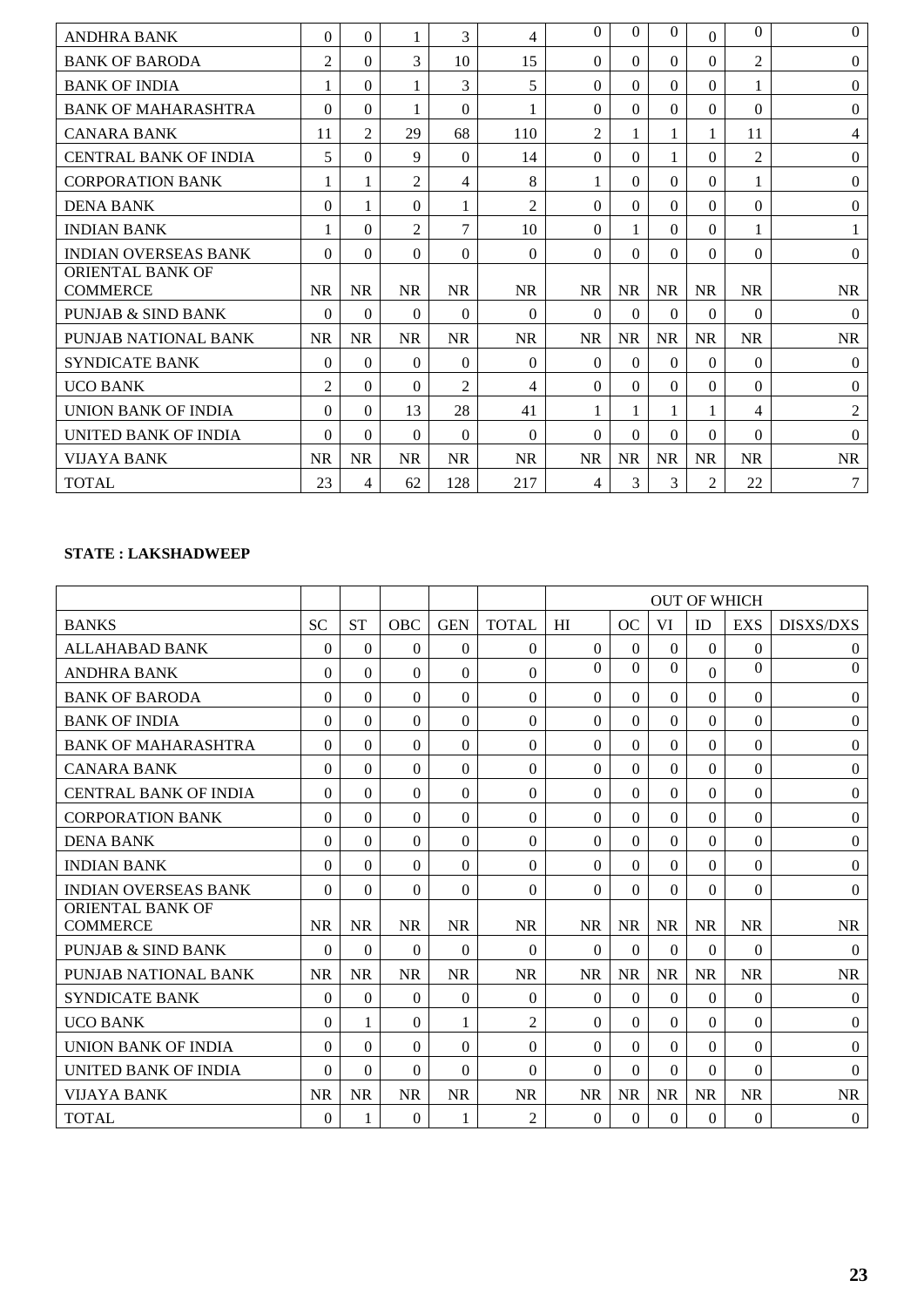# **STATE : MADHYA PRADESH**

|                                            |           |                |                |                |               | <b>OUT OF WHICH</b> |              |           |              |                |                  |
|--------------------------------------------|-----------|----------------|----------------|----------------|---------------|---------------------|--------------|-----------|--------------|----------------|------------------|
| <b>BANKS</b>                               | <b>SC</b> | <b>ST</b>      | <b>OBC</b>     | <b>GEN</b>     | <b>TOTAL</b>  | HI                  | OC           | <b>VI</b> | ID           | <b>EXS</b>     | <b>DISXS/DXS</b> |
| <b>ALLAHABAD BANK</b>                      |           | $\overline{2}$ | $\overline{2}$ | 6              | 11            | 1                   | $\Omega$     | $\Omega$  | $\theta$     | 1              | 1                |
| <b>ANDHRA BANK</b>                         | 1         | $\theta$       | $\Omega$       | $\mathfrak{D}$ | $\mathcal{E}$ | $\Omega$            | $\Omega$     | $\Omega$  | $\Omega$     | $\Omega$       | $\mathbf{1}$     |
| <b>BANK OF BARODA</b>                      | 7         | 11             | 7              | 25             | 50            | 2                   | 1            | 1         | $\theta$     | 8              | $\theta$         |
| <b>BANK OF INDIA</b>                       | 3         | 4              | 3              | 8              | 18            | $\Omega$            | $\Omega$     | $\Omega$  | $\theta$     | $\overline{2}$ | 1                |
| <b>BANK OF MAHARASHTRA</b>                 | 1         | $\Omega$       | 3              | 8              | 12            | $\Omega$            | $\mathbf{1}$ | $\Omega$  | $\Omega$     | 1              | $\mathbf{0}$     |
| <b>CANARA BANK</b>                         | 6         | 8              | 6              | 20             | 40            | 1                   | $\Omega$     |           | $\theta$     | 4              | 1                |
| <b>CENTRAL BANK OF INDIA</b>               | 8         | 8              | 14             | $\Omega$       | 30            | $\theta$            | 1            | $\Omega$  | $\Omega$     | 4              | $\boldsymbol{0}$ |
| <b>CORPORATION BANK</b>                    | $\Omega$  | 6              | $\theta$       | 6              | 12            | $\Omega$            | 1            | $\Omega$  | $\mathbf{0}$ | 1              | $\mathbf{1}$     |
| <b>DENA BANK</b>                           | 3         | 8              | $\Omega$       | 10             | 21            | 1                   | $\Omega$     | $\Omega$  | $\Omega$     | $\overline{2}$ | $\theta$         |
| <b>INDIAN BANK</b>                         | 1         | $\overline{2}$ | 1              | 6              | 10            | 0                   | $\Omega$     | $\Omega$  | $\Omega$     | 1              | $\theta$         |
| <b>INDIAN OVERSEAS BANK</b>                | $\Omega$  | $\theta$       | $\Omega$       | $\Omega$       | $\theta$      | $\Omega$            | $\Omega$     | $\Omega$  | $\theta$     | $\Omega$       | $\boldsymbol{0}$ |
| <b>ORIENTAL BANK OF</b><br><b>COMMERCE</b> | <b>NR</b> | <b>NR</b>      | <b>NR</b>      | <b>NR</b>      | <b>NR</b>     | <b>NR</b>           | <b>NR</b>    | <b>NR</b> | <b>NR</b>    | <b>NR</b>      | <b>NR</b>        |
| PUNJAB & SIND BANK                         | $\Omega$  | 0              | 0              | 3              | 3             | $\Omega$            | $\Omega$     | $\Omega$  | $\theta$     | $\Omega$       | $\theta$         |
| PUNJAB NATIONAL BANK                       | <b>NR</b> | <b>NR</b>      | <b>NR</b>      | <b>NR</b>      | <b>NR</b>     | <b>NR</b>           | <b>NR</b>    | <b>NR</b> | <b>NR</b>    | <b>NR</b>      | <b>NR</b>        |
| <b>SYNDICATE BANK</b>                      | $\Omega$  | $\Omega$       | $\theta$       | $\Omega$       | $\Omega$      | $\Omega$            | $\Omega$     | $\Omega$  | $\Omega$     | $\Omega$       | $\theta$         |
| <b>UCO BANK</b>                            | 3         | 5              | 4              | 12             | 24            | $\Omega$            | $\Omega$     | 1         | $\mathbf{0}$ | $\overline{2}$ | $\boldsymbol{0}$ |
| UNION BANK OF INDIA                        | 18        | $\overline{2}$ | 9              | 27             | 56            | 1                   | $\Omega$     |           | 1            | 5              | $\boldsymbol{0}$ |
| UNITED BANK OF INDIA                       | $\Omega$  | $\theta$       | $\Omega$       | $\Omega$       | $\Omega$      | $\Omega$            | $\Omega$     | $\Omega$  | $\theta$     | $\Omega$       | $\theta$         |
| <b>VIJAYA BANK</b>                         | <b>NR</b> | <b>NR</b>      | <b>NR</b>      | <b>NR</b>      | <b>NR</b>     | <b>NR</b>           | <b>NR</b>    | <b>NR</b> | <b>NR</b>    | <b>NR</b>      | <b>NR</b>        |
| <b>TOTAL</b>                               | 52        | 56             | 49             | 133            | 290           | 6                   | 4            | 4         | 1            | 31             | 5                |

# **STATE : MAHARASHTRA**

|                                     |           |                |                |                |              | <b>OUT OF WHICH</b> |                |                |                |                |                  |
|-------------------------------------|-----------|----------------|----------------|----------------|--------------|---------------------|----------------|----------------|----------------|----------------|------------------|
| <b>BANKS</b>                        | <b>SC</b> | <b>ST</b>      | <b>OBC</b>     | <b>GEN</b>     | <b>TOTAL</b> | HI                  | OC             | VI             | ID             | <b>EXS</b>     | <b>DISXS/DXS</b> |
| <b>ALLAHABAD BANK</b>               | 1         | 1              | 4              | 8              | 14           | $\overline{2}$      | $\Omega$       | 1              | $\Omega$       | 1              | $\mathbf{I}$     |
| <b>ANDHRA BANK</b>                  | $\Omega$  | 4              | $\overline{2}$ | $\overline{7}$ | 13           | 1                   | $\Omega$       | $\Omega$       | $\mathbf{0}$   | $\overline{2}$ | $\mathbf{0}$     |
| <b>BANK OF BARODA</b>               | $\Omega$  | 37             | $\theta$       | 38             | 75           | $\overline{2}$      | 1              | $\overline{c}$ | $\theta$       | 11             | $\Omega$         |
| <b>BANK OF INDIA</b>                | 13        | 12             | 35             | 70             | 130          | $\overline{2}$      | $\mathfrak{D}$ | $\overline{c}$ | 2              | 13             | 7                |
| <b>BANK OF MAHARASHTRA</b>          | 7         | 4              | 13             | 26             | 50           | 1                   | 1              |                | $\Omega$       | 5              | 1                |
| <b>CANARA BANK</b>                  | 7         | 24             | 18             | 21             | 70           | 1                   | 1              |                | $\theta$       | $\overline{7}$ | 3                |
| <b>CENTRAL BANK OF INDIA</b>        | 10        | 7              | 18             | 33             | 68           | 1                   | 1              | $\Omega$       | $\Omega$       | 10             | $\boldsymbol{0}$ |
| <b>CORPORATION BANK</b>             | $\Omega$  | 5              | $\Omega$       | 5              | 10           | $\Omega$            | $\Omega$       |                | $\Omega$       | 1              | $\boldsymbol{0}$ |
| <b>DENA BANK</b>                    | 6         | 31             | $\Omega$       | 60             | 97           | 1                   | 4              |                | 1              | 10             | 5                |
| <b>INDIAN BANK</b>                  |           | $\theta$       | $\overline{2}$ | $\overline{7}$ | 10           | $\Omega$            | $\Omega$       | $\Omega$       | $\theta$       | 1              | $\theta$         |
| <b>INDIAN OVERSEAS BANK</b>         | $\Omega$  | $\Omega$       | $\theta$       | $\theta$       | $\theta$     | $\Omega$            | $\Omega$       | $\Omega$       | $\theta$       | $\Omega$       | $\theta$         |
| ORIENTAL BANK OF<br><b>COMMERCE</b> | <b>NR</b> | <b>NR</b>      | <b>NR</b>      | <b>NR</b>      | <b>NR</b>    | <b>NR</b>           | <b>NR</b>      | <b>NR</b>      | <b>NR</b>      | <b>NR</b>      | <b>NR</b>        |
| <b>PUNJAB &amp; SIND BANK</b>       | $\Omega$  | $\overline{2}$ | 1              | $\Omega$       | 3            | $\Omega$            | $\Omega$       | $\Omega$       | $\Omega$       | $\Omega$       | $\overline{0}$   |
| PUNJAB NATIONAL BANK                | <b>NR</b> | <b>NR</b>      | <b>NR</b>      | <b>NR</b>      | <b>NR</b>    | <b>NR</b>           | <b>NR</b>      | <b>NR</b>      | <b>NR</b>      | <b>NR</b>      | <b>NR</b>        |
| <b>SYNDICATE BANK</b>               | $\Omega$  | 0              | 0              | $\Omega$       | $\Omega$     | $\theta$            | $\Omega$       | $\Omega$       | $\theta$       | $\Omega$       | $\theta$         |
| <b>UCO BANK</b>                     | 0         | 13             | 20             | 34             | 67           | 1                   | 1              | $\Omega$       | 1              | $\tau$         | $\boldsymbol{0}$ |
| <b>UNION BANK OF INDIA</b>          | 22        | 8              | 22             | 116            | 168          | 1                   | 1              |                | $\overline{2}$ | 16             | $\boldsymbol{0}$ |
| UNITED BANK OF INDIA                | $\Omega$  | $\theta$       | $\theta$       | $\theta$       | $\Omega$     | $\Omega$            | $\Omega$       | $\Omega$       | $\theta$       | $\Omega$       | $\theta$         |
| <b>VIJAYA BANK</b>                  | <b>NR</b> | <b>NR</b>      | <b>NR</b>      | <b>NR</b>      | <b>NR</b>    | <b>NR</b>           | <b>NR</b>      | <b>NR</b>      | <b>NR</b>      | <b>NR</b>      | <b>NR</b>        |
| <b>TOTAL</b>                        | 67        | 148            | 135            | 425            | 775          | 13                  | 12             | 10             | 6              | 84             | 17               |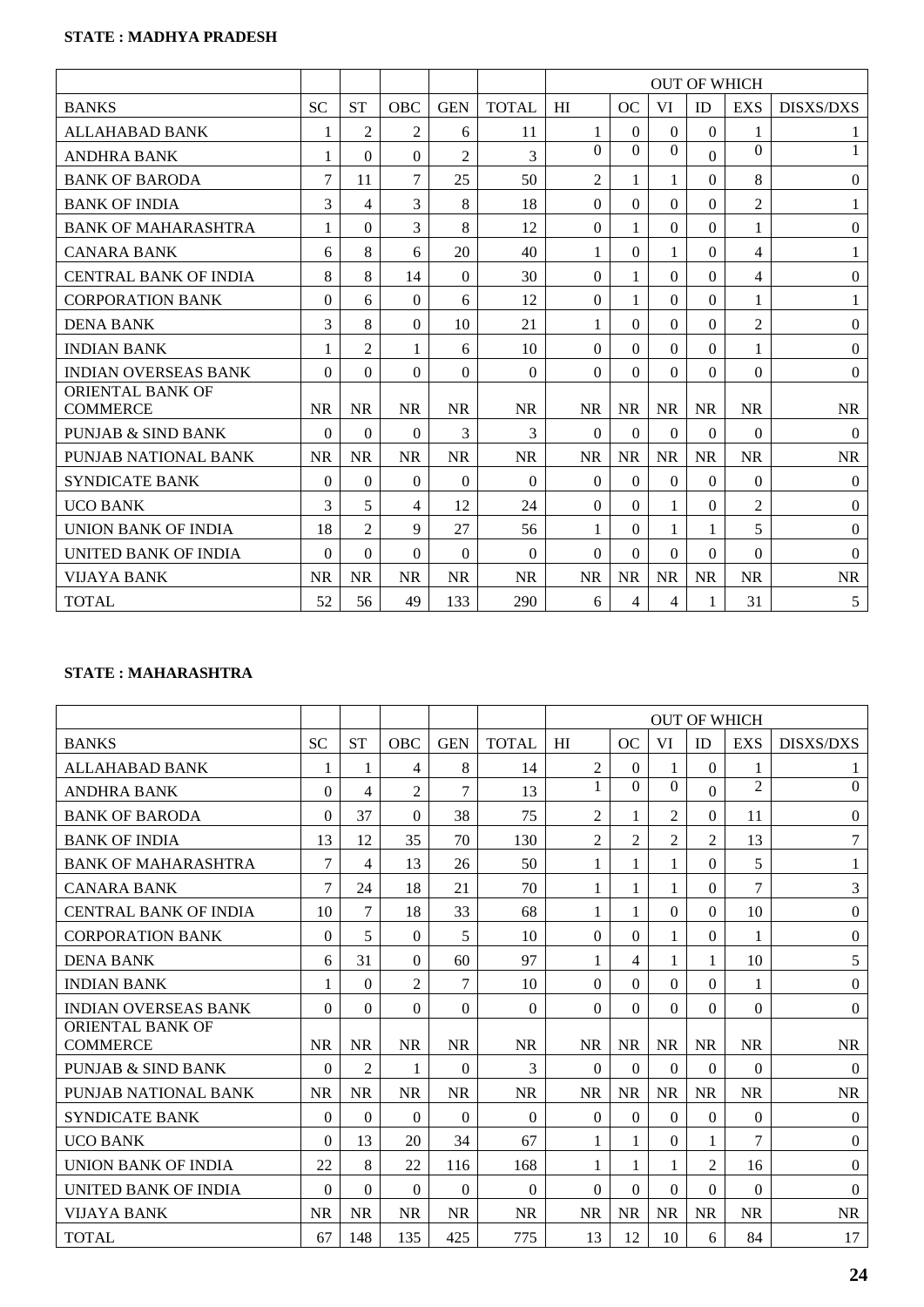|                                            |           |           |            |                |                | <b>OUT OF WHICH</b> |           |           |              |            |                  |
|--------------------------------------------|-----------|-----------|------------|----------------|----------------|---------------------|-----------|-----------|--------------|------------|------------------|
| <b>BANKS</b>                               | <b>SC</b> | <b>ST</b> | <b>OBC</b> | <b>GEN</b>     | <b>TOTAL</b>   | HI                  | OC        | VI        | ID           | <b>EXS</b> | <b>DISXS/DXS</b> |
| <b>ALLAHABAD BANK</b>                      | $\theta$  | $\theta$  | 0          | 1              | 1              | $\Omega$            | $\Omega$  | $\Omega$  | $\theta$     | $\Omega$   | $\boldsymbol{0}$ |
| <b>ANDHRA BANK</b>                         | 0         | $\theta$  | $\Omega$   | $\Omega$       | $\Omega$       | $\Omega$            | $\Omega$  | $\Omega$  | $\Omega$     | $\Omega$   | $\Omega$         |
| <b>BANK OF BARODA</b>                      | 0         | 0         | 0          | 1              | 1              | $\Omega$            | $\Omega$  | $\Omega$  | $\theta$     | $\Omega$   | $\theta$         |
| <b>BANK OF INDIA</b>                       | $\Omega$  | $\Omega$  | $\theta$   | $\theta$       | $\Omega$       | $\Omega$            | $\Omega$  | $\Omega$  | $\mathbf{0}$ | $\Omega$   | $\mathbf{0}$     |
| <b>BANK OF MAHARASHTRA</b>                 | $\Omega$  | $\Omega$  | $\Omega$   | $\theta$       | $\Omega$       | $\Omega$            | $\Omega$  | $\Omega$  | $\theta$     | $\Omega$   | $\boldsymbol{0}$ |
| <b>CANARA BANK</b>                         | 0         | 0         | 0          | $\overline{2}$ | $\overline{c}$ | $\Omega$            | $\Omega$  | $\Omega$  | $\Omega$     | $\Omega$   | $\mathbf{0}$     |
| <b>CENTRAL BANK OF INDIA</b>               | 1         | 3         | 1          | $\Omega$       | 5              | $\Omega$            | $\Omega$  | $\Omega$  | $\Omega$     | 1          | $\mathbf{0}$     |
| <b>CORPORATION BANK</b>                    | $\Omega$  | $\theta$  | $\theta$   | $\theta$       | $\theta$       | $\Omega$            | $\Omega$  | $\Omega$  | $\theta$     | $\Omega$   | $\boldsymbol{0}$ |
| <b>DENA BANK</b>                           | 0         | $\theta$  | $\Omega$   | $\Omega$       | $\Omega$       | $\Omega$            | $\Omega$  | $\Omega$  | $\theta$     | $\Omega$   | $\mathbf{0}$     |
| <b>INDIAN BANK</b>                         | $\Omega$  | $\theta$  | $\theta$   | $\theta$       | $\theta$       | $\Omega$            | $\Omega$  | $\Omega$  | $\theta$     | $\Omega$   | $\boldsymbol{0}$ |
| <b>INDIAN OVERSEAS BANK</b>                | $\Omega$  | $\theta$  | $\theta$   | $\Omega$       | $\theta$       | $\Omega$            | $\Omega$  | $\Omega$  | $\theta$     | $\Omega$   | $\theta$         |
| <b>ORIENTAL BANK OF</b><br><b>COMMERCE</b> | <b>NR</b> | <b>NR</b> | <b>NR</b>  | <b>NR</b>      | <b>NR</b>      | <b>NR</b>           | <b>NR</b> | <b>NR</b> | <b>NR</b>    | <b>NR</b>  | <b>NR</b>        |
| <b>PUNJAB &amp; SIND BANK</b>              | $\Omega$  | $\theta$  | $\Omega$   | $\overline{2}$ | $\overline{2}$ | $\Omega$            | $\Omega$  | $\Omega$  | $\theta$     | $\Omega$   | $\theta$         |
| PUNJAB NATIONAL BANK                       | <b>NR</b> | <b>NR</b> | <b>NR</b>  | <b>NR</b>      | <b>NR</b>      | <b>NR</b>           | <b>NR</b> | <b>NR</b> | <b>NR</b>    | <b>NR</b>  | <b>NR</b>        |
| <b>SYNDICATE BANK</b>                      | 0         | $\Omega$  | 0          | $\Omega$       | $\theta$       | $\theta$            | $\Omega$  | $\Omega$  | $\Omega$     | $\Omega$   | $\theta$         |
| <b>UCO BANK</b>                            | $\Omega$  | $\theta$  | $\Omega$   | $\Omega$       | $\theta$       | $\Omega$            | $\Omega$  | $\Omega$  | $\Omega$     | $\Omega$   | $\theta$         |
| <b>UNION BANK OF INDIA</b>                 | 0         | $\theta$  | $\Omega$   | $\Omega$       | $\Omega$       | $\Omega$            | $\Omega$  | $\Omega$  | $\Omega$     | $\Omega$   | $\boldsymbol{0}$ |
| <b>UNITED BANK OF INDIA</b>                | 0         | 0         | 0          | $\Omega$       | $\Omega$       | $\Omega$            | $\Omega$  | $\Omega$  | $\Omega$     | $\Omega$   | $\Omega$         |
| VIJAYA BANK                                | <b>NR</b> | <b>NR</b> | <b>NR</b>  | <b>NR</b>      | <b>NR</b>      | <b>NR</b>           | <b>NR</b> | <b>NR</b> | <b>NR</b>    | <b>NR</b>  | <b>NR</b>        |
| <b>TOTAL</b>                               |           | 3         | 1          | 6              | 11             | $\theta$            | $\Omega$  | $\Omega$  | $\theta$     | 1          | $\overline{0}$   |

# **STATE : MEGHALAYA**

|                                     |           |           |            |                |              | <b>OUT OF WHICH</b> |           |           |              |              |                  |
|-------------------------------------|-----------|-----------|------------|----------------|--------------|---------------------|-----------|-----------|--------------|--------------|------------------|
| <b>BANKS</b>                        | <b>SC</b> | <b>ST</b> | <b>OBC</b> | <b>GEN</b>     | <b>TOTAL</b> | HI                  | <b>OC</b> | VI        | ID           | <b>EXS</b>   | <b>DISXS/DXS</b> |
| <b>ALLAHABAD BANK</b>               | $\theta$  | $\Omega$  | 0          | 1              | 1            | $\Omega$            | $\Omega$  | $\Omega$  | $\Omega$     | $\Omega$     | $\overline{0}$   |
| <b>ANDHRA BANK</b>                  | $\Omega$  | 1         | $\theta$   | $\theta$       | 1            | $\Omega$            | $\Omega$  | $\Omega$  | $\mathbf{0}$ | $\Omega$     | $\mathbf{0}$     |
| <b>BANK OF BARODA</b>               | $\Omega$  | $\theta$  | $\theta$   | 1              | 1            | $\theta$            | $\Omega$  | $\Omega$  | $\theta$     | $\Omega$     | $\theta$         |
| <b>BANK OF INDIA</b>                | 0         | $\Omega$  | 0          | $\Omega$       | $\Omega$     | $\Omega$            | $\Omega$  | $\Omega$  | $\Omega$     | $\Omega$     | $\theta$         |
| <b>BANK OF MAHARASHTRA</b>          | $\Omega$  | $\theta$  | $\Omega$   | $\theta$       | $\theta$     | $\Omega$            | $\Omega$  | $\Omega$  | $\Omega$     | $\Omega$     | $\mathbf{0}$     |
| <b>CANARA BANK</b>                  | 0         | 1         | 0          | $\overline{2}$ | 3            | $\theta$            | $\Omega$  | $\Omega$  | $\theta$     | $\Omega$     | $\boldsymbol{0}$ |
| <b>CENTRAL BANK OF INDIA</b>        | $\Omega$  | 4         | 1          | 5              | 10           | $\Omega$            | $\Omega$  | $\Omega$  | $\Omega$     | 1            | $\boldsymbol{0}$ |
| <b>CORPORATION BANK</b>             | $\Omega$  | $\Omega$  | $\theta$   | $\Omega$       | $\Omega$     | $\Omega$            | $\Omega$  | $\Omega$  | $\Omega$     | $\Omega$     | $\mathbf{0}$     |
| <b>DENA BANK</b>                    | $\Omega$  | $\theta$  | $\theta$   | $\theta$       | $\theta$     | $\Omega$            | $\Omega$  | $\Omega$  | $\mathbf{0}$ | $\mathbf{0}$ | $\boldsymbol{0}$ |
| <b>INDIAN BANK</b>                  | $\Omega$  | $\theta$  | $\theta$   | $\theta$       | $\Omega$     | $\Omega$            | $\Omega$  | $\Omega$  | $\theta$     | $\Omega$     | $\theta$         |
| <b>INDIAN OVERSEAS BANK</b>         | $\Omega$  | $\theta$  | $\theta$   | $\theta$       | $\Omega$     | $\Omega$            | $\Omega$  | $\Omega$  | $\theta$     | $\Omega$     | $\theta$         |
| ORIENTAL BANK OF<br><b>COMMERCE</b> | <b>NR</b> | <b>NR</b> | <b>NR</b>  | <b>NR</b>      | <b>NR</b>    | <b>NR</b>           | <b>NR</b> | <b>NR</b> | <b>NR</b>    | <b>NR</b>    | <b>NR</b>        |
| <b>PUNJAB &amp; SIND BANK</b>       | $\Omega$  | $\theta$  | $\Omega$   | $\Omega$       | $\Omega$     | $\Omega$            | $\Omega$  | $\Omega$  | $\theta$     | $\Omega$     | $\overline{0}$   |
| PUNJAB NATIONAL BANK                | <b>NR</b> | <b>NR</b> | <b>NR</b>  | <b>NR</b>      | <b>NR</b>    | <b>NR</b>           | <b>NR</b> | <b>NR</b> | <b>NR</b>    | <b>NR</b>    | <b>NR</b>        |
| <b>SYNDICATE BANK</b>               | $\Omega$  | $\theta$  | 0          | $\theta$       | $\Omega$     | $\theta$            | $\Omega$  | $\Omega$  | $\theta$     | $\Omega$     | $\theta$         |
| <b>UCO BANK</b>                     | $\Omega$  | $\Omega$  | $\Omega$   | $\theta$       | $\theta$     | $\Omega$            | $\Omega$  | $\Omega$  | $\Omega$     | $\Omega$     | $\boldsymbol{0}$ |
| <b>UNION BANK OF INDIA</b>          | $\Omega$  | $\theta$  | $\Omega$   | 1              | 1            | $\Omega$            | 1         | $\Omega$  | $\theta$     | $\mathbf{0}$ | $\boldsymbol{0}$ |
| UNITED BANK OF INDIA                | $\Omega$  | $\theta$  | $\theta$   | $\theta$       | $\Omega$     | $\Omega$            | $\Omega$  | $\Omega$  | $\theta$     | $\Omega$     | $\theta$         |
| <b>VIJAYA BANK</b>                  | <b>NR</b> | <b>NR</b> | <b>NR</b>  | <b>NR</b>      | <b>NR</b>    | <b>NR</b>           | <b>NR</b> | <b>NR</b> | <b>NR</b>    | <b>NR</b>    | <b>NR</b>        |
| <b>TOTAL</b>                        | $\theta$  | 6         |            | 10             | 17           | $\theta$            | 1         | $\Omega$  | $\theta$     |              | $\boldsymbol{0}$ |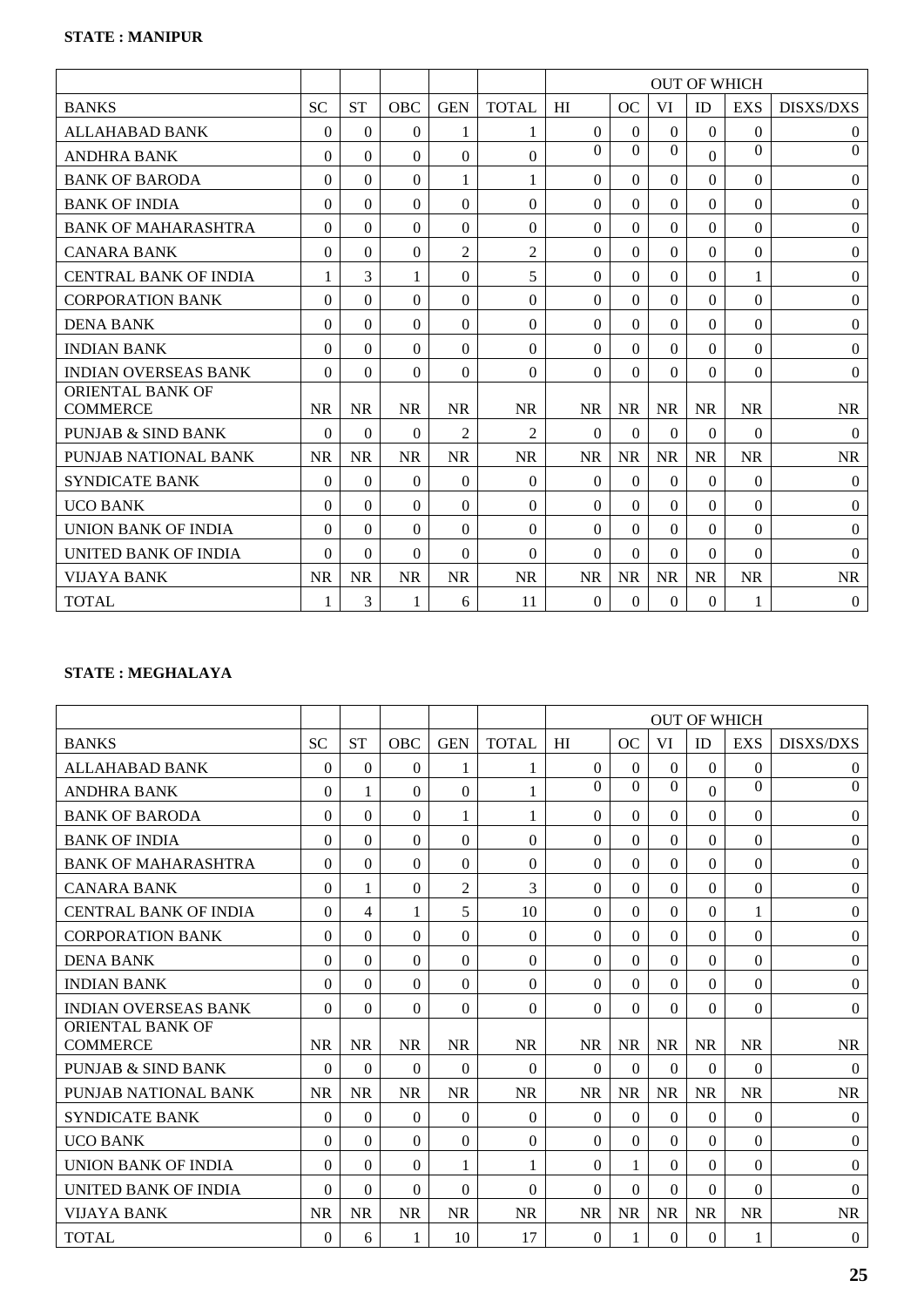|                                            |           |           |           |                |                | <b>OUT OF WHICH</b> |           |           |              |              |                  |
|--------------------------------------------|-----------|-----------|-----------|----------------|----------------|---------------------|-----------|-----------|--------------|--------------|------------------|
| <b>BANKS</b>                               | <b>SC</b> | <b>ST</b> | OBC       | <b>GEN</b>     | <b>TOTAL</b>   | HI                  | OC        | VI        | ID           | <b>EXS</b>   | <b>DISXS/DXS</b> |
| <b>ALLAHABAD BANK</b>                      | $\Omega$  | $\Omega$  | $\theta$  | $\Omega$       | $\Omega$       | $\Omega$            | $\Omega$  | $\Omega$  | $\mathbf{0}$ | $\theta$     | $\overline{0}$   |
| <b>ANDHRA BANK</b>                         | $\Omega$  | $\theta$  | $\Omega$  | $\Omega$       | $\Omega$       | $\Omega$            | $\Omega$  | $\Omega$  | $\Omega$     | $\Omega$     | $\mathbf{0}$     |
| <b>BANK OF BARODA</b>                      | $\Omega$  | $\Omega$  | 0         | $\Omega$       | $\Omega$       | $\Omega$            | $\Omega$  | $\Omega$  | $\Omega$     | $\Omega$     | $\boldsymbol{0}$ |
| <b>BANK OF INDIA</b>                       | $\Omega$  | $\Omega$  | $\Omega$  | $\Omega$       | $\Omega$       | $\Omega$            | $\Omega$  | $\Omega$  | $\Omega$     | $\Omega$     | $\boldsymbol{0}$ |
| <b>BANK OF MAHARASHTRA</b>                 | $\Omega$  | $\Omega$  | $\Omega$  | $\Omega$       | $\Omega$       | $\Omega$            | 0         | $\Omega$  | $\Omega$     | $\Omega$     | $\boldsymbol{0}$ |
| <b>CANARA BANK</b>                         | $\Omega$  | $\Omega$  | $\Omega$  | $\overline{2}$ | $\overline{2}$ | $\theta$            | $\Omega$  | $\Omega$  | $\Omega$     | $\Omega$     | $\theta$         |
| <b>CENTRAL BANK OF INDIA</b>               | $\Omega$  | $\Omega$  | $\Omega$  | $\Omega$       | $\Omega$       | $\Omega$            | $\Omega$  | $\Omega$  | $\mathbf{0}$ | $\Omega$     | $\mathbf{0}$     |
| <b>CORPORATION BANK</b>                    | $\Omega$  | $\Omega$  | $\Omega$  | $\Omega$       | $\Omega$       | $\Omega$            | $\Omega$  | $\Omega$  | $\Omega$     | $\Omega$     | $\boldsymbol{0}$ |
| <b>DENA BANK</b>                           | $\Omega$  | $\Omega$  | $\Omega$  | $\Omega$       | $\Omega$       | $\Omega$            | $\Omega$  | $\Omega$  | $\Omega$     | $\Omega$     | $\boldsymbol{0}$ |
| <b>INDIAN BANK</b>                         | $\Omega$  | $\Omega$  | $\Omega$  | $\Omega$       | $\Omega$       | $\theta$            | 0         | $\Omega$  | $\Omega$     | $\Omega$     | $\theta$         |
| <b>INDIAN OVERSEAS BANK</b>                | $\Omega$  | $\Omega$  | $\Omega$  | $\Omega$       | $\Omega$       | $\theta$            | $\Omega$  | $\theta$  | $\mathbf{0}$ | $\Omega$     | $\boldsymbol{0}$ |
| <b>ORIENTAL BANK OF</b><br><b>COMMERCE</b> | <b>NR</b> | <b>NR</b> | <b>NR</b> | <b>NR</b>      | <b>NR</b>      | <b>NR</b>           | <b>NR</b> | <b>NR</b> | <b>NR</b>    | <b>NR</b>    | <b>NR</b>        |
| PUNJAB & SIND BANK                         | $\Omega$  | $\theta$  | $\theta$  | 1              | 1              | $\Omega$            | $\Omega$  | $\Omega$  | $\Omega$     | $\Omega$     | $\theta$         |
| PUNJAB NATIONAL BANK                       | <b>NR</b> | <b>NR</b> | <b>NR</b> | <b>NR</b>      | <b>NR</b>      | <b>NR</b>           | <b>NR</b> | <b>NR</b> | <b>NR</b>    | <b>NR</b>    | <b>NR</b>        |
| <b>SYNDICATE BANK</b>                      | $\Omega$  | $\Omega$  | $\Omega$  | $\Omega$       | $\Omega$       | $\theta$            | $\Omega$  | $\Omega$  | $\Omega$     | $\mathbf{0}$ | $\overline{0}$   |
| <b>UCO BANK</b>                            | $\Omega$  | $\theta$  | $\Omega$  | $\Omega$       | $\Omega$       | $\Omega$            | 0         | $\Omega$  | $\Omega$     | $\Omega$     | $\overline{0}$   |
| UNION BANK OF INDIA                        | $\Omega$  | $\Omega$  | $\Omega$  | $\Omega$       | $\Omega$       | $\Omega$            | 0         | $\Omega$  | $\Omega$     | $\Omega$     | $\boldsymbol{0}$ |
| <b>UNITED BANK OF INDIA</b>                | $\Omega$  | $\Omega$  | $\theta$  | $\Omega$       | $\Omega$       | $\Omega$            | $\Omega$  | $\Omega$  | $\Omega$     | $\Omega$     | $\theta$         |
| <b>VIJAYA BANK</b>                         | <b>NR</b> | <b>NR</b> | <b>NR</b> | <b>NR</b>      | <b>NR</b>      | <b>NR</b>           | <b>NR</b> | <b>NR</b> | <b>NR</b>    | <b>NR</b>    | <b>NR</b>        |
| <b>TOTAL</b>                               | $\Omega$  | $\Omega$  | $\Omega$  | 3              | 3              | $\theta$            | $\Omega$  | $\Omega$  | $\Omega$     | $\Omega$     | $\overline{0}$   |

# **STATE : NAGALAND**

|                                            |           |           |            |                |                | <b>OUT OF WHICH</b> |           |           |              |            |                  |
|--------------------------------------------|-----------|-----------|------------|----------------|----------------|---------------------|-----------|-----------|--------------|------------|------------------|
| <b>BANKS</b>                               | <b>SC</b> | <b>ST</b> | <b>OBC</b> | <b>GEN</b>     | <b>TOTAL</b>   | HI                  | OC        | VI        | ID           | <b>EXS</b> | <b>DISXS/DXS</b> |
| ALLAHABAD BANK                             | $\theta$  | 1         | 0          | $\Omega$       | 1              | $\Omega$            | $\Omega$  | $\Omega$  | $\theta$     | $\Omega$   | $\overline{0}$   |
| <b>ANDHRA BANK</b>                         | $\Omega$  | $\Omega$  | $\Omega$   | $\theta$       | $\Omega$       | $\theta$            | $\Omega$  | $\Omega$  | $\mathbf{0}$ | $\Omega$   | $\Omega$         |
| <b>BANK OF BARODA</b>                      | 0         | $\theta$  | $\Omega$   | $\theta$       | $\Omega$       | $\Omega$            | $\Omega$  | $\Omega$  | $\Omega$     | $\Omega$   | $\boldsymbol{0}$ |
| <b>BANK OF INDIA</b>                       | $\Omega$  | $\theta$  | $\theta$   | $\theta$       | $\theta$       | $\theta$            | $\Omega$  | $\Omega$  | $\theta$     | $\Omega$   | $\theta$         |
| <b>BANK OF MAHARASHTRA</b>                 | $\Omega$  | $\theta$  | $\Omega$   | $\theta$       | $\Omega$       | $\Omega$            | $\Omega$  | $\Omega$  | $\Omega$     | $\Omega$   | $\boldsymbol{0}$ |
| <b>CANARA BANK</b>                         | 0         | $\theta$  | 0          | $\overline{2}$ | $\overline{2}$ | $\theta$            | $\Omega$  | $\Omega$  | $\Omega$     | $\Omega$   | $\boldsymbol{0}$ |
| <b>CENTRAL BANK OF INDIA</b>               | 0         | 1         | $\Omega$   | $\theta$       | $\mathbf{1}$   | $\Omega$            | $\Omega$  | $\Omega$  | $\Omega$     | $\Omega$   | $\theta$         |
| <b>CORPORATION BANK</b>                    | $\Omega$  | $\Omega$  | $\theta$   | $\theta$       | $\Omega$       | $\Omega$            | $\Omega$  | $\Omega$  | $\Omega$     | $\Omega$   | $\mathbf{0}$     |
| <b>DENA BANK</b>                           | $\Omega$  | $\theta$  | $\theta$   | $\Omega$       | $\theta$       | $\Omega$            | $\Omega$  | $\Omega$  | $\theta$     | $\Omega$   | $\boldsymbol{0}$ |
| <b>INDIAN BANK</b>                         | $\Omega$  | $\theta$  | $\Omega$   | $\theta$       | $\Omega$       | $\Omega$            | $\Omega$  | $\Omega$  | $\Omega$     | $\Omega$   | $\theta$         |
| <b>INDIAN OVERSEAS BANK</b>                | 0         | $\theta$  | 0          | $\Omega$       | $\theta$       | $\theta$            | $\Omega$  | $\Omega$  | $\theta$     | $\Omega$   | $\boldsymbol{0}$ |
| <b>ORIENTAL BANK OF</b><br><b>COMMERCE</b> | <b>NR</b> | <b>NR</b> | <b>NR</b>  | <b>NR</b>      | <b>NR</b>      | <b>NR</b>           | <b>NR</b> | <b>NR</b> | <b>NR</b>    | <b>NR</b>  | <b>NR</b>        |
| PUNJAB & SIND BANK                         | $\theta$  | $\theta$  | $\Omega$   | $\Omega$       | $\Omega$       | $\Omega$            | $\Omega$  | $\Omega$  | $\theta$     | $\Omega$   | $\boldsymbol{0}$ |
| PUNJAB NATIONAL BANK                       | <b>NR</b> | <b>NR</b> | <b>NR</b>  | <b>NR</b>      | <b>NR</b>      | <b>NR</b>           | <b>NR</b> | <b>NR</b> | <b>NR</b>    | <b>NR</b>  | <b>NR</b>        |
| <b>SYNDICATE BANK</b>                      | $\Omega$  | $\theta$  | 0          | $\theta$       | $\theta$       | $\Omega$            | $\Omega$  | $\Omega$  | $\theta$     | $\Omega$   | $\theta$         |
| <b>UCO BANK</b>                            | $\Omega$  | $\Omega$  | $\Omega$   | 8              | 8              | 1                   | $\Omega$  | $\Omega$  | $\Omega$     | 1          | $\boldsymbol{0}$ |
| UNION BANK OF INDIA                        | 0         | $\Omega$  | 0          | $\Omega$       | $\Omega$       | $\Omega$            | $\Omega$  | $\Omega$  | $\theta$     | $\Omega$   | $\overline{0}$   |
| <b>UNITED BANK OF INDIA</b>                | $\Omega$  | $\theta$  | $\Omega$   | $\Omega$       | $\Omega$       | $\Omega$            | $\Omega$  | $\Omega$  | $\Omega$     | $\Omega$   | $\Omega$         |
| VIJAYA BANK                                | <b>NR</b> | <b>NR</b> | <b>NR</b>  | <b>NR</b>      | <b>NR</b>      | <b>NR</b>           | <b>NR</b> | <b>NR</b> | <b>NR</b>    | <b>NR</b>  | <b>NR</b>        |
| <b>TOTAL</b>                               | $\Omega$  | 2         | 0          | 10             | 12             | 1                   | $\Omega$  | $\Omega$  | $\theta$     | 1          | $\overline{0}$   |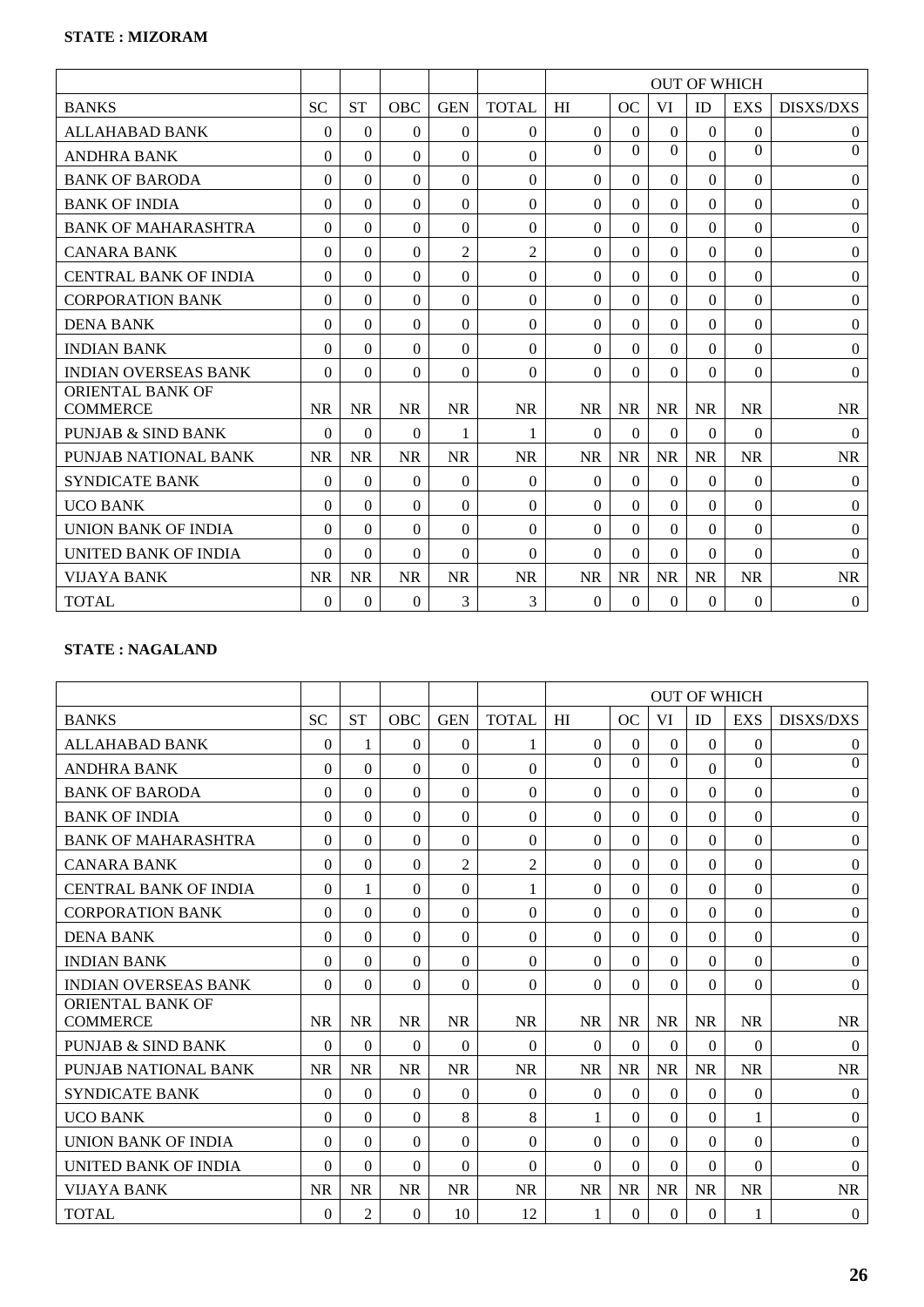|                                            |                |                |                |            |                | <b>OUT OF WHICH</b> |                |           |                  |                |                  |
|--------------------------------------------|----------------|----------------|----------------|------------|----------------|---------------------|----------------|-----------|------------------|----------------|------------------|
| <b>BANKS</b>                               | <b>SC</b>      | <b>ST</b>      | <b>OBC</b>     | <b>GEN</b> | <b>TOTAL</b>   | HI                  | OC             | <b>VI</b> | ID               | <b>EXS</b>     | <b>DISXS/DXS</b> |
| ALLAHABAD BANK                             |                | $\overline{2}$ | 1              | 4          | 8              | 1                   | $\Omega$       | $\Omega$  | $\boldsymbol{0}$ | 1              | $\overline{0}$   |
| <b>ANDHRA BANK</b>                         | 3              | 4              | $\overline{2}$ | 12         | 21             | 1                   | $\Omega$       | $\Omega$  | $\Omega$         | $\overline{2}$ | 1                |
| <b>BANK OF BARODA</b>                      | 9              | 10             | 6              | 25         | 50             | 1                   | 1              | 1         | $\theta$         | 8              | $\theta$         |
| <b>BANK OF INDIA</b>                       | $\mathbf{1}$   | $\overline{2}$ | 1              | 4          | 8              | $\theta$            | $\Omega$       | $\Omega$  | $\theta$         | 1              | $\mathbf{0}$     |
| <b>BANK OF MAHARASHTRA</b>                 | 1              | $\theta$       | $\Omega$       | $\theta$   | 1              | $\theta$            | $\Omega$       | $\Omega$  | $\theta$         | $\Omega$       | $\boldsymbol{0}$ |
| <b>CANARA BANK</b>                         | 3              | 4              | $\overline{2}$ | 11         | 20             | $\Omega$            | 1              | $\Omega$  | $\theta$         | $\overline{2}$ | $\boldsymbol{0}$ |
| <b>CENTRAL BANK OF INDIA</b>               | $\overline{2}$ | 1              | 1              | $\theta$   | $\overline{4}$ | $\theta$            | $\Omega$       | $\Omega$  | $\theta$         | 1              | $\theta$         |
| <b>CORPORATION BANK</b>                    | 1              | $\overline{2}$ | $\overline{2}$ | 5          | 10             | $\Omega$            | $\Omega$       | $\Omega$  | $\theta$         | 1              | $\boldsymbol{0}$ |
| <b>DENA BANK</b>                           | $\Omega$       | 2              | $\Omega$       | 5          | $\overline{7}$ | $\theta$            | $\Omega$       | $\Omega$  | $\theta$         | $\mathbf{1}$   | $\boldsymbol{0}$ |
| <b>INDIAN BANK</b>                         | 1              | $\overline{2}$ | 1              | 6          | 10             | $\Omega$            | $\Omega$       | $\Omega$  | $\theta$         | 1              | 1                |
| <b>INDIAN OVERSEAS BANK</b>                | $\Omega$       | $\theta$       | $\Omega$       | $\Omega$   | $\theta$       | $\Omega$            | $\Omega$       | $\Omega$  | $\mathbf{0}$     | $\Omega$       | $\boldsymbol{0}$ |
| <b>ORIENTAL BANK OF</b><br><b>COMMERCE</b> | <b>NR</b>      | <b>NR</b>      | <b>NR</b>      | <b>NR</b>  | <b>NR</b>      | <b>NR</b>           | <b>NR</b>      | <b>NR</b> | <b>NR</b>        | <b>NR</b>      | <b>NR</b>        |
| PUNJAB & SIND BANK                         | $\Omega$       | $\theta$       | $\Omega$       | 3          | 3              | $\Omega$            | $\Omega$       | $\Omega$  | $\Omega$         | $\Omega$       | $\theta$         |
| PUNJAB NATIONAL BANK                       | <b>NR</b>      | <b>NR</b>      | <b>NR</b>      | <b>NR</b>  | <b>NR</b>      | <b>NR</b>           | <b>NR</b>      | <b>NR</b> | <b>NR</b>        | <b>NR</b>      | <b>NR</b>        |
| <b>SYNDICATE BANK</b>                      | $\Omega$       | $\theta$       | $\theta$       | $\Omega$   | $\Omega$       | $\Omega$            | $\Omega$       | $\Omega$  | $\theta$         | $\Omega$       | $\theta$         |
| <b>UCO BANK</b>                            | 6              | 8              | 4              | 18         | 36             | $\Omega$            | $\Omega$       | 1         | $\Omega$         | 4              | $\boldsymbol{0}$ |
| UNION BANK OF INDIA                        | 3              | 4              | $\overline{2}$ | 9          | 18             | $\theta$            | $\Omega$       |           | 1                | $\overline{2}$ |                  |
| UNITED BANK OF INDIA                       | $\Omega$       | $\theta$       | $\theta$       | $\theta$   | $\Omega$       | $\Omega$            | $\Omega$       | $\Omega$  | $\Omega$         | $\Omega$       | $\Omega$         |
| <b>VIJAYA BANK</b>                         | <b>NR</b>      | <b>NR</b>      | <b>NR</b>      | <b>NR</b>  | <b>NR</b>      | <b>NR</b>           | <b>NR</b>      | <b>NR</b> | <b>NR</b>        | <b>NR</b>      | <b>NR</b>        |
| <b>TOTAL</b>                               | 31             | 41             | 22             | 102        | 196            | 3                   | $\overline{2}$ | 3         | 1                | 24             | 3                |

# **STATE : PUDUCHERRY**

|                                            |           |                |                |                |                | <b>OUT OF WHICH</b> |           |           |           |              |                  |
|--------------------------------------------|-----------|----------------|----------------|----------------|----------------|---------------------|-----------|-----------|-----------|--------------|------------------|
| <b>BANKS</b>                               | <b>SC</b> | <b>ST</b>      | OBC            | <b>GEN</b>     | <b>TOTAL</b>   | HI                  | OC        | <b>VI</b> | ID        | <b>EXS</b>   | <b>DISXS/DXS</b> |
| <b>ALLAHABAD BANK</b>                      | $\Omega$  | $\theta$       | 0              | $\Omega$       | $\Omega$       | $\Omega$            | $\Omega$  | $\Omega$  | $\theta$  | $\Omega$     | $\overline{0}$   |
| <b>ANDHRA BANK</b>                         | 0         | $\theta$       | $\theta$       | 1              | 1              | $\Omega$            | $\Omega$  | $\Omega$  | $\theta$  | $\Omega$     | $\theta$         |
| <b>BANK OF BARODA</b>                      | 0         | 0              | 0              | $\Omega$       | $\Omega$       | $\theta$            | $\Omega$  | $\Omega$  | $\theta$  | $\Omega$     | $\boldsymbol{0}$ |
| <b>BANK OF INDIA</b>                       | $\Omega$  | $\theta$       | $\theta$       | $\theta$       | $\Omega$       | $\theta$            | $\Omega$  | $\Omega$  | $\theta$  | $\Omega$     | $\theta$         |
| <b>BANK OF MAHARASHTRA</b>                 | $\Omega$  | $\theta$       | $\theta$       | $\theta$       | $\theta$       | $\theta$            | $\Omega$  | $\Omega$  | $\theta$  | $\Omega$     | $\boldsymbol{0}$ |
| <b>CANARA BANK</b>                         | 1         | $\theta$       | $\overline{2}$ | 5              | 8              | $\theta$            | $\Omega$  | $\Omega$  | $\Omega$  | $\Omega$     | $\theta$         |
| <b>CENTRAL BANK OF INDIA</b>               | 0         | $\Omega$       | 1              | $\theta$       | 1              | $\Omega$            | $\Omega$  | $\Omega$  | $\Omega$  | $\Omega$     | $\theta$         |
| <b>CORPORATION BANK</b>                    | $\Omega$  | $\Omega$       | $\Omega$       | $\Omega$       | $\Omega$       | $\Omega$            | $\Omega$  | $\Omega$  | $\Omega$  | $\Omega$     | $\boldsymbol{0}$ |
| <b>DENA BANK</b>                           | $\Omega$  | $\theta$       | $\Omega$       | $\Omega$       | $\Omega$       | $\Omega$            | $\Omega$  | $\Omega$  | $\theta$  | $\Omega$     | $\boldsymbol{0}$ |
| <b>INDIAN BANK</b>                         | 5         | $\theta$       | 9              | 20             | 34             | $\Omega$            | $\Omega$  | $\Omega$  | 1         | 3            | 1                |
| <b>INDIAN OVERSEAS BANK</b>                | 0         | $\Omega$       | $\Omega$       | $\Omega$       | $\theta$       | $\Omega$            | $\Omega$  | $\Omega$  | $\Omega$  | $\Omega$     | $\theta$         |
| <b>ORIENTAL BANK OF</b><br><b>COMMERCE</b> | <b>NR</b> | <b>NR</b>      | <b>NR</b>      | <b>NR</b>      | <b>NR</b>      | <b>NR</b>           | <b>NR</b> | <b>NR</b> | <b>NR</b> | <b>NR</b>    | <b>NR</b>        |
| <b>PUNJAB &amp; SIND BANK</b>              | $\Omega$  | $\theta$       | $\Omega$       | $\Omega$       | $\Omega$       | $\Omega$            | $\Omega$  | $\Omega$  | $\theta$  | $\Omega$     | $\theta$         |
| PUNJAB NATIONAL BANK                       | <b>NR</b> | <b>NR</b>      | <b>NR</b>      | <b>NR</b>      | <b>NR</b>      | <b>NR</b>           | <b>NR</b> | <b>NR</b> | <b>NR</b> | <b>NR</b>    | <b>NR</b>        |
| <b>SYNDICATE BANK</b>                      | $\Omega$  | $\overline{0}$ | $\Omega$       | $\theta$       | $\Omega$       | $\theta$            | $\Omega$  | $\Omega$  | $\theta$  | $\mathbf{0}$ | $\mathbf{0}$     |
| <b>UCO BANK</b>                            | $\Omega$  | $\theta$       | $\Omega$       | $\overline{2}$ | $\overline{c}$ | $\Omega$            | $\Omega$  | $\Omega$  | $\Omega$  | $\Omega$     | $\boldsymbol{0}$ |
| UNION BANK OF INDIA                        | $\Omega$  | $\theta$       | $\Omega$       | $\theta$       | $\theta$       | $\theta$            | $\Omega$  | $\Omega$  | $\theta$  | $\mathbf{0}$ | $\boldsymbol{0}$ |
| <b>UNITED BANK OF INDIA</b>                | $\Omega$  | $\theta$       | $\theta$       | $\theta$       | $\Omega$       | $\theta$            | $\Omega$  | $\Omega$  | $\Omega$  | $\Omega$     | $\theta$         |
| <b>VIJAYA BANK</b>                         | <b>NR</b> | <b>NR</b>      | <b>NR</b>      | <b>NR</b>      | <b>NR</b>      | <b>NR</b>           | <b>NR</b> | <b>NR</b> | <b>NR</b> | <b>NR</b>    | <b>NR</b>        |
| <b>TOTAL</b>                               | 6         | $\theta$       | 12             | 28             | 46             | $\Omega$            | $\Omega$  | $\Omega$  | 1         | 3            | 1                |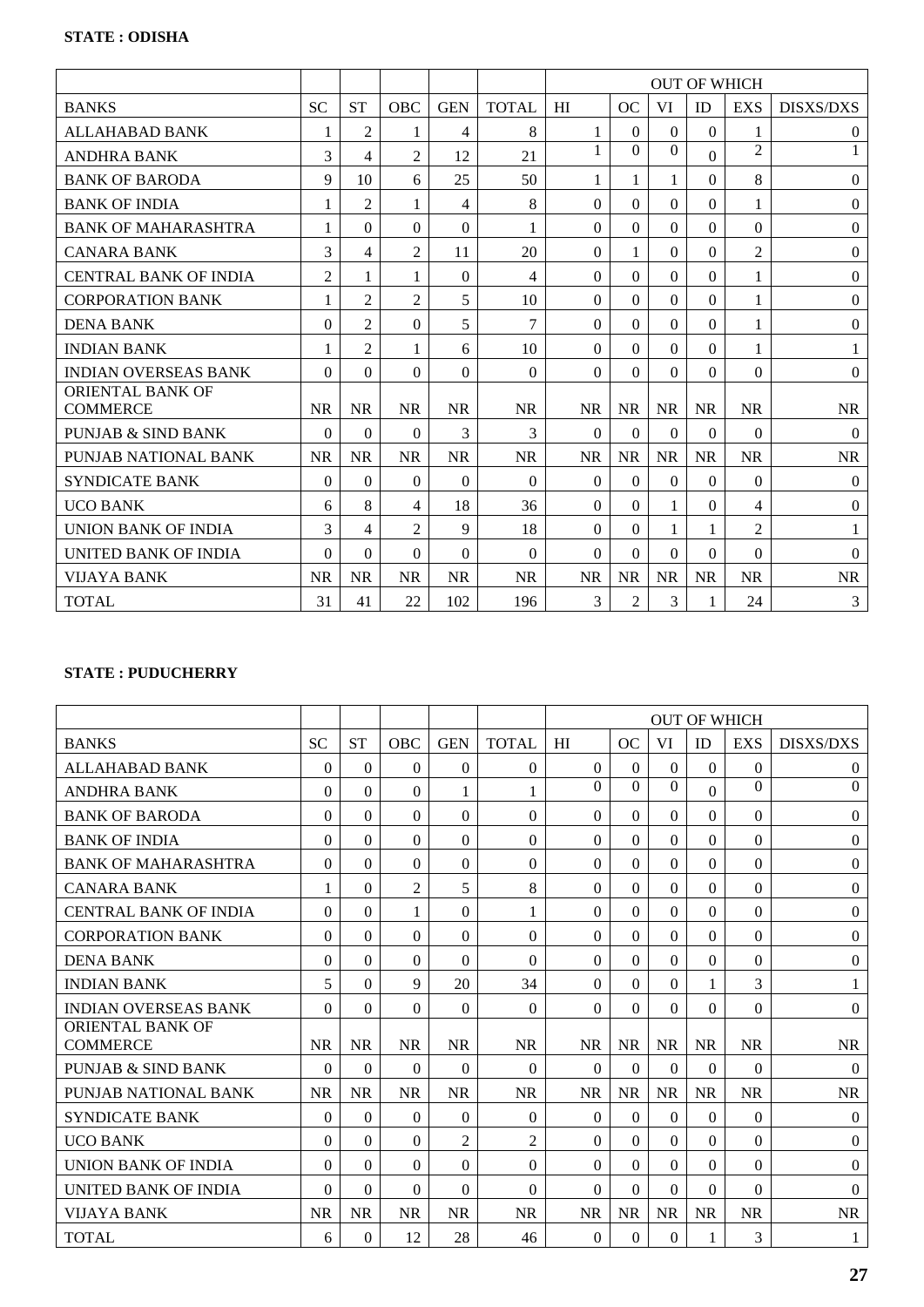|                                            |                |           |                |            |              | <b>OUT OF WHICH</b> |                |           |              |                |                  |
|--------------------------------------------|----------------|-----------|----------------|------------|--------------|---------------------|----------------|-----------|--------------|----------------|------------------|
| <b>BANKS</b>                               | <b>SC</b>      | <b>ST</b> | <b>OBC</b>     | <b>GEN</b> | <b>TOTAL</b> | HI                  | OC             | <b>VI</b> | ID           | <b>EXS</b>     | <b>DISXS/DXS</b> |
| <b>ALLAHABAD BANK</b>                      | 1              | $\theta$  | 1              | 3          | 5            | 1                   | $\Omega$       | $\Omega$  | $\theta$     | 1              | $\overline{0}$   |
| <b>ANDHRA BANK</b>                         | $\Omega$       | $\theta$  | $\Omega$       | 3          | 3            | $\Omega$            | $\Omega$       | $\Omega$  | $\mathbf{0}$ | 1              | $\Omega$         |
| <b>BANK OF BARODA</b>                      | 3              | 0         | 0              | 12         | 15           | $\theta$            | $\Omega$       | $\Omega$  | $\theta$     | $\mathfrak{2}$ | $\boldsymbol{0}$ |
| <b>BANK OF INDIA</b>                       | 5              | $\theta$  | 4              | 8          | 17           | $\theta$            | $\Omega$       | $\Omega$  | $\theta$     | $\overline{2}$ |                  |
| <b>BANK OF MAHARASHTRA</b>                 |                | $\theta$  | $\Omega$       | $\theta$   | 1            | $\Omega$            | $\Omega$       | $\Omega$  | $\theta$     | $\Omega$       | $\boldsymbol{0}$ |
| <b>CANARA BANK</b>                         | 23             | $\theta$  | 16             | 41         | 80           | 1                   | 1              |           | 1            | 8              | 3                |
| CENTRAL BANK OF INDIA                      | $\overline{2}$ | $\theta$  | 3              | $\Omega$   | 5            | 1                   | $\Omega$       | $\Omega$  | $\Omega$     | 1              | $\Omega$         |
| <b>CORPORATION BANK</b>                    | 4              | $\theta$  | 3              | 8          | 15           | $\theta$            | 1              | $\Omega$  | $\theta$     | 1              | 1                |
| <b>DENA BANK</b>                           | $\overline{2}$ | 0         | 1              | 8          | 11           | $\Omega$            | $\Omega$       |           | $\theta$     | 1              |                  |
| <b>INDIAN BANK</b>                         | $\overline{2}$ | $\theta$  | $\overline{2}$ | 6          | 10           | $\Omega$            | $\Omega$       | $\Omega$  | $\theta$     | $\overline{2}$ |                  |
| <b>INDIAN OVERSEAS BANK</b>                | $\Omega$       | $\theta$  | $\Omega$       | $\Omega$   | $\theta$     | $\Omega$            | $\Omega$       | $\Omega$  | $\Omega$     | $\Omega$       | $\boldsymbol{0}$ |
| <b>ORIENTAL BANK OF</b><br><b>COMMERCE</b> | <b>NR</b>      | <b>NR</b> | <b>NR</b>      | <b>NR</b>  | <b>NR</b>    | <b>NR</b>           | <b>NR</b>      | <b>NR</b> | <b>NR</b>    | <b>NR</b>      | <b>NR</b>        |
| PUNJAB & SIND BANK                         | 53             | 0         | 38             | 94         | 185          | 8                   | $\overline{4}$ | 10        | 1            | 18             | 8                |
| <b>PUNJAB NATIONAL BANK</b>                | <b>NR</b>      | <b>NR</b> | <b>NR</b>      | <b>NR</b>  | <b>NR</b>    | <b>NR</b>           | <b>NR</b>      | <b>NR</b> | <b>NR</b>    | <b>NR</b>      | <b>NR</b>        |
| <b>SYNDICATE BANK</b>                      | $\Omega$       | $\theta$  | $\Omega$       | $\Omega$   | $\Omega$     | $\Omega$            | $\Omega$       | $\Omega$  | $\Omega$     | $\Omega$       | $\theta$         |
| <b>UCO BANK</b>                            | 9              | $\theta$  | 7              | 16         | 32           | $\Omega$            | 1              | $\Omega$  | $\theta$     | 3              | $\theta$         |
| UNION BANK OF INDIA                        | 5              | $\Omega$  | 6              | 11         | 22           | 1                   |                |           | 1            | $\overline{2}$ |                  |
| UNITED BANK OF INDIA                       | 0              | 0         | 0              | $\Omega$   | $\Omega$     | $\Omega$            | $\Omega$       | $\Omega$  | $\Omega$     | $\Omega$       | $\Omega$         |
| <b>VIJAYA BANK</b>                         | <b>NR</b>      | <b>NR</b> | <b>NR</b>      | <b>NR</b>  | <b>NR</b>    | <b>NR</b>           | <b>NR</b>      | <b>NR</b> | <b>NR</b>    | <b>NR</b>      | <b>NR</b>        |
| <b>TOTAL</b>                               | 110            | 0         | 81             | 210        | 401          | 12                  | 8              | 13        | 3            | 42             | 16               |

# **STATE : RAJASTHAN**

|                                     |                |                |                |                |                | <b>OUT OF WHICH</b> |                |                |                |                |                  |
|-------------------------------------|----------------|----------------|----------------|----------------|----------------|---------------------|----------------|----------------|----------------|----------------|------------------|
| <b>BANKS</b>                        | <b>SC</b>      | <b>ST</b>      | <b>OBC</b>     | <b>GEN</b>     | <b>TOTAL</b>   | HI                  | <b>OC</b>      | VI             | ID             | <b>EXS</b>     | <b>DISXS/DXS</b> |
| <b>ALLAHABAD BANK</b>               | $\theta$       | 1              | 1              | $\overline{2}$ | $\overline{4}$ | $\Omega$            | $\Omega$       | $\Omega$       | $\Omega$       | $\Omega$       | $\overline{0}$   |
| <b>ANDHRA BANK</b>                  | $\Omega$       | $\theta$       | $\Omega$       | $\theta$       | $\mathbf{0}$   | $\Omega$            | $\Omega$       | $\Omega$       | $\mathbf{0}$   | $\Omega$       | $\mathbf{0}$     |
| <b>BANK OF BARODA</b>               | 24             | 23             | 28             | 125            | 200            | 6                   | 5              | 6              | $\theta$       | 30             | $\theta$         |
| <b>BANK OF INDIA</b>                | 1              | $\theta$       | 1              | 1              | 3              | $\Omega$            | $\Omega$       | $\Omega$       | $\Omega$       | $\Omega$       | $\theta$         |
| <b>BANK OF MAHARASHTRA</b>          | 1              | $\theta$       | $\overline{2}$ | 1              | 4              | $\Omega$            | $\Omega$       | $\Omega$       | $\Omega$       | $\Omega$       | $\boldsymbol{0}$ |
| <b>CANARA BANK</b>                  | 3              | $\overline{2}$ | 4              | 11             | 20             | $\theta$            | 1              | $\Omega$       | $\Omega$       | $\overline{2}$ | $\overline{0}$   |
| <b>CENTRAL BANK OF INDIA</b>        | 5              | 3              | 3              | $\theta$       | 11             | $\Omega$            | $\Omega$       | $\Omega$       | $\Omega$       | $\overline{2}$ | $\theta$         |
| <b>CORPORATION BANK</b>             | $\Omega$       | $\overline{2}$ | 5              | 8              | 15             | 1                   | $\Omega$       | $\Omega$       | $\Omega$       | $\overline{2}$ | 1                |
| <b>DENA BANK</b>                    | $\overline{2}$ | $\overline{2}$ | $\Omega$       | 5              | 9              | $\theta$            | $\Omega$       | $\Omega$       | $\theta$       | 1              | $\overline{0}$   |
| <b>INDIAN BANK</b>                  | $\Omega$       | $\theta$       | $\mathbf{1}$   | 4              | 5              | $\Omega$            | $\Omega$       | $\Omega$       | $\Omega$       | $\Omega$       | $\theta$         |
| <b>INDIAN OVERSEAS BANK</b>         | $\Omega$       | $\Omega$       | $\Omega$       | $\theta$       | $\Omega$       | $\Omega$            | $\Omega$       | $\Omega$       | $\theta$       | $\Omega$       | $\theta$         |
| ORIENTAL BANK OF<br><b>COMMERCE</b> | <b>NR</b>      | <b>NR</b>      | <b>NR</b>      | <b>NR</b>      | <b>NR</b>      | <b>NR</b>           | <b>NR</b>      | <b>NR</b>      | <b>NR</b>      | <b>NR</b>      | <b>NR</b>        |
| <b>PUNJAB &amp; SIND BANK</b>       | 1              | $\theta$       | $\Omega$       | 3              | 4              | $\Omega$            | $\Omega$       | $\Omega$       | $\theta$       | $\Omega$       | $\theta$         |
| PUNJAB NATIONAL BANK                | <b>NR</b>      | <b>NR</b>      | <b>NR</b>      | <b>NR</b>      | <b>NR</b>      | <b>NR</b>           | <b>NR</b>      | <b>NR</b>      | <b>NR</b>      | <b>NR</b>      | <b>NR</b>        |
| <b>SYNDICATE BANK</b>               | $\Omega$       | $\theta$       | 0              | $\theta$       | $\Omega$       | $\theta$            | $\Omega$       | $\Omega$       | $\theta$       | $\Omega$       | $\theta$         |
| <b>UCO BANK</b>                     | 7              | 6              | 9              | 23             | 45             | $\Omega$            | $\Omega$       |                | 1              | 4              | $\boldsymbol{0}$ |
| <b>UNION BANK OF INDIA</b>          | 5              | 10             | $\Omega$       | 9              | 24             | 1                   | 1              | $\Omega$       | 1              | $\mathfrak{2}$ | 1                |
| UNITED BANK OF INDIA                | $\Omega$       | $\theta$       | $\theta$       | $\theta$       | $\Omega$       | $\Omega$            | $\Omega$       | $\Omega$       | $\theta$       | $\Omega$       | $\theta$         |
| <b>VIJAYA BANK</b>                  | <b>NR</b>      | <b>NR</b>      | <b>NR</b>      | <b>NR</b>      | <b>NR</b>      | <b>NR</b>           | <b>NR</b>      | <b>NR</b>      | <b>NR</b>      | <b>NR</b>      | <b>NR</b>        |
| <b>TOTAL</b>                        | 49             | 49             | 54             | 192            | 344            | 8                   | $\overline{7}$ | $\overline{7}$ | $\overline{2}$ | 43             | 2                |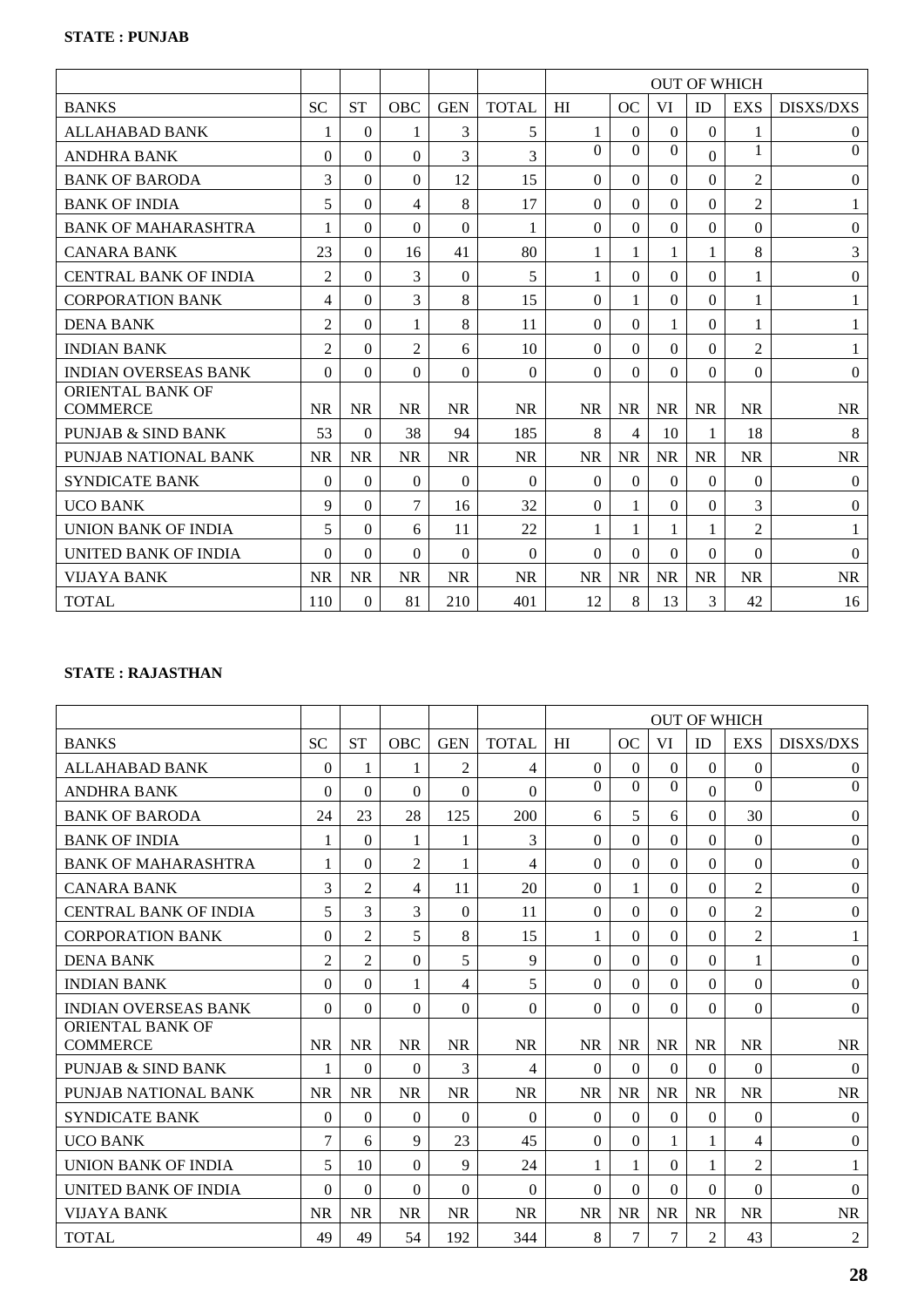|                                            |                |           |            |            |              | <b>OUT OF WHICH</b> |           |           |                  |              |                  |
|--------------------------------------------|----------------|-----------|------------|------------|--------------|---------------------|-----------|-----------|------------------|--------------|------------------|
| <b>BANKS</b>                               | <b>SC</b>      | <b>ST</b> | <b>OBC</b> | <b>GEN</b> | <b>TOTAL</b> | HI                  | OC        | <b>VI</b> | ID               | <b>EXS</b>   | <b>DISXS/DXS</b> |
| ALLAHABAD BANK                             | $\overline{0}$ | $\theta$  | 0          | 1          | 1            | $\Omega$            | $\Omega$  | $\Omega$  | $\boldsymbol{0}$ | $\mathbf{0}$ | $\overline{0}$   |
| <b>ANDHRA BANK</b>                         | $\Omega$       | $\theta$  | $\theta$   | 0          | $\theta$     | $\Omega$            | $\Omega$  | $\Omega$  | $\Omega$         | $\Omega$     | $\mathbf{0}$     |
| <b>BANK OF BARODA</b>                      | 0              | 1         | 1          | 3          | 5            | $\Omega$            | $\Omega$  | $\Omega$  | $\Omega$         | $\Omega$     | $\theta$         |
| <b>BANK OF INDIA</b>                       | $\Omega$       | $\theta$  | $\theta$   | $\theta$   | $\Omega$     | $\Omega$            | $\Omega$  | $\Omega$  | $\theta$         | $\Omega$     | $\mathbf{0}$     |
| <b>BANK OF MAHARASHTRA</b>                 | $\Omega$       | $\theta$  | $\theta$   | $\theta$   | $\Omega$     | $\theta$            | $\Omega$  | $\Omega$  | $\theta$         | $\Omega$     | $\boldsymbol{0}$ |
| <b>CANARA BANK</b>                         | 0              | 0         | $\Omega$   | 4          | 4            | $\theta$            | $\Omega$  | $\Omega$  | $\theta$         | $\Omega$     | $\boldsymbol{0}$ |
| <b>CENTRAL BANK OF INDIA</b>               | $\Omega$       | $\theta$  | $\theta$   | $\theta$   | $\theta$     | $\theta$            | $\Omega$  | $\Omega$  | $\theta$         | 1            | $\theta$         |
| <b>CORPORATION BANK</b>                    | $\Omega$       | $\theta$  | $\Omega$   | $\Omega$   | $\theta$     | $\Omega$            | $\Omega$  | $\Omega$  | $\Omega$         | $\Omega$     | $\boldsymbol{0}$ |
| <b>DENA BANK</b>                           | 0              | $\theta$  | $\theta$   | 0          | $\Omega$     | $\theta$            | $\Omega$  | $\Omega$  | $\theta$         | $\Omega$     | $\boldsymbol{0}$ |
| <b>INDIAN BANK</b>                         | $\Omega$       | $\theta$  | $\theta$   | $\theta$   | $\theta$     | $\Omega$            | $\Omega$  | $\Omega$  | $\theta$         | $\Omega$     | $\theta$         |
| <b>INDIAN OVERSEAS BANK</b>                | $\Omega$       | $\theta$  | $\Omega$   | $\Omega$   | $\mathbf{0}$ | $\Omega$            | $\Omega$  | $\Omega$  | $\mathbf{0}$     | $\Omega$     | $\boldsymbol{0}$ |
| <b>ORIENTAL BANK OF</b><br><b>COMMERCE</b> | <b>NR</b>      | <b>NR</b> | <b>NR</b>  | <b>NR</b>  | <b>NR</b>    | <b>NR</b>           | <b>NR</b> | <b>NR</b> | <b>NR</b>        | <b>NR</b>    | <b>NR</b>        |
| PUNJAB & SIND BANK                         | $\Omega$       | $\theta$  | $\Omega$   | $\theta$   | $\Omega$     | $\Omega$            | $\Omega$  | $\Omega$  | $\Omega$         | $\Omega$     | $\theta$         |
| PUNJAB NATIONAL BANK                       | <b>NR</b>      | <b>NR</b> | <b>NR</b>  | <b>NR</b>  | <b>NR</b>    | <b>NR</b>           | <b>NR</b> | <b>NR</b> | <b>NR</b>        | <b>NR</b>    | <b>NR</b>        |
| <b>SYNDICATE BANK</b>                      | $\Omega$       | $\theta$  | $\theta$   | $\theta$   | $\Omega$     | $\Omega$            | $\Omega$  | $\Omega$  | $\theta$         | $\Omega$     | $\mathbf{0}$     |
| <b>UCO BANK</b>                            | $\Omega$       | $\Omega$  | $\Omega$   | $\Omega$   | $\Omega$     | $\Omega$            | $\Omega$  | $\Omega$  | $\Omega$         | $\Omega$     | $\boldsymbol{0}$ |
| UNION BANK OF INDIA                        | 0              | 0         | $\theta$   | 1          | 1            | $\theta$            |           | $\Omega$  | $\theta$         | $\Omega$     | $\boldsymbol{0}$ |
| UNITED BANK OF INDIA                       | $\Omega$       | $\theta$  | $\theta$   | $\theta$   | $\Omega$     | $\Omega$            | $\Omega$  | $\Omega$  | $\Omega$         | $\Omega$     | $\Omega$         |
| <b>VIJAYA BANK</b>                         | <b>NR</b>      | <b>NR</b> | <b>NR</b>  | <b>NR</b>  | <b>NR</b>    | <b>NR</b>           | <b>NR</b> | <b>NR</b> | <b>NR</b>        | <b>NR</b>    | <b>NR</b>        |
| <b>TOTAL</b>                               | $\Omega$       | 1         | 1          | 9          | 11           | $\theta$            | 1         | $\theta$  | $\theta$         |              | $\overline{0}$   |

# **STATE : TAMIL NADU**

|                                            |                |           |                |            |              | <b>OUT OF WHICH</b> |                |                          |           |                |                  |
|--------------------------------------------|----------------|-----------|----------------|------------|--------------|---------------------|----------------|--------------------------|-----------|----------------|------------------|
| <b>BANKS</b>                               | <b>SC</b>      | <b>ST</b> | <b>OBC</b>     | <b>GEN</b> | <b>TOTAL</b> | HI                  | OC             | <b>VI</b>                | ID        | <b>EXS</b>     | <b>DISXS/DXS</b> |
| <b>ALLAHABAD BANK</b>                      | 1              | $\theta$  | 1              | 3          | 5            | 1                   | $\Omega$       | $\Omega$                 | $\theta$  | $\Omega$       | $\overline{0}$   |
| <b>ANDHRA BANK</b>                         | 5              | 0         | 7              | 15         | 27           | $\overline{2}$      | $\Omega$       | 1                        | $\Omega$  | $\overline{3}$ |                  |
| <b>BANK OF BARODA</b>                      | 9              | 0         | 14             | 27         | 50           | 1                   | 1              |                          | $\theta$  | 8              | $\overline{0}$   |
| <b>BANK OF INDIA</b>                       | 3              | $\theta$  | 4              | 8          | 15           | $\theta$            | $\Omega$       | $\Omega$                 | $\theta$  | $\overline{2}$ | 1                |
| <b>BANK OF MAHARASHTRA</b>                 | $\Omega$       | $\theta$  | $\overline{2}$ | 3          | 5            | $\theta$            | $\Omega$       | $\Omega$                 | $\theta$  | 1              | $\boldsymbol{0}$ |
| <b>CANARA BANK</b>                         | 74             | 4         | 105            | 207        | 390          | 4                   | 4              | $\overline{\mathcal{L}}$ | 3         | 39             | 17               |
| <b>CENTRAL BANK OF INDIA</b>               | 4              | 1         | $\overline{2}$ | $\Omega$   | 7            | $\Omega$            | $\Omega$       | $\Omega$                 | $\Omega$  | 1              | $\theta$         |
| <b>CORPORATION BANK</b>                    | $\Omega$       | $\Omega$  | $\Omega$       | $\Omega$   | $\Omega$     | $\Omega$            | $\Omega$       | $\Omega$                 | $\Omega$  | $\Omega$       | $\boldsymbol{0}$ |
| <b>DENA BANK</b>                           | $\overline{2}$ | $\theta$  | 6              | 10         | 18           | $\theta$            | $\overline{2}$ | $\Omega$                 | $\theta$  | $\mathbf{1}$   | 1                |
| <b>INDIAN BANK</b>                         | 130            | 6         | 184            | 365        | 685          | $\overline{7}$      | $\overline{7}$ | $\overline{7}$           | 7         | 69             | 31               |
| <b>INDIAN OVERSEAS BANK</b>                | $\theta$       | $\Omega$  | $\Omega$       | $\Omega$   | $\theta$     | $\Omega$            | $\Omega$       | $\Omega$                 | $\theta$  | $\Omega$       | $\theta$         |
| <b>ORIENTAL BANK OF</b><br><b>COMMERCE</b> | <b>NR</b>      | <b>NR</b> | <b>NR</b>      | <b>NR</b>  | <b>NR</b>    | <b>NR</b>           | <b>NR</b>      | <b>NR</b>                | <b>NR</b> | <b>NR</b>      | <b>NR</b>        |
| <b>PUNJAB &amp; SIND BANK</b>              | $\Omega$       | $\theta$  | $\Omega$       | $\Omega$   | $\Omega$     | $\Omega$            | $\Omega$       | $\Omega$                 | $\Omega$  | $\Omega$       | $\theta$         |
| PUNJAB NATIONAL BANK                       | <b>NR</b>      | <b>NR</b> | <b>NR</b>      | <b>NR</b>  | <b>NR</b>    | <b>NR</b>           | <b>NR</b>      | <b>NR</b>                | <b>NR</b> | <b>NR</b>      | <b>NR</b>        |
| <b>SYNDICATE BANK</b>                      | $\Omega$       | $\theta$  | $\theta$       | $\Omega$   | $\Omega$     | $\theta$            | $\Omega$       | $\Omega$                 | $\theta$  | $\mathbf{0}$   | $\mathbf{0}$     |
| <b>UCO BANK</b>                            | 8              | $\theta$  | $\Omega$       | 18         | 26           | $\Omega$            | $\Omega$       | 1                        | $\Omega$  | 3              | $\boldsymbol{0}$ |
| UNION BANK OF INDIA                        | 15             | 1         | 11             | 22         | 49           | 1                   | 1              |                          | 1         | 5              | $\mathfrak{2}$   |
| <b>UNITED BANK OF INDIA</b>                | $\Omega$       | $\theta$  | 0              | $\Omega$   | $\Omega$     | $\theta$            | $\Omega$       | $\Omega$                 | $\theta$  | $\Omega$       | $\theta$         |
| <b>VIJAYA BANK</b>                         | <b>NR</b>      | <b>NR</b> | <b>NR</b>      | <b>NR</b>  | <b>NR</b>    | <b>NR</b>           | <b>NR</b>      | <b>NR</b>                | <b>NR</b> | <b>NR</b>      | <b>NR</b>        |
| <b>TOTAL</b>                               | 251            | 12        | 336            | 678        | 1277         | 16                  | 15             | 15                       | 11        | 132            | 53               |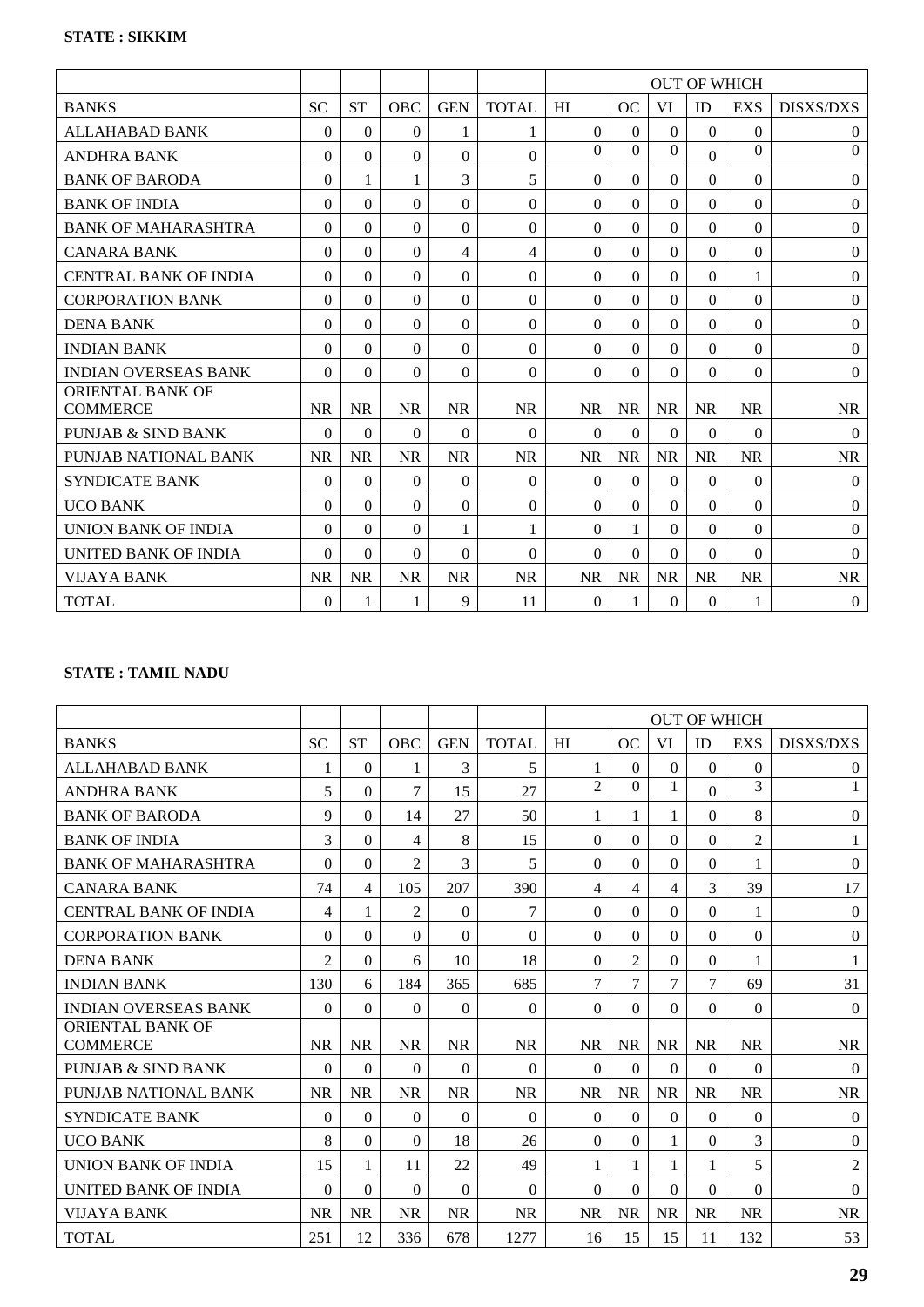|                                     |                |                |                |                |              | <b>OUT OF WHICH</b> |                |                |                |                |                  |
|-------------------------------------|----------------|----------------|----------------|----------------|--------------|---------------------|----------------|----------------|----------------|----------------|------------------|
| <b>BANKS</b>                        | <b>SC</b>      | <b>ST</b>      | <b>OBC</b>     | <b>GEN</b>     | <b>TOTAL</b> | HI                  | OC             | VI             | ID             | <b>EXS</b>     | <b>DISXS/DXS</b> |
| <b>ALLAHABAD BANK</b>               |                | 1              | 1              | $\overline{2}$ | 5            | $\Omega$            | $\Omega$       | $\Omega$       | $\Omega$       | $\Omega$       | $\theta$         |
| <b>ANDHRA BANK</b>                  | 27             | 20             | 46             | 88             | 181          | 14                  | $\mathfrak{D}$ | $\mathfrak{D}$ | $\overline{2}$ | 18             | 9                |
| <b>BANK OF BARODA</b>               | 7              | 3              | 12             | 23             | 45           |                     |                |                | $\Omega$       | 6              | $\boldsymbol{0}$ |
| <b>BANK OF INDIA</b>                |                | $\theta$       | 1              | 3              | 5            | $\theta$            | $\Omega$       | $\Omega$       | $\Omega$       | 1              | $\theta$         |
| <b>BANK OF MAHARASHTRA</b>          | $\Omega$       | $\Omega$       | $\Omega$       | $\theta$       | $\Omega$     | $\Omega$            | $\Omega$       | $\Omega$       | $\mathbf{0}$   | $\mathbf{0}$   | $\mathbf{0}$     |
| <b>CANARA BANK</b>                  | 3              | 3              | 5              | 9              | 20           | 1                   | $\Omega$       | $\Omega$       | $\Omega$       | $\overline{2}$ | $\theta$         |
| <b>CENTRAL BANK OF INDIA</b>        | 5              | $\overline{2}$ | 9              | $\theta$       | 16           | $\Omega$            | $\Omega$       | 0              | $\Omega$       | $\mathbf{1}$   | $\theta$         |
| <b>CORPORATION BANK</b>             | $\theta$       | $\Omega$       | 5              | 5              | 10           | 1                   | $\Omega$       | $\theta$       | $\Omega$       | 1              | $\boldsymbol{0}$ |
| <b>DENA BANK</b>                    | $\overline{2}$ | $\overline{2}$ | $\overline{2}$ | 6              | 12           | $\Omega$            | 0              | $\Omega$       | $\Omega$       | 1              | $\overline{0}$   |
| <b>INDIAN BANK</b>                  | 4              | 1              | 7              | 16             | 28           | $\Omega$            | $\Omega$       | 1              | $\Omega$       | $\overline{2}$ | 1                |
| <b>INDIAN OVERSEAS BANK</b>         | $\Omega$       | $\Omega$       | $\Omega$       | $\Omega$       | $\Omega$     | $\Omega$            | $\Omega$       | $\Omega$       | $\Omega$       | $\mathbf{0}$   | $\overline{0}$   |
| ORIENTAL BANK OF<br><b>COMMERCE</b> | <b>NR</b>      | <b>NR</b>      | <b>NR</b>      | <b>NR</b>      | <b>NR</b>    | <b>NR</b>           | <b>NR</b>      | <b>NR</b>      | <b>NR</b>      | <b>NR</b>      | <b>NR</b>        |
| <b>PUNJAB &amp; SIND BANK</b>       | $\theta$       | $\Omega$       | $\Omega$       | $\Omega$       | $\Omega$     | $\Omega$            | $\Omega$       | $\Omega$       | $\Omega$       | $\theta$       | $\overline{0}$   |
| PUNJAB NATIONAL BANK                | <b>NR</b>      | <b>NR</b>      | <b>NR</b>      | <b>NR</b>      | <b>NR</b>    | <b>NR</b>           | <b>NR</b>      | <b>NR</b>      | NR             | <b>NR</b>      | <b>NR</b>        |
| <b>SYNDICATE BANK</b>               | $\theta$       | $\theta$       | $\Omega$       | $\theta$       | $\Omega$     | $\theta$            | $\Omega$       | $\Omega$       | $\Omega$       | $\theta$       | $\theta$         |
| <b>UCO BANK</b>                     | $\theta$       | 1              | $\overline{2}$ | 3              | 6            | $\Omega$            | $\Omega$       | 0              | $\Omega$       | 1              | $\overline{0}$   |
| UNION BANK OF INDIA                 | 6              | $\Omega$       | 3              | 7              | 16           | 1                   |                | 1              | $\Omega$       | $\overline{2}$ | $\overline{0}$   |
| UNITED BANK OF INDIA                | $\Omega$       | $\theta$       | $\Omega$       | $\Omega$       | $\Omega$     | $\Omega$            | $\Omega$       | $\Omega$       | $\Omega$       | $\Omega$       | $\Omega$         |
| <b>VIJAYA BANK</b>                  | <b>NR</b>      | <b>NR</b>      | <b>NR</b>      | <b>NR</b>      | <b>NR</b>    | <b>NR</b>           | <b>NR</b>      | <b>NR</b>      | <b>NR</b>      | <b>NR</b>      | <b>NR</b>        |
| <b>TOTAL</b>                        | 56             | 33             | 93             | 162            | 344          | 18                  | 4              | 5              | $\overline{2}$ | 35             | 10               |

## **STATE : TRIPURA**

|                                     |                |                |           |                |                | <b>OUT OF WHICH</b> |           |           |              |              |                  |
|-------------------------------------|----------------|----------------|-----------|----------------|----------------|---------------------|-----------|-----------|--------------|--------------|------------------|
| <b>BANKS</b>                        | <b>SC</b>      | <b>ST</b>      | OBC       | <b>GEN</b>     | <b>TOTAL</b>   | HI                  | OC        | VI        | ID           | <b>EXS</b>   | <b>DISXS/DXS</b> |
| <b>ALLAHABAD BANK</b>               | $\theta$       | 1              | $\Omega$  | $\Omega$       | 1              | $\Omega$            | $\theta$  | $\theta$  | $\theta$     | $\Omega$     | $\overline{0}$   |
| <b>ANDHRA BANK</b>                  | $\Omega$       | $\theta$       | $\Omega$  | 1              | 1              | $\Omega$            | $\Omega$  | $\Omega$  | $\mathbf{0}$ | $\Omega$     | $\mathbf{0}$     |
| <b>BANK OF BARODA</b>               |                | 0              | $\Omega$  | 2              | 3              | $\theta$            | $\Omega$  | $\Omega$  | $\theta$     | $\Omega$     | $\boldsymbol{0}$ |
| <b>BANK OF INDIA</b>                | $\Omega$       | $\Omega$       | 0         | $\theta$       | $\Omega$       | $\Omega$            | $\Omega$  | $\Omega$  | $\Omega$     | $\Omega$     | $\boldsymbol{0}$ |
| <b>BANK OF MAHARASHTRA</b>          | $\Omega$       | $\theta$       | $\Omega$  | $\theta$       | $\theta$       | $\Omega$            | $\Omega$  | $\Omega$  | $\mathbf{0}$ | $\mathbf{0}$ | $\mathbf{0}$     |
| <b>CANARA BANK</b>                  | 1              | 3              | $\theta$  | 2              | 6              | $\theta$            | $\Omega$  | $\Omega$  | $\theta$     | $\Omega$     | $\theta$         |
| <b>CENTRAL BANK OF INDIA</b>        | 0              | $\theta$       | $\Omega$  | $\Omega$       | $\theta$       | $\Omega$            | $\Omega$  | $\Omega$  | $\Omega$     | $\Omega$     | $\theta$         |
| <b>CORPORATION BANK</b>             | $\Omega$       | $\theta$       | $\Omega$  | $\Omega$       | $\theta$       | $\Omega$            | $\Omega$  | $\Omega$  | $\theta$     | $\Omega$     | $\boldsymbol{0}$ |
| <b>DENA BANK</b>                    | $\Omega$       | $\theta$       | $\theta$  | $\theta$       | $\Omega$       | $\theta$            | $\Omega$  | $\Omega$  | $\theta$     | $\Omega$     | $\theta$         |
| <b>INDIAN BANK</b>                  | 0              | $\theta$       | $\theta$  | $\overline{2}$ | $\overline{2}$ | $\Omega$            | $\Omega$  | $\Omega$  | $\Omega$     | $\Omega$     | $\boldsymbol{0}$ |
| <b>INDIAN OVERSEAS BANK</b>         | $\Omega$       | $\overline{0}$ | $\theta$  | $\theta$       | $\theta$       | $\theta$            | $\Omega$  | $\Omega$  | $\theta$     | $\mathbf{0}$ | $\boldsymbol{0}$ |
| ORIENTAL BANK OF<br><b>COMMERCE</b> | <b>NR</b>      | <b>NR</b>      | <b>NR</b> | <b>NR</b>      | <b>NR</b>      | <b>NR</b>           | <b>NR</b> | <b>NR</b> | <b>NR</b>    | <b>NR</b>    | <b>NR</b>        |
| <b>PUNJAB &amp; SIND BANK</b>       | $\mathbf{0}$   | $\theta$       | $\theta$  | $\Omega$       | $\mathbf{0}$   | $\Omega$            | $\Omega$  | $\Omega$  | $\mathbf{0}$ | $\Omega$     | $\overline{0}$   |
| PUNJAB NATIONAL BANK                | <b>NR</b>      | <b>NR</b>      | <b>NR</b> | <b>NR</b>      | <b>NR</b>      | <b>NR</b>           | <b>NR</b> | <b>NR</b> | <b>NR</b>    | <b>NR</b>    | <b>NR</b>        |
| <b>SYNDICATE BANK</b>               | 0              | $\Omega$       | $\Omega$  | $\Omega$       | $\Omega$       | $\Omega$            | $\Omega$  | $\Omega$  | $\Omega$     | $\Omega$     | $\theta$         |
| <b>UCO BANK</b>                     | 0              | $\overline{2}$ | $\Omega$  | $\overline{2}$ | 4              | $\theta$            | $\Omega$  | $\Omega$  | $\Omega$     | $\Omega$     | $\boldsymbol{0}$ |
| UNION BANK OF INDIA                 | $\Omega$       | $\theta$       | $\theta$  | 1              | 1              | $\theta$            | $\Omega$  | $\Omega$  | $\Omega$     | $\Omega$     | $\theta$         |
| <b>UNITED BANK OF INDIA</b>         | 0              | $\theta$       | $\Omega$  | $\Omega$       | $\Omega$       | $\Omega$            | $\Omega$  | $\Omega$  | $\theta$     | $\Omega$     | $\theta$         |
| VIJAYA BANK                         | <b>NR</b>      | <b>NR</b>      | <b>NR</b> | <b>NR</b>      | <b>NR</b>      | <b>NR</b>           | <b>NR</b> | <b>NR</b> | <b>NR</b>    | <b>NR</b>    | <b>NR</b>        |
| <b>TOTAL</b>                        | $\overline{2}$ | 6              | 0         | 10             | 18             | $\Omega$            | $\Omega$  | $\Omega$  | $\Omega$     | $\Omega$     | $\overline{0}$   |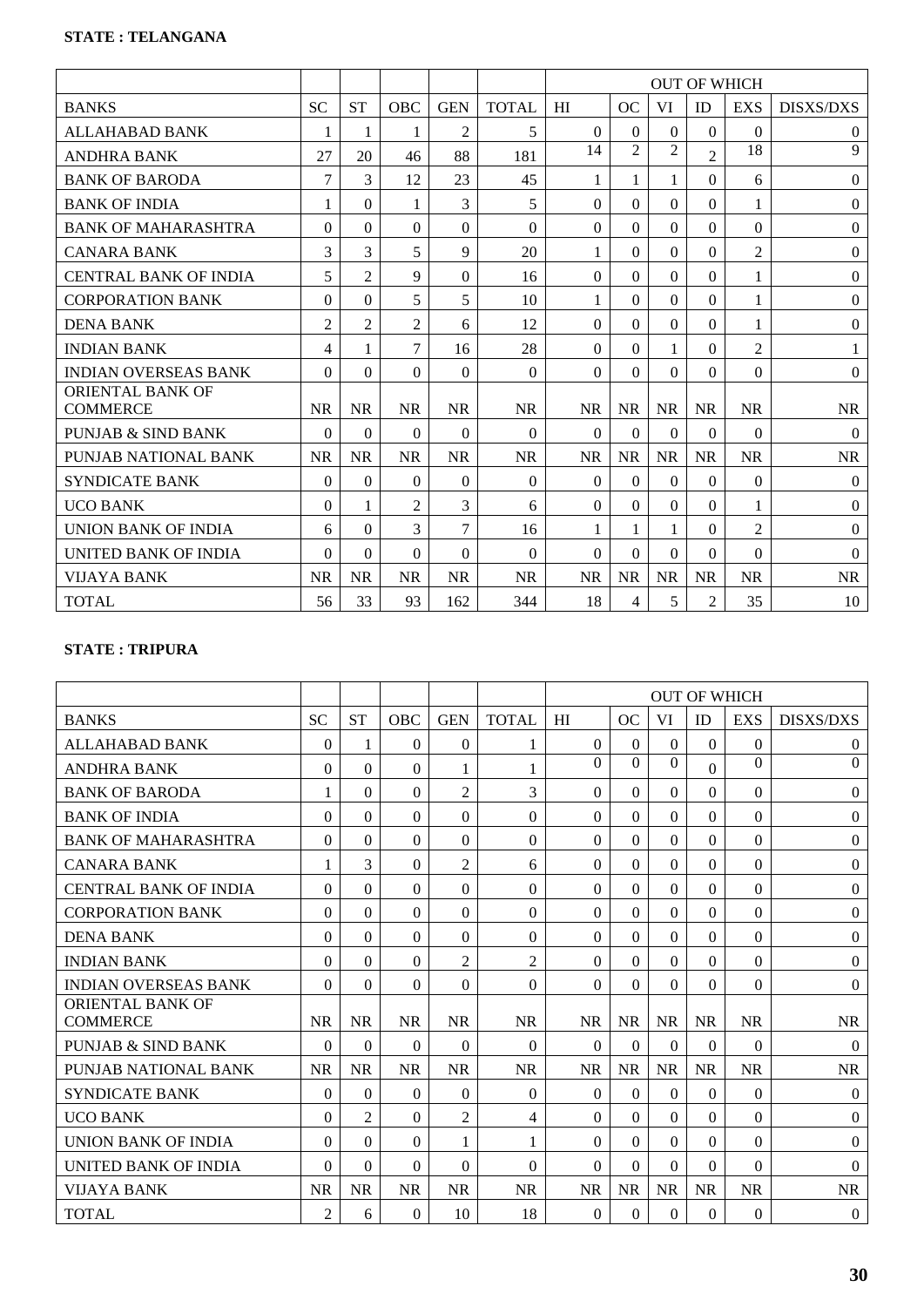# **STATE : UTTAR PRADESH**

|                                            |                |                |                |                |              |                |                |                |                | <b>OUT OF WHICH</b> |                  |
|--------------------------------------------|----------------|----------------|----------------|----------------|--------------|----------------|----------------|----------------|----------------|---------------------|------------------|
| <b>BANKS</b>                               | <b>SC</b>      | <b>ST</b>      | <b>OBC</b>     | <b>GEN</b>     | <b>TOTAL</b> | HI             | OC             | VI             | ID             | <b>EXS</b>          | <b>DISXS/DXS</b> |
| ALLAHABAD BANK                             | 13             | 4              | 17             | 30             | 64           | 3              | 1              |                | 1              | 6                   | 3                |
| <b>ANDHRA BANK</b>                         | $\overline{2}$ | $\theta$       | $\overline{2}$ | 6              | 10           | 1              | $\Omega$       | $\Omega$       | $\Omega$       | 1                   | $\mathbf{0}$     |
| <b>BANK OF BARODA</b>                      | 32             | 7              | 44             | 117            | 200          | 6              | 5              | 6              | $\Omega$       | 30                  | $\theta$         |
| <b>BANK OF INDIA</b>                       | 4              | $\Omega$       | 5              | 8              | 17           | $\theta$       | $\Omega$       | $\Omega$       | $\Omega$       | $\overline{2}$      | 1                |
| <b>BANK OF MAHARASHTRA</b>                 | 1              | 1              | 1              | $\overline{2}$ | 5            | $\Omega$       | $\Omega$       | $\Omega$       | $\Omega$       | 1                   | $\mathbf{0}$     |
| <b>CANARA BANK</b>                         | 10             | $\Omega$       | 13             | 27             | 50           | 1              | 1              | $\Omega$       | $\theta$       | 5                   | $\overline{2}$   |
| <b>CENTRAL BANK OF INDIA</b>               | 5              | 1              | 13             | $\Omega$       | 19           | 1              | $\Omega$       | $\Omega$       | $\Omega$       | $\overline{3}$      | $\theta$         |
| <b>CORPORATION BANK</b>                    | 5              | $\Omega$       | 15             | 20             | 40           | $\Omega$       | $\Omega$       | 1              | $\mathbf{0}$   | 5                   | 1                |
| <b>DENA BANK</b>                           | 5              | $\theta$       | 1              | 13             | 19           | $\theta$       | $\overline{c}$ | $\Omega$       | $\theta$       | $\overline{2}$      | 1                |
| <b>INDIAN BANK</b>                         | $\overline{2}$ | $\theta$       | 2              | 6              | 10           | $\Omega$       | $\Omega$       | $\Omega$       | $\theta$       | 3                   | $\theta$         |
| <b>INDIAN OVERSEAS BANK</b>                | $\Omega$       | $\theta$       | $\Omega$       | $\Omega$       | $\theta$     | $\Omega$       | $\Omega$       | $\Omega$       | $\theta$       | $\Omega$            | $\boldsymbol{0}$ |
| <b>ORIENTAL BANK OF</b><br><b>COMMERCE</b> | <b>NR</b>      | <b>NR</b>      | <b>NR</b>      | <b>NR</b>      | <b>NR</b>    | <b>NR</b>      | <b>NR</b>      | <b>NR</b>      | <b>NR</b>      | <b>NR</b>           | <b>NR</b>        |
| PUNJAB & SIND BANK                         | 10             | 0              | 15             | 25             | 50           | 1              | 3              | 1              | $\Omega$       | 4                   | $\overline{2}$   |
| PUNJAB NATIONAL BANK                       | <b>NR</b>      | <b>NR</b>      | <b>NR</b>      | <b>NR</b>      | <b>NR</b>    | <b>NR</b>      | <b>NR</b>      | <b>NR</b>      | <b>NR</b>      | <b>NR</b>           | NR               |
| <b>SYNDICATE BANK</b>                      | $\Omega$       | $\Omega$       | $\theta$       | $\Omega$       | $\Omega$     | $\Omega$       | $\Omega$       | $\Omega$       | $\Omega$       | $\Omega$            | $\theta$         |
| <b>UCO BANK</b>                            | 9              | $\overline{2}$ | $\Omega$       | 17             | 28           | 0              | 1              | $\Omega$       | $\Omega$       | 3                   | $\overline{0}$   |
| UNION BANK OF INDIA                        | 53             | 2              | 29             | 69             | 153          | $\overline{c}$ | $\overline{2}$ | $\overline{2}$ | $\overline{2}$ | 15                  | 7                |
| UNITED BANK OF INDIA                       | $\Omega$       | $\theta$       | 0              | $\Omega$       | $\Omega$     | $\Omega$       | $\Omega$       | $\Omega$       | $\Omega$       | $\Omega$            | $\theta$         |
| <b>VIJAYA BANK</b>                         | <b>NR</b>      | <b>NR</b>      | <b>NR</b>      | <b>NR</b>      | <b>NR</b>    | <b>NR</b>      | <b>NR</b>      | <b>NR</b>      | <b>NR</b>      | <b>NR</b>           | <b>NR</b>        |
| <b>TOTAL</b>                               | 151            | 17             | 157            | 340            | 665          | 15             | 15             | 11             | 3              | 80                  | 17               |

# **STATE : UTTARAKHAND**

|                                     |                |                |                |                |                |           |           |           |              | <b>OUT OF WHICH</b> |                  |
|-------------------------------------|----------------|----------------|----------------|----------------|----------------|-----------|-----------|-----------|--------------|---------------------|------------------|
| <b>BANKS</b>                        | <b>SC</b>      | <b>ST</b>      | <b>OBC</b>     | <b>GEN</b>     | <b>TOTAL</b>   | HI        | <b>OC</b> | VI        | ID           | <b>EXS</b>          | <b>DISXS/DXS</b> |
| <b>ALLAHABAD BANK</b>               | 1              | 1              | 1              | $\overline{2}$ | 5              | $\Omega$  | $\Omega$  | $\Omega$  | $\Omega$     | $\Omega$            | $\mathbf{0}$     |
| <b>ANDHRA BANK</b>                  | $\Omega$       | 1              | $\theta$       | 1              | $\overline{2}$ | $\Omega$  | $\Omega$  | $\Omega$  | $\mathbf{0}$ | $\Omega$            | $\mathbf{0}$     |
| <b>BANK OF BARODA</b>               | $\overline{7}$ | 3              | $\overline{2}$ | 18             | 30             | $\theta$  | $\Omega$  | $\Omega$  | $\theta$     | 4                   | $\theta$         |
| <b>BANK OF INDIA</b>                | 0              | $\theta$       | $\Omega$       | 1              | 1              | $\Omega$  | $\Omega$  | $\Omega$  | $\Omega$     | $\Omega$            | $\theta$         |
| <b>BANK OF MAHARASHTRA</b>          | $\Omega$       | $\theta$       | $\Omega$       | $\Omega$       | $\theta$       | $\Omega$  | $\Omega$  | $\Omega$  | $\Omega$     | $\Omega$            | $\mathbf{0}$     |
| <b>CANARA BANK</b>                  | 0              | $\theta$       | 0              | 4              | $\overline{4}$ | $\Omega$  | $\Omega$  | $\Omega$  | $\theta$     | $\Omega$            | $\boldsymbol{0}$ |
| <b>CENTRAL BANK OF INDIA</b>        | $\Omega$       | $\theta$       | $\Omega$       | $\Omega$       | $\Omega$       | $\theta$  | $\Omega$  | $\Omega$  | $\Omega$     | $\Omega$            | $\boldsymbol{0}$ |
| <b>CORPORATION BANK</b>             | 1              | $\Omega$       | 0              | 1              | $\overline{2}$ | $\Omega$  | $\Omega$  | $\Omega$  | $\Omega$     | $\Omega$            | $\mathbf{0}$     |
| <b>DENA BANK</b>                    |                | $\theta$       | $\overline{2}$ | 4              | 7              | $\theta$  | $\Omega$  | $\Omega$  | $\theta$     | $\Omega$            | $\boldsymbol{0}$ |
| <b>INDIAN BANK</b>                  | $\Omega$       | $\theta$       | $\Omega$       | $\theta$       | $\Omega$       | $\Omega$  | $\Omega$  | $\Omega$  | $\theta$     | $\Omega$            | $\theta$         |
| <b>INDIAN OVERSEAS BANK</b>         | $\Omega$       | $\theta$       | $\Omega$       | $\theta$       | $\Omega$       | $\Omega$  | $\Omega$  | $\Omega$  | $\theta$     | $\Omega$            | $\theta$         |
| ORIENTAL BANK OF<br><b>COMMERCE</b> | <b>NR</b>      | <b>NR</b>      | <b>NR</b>      | <b>NR</b>      | <b>NR</b>      | <b>NR</b> | <b>NR</b> | <b>NR</b> | <b>NR</b>    | <b>NR</b>           | <b>NR</b>        |
| <b>PUNJAB &amp; SIND BANK</b>       | 1              | $\theta$       | $\Omega$       | 5              | 6              | $\Omega$  | $\Omega$  | $\Omega$  | $\theta$     | $\Omega$            | $\theta$         |
| PUNJAB NATIONAL BANK                | <b>NR</b>      | <b>NR</b>      | <b>NR</b>      | <b>NR</b>      | <b>NR</b>      | <b>NR</b> | <b>NR</b> | <b>NR</b> | <b>NR</b>    | <b>NR</b>           | <b>NR</b>        |
| <b>SYNDICATE BANK</b>               | $\Omega$       | $\theta$       | 0              | $\theta$       | $\Omega$       | $\theta$  | $\Omega$  | $\Omega$  | $\theta$     | $\Omega$            | $\theta$         |
| <b>UCO BANK</b>                     | $\Omega$       | $\overline{2}$ | 0              | 8              | 10             | $\Omega$  | $\Omega$  | $\Omega$  | $\Omega$     | 1                   | $\boldsymbol{0}$ |
| <b>UNION BANK OF INDIA</b>          | $\overline{2}$ | $\theta$       |                | 8              | 11             | $\Omega$  | 1         | $\Omega$  | 1            | 1                   | $\boldsymbol{0}$ |
| UNITED BANK OF INDIA                | $\Omega$       | $\theta$       | $\theta$       | $\theta$       | $\Omega$       | $\Omega$  | $\Omega$  | $\Omega$  | $\theta$     | $\Omega$            | $\theta$         |
| <b>VIJAYA BANK</b>                  | <b>NR</b>      | <b>NR</b>      | <b>NR</b>      | <b>NR</b>      | <b>NR</b>      | <b>NR</b> | <b>NR</b> | <b>NR</b> | <b>NR</b>    | <b>NR</b>           | <b>NR</b>        |
| <b>TOTAL</b>                        | 13             | 7              | 6              | 52             | 78             | $\theta$  | 1         | $\Omega$  | 1            | 6                   | $\boldsymbol{0}$ |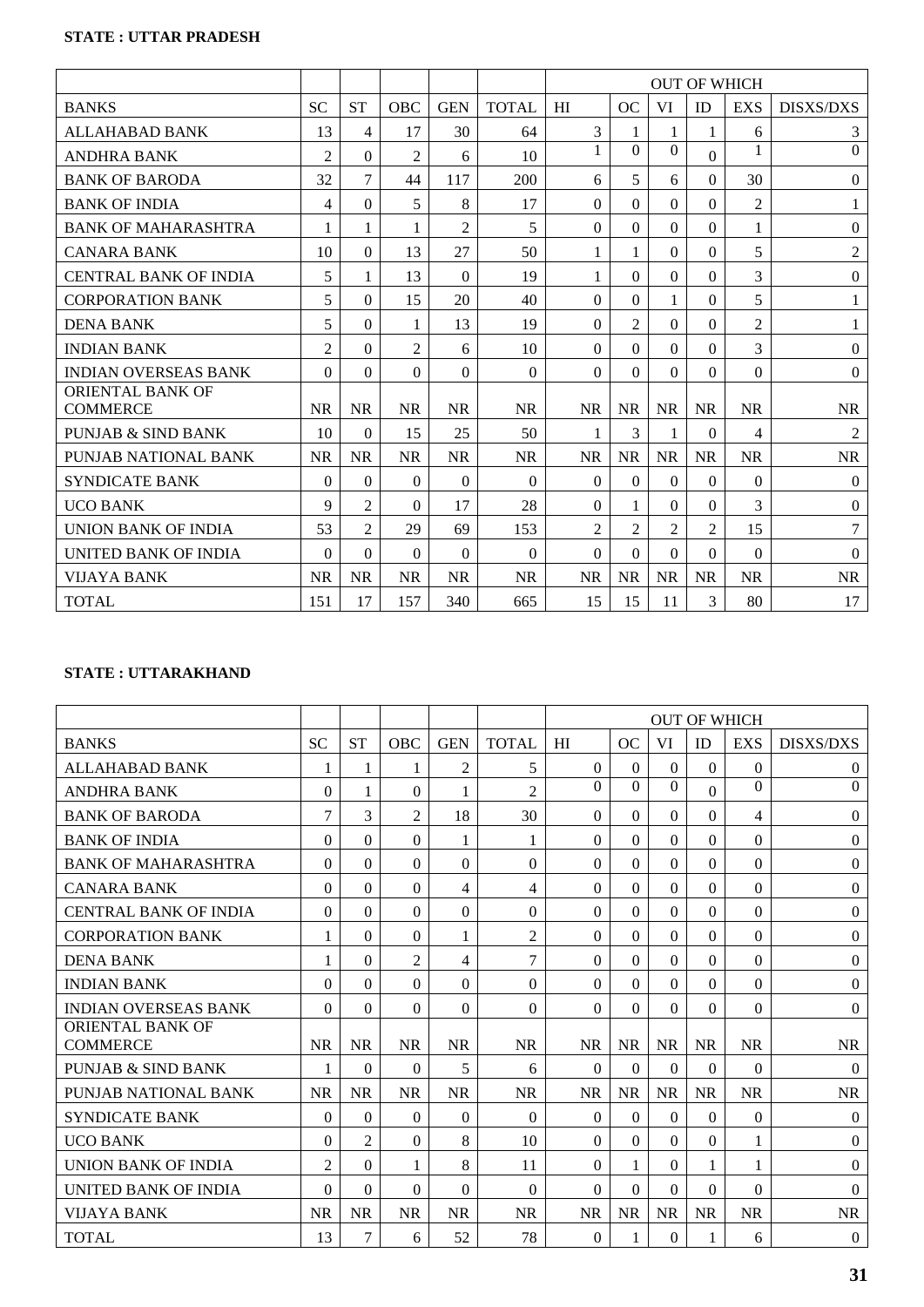|                                     |                |                |                |                |                |                |              |                |                | <b>OUT OF WHICH</b> |                  |
|-------------------------------------|----------------|----------------|----------------|----------------|----------------|----------------|--------------|----------------|----------------|---------------------|------------------|
| <b>BANKS</b>                        | <b>SC</b>      | <b>ST</b>      | OBC            | <b>GEN</b>     | <b>TOTAL</b>   | HI             | OC           | VI             | ID             | <b>EXS</b>          | <b>DISXS/DXS</b> |
| <b>ALLAHABAD BANK</b>               | 26             | 8              | 21             | 42             | 97             | $\overline{c}$ | 1            | $\overline{2}$ | 1              | 10                  | 4                |
| <b>ANDHRA BANK</b>                  | $\overline{2}$ | $\Omega$       | 1              | 6              | 9              | $\Omega$       | $\Omega$     | $\Omega$       | $\Omega$       | 1                   | $\Omega$         |
| <b>BANK OF BARODA</b>               | 7              | $\overline{2}$ | 1              | 10             | 20             | $\Omega$       | $\Omega$     | 0              | $\Omega$       | $\overline{2}$      | $\mathbf{0}$     |
| <b>BANK OF INDIA</b>                | 10             | $\overline{2}$ | 9              | 22             | 43             | $\Omega$       | $\Omega$     | $\Omega$       | $\Omega$       | 4                   | $\overline{2}$   |
| <b>BANK OF MAHARASHTRA</b>          | 0              | $\theta$       | 1              | $\overline{2}$ | 3              | $\Omega$       | $\Omega$     | $\Omega$       | $\Omega$       | 0                   | $\boldsymbol{0}$ |
| <b>CANARA BANK</b>                  | 8              | 1              | 7              | 19             | 35             | 1              | 1            | $\Omega$       | $\Omega$       | 3                   | $\mathbf{1}$     |
| <b>CENTRAL BANK OF INDIA</b>        | 5              | $\Omega$       | $\mathfrak{D}$ | $\Omega$       | $\tau$         | $\Omega$       | 1            | $\Omega$       | $\Omega$       | 1                   | $\mathbf{0}$     |
| <b>CORPORATION BANK</b>             | $\overline{2}$ | $\Omega$       | $\Omega$       | $\overline{2}$ | $\overline{4}$ | $\Omega$       | $\Omega$     | $\Omega$       | $\Omega$       | 1                   | $\mathbf{0}$     |
| <b>DENA BANK</b>                    | 8              | 2              | $\Omega$       | 10             | 20             | $\Omega$       | $\Omega$     | $\Omega$       | 1              | 1                   | $\mathbf{1}$     |
| <b>INDIAN BANK</b>                  | $\overline{c}$ | $\Omega$       | $\overline{2}$ | 6              | 10             | $\Omega$       | $\Omega$     | 0              | $\Omega$       | 1                   | $\mathbf{1}$     |
| <b>INDIAN OVERSEAS BANK</b>         | $\Omega$       | $\Omega$       | $\Omega$       | $\Omega$       | $\Omega$       | $\theta$       | $\Omega$     | $\Omega$       | $\Omega$       | 0                   | $\Omega$         |
| ORIENTAL BANK OF<br><b>COMMERCE</b> | <b>NR</b>      | <b>NR</b>      | <b>NR</b>      | <b>NR</b>      | <b>NR</b>      | <b>NR</b>      | <b>NR</b>    | <b>NR</b>      | <b>NR</b>      | <b>NR</b>           | <b>NR</b>        |
| PUNJAB & SIND BANK                  | $\Omega$       | $\Omega$       | $\Omega$       | 1              | 1              | $\Omega$       | $\Omega$     | $\Omega$       | $\Omega$       | 0                   | $\theta$         |
| PUNJAB NATIONAL BANK                | <b>NR</b>      | <b>NR</b>      | <b>NR</b>      | <b>NR</b>      | <b>NR</b>      | <b>NR</b>      | <b>NR</b>    | <b>NR</b>      | <b>NR</b>      | <b>NR</b>           | <b>NR</b>        |
| <b>SYNDICATE BANK</b>               | $\Omega$       | $\Omega$       | $\Omega$       | $\Omega$       | $\Omega$       | $\Omega$       | $\Omega$     | $\Omega$       | $\Omega$       | $\Omega$            | $\Omega$         |
| <b>UCO BANK</b>                     | 30             | 5              | 30             | 65             | 130            | 1              | $\mathbf{1}$ | 1              | $\overline{2}$ | 13                  | $\boldsymbol{0}$ |
| UNION BANK OF INDIA                 | 14             | 1              | 6              | 17             | 38             | $\Omega$       | 1            | $\Omega$       | 1              | 4                   | $\overline{2}$   |
| <b>UNITED BANK OF INDIA</b>         | $\Omega$       | $\Omega$       | $\Omega$       | $\Omega$       | $\Omega$       | $\Omega$       | $\Omega$     | $\Omega$       | $\Omega$       | $\Omega$            | $\Omega$         |
| VIJAYA BANK                         | <b>NR</b>      | <b>NR</b>      | <b>NR</b>      | <b>NR</b>      | <b>NR</b>      | <b>NR</b>      | <b>NR</b>    | <b>NR</b>      | <b>NR</b>      | <b>NR</b>           | <b>NR</b>        |
| <b>TOTAL</b>                        | 114            | 21             | 80             | 202            | 417            | 4              | 5            | 3              | 5              | 41                  | 11               |

**NR = VACANCY NOT REPORTED**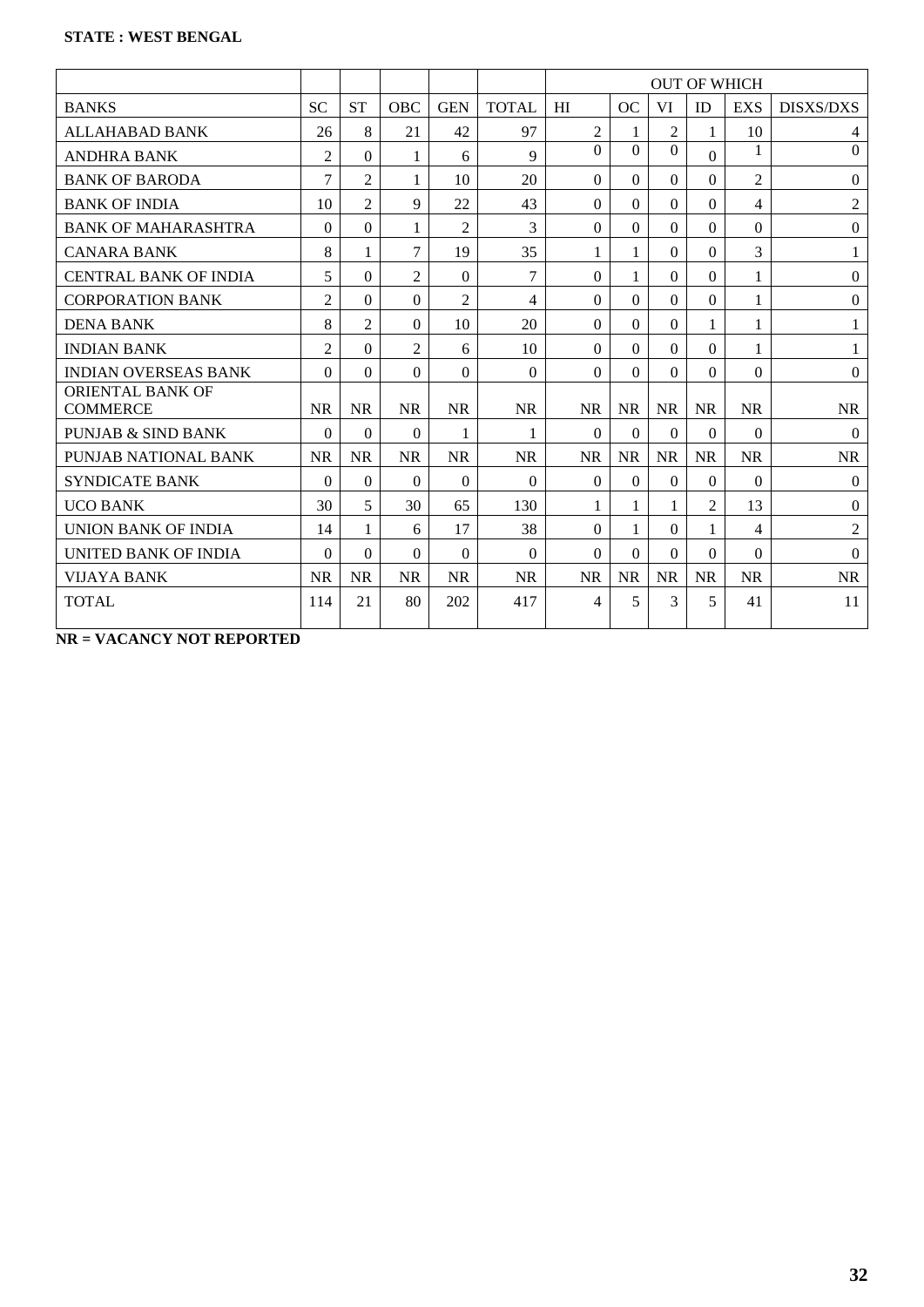### **EXAMINATION CENTRES – Preliminary and Main Examination (Tentative List)**

The examination may be held at the following centres and the address of the venue will be advised in the call letters. IBPS, however, reserves the right to cancel any of the Examination Centres and/ or add some other Centres, at its discretion, depending upon the response, administrative feasibility, etc. IBPS also reserves the right to allot the candidate to any centre other than the one he/she has opted for.

| <b>State Code</b>     | State /UT / NCR         | <b>Preliminary Examination Centre</b>                                                                                                                                           | <b>Main Examination Centre</b>                           |
|-----------------------|-------------------------|---------------------------------------------------------------------------------------------------------------------------------------------------------------------------------|----------------------------------------------------------|
| 11                    | Andaman & Nicobar       | Port Blair                                                                                                                                                                      | Port Blair                                               |
| 12                    | Andhra Pradesh          | Chirala, Chittoor, Guntur, Hyderabad,                                                                                                                                           | Guntur, Kurnool, Vijaywada,                              |
|                       |                         | Kakinada, Kurnool, Nellore, Ongole, Puttur,                                                                                                                                     | Vishakhapatnam                                           |
|                       |                         | Rajahmundry, Srikakulam, Tirupati,                                                                                                                                              |                                                          |
|                       |                         | Vijaywada, Vishakhapatnam, Vizianagaram                                                                                                                                         |                                                          |
| 13<br>$\overline{14}$ | Arunachal Pradesh       | Itanagar, Naharlagun                                                                                                                                                            | Itanagar                                                 |
|                       | Assam                   | Dibrugarh, Guwahati, Jorhat, Kokrajhar,<br>Silchar, Tezpur                                                                                                                      | Guwahati                                                 |
| 15                    | <b>Bihar</b>            | Arrah, Aurangabad, Bhagalpur, Bihar Sharif,<br>Darbhanga, Gaya, Hajipur, Muzzafarpur,<br>Patna, Purnea, Samastipur, Siwan                                                       | Arrah, Hajipur, Patna                                    |
| 16                    | Chandigarh              | Chandigarh                                                                                                                                                                      | Chandigarh                                               |
| 17                    | Chhattisgarh            | Bhilai, Bilaspur, Raipur                                                                                                                                                        | Raipur                                                   |
| 18                    | Dadra & Nagar<br>Haveli | Surat, Jamnagar                                                                                                                                                                 | Surat                                                    |
| $\overline{19}$       | Daman & Diu             |                                                                                                                                                                                 |                                                          |
| $\overline{20}$       | Delhi                   | Bahadurgarh, Delhi, Faridabad, Ghaziabad,<br>Greater-Noida, Gurgaon                                                                                                             | Delhi, Faridabad, Ghaziabad,<br>Greater-Noida, Gurgaon   |
| 21                    | Goa                     | Panaji, Verna                                                                                                                                                                   | Panji                                                    |
| 22                    | Gujarat                 | Ahmedabad, Anand, Gandhinagar,<br>Himatnagar, Jamnagar, Mehsana, Rajkot,<br>Surat, Vadodara                                                                                     | Ahmedabad, Gandhinagar                                   |
| 23                    | Haryana                 | Ambala, Hissar, Karnal, Kurukshetra, Palwal,<br>Panipat, Sonipat, Yamuna Nagar                                                                                                  | Hissar                                                   |
| 24                    | <b>Himachal Pradesh</b> | Baddi, Bilaspur, Dharamshala, Hamirpur,<br>Kangra, Kullu, Mandi, Shimla, Sirmaur,<br>Solan, Una                                                                                 | Shimla, Solan                                            |
| 25                    | Jammu & Kashmir         | Jammu, Kathua, Samba, Srinagar                                                                                                                                                  | Jammu, Srinagar                                          |
| 26                    | Jharkhand               | Bokaro, Dhanbad, Hazaribagh, Jamshedpur,<br>Ranchi                                                                                                                              | Jamshedpur, Ranchi                                       |
| 27                    | Karnataka               | Belgaum, Bengaluru, Bidar, Gulbarga, Hubli,<br>Mangalore, Mysore, Shimoga, Udupi                                                                                                | Bengaluru                                                |
| 28                    | Kerala                  | Alappuzha,<br>Kochi,<br>Kollam,<br>Kannur,<br>Kottayam,<br>Kozhikode,<br>Malappuram,<br>Palakkad, Thiruvananthapuram, Thrissur                                                  | Kochi, Thiruvananthapuram                                |
| 29                    | Lakshadweep             | Kavaratti                                                                                                                                                                       | Kavaratti                                                |
| 30                    | Madhya Pradesh          | Bhopal, Gwalior, Indore, Jabalpur, Sagar,<br>Satna, Ujjain                                                                                                                      | Bhopal, Indore                                           |
| 31                    | Maharashtra             | Amaravati, Aurangabad, Chandrapur, Dhule,<br>Jalgaon,<br>Kolhapur,<br>Latur,<br>Mumbai/Thane/Navi<br>Mumbai,<br>Nagpur,<br>Nanded, Nasik, Pune, Ratnagiri,<br>Sangli,<br>Satara | Aurangabad,<br>Mumbai/Thane/Navi<br>Mumbai, Nagpur, Pune |
| 32                    | Manipur                 | Imphal                                                                                                                                                                          | Imphal                                                   |
| $\overline{33}$       | Meghalaya               | Ri-Bhoi, Shillong                                                                                                                                                               | Shillong                                                 |
| 34                    | Mizoram                 | Aizawl                                                                                                                                                                          | Aizawl                                                   |
| $\overline{35}$       | Nagaland                | Kohima                                                                                                                                                                          | Kohima                                                   |
| 36                    | Odisha                  | Angul, Balasore, Bargarh, Baripada,<br>Berhampur(Ganjam), Bhubaneshwar,<br>Cuttack, Dhenkanal, Jharsuguda, Rourkela,<br>Sambalpur                                               | Bhubaneshwar                                             |
| 37                    | Puducherry              | Puducherry                                                                                                                                                                      | Puducherry                                               |
| 38                    | Punjab                  | Amritsar, Bhatinda, Fategarh Sahib,<br>Jalandhar, Ludhiana, Mohali, Pathankot,<br>Patiala, Phagwara,<br>Sangrur                                                                 | Bhatinda, Jalandhar, Ludhiana,<br>Mohali, Patiala        |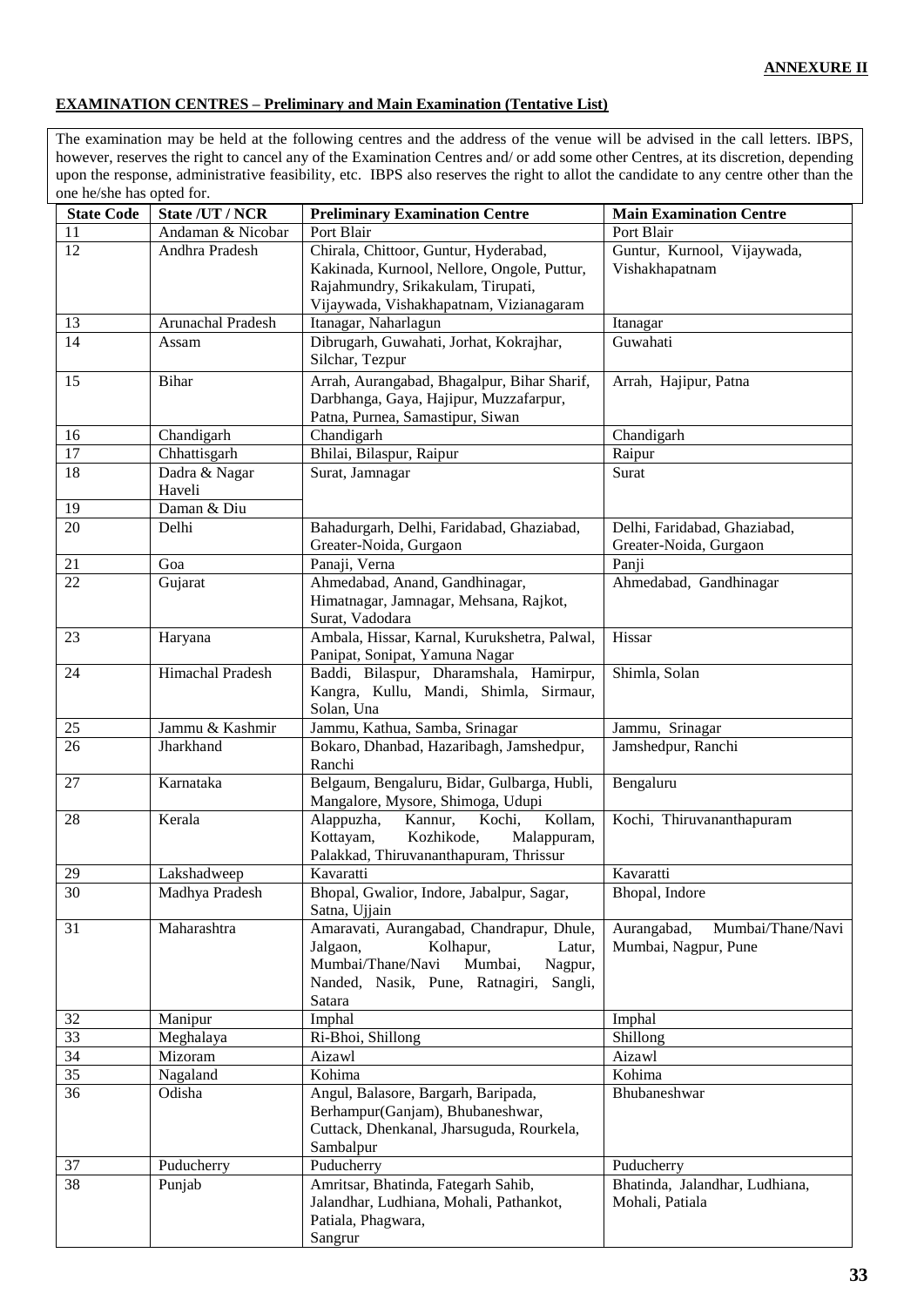| 39 | Rajasthan            | Ajmer, Alwar, Bhilwara, Bikaner, Jaipur,<br>Jodhpur,<br>Kota, Sikar, Udaipur                                                                                        | Jaipur                                                |
|----|----------------------|---------------------------------------------------------------------------------------------------------------------------------------------------------------------|-------------------------------------------------------|
| 40 | Sikkim               | Gangtok                                                                                                                                                             | Gangtok                                               |
| 41 | Tamil Nadu           | Chennai, Coimbatore, Dindigul, Krishnagiri,<br>Madurai, Nagercoil, Namakkal, Perambalur,<br>Salem, Thanjavur, Thiruchirapalli,<br>Thoothukodi, Tirunelveli, Vellore | Chennai, Madurai, Tirunelveli                         |
| 42 | Telangana            | Hyderabad, Karimnagar, Khammam,<br>Warangal                                                                                                                         | Hyderabad                                             |
| 43 | Tripura              | Agartala                                                                                                                                                            | Agartala                                              |
| 44 | <b>Uttar Pradesh</b> | Agra, Aligarh, Allahabad, Bareilly,<br>Bulandhshaher, Gorakhpur, Jhansi, Kanpur,<br>Lucknow, Mathura, Meerut, Moradabad,<br>Muzaffarnagar, Unnao, Varanasi          | Agra, Allahabad, Kanpur, Lucknow,<br>Meerut, Varanasi |
| 45 | Uttarakhand          | Dehradun, Haldwani, Haridwar, Roorkee                                                                                                                               | Dehradun                                              |
| 46 | West Bengal          | Asansol, Bardhaman, Berhampur, Durgapur,<br>Greater Kolkata, Hooghly, Howrah, Kalyani,<br>Kolkata, Siliguri                                                         | Hooghly, Kalyani, Greater Kolkata                     |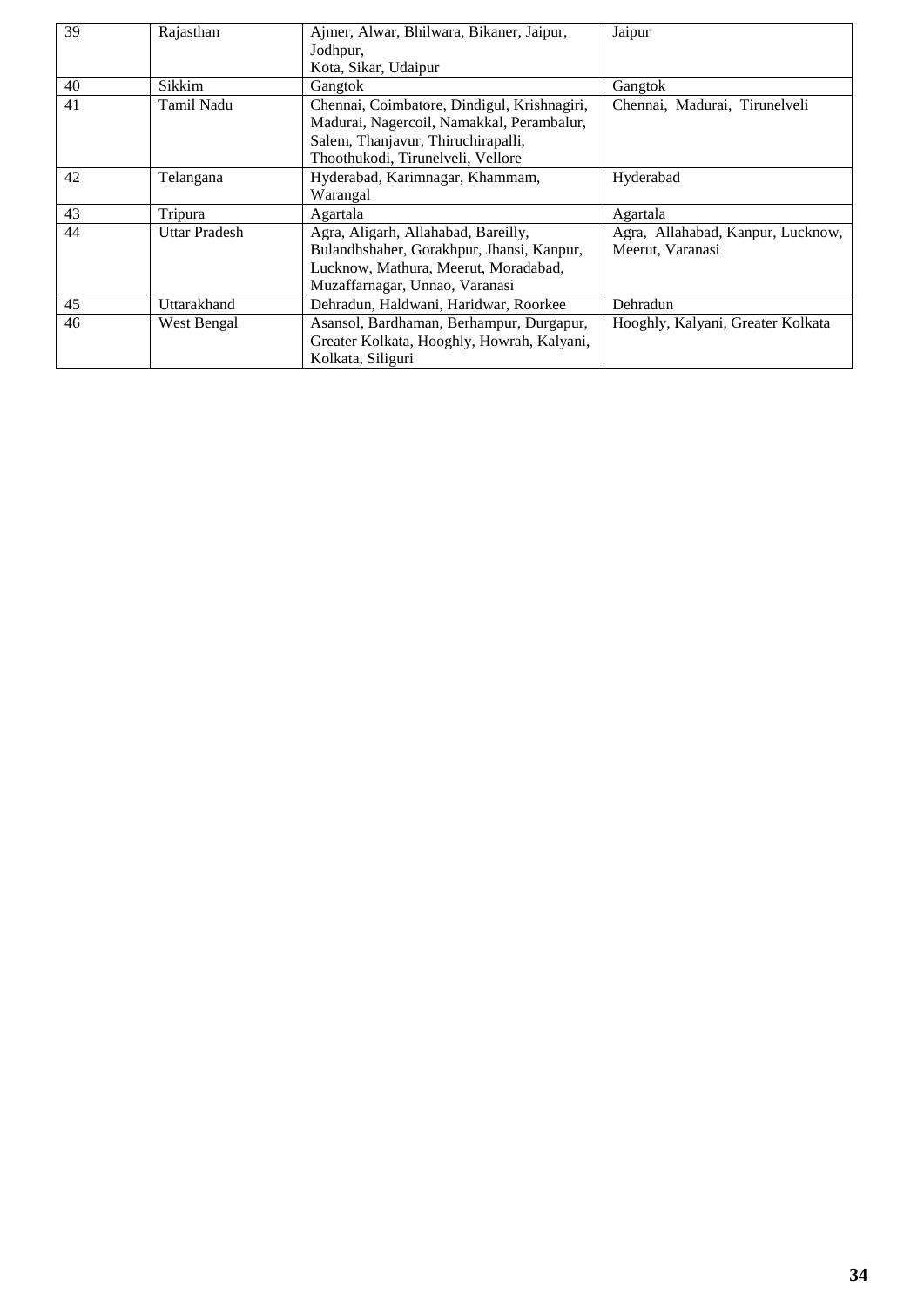#### **ANNEXURE III**

### **Guidelines for scanning and Upload of Photograph (4.5cm × 3.5cm) & Signature**

Before applying online a candidate will be required to have a scanned (digital) image of his/her photograph and signature as per the specifications given below.

## **Photograph Image:**

- **-** Photograph must be a recent passport style colour picture.
- Make sure that the picture is in colour, taken against a light-coloured, preferably white, background.
- **-** Look straight at the camera with a relaxed face
- **-** If the picture is taken on a sunny day, have the sun behind you, or place yourself in the shade, so that you are not squinting and there are no harsh shadows
- **-** If you have to use flash, ensure there's no "red-eye"
- **-** If you wear glasses make sure that there are no reflections and your eyes can be clearly seen.
- **-** Caps, hats and dark glasses are not acceptable. Religious headwear is allowed but it must not cover your face.
- **-** Dimensions 200 x 230 pixels (preferred)
- **-** Size of file should be between 20kb–50 kb
- **-** Ensure that the size of the scanned image is not more than 50kb. If the size of the file is more than 50 kb, then adjust the settings of the scanner such as the DPI resolution, no. of colours etc., during the process of scanning.

#### **Signature Image:**

- **-** The applicant has to sign on white paper with Black Ink pen.
- **-** The signature must be signed only by the applicant and not by any other person.
- **-** The signature will be used to put on the Call Letter and wherever necessary.
- **-** If the Applicant's signature on the answer script, at the time of the examination, does not match the signature on the Call Letter, the applicant will be disqualified.
- **-** Dimensions 140 x 60 pixels (preferred)
- **-** Size of file should be between 10kb 20kb
- **-** Ensure that the size of the scanned image is not more than 20kb
- **- Signature in CAPITAL LETTERS shall NOT be accepted.**

#### **Scanning the photograph & signature:**

- **-** Set the scanner resolution to a minimum of 200 dpi (dots per inch)
- **-** Set Color to True Color
- **-** File Size as specified above
- **-** Crop the image in the scanner to the edge of the photograph/signature, then use the upload editor to crop the image to the final size (as specified above).
- The image file should be JPG or JPEG format. An example file name is : image01.jpg or image01.jpeg Image dimensions can be checked by listing the folder files or moving the mouse over the file image icon.
- **-** Candidates using MS Windows/MSOffice can easily obtain photo and signature in .jpeg format not exceeding 50kb & 20kb respectively by using MS Paint or MSOffice Picture Manager. Scanned photograph and signature in any format can be saved in .jpg format by using 'Save As' option in the File menu and size can be reduced below 50 kb (photograph) & 20 kb(signature) by using crop and then resize option (Please see point (i)  $\&$  (ii) above for the pixel size) in the 'Image' menu. Similar options are available in other photo editor also.
- **-** If the file size and format are not as prescribed, an error message will be displayed.
- **-** While filling in the Online Application Form the candidate will be provided with a link to upload his/her photograph and signature.

#### **Procedure for Uploading the Photograph and Signature**

- **-** There will be two separate links for uploading Photograph and Signature
- **-** Click on the respective link "Upload Photograph / Signature"
- **-** Browse and Select the location where the Scanned Photograph / Signature file has been saved.
- **-** Select the file by clicking on it
- **-** Click the 'Open/Upload' button

### **Your Online Application will not be registered unless you upload your photograph and signature as specified. Note:**

- (1) In case the face in the photograph or signature is unclear the candidate's application may be rejected. After uploading the photograph/ signature in the online application form candidates should check that the images are clear and have been uploaded correctly. In case the photograph or signature is not prominently visible, the candidate may edit his/ her application and re-upload his/ her photograph or signature, prior to submitting the form.
- (2) After registering online candidates are advised to take a printout of their system generated online application forms.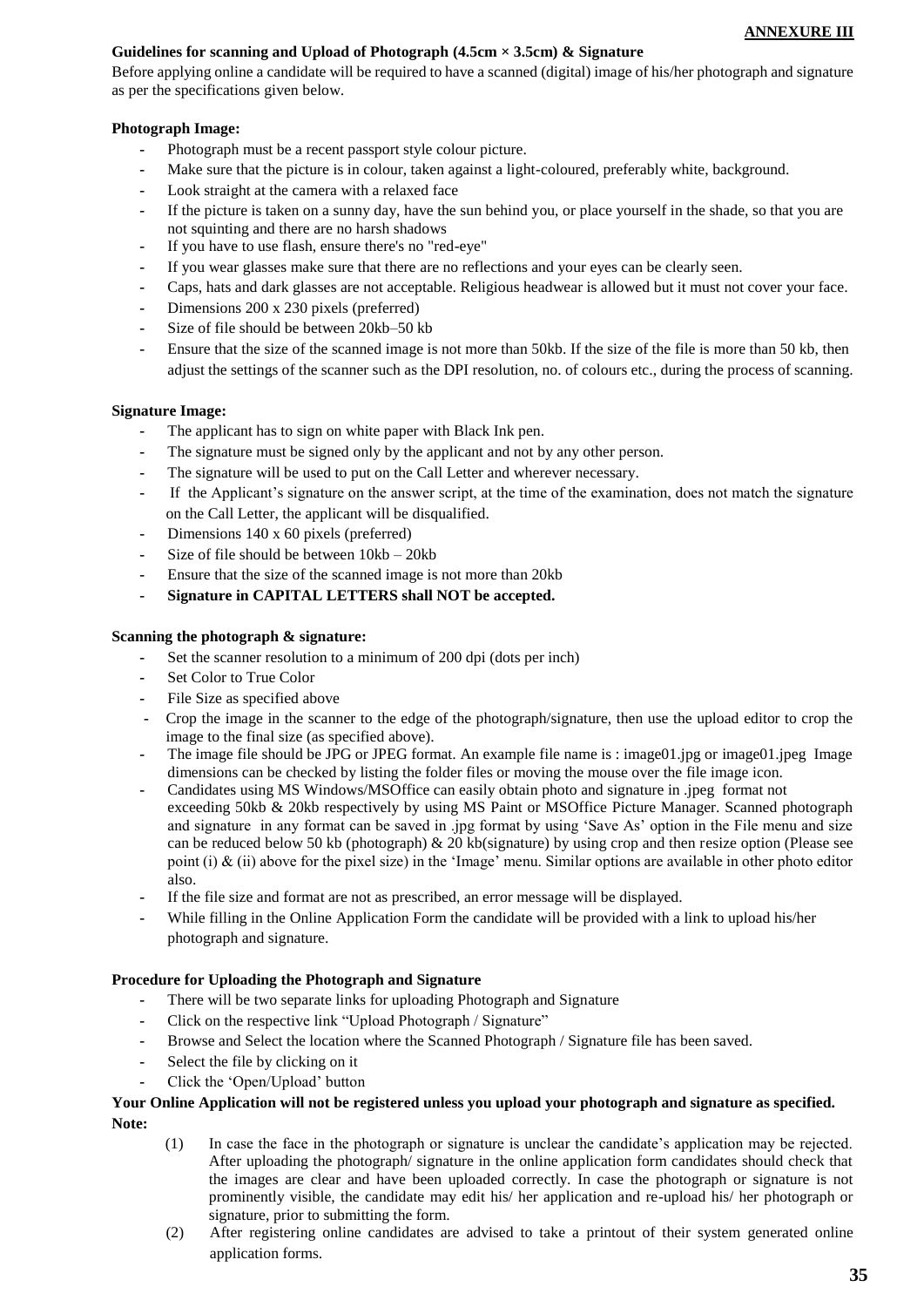# **FORM OF CERTIFICATE TO BE PRODUCED BY A CANDIDATE BELONGING TO SCHEDULED CASTE OR SCHEDULED TRIBE IN SUPPORT OF HIS / HER CLAIM.**

| 1. This is to certify that Sri / Smt / Kum*                                                                                      |                                                                                |                    | son / daughter*   |
|----------------------------------------------------------------------------------------------------------------------------------|--------------------------------------------------------------------------------|--------------------|-------------------|
| of                                                                                                                               |                                                                                | of village / town* | in                |
| District / Division*                                                                                                             | of the State / Union Territory*                                                |                    | belongs to<br>the |
|                                                                                                                                  | Caste/Tribe* which is recognized as a Scheduled Caste/ Scheduled Tribe* under: |                    |                   |
| * The Constitution (Scheduled Castes) Order, 1950;                                                                               |                                                                                |                    |                   |
| * The Constitution (Scheduled Tribes) Order, 1950;                                                                               |                                                                                |                    |                   |
| * The Constitution (Scheduled Castes)(Union Territories)Orders, 1951;                                                            |                                                                                |                    |                   |
| * The Constitution (Scheduled Tribes)(Union Territories)Order, 1951;                                                             |                                                                                |                    |                   |
| [as amended by the Scheduled Castes and Scheduled Tribes lists Modification) Order, 1956; the Bombay Reorganisation Act, 1960;   |                                                                                |                    |                   |
| the Punjab Reorganisation Act 1966, the State of Himachal Pradesh Act, 1970, the North-Eastern Areas (Reorganisation) Act, 1971, |                                                                                |                    |                   |
| the Constitution (Scheduled Castes and Scheduled Tribes) Order (Amendment) Act, 1976, The State of Mizoram Act, 1986, the        |                                                                                |                    |                   |
| State of Arunachal Pradesh Act, 1986 and the Goa, Daman and Diu (Reorganization) Act, 1987.]:                                    |                                                                                |                    |                   |
| * The Constitution (Jammu and Kashmir) Scheduled Castes Order, 1956;                                                             |                                                                                |                    |                   |
| * The Constitution (Andaman and Nicobar Islands) Scheduled                                                                       |                                                                                |                    |                   |
| Tribes Order, 1959 as amended by the Scheduled Castes and Scheduled                                                              |                                                                                |                    |                   |
| Tribes Orders (Amendment) Act, 1976;                                                                                             |                                                                                |                    |                   |
| * The Constitution (Dadra and Nagar Haveli) Scheduled Castes Order, 1962;                                                        |                                                                                |                    |                   |
| * The Constitution (Dadra and Nagar Haveli) Scheduled Tribes Order, 1962;                                                        |                                                                                |                    |                   |
| * The Constitution (Pondicherry) Scheduled Castes Order 1964;                                                                    |                                                                                |                    |                   |
| * The Constitution (Uttar Pradesh) Scheduled Tribes Order, 1967;                                                                 |                                                                                |                    |                   |
| * The Constitution (Goa, Daman and Diu) Scheduled Castes Order, 1968;                                                            |                                                                                |                    |                   |
| * The Constitution (Goa, Daman and Diu) Scheduled Tribes Order, 1968;                                                            |                                                                                |                    |                   |
| * The Constitution (Nagaland) Scheduled Tribes Order, 1970;                                                                      |                                                                                |                    |                   |
| * The Constitution (Sikkim) Scheduled Castes Order, 1978;                                                                        |                                                                                |                    |                   |
| * The Constitution (Sikkim) Scheduled Tribes Order, 1978;                                                                        |                                                                                |                    |                   |
| * The Constitution (Jammu and Kashmir) Scheduled Tribes Order, 1989;                                                             |                                                                                |                    |                   |
| * The Constitution (Scheduled Castes) Orders (Amendment) Act, 1990;                                                              |                                                                                |                    |                   |
| * The Constitution (ST) Orders (Amendment) Ordinance, 1991;                                                                      |                                                                                |                    |                   |
| * The Constitution (ST) Orders (Second Amendment) Act, 1991;                                                                     |                                                                                |                    |                   |
| * The Constitution (ST) Orders (Amendment) Ordinance, 1996;                                                                      |                                                                                |                    |                   |
| * The Scheduled Caste and Scheduled Tribes Orders (Amendment) Act 2002;                                                          |                                                                                |                    |                   |
| *The Constitution (Scheduled Castes) Order (Amendment) Act, 2002;                                                                |                                                                                |                    |                   |
| *The Constitution (Scheduled Caste and Scheduled Tribes) Order (Amendment) Act, 2002;                                            |                                                                                |                    |                   |
| *The Constitution (Scheduled Caste) Order (Second Amendment) Act, 2002].                                                         |                                                                                |                    |                   |
|                                                                                                                                  |                                                                                |                    | . 2               |
|                                                                                                                                  |                                                                                |                    |                   |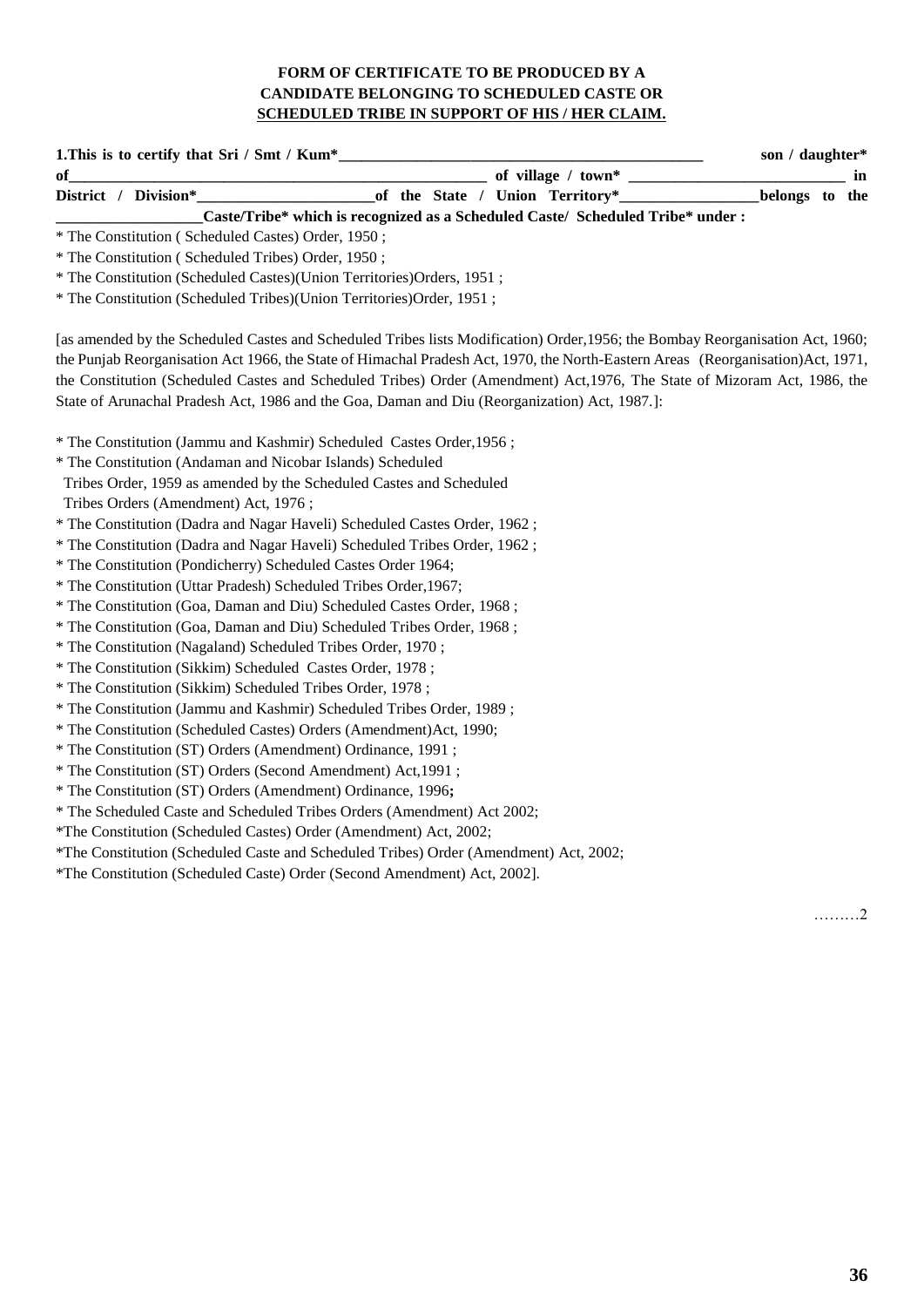**# 2. Applicable in the case of Scheduled Castes / Scheduled Tribes persons , who have migrated from one State / Union Territory Administration.**

| $\overline{\phantom{a}}$ of                                                            |  | village / |  |  | town in   |
|----------------------------------------------------------------------------------------|--|-----------|--|--|-----------|
|                                                                                        |  |           |  |  |           |
| to the Caste / Tribe* which is recognized as a Scheduled Caste/Scheduled Tribe* in the |  |           |  |  |           |
|                                                                                        |  |           |  |  |           |
|                                                                                        |  |           |  |  |           |
|                                                                                        |  |           |  |  |           |
|                                                                                        |  |           |  |  |           |
|                                                                                        |  |           |  |  |           |
|                                                                                        |  |           |  |  | Signature |

 **Designation \_\_\_\_\_\_\_\_\_\_\_\_\_\_\_\_\_\_\_**

# **Place:** [With seal of Office] **Date :** State/Union Territory

Note : The term "Ordinarily resides" used here will have the same meaning as in Section 20 of the Representation of the Peoples Act, 1950.

-----------------------------------------------------------------------------------------------------------------------------------------

\* Please delete the words which are not applicable.

# Delete the paragraph which is not applicable.

List of authorities empowered to issue Caste / Tribe Certificates:

- 1. District Magistrate / Additional District Magistrate / Collector / Deputy Commissioner / Additional Deputy Commissioner / Deputy Collector/I Class Stipendiary Magistrate / Sub-Divisional Magistrate / Extra-Asst. Commissioner / Taluka Magistrate / Executive Magistrate.
- 2. Chief Presidency Magistrate/ Additional Chief Presidency Magistrate / presidency Magistrate.
- 3. Revenue Officer not below the rank of Tehsildar.

4. Sub-Divisional Officers of the area where the candidate and / or his family normally resides.

**Note : The Certificate is subject to amendment/modification of Scheduled Castes and Scheduled Tribes lists from time to time**

-- -- --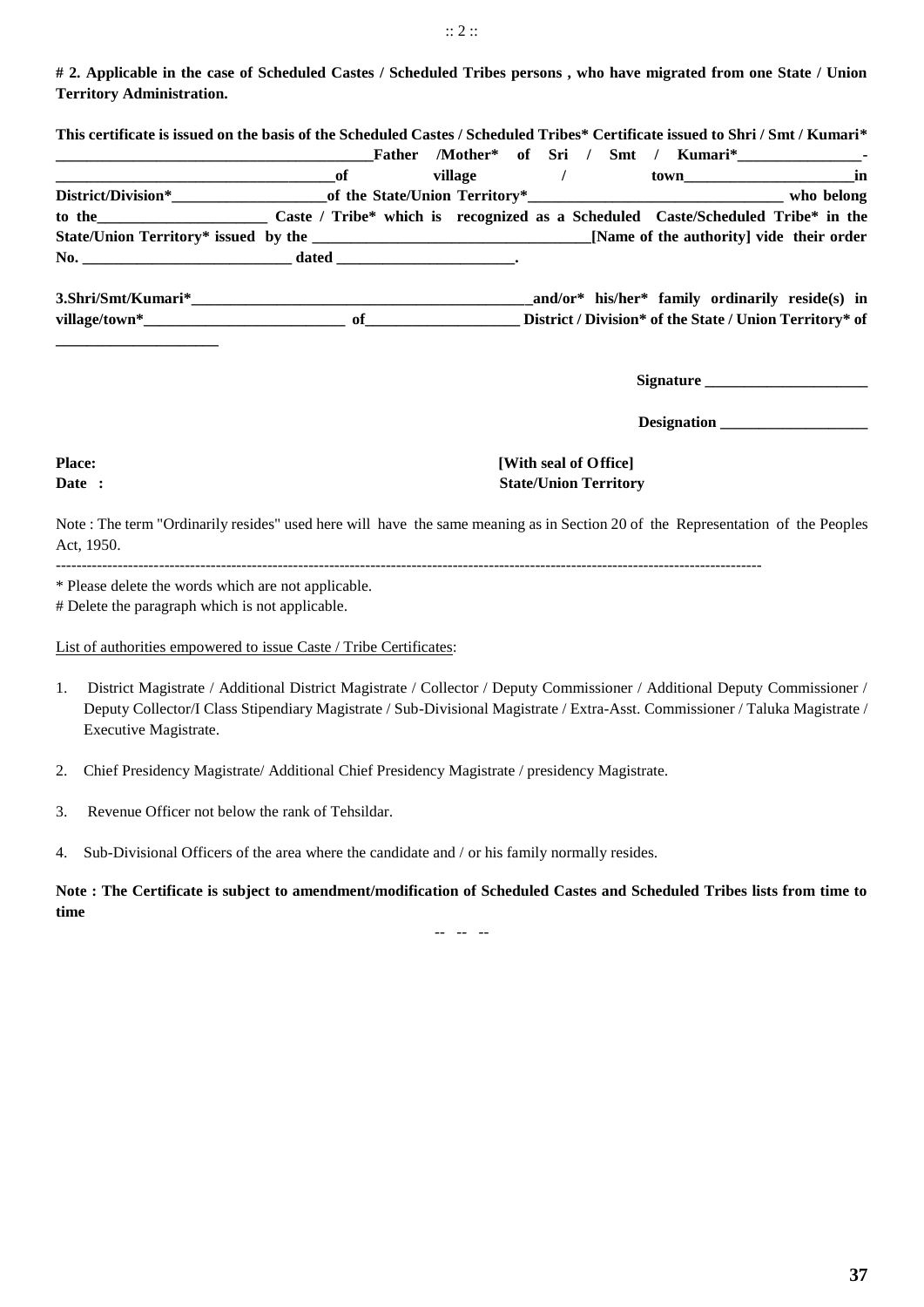## FORM OF CERTIFICATE TO BE PRODUCED BY OTHER BACKWARD CLASSES APPLYING FOR APPOINTMENT TO POSTS UNDER THE GOVERNMENT OF INDIA

|                                                                                           |  |  |   |     | This is to certify that Sri / Smt. / Kumari                 |       |              |                                                                                                                      |  |                           | son/daughter of          |     |
|-------------------------------------------------------------------------------------------|--|--|---|-----|-------------------------------------------------------------|-------|--------------|----------------------------------------------------------------------------------------------------------------------|--|---------------------------|--------------------------|-----|
|                                                                                           |  |  |   |     |                                                             | оf    | village/Town |                                                                                                                      |  |                           | <b>District/Division</b> |     |
|                                                                                           |  |  | m | the | State/                                                      | Union |              | <b>Territory Contract Property Contract Property</b>                                                                 |  | belongs                   | to                       | the |
|                                                                                           |  |  |   |     |                                                             |       |              | community which is recognized as a backward class under the Government of India,                                     |  |                           |                          |     |
|                                                                                           |  |  |   |     |                                                             |       |              | <b>Ministry of Social Justice and Empowerment's Resolution No.</b>                                                   |  | dated *. Shri/Smt./Kumari |                          |     |
|                                                                                           |  |  |   |     |                                                             |       |              | and/or his/her family ordinarily reside(s) in the ____________________________District/Division of the               |  |                           |                          |     |
| State/Union Territory. This is also to certify that he/she does not belong to the persons |  |  |   |     |                                                             |       |              |                                                                                                                      |  |                           |                          |     |
|                                                                                           |  |  |   |     |                                                             |       |              | /sections (Creamy Layer) mentioned in column 3 of the Schedule to the Government of India, Department of Personnel & |  |                           |                          |     |
|                                                                                           |  |  |   |     | Training OM No.36012/22/93- Estt. [SCT], dated 8-9-1993 **. |       |              |                                                                                                                      |  |                           |                          |     |

**Dated : District Magistrate Deputy Commissioner etc.**

**Seal** 

**\* - the authority issuing the certificate may have to mention the details of Resolution of Government of India, in which the caste of the candidate is mentioned as OBC.**

**\*\*- As amended from time to time.**

**Note:- The term "Ordinarily" used here will have the same meaning as in Section 20of the Representation of the People Act, 1950.** 

**The Prescribed proforma shall be subject to amendment from time to time as per Government of India Guidelines.**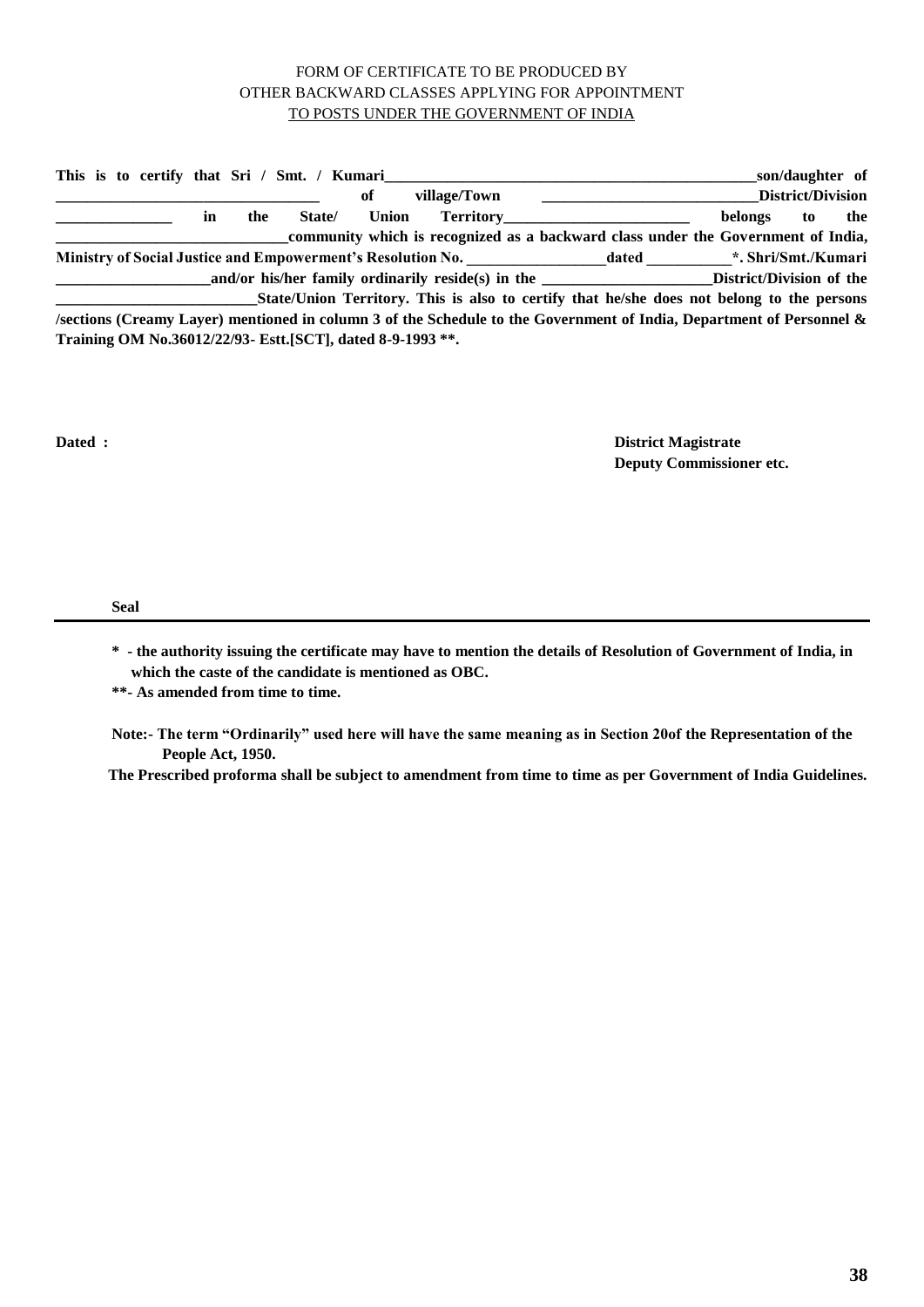### **FORM-I**

#### **Disability Certificate**

### **(In cases of amputation or complete permanent paralysis of limbs and in cases of blindness) (Prescribed proforma subject to amendment from time to time) (NAME AND ADDRESS OF THE MEDICAL AUTHORITY ISSUING THE CERTIFICATE)**

**Recent PP size Attested Photograph (Showing face only) of the person with disability**

**Certificate No. : Date : Date :** 

**This is to certify that I have carefully examined**

| Shri/Smt./Kum.                                                | son/wife/daughter of Shri                   |  |  |  |  |
|---------------------------------------------------------------|---------------------------------------------|--|--|--|--|
|                                                               | Date of Birth (DD / MM / YY) ____ ___ ___   |  |  |  |  |
| Age                                                           | permanent resident of House                 |  |  |  |  |
| $\bf No.$<br><u> 1980 - Jan Barbara Barbara, prima popula</u> | <b>Post Office</b>                          |  |  |  |  |
| <b>District</b>                                               | whose photograph is affixed<br><b>State</b> |  |  |  |  |

**above, and am satisfied that :**

- **(A) he/she is a case of :** 
	- **Iocomotor disability**
	- **Blindness**

**(Please tick as applicable)**

- **(B) The diagnosis in his/her case is \_\_\_\_\_\_\_\_\_**
- **(A) He/She has \_\_\_\_\_\_\_\_\_\_\_\_\_\_% (in figure) \_\_\_\_\_\_\_\_\_\_\_\_\_\_\_\_\_\_\_\_\_\_\_\_ percent (in words) permanent physical impairment/blindness in relation to his/her \_\_\_\_\_\_\_\_\_ (part of body) as per guidelines (to be specified)**
- **2. The applicant has submitted the following documents as proof of residence :-**

| <b>Nature of Document</b> | Date of<br><b>Issue</b> | Details of authority issuing certificate |
|---------------------------|-------------------------|------------------------------------------|
|                           |                         |                                          |

**(Signature and Seal of Authorised Signatory of notified Medical Authority)**

**Signature/Thumb impression of the person in whose favour disability certificate is issued.**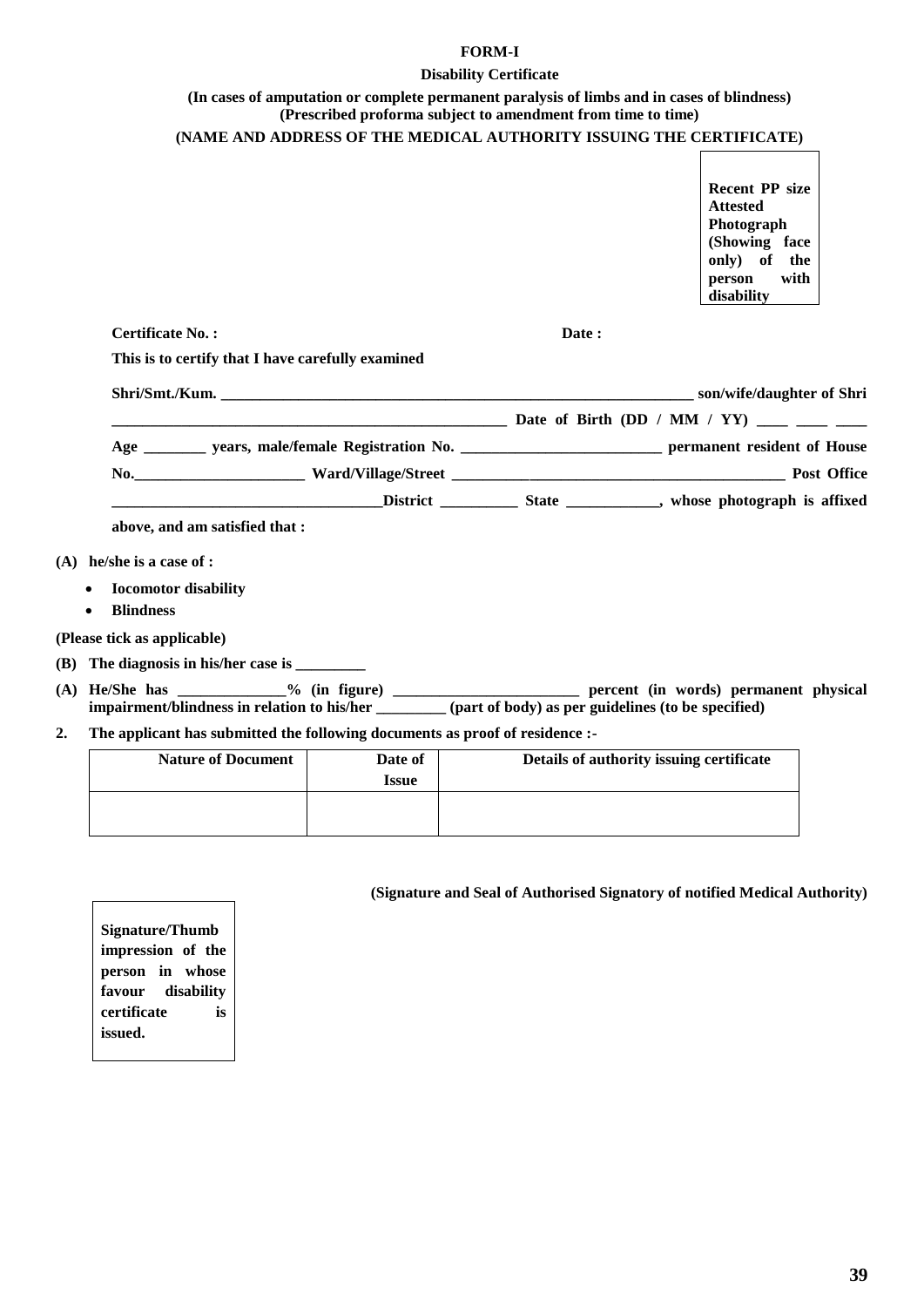### **FORM - II**

# **Disability Certificate**

# **(In case of multiple disabilities) (Prescribed proforma subject to amendment from time to time) (NAME AND ADDRESS OF THE MEDICAL AUTHORITY ISSUING THE CERTIFICATE)**

**Recent PP size Attested Photograph (Showing face only) of the person with disability Certificate No. : Date : This is to certify that we have carefully examined**

| Shri/Smt./Kum.                          |  | son/wife/daughter of Shri                 |
|-----------------------------------------|--|-------------------------------------------|
|                                         |  | Date of Birth (DD / MM / YY) ____ ___ ___ |
|                                         |  |                                           |
|                                         |  | <b>Post</b>                               |
|                                         |  |                                           |
| affixed above, and are satisfied that : |  |                                           |

**(A) He/she is a Case of Multiple Disability. His/her extent of permanent physical impairment/disability has been evaluated as per guidelines (to be specified) for the disabilities ticked below, and shown against the relevant disability in the table below :** 

| Sr.<br>No.   | <b>Disability</b>           | Affected Part of<br><b>Body</b> | <b>Diagnosis</b> | <b>Permanent</b><br>physical<br>impairment/mental disability (in $\%$ ) |
|--------------|-----------------------------|---------------------------------|------------------|-------------------------------------------------------------------------|
| 1            | <b>Locomotor disability</b> | $\omega$                        |                  |                                                                         |
| $\mathbf{2}$ | Low vision                  | #                               |                  |                                                                         |
| 3            | <b>Blindness</b>            | <b>Both Eyes</b>                |                  |                                                                         |
| 4            | <b>Hearing impairment</b>   | £                               |                  |                                                                         |
| 5            | <b>Mental retardation</b>   | $\mathbf X$                     |                  |                                                                         |
| 6            | <b>Mental-illness</b>       | X                               |                  |                                                                         |

**(B) In the light of the above, his/her over all permanent physical impairment as per guidelines (to be specified), is as follows :-**

**In figures :- \_\_\_\_\_\_\_\_\_\_\_\_\_\_\_\_\_\_\_\_ percent**

**In words :- \_\_\_\_\_\_\_\_\_\_\_\_\_\_\_\_\_\_\_\_\_\_\_\_\_\_\_\_\_\_\_\_\_\_\_\_\_\_\_\_\_\_\_\_\_\_\_\_\_\_\_\_\_\_\_\_\_\_\_\_\_\_\_\_\_\_ percent**

- **2. This condition is progressive/non-progressive/likely to improve/not likely to improve.**
- **3. Reassessment of disability is :**
- **(i) not necessary,**

**Or**

**(ii) is recommended / after \_\_\_\_\_\_\_\_\_\_ years \_\_\_\_\_\_\_\_\_\_ months, and therefore this certificate shall be valid till (DD / MM / YY) \_\_\_\_ \_\_\_\_ \_\_\_\_**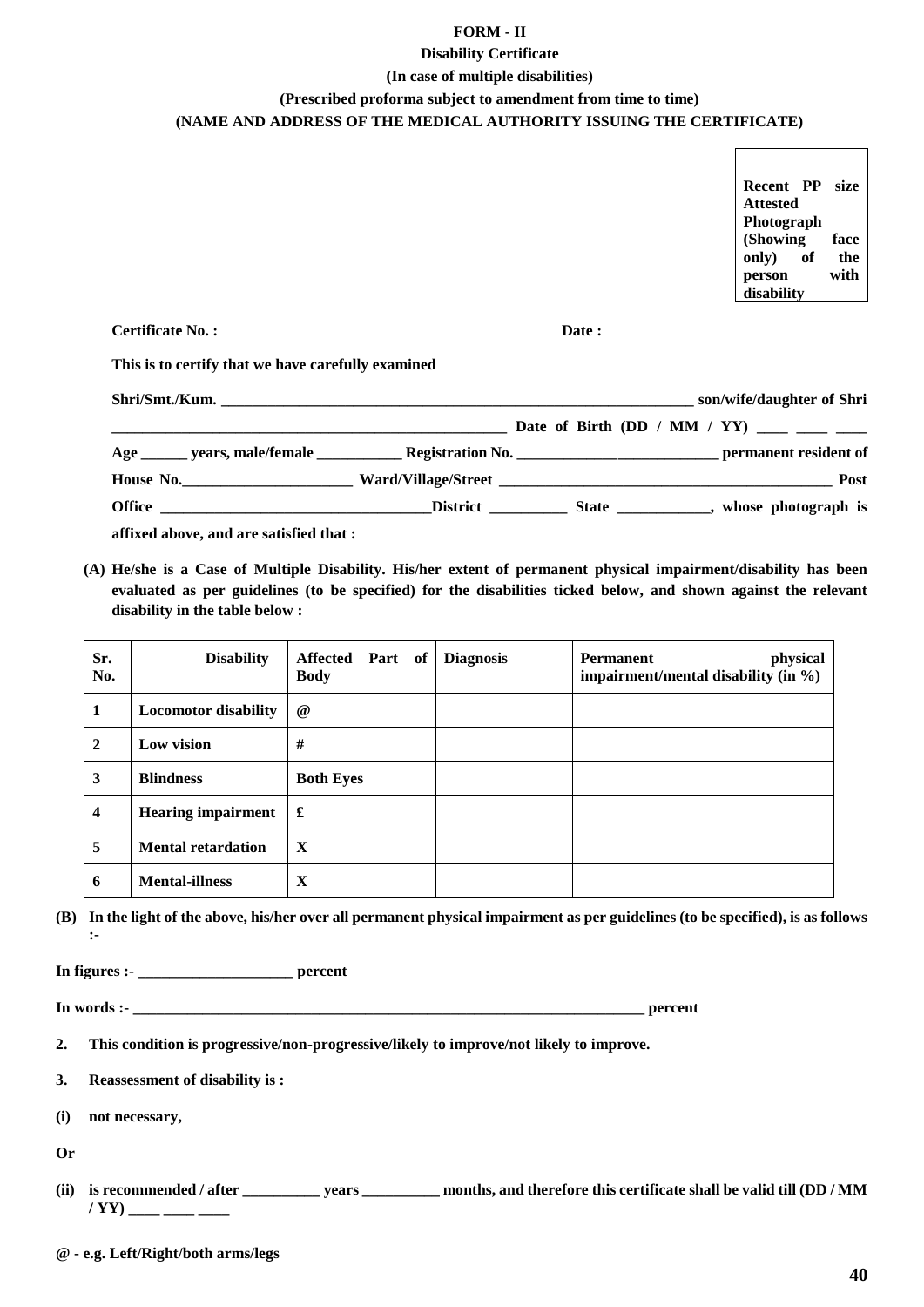### **# - e.g. Single eye / both eyes**

# **£ - e.g. Left / Right / both ears**

# **4. The applicant has submitted the following documents as proof of residence :-**

| <b>Nature of Document</b> | Date of<br><b>Issue</b> | Details of authority issuing certificate |
|---------------------------|-------------------------|------------------------------------------|
|                           |                         |                                          |

# **5. Signature and Seal of the Medical Authority**

| Name and seal of Member | Name and seal of Member |                              |
|-------------------------|-------------------------|------------------------------|
|                         |                         | Name and seal of Chairperson |

| <b>Signature/Thumb</b> |  |  |            |  |  |
|------------------------|--|--|------------|--|--|
| impression of the      |  |  |            |  |  |
| person in whose        |  |  |            |  |  |
| favour                 |  |  | disability |  |  |
| certificate is issued. |  |  |            |  |  |
|                        |  |  |            |  |  |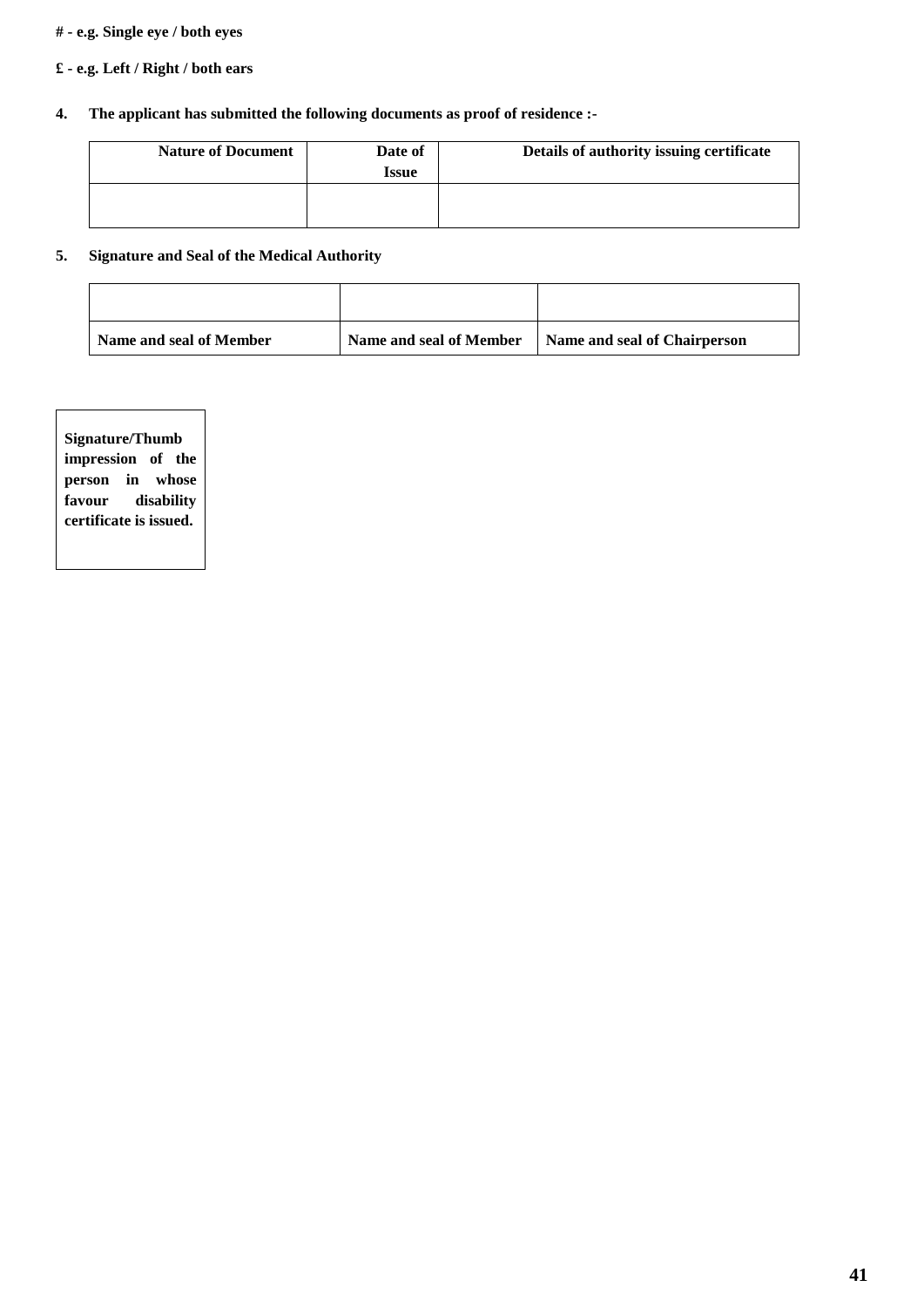#### **FORM - III**

#### **Disability Certificate**

#### **(In cases other than those mentioned in Form I and II)**

# **(Prescribed proforma subject to amendment from time to time)**

### **(NAME AND ADDRESS OF THE MEDICAL AUTHORITY ISSUING THE CERTIFICATE)**

**Recent PP size Attested Photograph (Showing face only) of the person with disability**

**Certificate No. : Date :**

**This is to certify that I have carefully examined**

| affixed above, and am satisfied that he/she is a Case of ________________________ disability. His/her extent of       |  |  |
|-----------------------------------------------------------------------------------------------------------------------|--|--|
| percentage physical impairment/disability has been evaluated as per guidelines (to be specified) and is shown against |  |  |
| the relevant disability in the table below :                                                                          |  |  |

| Sr.<br>No.              | <b>Disability</b>           | <b>Affected Part of</b><br><b>Body</b> | <b>Diagnosis</b> | physical<br><b>Permanent</b><br>impairment/mental disability (in %) |
|-------------------------|-----------------------------|----------------------------------------|------------------|---------------------------------------------------------------------|
| 1                       | <b>Locomotor disability</b> | $^{\circ}$                             |                  |                                                                     |
| $\overline{2}$          | Low vision                  | #                                      |                  |                                                                     |
| 3                       | <b>Blindness</b>            | <b>Both Eyes</b>                       |                  |                                                                     |
| $\overline{\mathbf{4}}$ | <b>Hearing impairment</b>   | £                                      |                  |                                                                     |
| 5                       | <b>Mental retardation</b>   | X                                      |                  |                                                                     |
| 6                       | <b>Mental-illness</b>       | X                                      |                  |                                                                     |

**(Please strike out the disabilities which are not applicable.)**

- **2. The above condition is progressive/non-progressive/likely to improve/not likely to improve.**
- **3. Reassessment of disability is :**
- **(i) not necessary,**
- **Or**
- **(ii) is recommended / after \_\_\_\_\_\_\_\_\_\_ years \_\_\_\_\_\_\_\_\_\_ months, and therefore this certificate shall be valid till (DD / MM / YY) \_\_\_\_ \_\_\_\_ \_\_\_\_**
- **@ - e.g. Left/Right/both arms/legs**
- **# - e.g. Single eye / both eyes**
- **£ - e.g. Left / Right / both ears**
- **4. The applicant has submitted the following documents as proof of residence :-**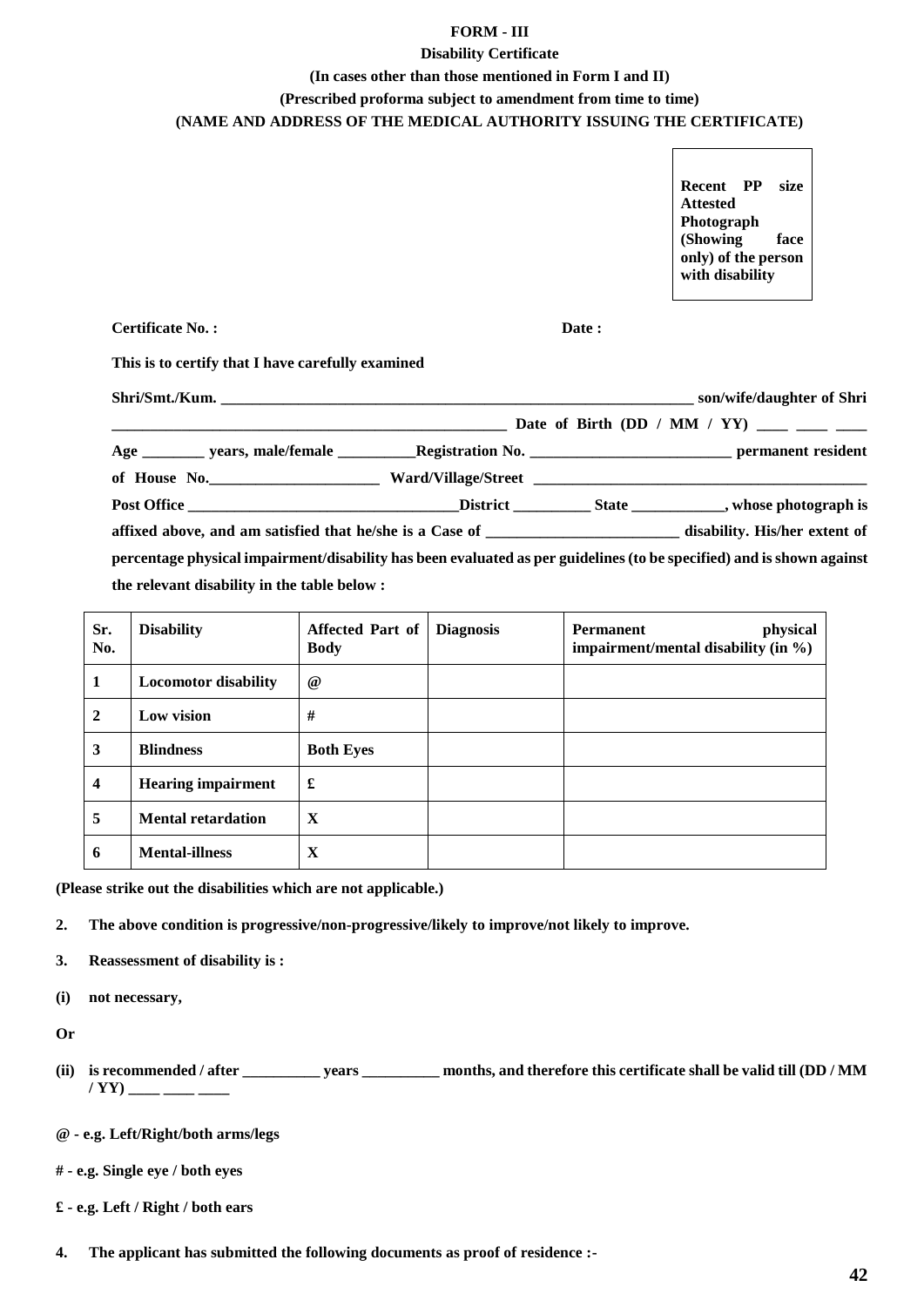| <b>Nature of Document</b> | Date of<br><b>Issue</b> | Details of authority issuing certificate |
|---------------------------|-------------------------|------------------------------------------|
|                           |                         |                                          |

**(Authorised Signatory of notified Medical Authority) (Name and Seal)**

**Countersigned**

**{Countersignature and seal of the CMO/Medical Superintendent/Head of Government Hospital, in case the certificate is issued by a medical authority who is not a government servant (with seal)}**

**Signature/Thumb impression of the person in whose favour disability certificate is issued.**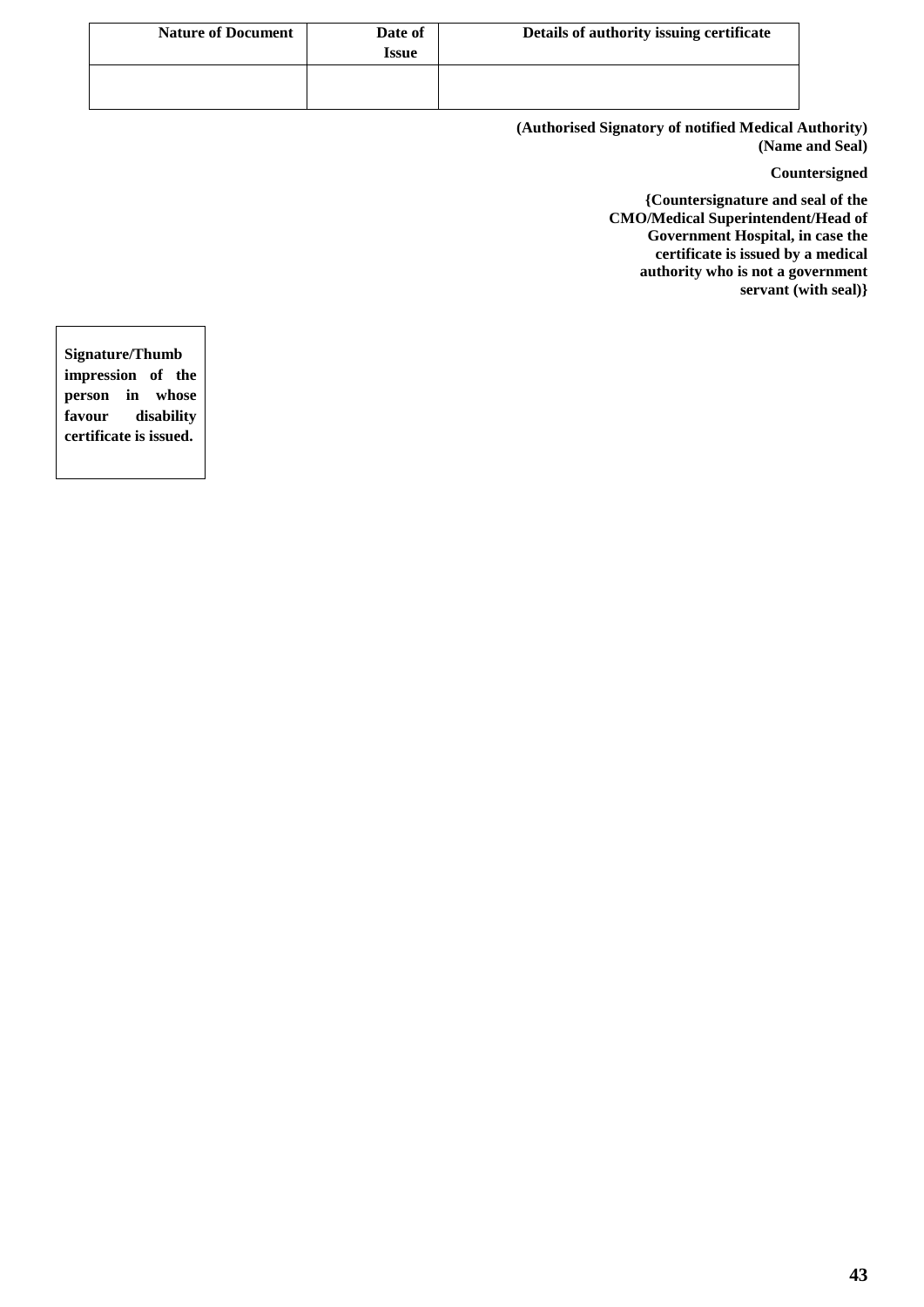#### **PROFORMA - A**

#### **Form of Certificate applicable for Released/Retired Personnel (Prescribed proforma subject to amendment from time to time)**

|         | certified<br>Rank<br>It<br>is<br>that<br>No.<br><b>Name</b>                |  |  |  |  |  |  |  |
|---------|----------------------------------------------------------------------------|--|--|--|--|--|--|--|
|         | whose date of birth is __________ has rendered service from<br>to to<br>in |  |  |  |  |  |  |  |
|         | Army/Navy/Air Force.                                                       |  |  |  |  |  |  |  |
| 2.      | He has been released from military services :                              |  |  |  |  |  |  |  |
| $\%$ a) | on completion of assignment otherwise than                                 |  |  |  |  |  |  |  |
|         | by way of dismissal, or<br>(i)                                             |  |  |  |  |  |  |  |
|         | by way of discharge on account of misconduct or inefficiency, or<br>(ii)   |  |  |  |  |  |  |  |
|         | (iii) on his own request, but without earning his pension, or              |  |  |  |  |  |  |  |
|         | (iv) he has not been transferred to the reserve pending such release.      |  |  |  |  |  |  |  |
| $\%b)$  | on account of physical disability attributable to Military Service.        |  |  |  |  |  |  |  |
| $\%c)$  | on invalidment after putting in at least five years of Military service    |  |  |  |  |  |  |  |

**3. He is covered under the definition of Ex-Serviceman (Re-employment in Central Civil Services and Posts) Rules, 1979 as amended from time to time.**

| <b>Place:</b> | Signature,<br><b>Competent Authority</b> ** | <b>Name</b> | and | <b>Designation</b> | of | the |
|---------------|---------------------------------------------|-------------|-----|--------------------|----|-----|
| Date:         | <b>SEAL</b>                                 |             |     |                    |    |     |

*% Delete the paragraph which is not applicable.*

**\*\* Authorities who are competent to issue certificate to Armed Forces Personnel for availing Age concessions are as follows :**

- **(a) In case of Commissioned Officers including ECOs/SSCOs: Army: Military Secretary Branch, Army Hqrs., New Delhi; Navy : Directorate of Personnel, Naval Hqrs., New Delhi; Air Force : Directorate of Personnel Officers, Air Hqrs., New Delhi.**
- **(b) In case of JCOs/ORs and equivalent of the Navy and Air Force : Army : By various Regimental Record Offices; Navy : CABS, Mumbai; Air Force : Air Force Records, New Delhi.**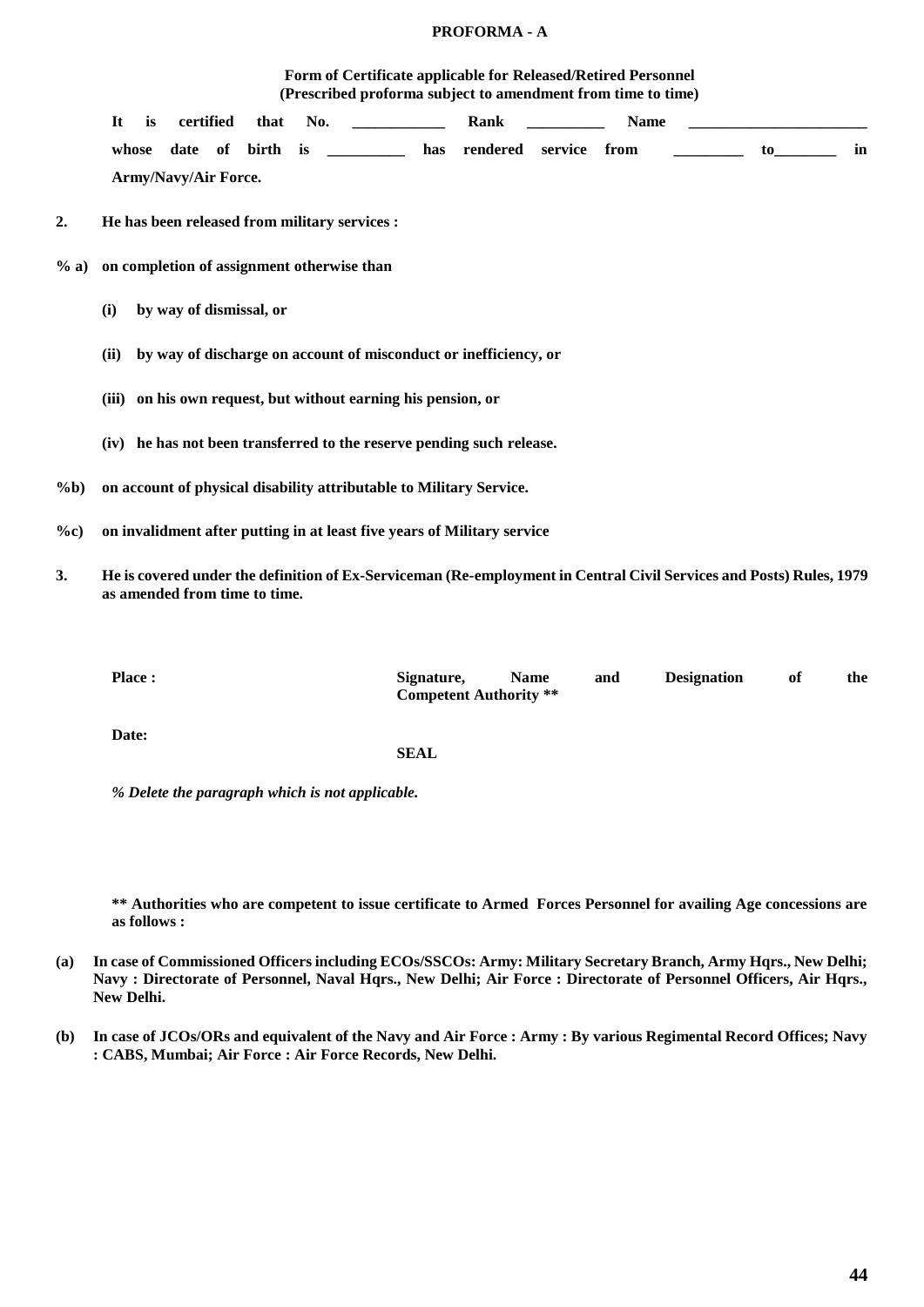## **PROFORMA - B**

#### **Form of Certificate for Serving Personnel (Applicable for serving personnel who are due to be released within one year) (Prescribed proforma subject to amendment from time to time)**

**It is certified that No. \_\_\_\_\_\_\_\_\_\_\_\_ Rank \_\_\_\_\_\_\_\_\_\_ Name \_\_\_\_\_\_\_\_\_\_\_\_\_\_\_\_\_\_\_\_\_\_\_\_\_\_\_\_\_\_\_\_\_\_ is serving in the Army/Navy/Air Force from \_\_\_\_\_\_\_\_\_\_\_\_\_\_\_\_.**

- **2. He is due for release/retirement on completion of his specific period of assignment on or before 02.10.2018.**
- **3. No disciplinary case is pending against him**

**Place : Signature, Name and Designation of the Competent Authority \*\***

**Date: SEAL**

**as follows :**

**\*\* Authorities who are competent to issue certificate to Armed Forces Personnel for availing Age concessions are** 

- **(a) In case of Commissioned Officers including ECOs/SSCOs: Army: Military Secretary Branch, Army Hqrs., New Delhi; Navy : Directorate of Personnel, Naval Hqrs., New Delhi; Air Force : Directorate of Personnel Officers, Air Hqrs., New Delhi.**
- **(b) In case of JCOs/ORs and equivalent of the Navy and Air Force : Army : By various Regimental Record Offices; Navy : CABS, Mumbai; Air Force : Air Force Records, New Delhi.**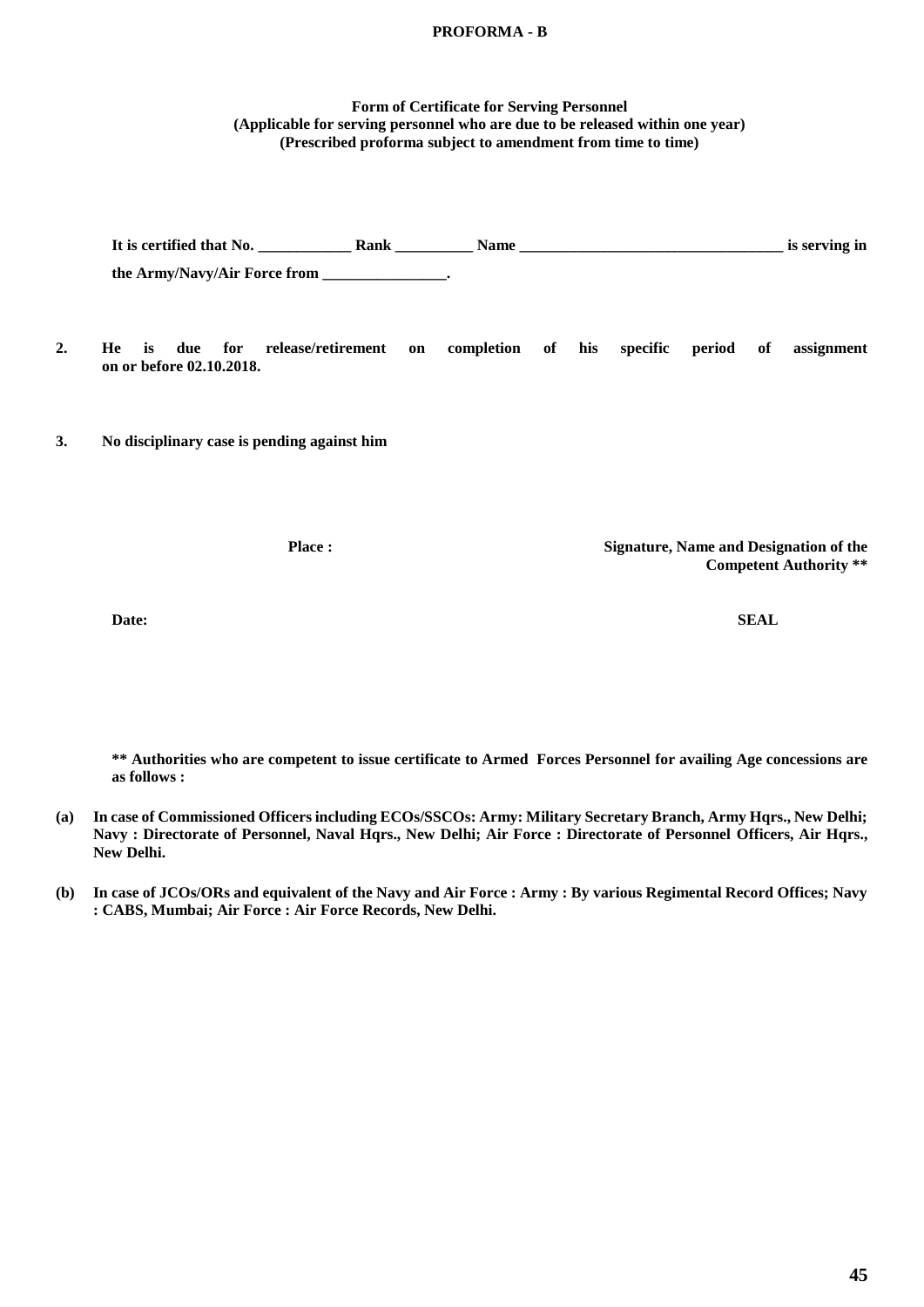### **PROFORMA - C**

#### **Undertaking to be given by serving Armed Force personnel who are due to be released within one year (Prescribed proforma subject to amendment from time to time)**

- **(1) I understand that if selected on the basis of the recruitment/Examination to which this application relates, my appointment will be subject to my producing documentary evidence to the satisfaction of the Appointing Authority that I have been duly released/ retired/discharged from the Armed Forces and that I am entitled to the benefits admissible to Ex-Servicemen in terms of the Ex-Servicemen (Re-employment in Central Civil Service and Posts) Rules, 1979, as amended from time to time.**
- **(2) I also understand that I shall not be eligible to be appointed to a vacancy reserved for Ex-serviceman in regard to the recruitment covered by this examination, if I have at any time prior to such appointment, secured any employment on the civil side (including Public Sector Undertaking, Autonomous Bodies/Statutory Bodies, Nationalised Banks, etc.), by availing of the concession of reservation of vacancies admissible to Ex-serviceman.**

**Place :** 

**Date :** Signature and Name of Candidate